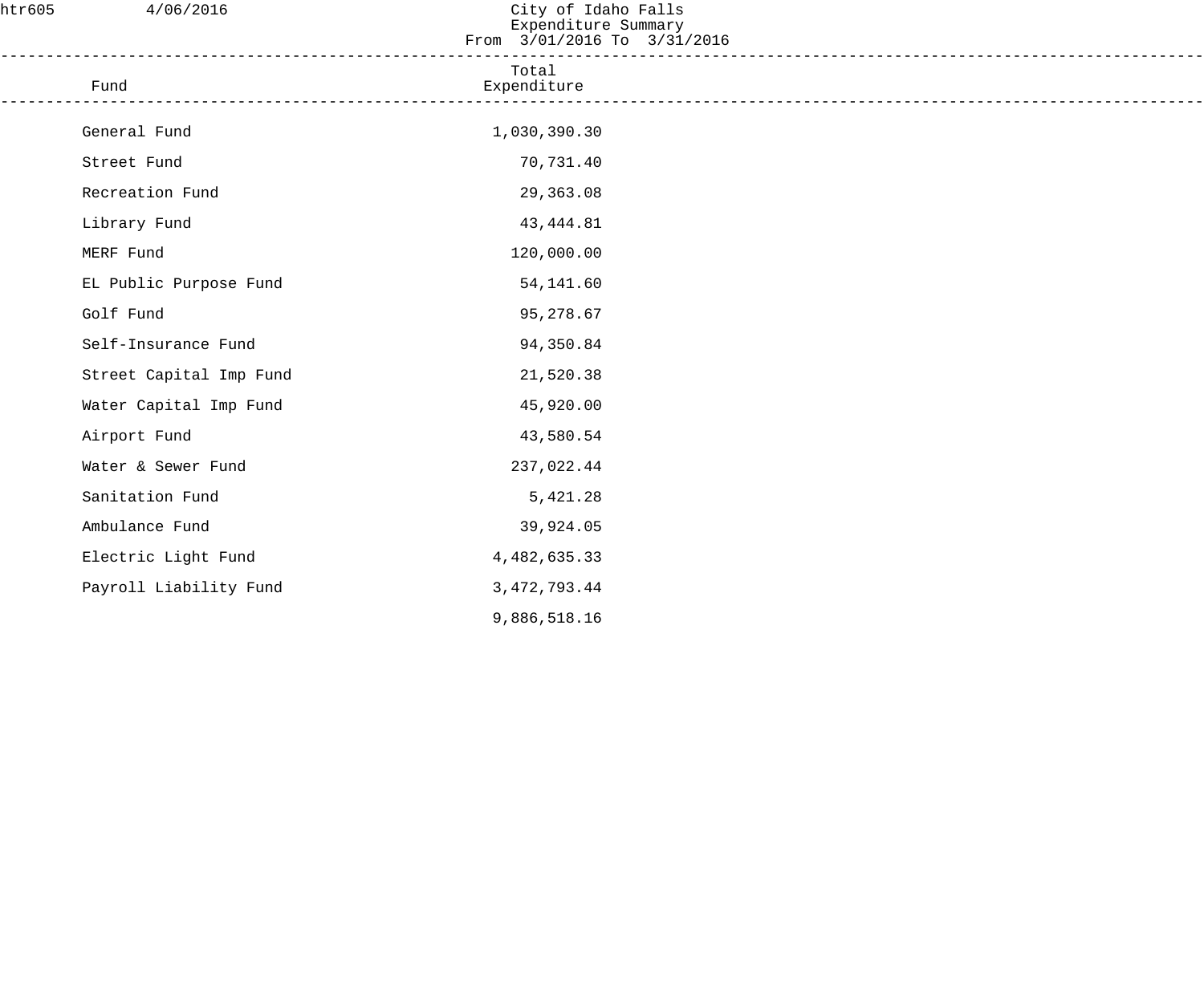## Htr603 4/06/16 City Of Idaho Falls Page 1 OPERATING EXPENSES PAID From 3/01/2016 To 3/31/2016

| Check<br>Number | Vendor<br>Name                           |           | Amount Description         |     | Fund                 |
|-----------------|------------------------------------------|-----------|----------------------------|-----|----------------------|
|                 |                                          |           |                            |     |                      |
| 0039827         | IDAHO FALLS (UTILITY), CITY OF 68,362.79 |           | BOOK 97 FOR FEBRUARY, 2016 |     | 001 Non Departmental |
| 0039827         | IDAHO FALLS (UTILITY), CITY OF           | 45.50     | BOOK 97 FOR FEBRUARY, 2016 |     | 001 Parks            |
| 0039827         | IDAHO FALLS (UTILITY), CITY OF           | 219.05    | BOOK 97 FOR FEBRUARY, 2016 | 001 | Cemeteries           |
| 0039827         | IDAHO FALLS (UTILITY), CITY OF           | 3,736.13  | BOOK 97 FOR FEBRUARY, 2016 | 010 | Streets              |
| 0039827         | IDAHO FALLS (UTILITY), CITY OF           | 6,817.50  | BOOK 97 FOR FEBRUARY, 2016 |     | 060 Airport          |
| 0039827         | IDAHO FALLS (UTILITY), CITY OF           | 1,497.55  | BOOK 97 FOR FEBRUARY, 2016 |     | 061 Water            |
| 0039827         | IDAHO FALLS (UTILITY), CITY OF           | 31,122.34 | BOOK 97 FOR FEBRUARY, 2016 |     | 061 Water            |
| 0039827         | IDAHO FALLS (UTILITY), CITY OF           | 370.26    | BOOK 97 FOR FEBRUARY, 2016 |     | 061 Sewer            |
| 0039827         | IDAHO FALLS (UTILITY), CITY OF           | 13,785.56 | BOOK 97 FOR FEBRUARY, 2016 |     | 061 Sewer            |
| 0039827         | IDAHO FALLS (UTILITY), CITY OF           | 2,250.91  | BOOK 97 FOR FEBRUARY, 2016 | 061 | Sewer                |
| 0039827         | IDAHO FALLS (UTILITY), CITY OF           | 7,372.56  | BOOK 97 FOR FEBRUARY, 2016 |     | 061 Sewer            |
| 0039827         | IDAHO FALLS (UTILITY), CITY OF           | 2,664.46  | BOOK 97 FOR FEBRUARY, 2016 |     | 064 Electric         |
| 0039827         | IDAHO FALLS (UTILITY), CITY OF           | 6,830.20  | BOOK 97 FOR FEBRUARY, 2016 |     | 064 Electric         |
| 0039827         | IDAHO FALLS (UTILITY), CITY OF           | 1,375.28  | BOOK 97 FOR FEBRUARY, 2016 | 062 | Sanitation           |
| 0039827         | IDAHO FALLS (UTILITY), CITY OF           | 6,403.82  | BOOK 97 FOR FEBRUARY 2016  |     | 011 Recreation       |
| 0039827         | IDAHO FALLS (UTILITY), CITY OF           | 5,138.11  | BOOK 97 FOR FEBRUARY 2016  |     | 012 Library          |
| 0039827         | IDAHO FALLS (UTILITY), CITY OF           | 291.11    | BOOK 97 FOR FEBRUARY 2016  |     | 018 Golf Courses     |
| 0039827         | IDAHO FALLS (UTILITY), CITY OF           | 1,002.01  | BOOK 97 FOR FEBRUARY 2016  |     | 018 Golf Courses     |
| 0039827         | IDAHO FALLS (UTILITY), CITY OF           | 958.02    | BOOK 97 FOR FEBRUARY 2016  | 018 | Golf Courses         |
| 0039827         | IDAHO FALLS (UTILITY), CITY OF           | 585.64    | BOOK 97 FOR FEBRUARY 2016  | 018 | Golf Courses         |
| 0039827         | IDAHO FALLS (UTILITY), CITY OF           | 855.70    | BOOK 97 FOR FEBRUARY 2016  |     | 018 Golf Courses     |
| 0039828         | U.S. POSTAL SERVICE                      | 50,000.00 | Postage Meter Machine      |     | 001 Treasurer        |
| 0039829         | SAM'S CLUB                               | 319.52    | Purchase minor equipment   |     | 011 Recreation       |
| 0039829         | SAM'S CLUB                               | 319.52    | PARKS & RECREATION MISC.   |     | 011 Recreation       |
| 0039829         | SAM'S CLUB                               | $319.52-$ | REVERSE MANUAL CHECK       |     | 011 Recreation       |
| 0039830         | GABRIEL MADRID                           | 624.00    | TA#PB-220 TRAVEL ADVANCE   | 001 |                      |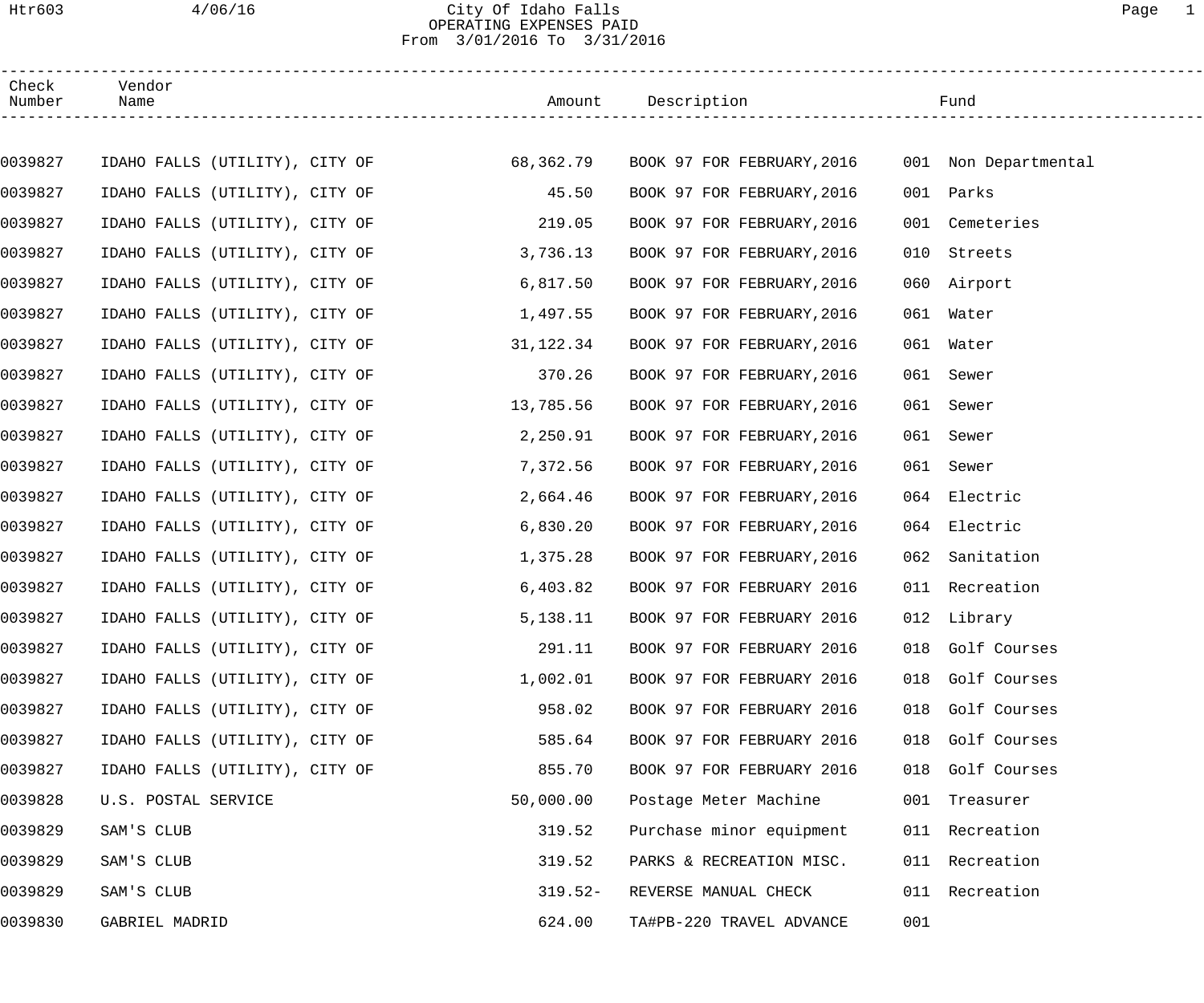## Htr603 4/06/16 City Of Idaho Falls Page 2 OPERATING EXPENSES PAID From 3/01/2016 To 3/31/2016

| Check<br>Number | Vendor<br>Name                 |            | Amount Description         |     | Fund                |  |
|-----------------|--------------------------------|------------|----------------------------|-----|---------------------|--|
|                 |                                |            |                            |     |                     |  |
| 0039831         | MITCHALL BIERMA                | 134.17     | TA#PD-477 TRAVEL REIMBURS  | 001 |                     |  |
| 0039832         | BEN JENKINS                    | 30.75      | TA#IFP732 TRAVEL REIMBURS  | 001 |                     |  |
| 0039833         | IDAHO FALLS CITY/PETTY CASH    | 1,488.67   | REIMBURSE PETTY CASH       | 001 |                     |  |
| 0039834         | BRIAN TRIMBLE                  | 1,951.00   | TA#PD-508 TRAVEL ADVANCE   | 001 |                     |  |
| 0039835         | JEREMY GALBREAITH              | 1,106.00   | TA#PD-513 TRAVEL ADVANCE   | 001 |                     |  |
| 0039836         | JOSH ROOS                      | 110.00     | TA#IFP701 TRAVEL ADVANCE   | 001 |                     |  |
| 0039837         | IDAHO STATE TAX COMMISSION     | 7,727.13   | SALES AND USE TAX 02-2016  | 001 |                     |  |
| 0039838         | CENTURYLINK                    | 751.74     | FEB 19-16 ACCT CHARGES     | 001 |                     |  |
| 0039839         | BLUE CROSS OF IDAHO            | 801,290.55 | HEALTH INSURANCE MAR.2016  | 080 |                     |  |
| 0039840         | DELTA DENTAL PLAN OF IDAHO INC | 61,757.94  | DENTAL INSURANCE MAR. 2016 | 080 |                     |  |
| 0039841         | ENTERPRISE RENT-A-CAR          | 798.30     | TA#FD208 MS162 FD205 CAR   | 001 |                     |  |
| 0039842         | JEFF PRATT                     | 72.50      | TA#PD523 TRAVEL REIMBURSE  | 001 |                     |  |
| 0039843         | ROYCE CLEMENTS                 | 100.00     | TA#PD-525 TRAVEL ADVANCE   | 001 |                     |  |
| 0039844         | DAN MUHLSTEIN                  | 2,178.00   | TA#FD-214 TRAVEL ADVANCE   | 001 |                     |  |
| 0039845         | IDAHO NCPERS GROUP LIFE INS    | 1,424.00   | PERS LIFE INS MARCH 2016   | 080 |                     |  |
| 0039846         | AFLAC                          | 11,414.62  | INSURANCE PREMIUMNS 02/16  | 080 |                     |  |
| 0039846         | AFLAC                          | 1,533.78   | SHORT TERM DISABILITY      | 080 |                     |  |
| 0039847         | IDAHO INDUSTRIAL COMMISSION    | 12,232.46  | WORKERS' COMP TAX 2015     | 019 | Self-Insurance      |  |
| 0039848         | UAMPS                          | 399,194.39 | UAMPS BILL JAN. 2016       | 064 |                     |  |
| 0039849         | IDAHO FALLS CITY/PETTY CASH    | 1,520.65   | REIMBURSE PETTY CASH       | 001 |                     |  |
| 0039850         | WELLS FARGO BANK               | 19,109.73  | WELL FARGO CC PAY FEB2016  | 001 |                     |  |
| 0039850         | WELLS FARGO BANK               | 90.00      | WELL FARGO CC PAY FEB2016  |     | 001 Mayor           |  |
| 0039850         | WELLS FARGO BANK               | 105.99     | WELL FARGO CC PAY FEB2016  |     | 001 Mayor           |  |
| 0039850         | WELLS FARGO BANK               | 830.00     | WELL FARGO CC PAY FEB2016  |     | 001 Data Processing |  |
| 0039850         | WELLS FARGO BANK               | 158.54     | WELL FARGO CC PAY FEB2016  | 001 | Non Departmental    |  |
| 0039851         | JACKIE FLOWERS                 | 181.07     | TA#IFP-728 TRVL REIMBURSE  | 001 |                     |  |
|                 |                                |            |                            |     |                     |  |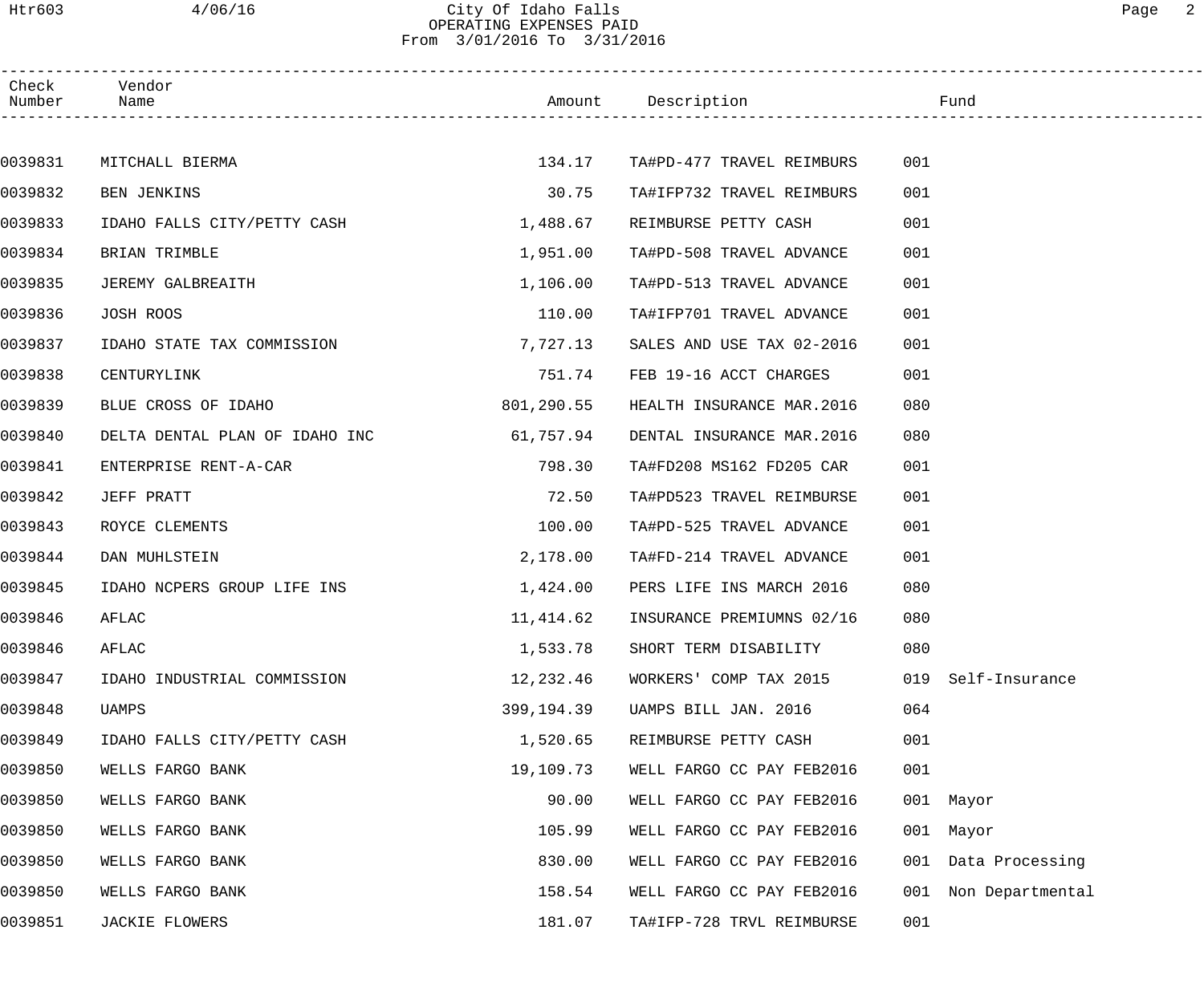# Htr603 4/06/16 City Of Idaho Falls Page 3 OPERATING EXPENSES PAID From 3/01/2016 To 3/31/2016

| Check<br>Number | Vendor<br>Name                   |            | Amount Description        | Fund      |  |
|-----------------|----------------------------------|------------|---------------------------|-----------|--|
|                 |                                  |            |                           |           |  |
| 0039852         | BEN JENKINS                      | 75.70      | TA#IFP-736 TRVL REIMBURSE | 001       |  |
| 0039853         | RIVERSIDE HOSPITALITY, LLC       | 89.00      | TA#PD-523 LODGING J PRATT | 001       |  |
| 0039854         | REBECCA CASPER                   | 254.99     | TA#MO-137&129 TRVL REIMBU | 001       |  |
| 0039855         | USDA APHIS VETERINARY SERVICES   | 291.00     | INSPECTION FEE SNOW LEOPA | 001 Parks |  |
| 0039855         | USDA APHIS VETERINARY SERVICES   | 291.00     | ANIMALS                   | 001 Parks |  |
| 0039855         | USDA APHIS VETERINARY SERVICES   | $291.00 -$ | REVERSE MANUAL CHECK      | 001 Parks |  |
| 0039856         | RICHARD MALLOY                   | 905.00     | TA#IFP-660 TRAVEL ADVANCE | 001       |  |
| 0039857         | TODD FARLEY                      | 808.00     | TA#IFP-734 TRAVEL ADVANCE | 001       |  |
| 0039858         | JULIE LACEY                      | 414.00     | TA#FD-215 TRAVEL ADVANCE  | 001       |  |
| 0039859         | COLBY SCHOLES                    | 328.81     | TA#IFP-737 TRAVEL REIMBUR | 001       |  |
| 0039860         | KENNY ROBERTS                    | 39.61      | TA#PW-144 TRAVEL REIMBUR  | 001       |  |
| 0039861         | DAVID SMITH                      | 205.24     | TA#IFP-689 TRAVEL REIMBUR | 001       |  |
| 0039862         | TOM HALLY                        | 205.74     | TA#IFP-688 TRAVEL REIMBUR | 001       |  |
| 0039863         | BLOCK 22 LLC                     | 1,100.25   | TA#IFP'S-689,688,676,686  | 001       |  |
| 0039864         | LINE CONSTRUCTION BENEFIT FUND   | 42,233.28  | ELECTRIC HEALTH INS APR16 | 080       |  |
| 0039865         | LINE CONSTRUCTION BENEFIT FUND   | 5,920.00   | IBEW EMPLE HRA APRIL 2016 | 080       |  |
| 0039866         | AMERICAN FUNDS SERVICE COMPANY   | 325.00     | 457 CONTRIBITIONS 3-11-16 | 080       |  |
| 0039867         | VARIABLE ANNUITY LIFE            | 11,611.15  | 457 PAYDAY 3-11-16        | 080       |  |
| 0039867         | VARIABLE ANNUITY LIFE            | 1,110.00   | 457 ROTH PAYDAY 3-11-16   | 080       |  |
| 0039868         | AMERICAN INSURANCE SERVICE       | 2,428.28   | FSA CONTRI PAYDAY 3-11-16 | 080       |  |
| 0039868         | AMERICAN INSURANCE SERVICE       | 152.00     | FSA MON. FEE PAYDAY 31116 | 080       |  |
| 0039869         | DATAPATH FINANCIAL SERVICES, INC | 2,599.61   | HSA EMPLOYEE CONTR 31116  | 080       |  |
| 0039870         | IDAHO STATE TAX COMMISSION       | 55,540.00  | STATE TAX W/H PAYD 31116  | 080       |  |
| 0039871         | IDAHO FALLS CITY-PAYROLL         | 124,893.37 | FED TAX W/H PAYD 31116    | 080       |  |
| 0039871         | IDAHO FALLS CITY-PAYROLL         | 71,575.85  | FICA TAX W/H PAYD 31116   | 080       |  |
| 0039871         | IDAHO FALLS CITY-PAYROLL         | 71,575.85  | FICA-CITY PAYD 31116      | 080       |  |
|                 |                                  |            |                           |           |  |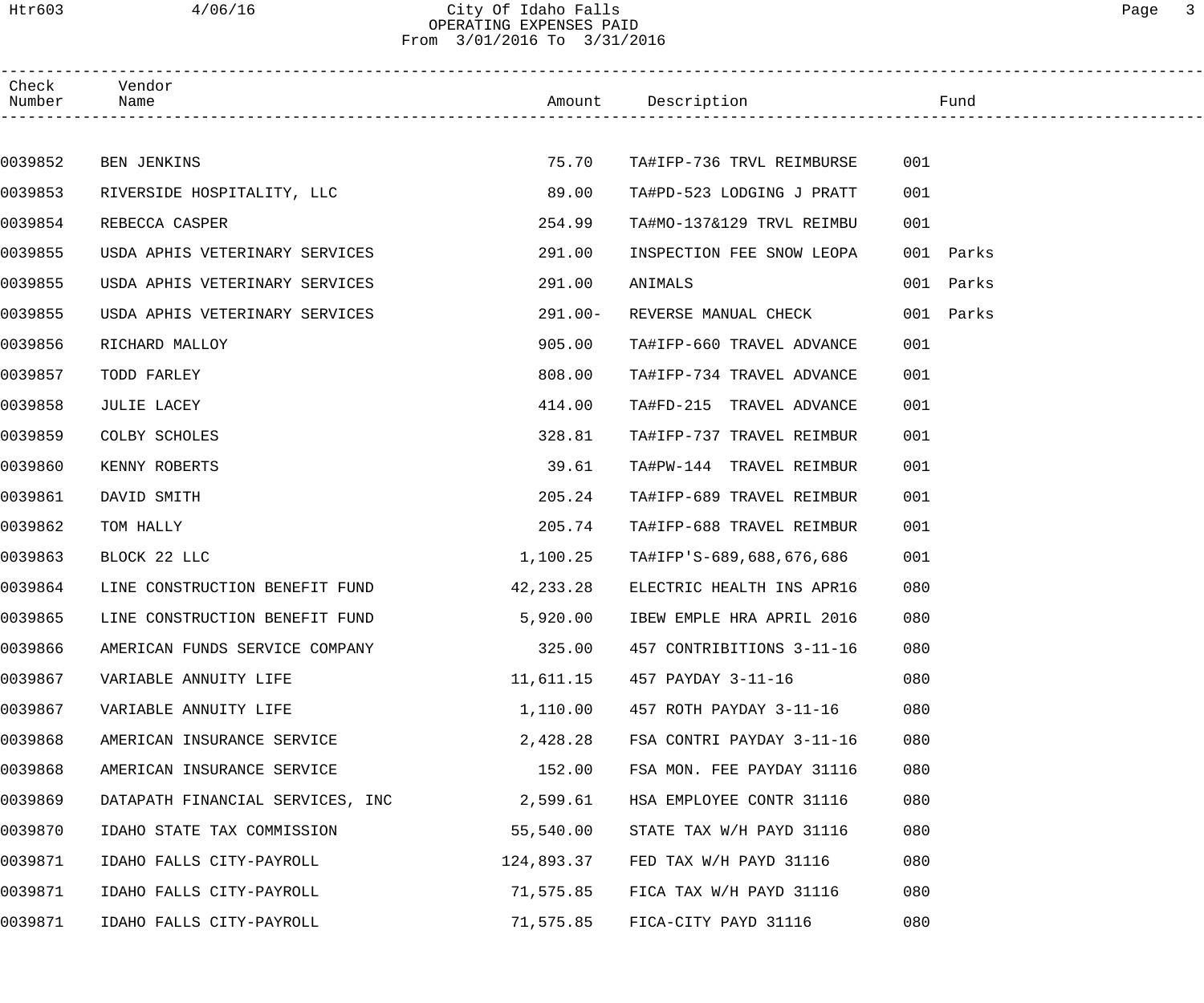## Htr603 4/06/16 City Of Idaho Falls Page 4 OPERATING EXPENSES PAID From 3/01/2016 To 3/31/2016

| Check<br>Number | Vendor<br>Name                      |            | Amount Description           | Fund                   |                    |
|-----------------|-------------------------------------|------------|------------------------------|------------------------|--------------------|
|                 |                                     |            |                              |                        |                    |
| 0039871         | IDAHO FALLS CITY-PAYROLL            |            | 20,796.97 MED W/H PAYD 31116 | 080                    |                    |
| 0039871         | IDAHO FALLS CITY-PAYROLL            | 20,796.97  | MED-CITY PAYD 31116          | 080                    |                    |
| 0039872         | IDAHO FALLS CITY-PAYROLL            | 45,125.00  | WORKERS COMP PAYD 31116      | 080                    |                    |
| 0039873         | IDAHO FALLS CITY-PAYROLL            | 2,644.02   | POLICE VEHICLE BNFT MAR16    | 080                    |                    |
| 0039874         | SCENIC FALLS FEDERAL CREDIT         | 53,680.04  | CREDIT UNION DEDUCT 31116    | 080                    |                    |
| 0039874         | SCENIC FALLS FEDERAL CREDIT         | 290.00     | MEA DUES 31116               | 080                    |                    |
| 0039875         | UNITED WAY OF IDAHO FALLS           | 2.00       | UNITED WAY CONTR 31116       | 080                    |                    |
| 0039876         | HRA VEBA TRUST                      | 4,281.38   | VEBA CONTRI FOR 31116        | 080                    |                    |
| 0039877         | IDAHO FALLS CITY-PAYROLL            | 105,387.83 | PERS EMPLOYEE 031116         | 080                    |                    |
| 0039877         | IDAHO FALLS CITY-PAYROLL            | 178,516.57 | PERS-CITY SHARE 031116       | 080                    |                    |
| 0039877         | IDAHO FALLS CITY-PAYROLL            | 56,907.44  | 401K/FIRE DFFRD 031116       | 080                    |                    |
| 0039877         | IDAHO FALLS CITY-PAYROLL            | 3,429.14   | PERSI LOAN PAYDAY 031116     | 080                    |                    |
| 0039878         | JOHN W.CASPER TESTAMENTARY FAM.TRST | 80.00      | EASMNT PMT JOHN W CASPER     | 042 Street Capital Imp |                    |
| 0039879         | CASEY V. WHITE                      | 80.00      | EASEMENT AGGREMENT PMT       | 042 Street Capital Imp |                    |
| 0039880         | CARL A. AND LEIGH A. CHRISTENSEN    | 260.00     | EASEMENT AGGREMENT PMT       | 042 Street Capital Imp |                    |
| 0039881         | TYRA LYNN FELTMAN                   | 80.00      | EASEMENT AGGREMENT PMT       | 042 Street Capital Imp |                    |
| 0039882         | GEORGE AND JEANNIE MCDOWELL         | 80.00      | EASEMENT AGGREMENT PMT       | 042 Street Capital Imp |                    |
| 0039883         | PAUL E. BARKER                      | 297.50     | EASEMENT AGGREMENT PMT       | 042                    | Street Capital Imp |
| 0039884         | KIRK S. BARKER                      | 297.50     | EASEMENT AGGREMENT PMT       | 042                    | Street Capital Imp |
| 0039885         | NEIL J. WALL                        | 595.00     | EASEMENT AGGREMENT PMT       | 042                    | Street Capital Imp |
| 0039886         | ASHLIE CHRISTINE VOIGT              | 290.00     | EASEMENT AGGREMENT PMT       | 042                    | Street Capital Imp |
| 0039887         | DONALD H. SUCKLING                  | 160.00     | EASEMENT AGGREMENT PMNT      | 042                    | Street Capital Imp |
| 0039888         | WOODDROW W. AND VALERIE C. RUSSELL  | 130.00     | EASEMENT AGGREMENT PMNT      | 042                    | Street Capital Imp |
| 0039889         | IDAHO FALLS CITY/PETTY CASH         | 1,624.84   | REIMBURSE PETTY CASH         | 001                    |                    |
| 0039890         | WAL-MART/AMMON STORE                | 150.00     | RETIREE GIFT TERRY DUTTON    | Police<br>001          |                    |
| 0039891         | CODE ENFORCEMENT PROF OF IDAHO      | 300.00     | MEMBERSHIP & REGISTRATION    | 001                    |                    |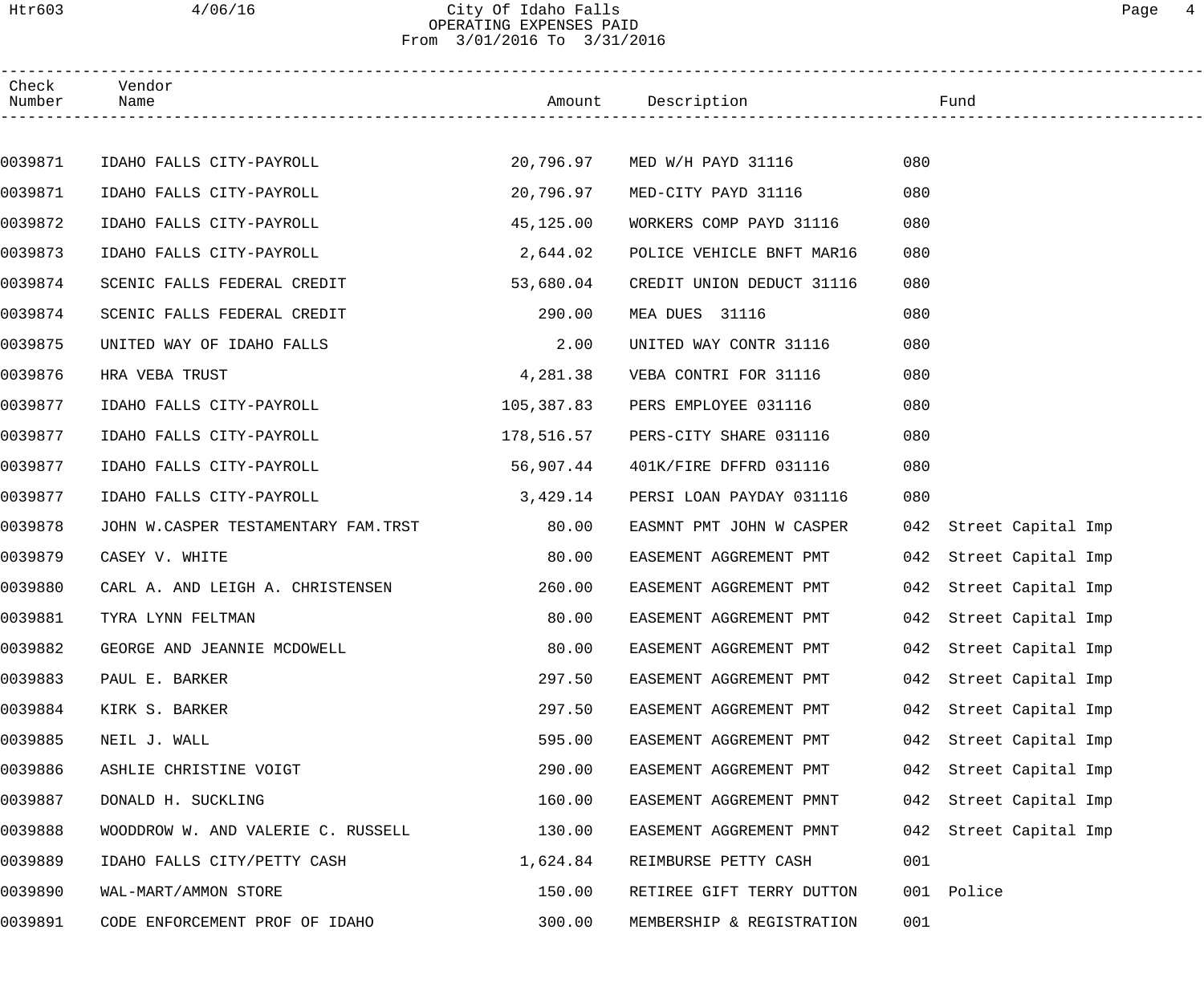## Htr603 4/06/16 City Of Idaho Falls Page 5 OPERATING EXPENSES PAID From 3/01/2016 To 3/31/2016

| Check<br>Number | Vendor<br>Name                    |              | Amount Description        |     | Fund           |
|-----------------|-----------------------------------|--------------|---------------------------|-----|----------------|
|                 |                                   |              |                           |     |                |
| 0039892         | JASON COOPER                      | 30.00        | TRAVEL ADVANCE            | 001 |                |
| 0039893         | IDAHO INDUSTRIAL COMMISSION       | 398.00       | RFND CRIME VICTIMS        | 063 |                |
| 0039894         | EASTERN IDAHO RAILROAD            | 1,000.00     | FEE PERMIT EXPLORATORY    |     | 061 Sewer      |
| 0039895         | JOSE ABREO                        | 1,309.00     | TA#PD-520 TRAVEL ADVANCE  | 001 |                |
| 0039896         | IDAHO SPORTING GOODS              | 76.00        | TRAINING GEAR             | 001 |                |
| 0039897         | STEVEN JENKINS                    | 1,309.00     | TA#PD-520 TRAVEL ADVANCE  | 001 |                |
| 0039898         | IDAHO SPORTING GOODS              | 76.00        | TRAINING GEAR             | 001 |                |
| 0039899         | DREW TAYLOR                       | 1,309.00     | TRAVEL ADVANCE            | 001 |                |
| 0039900         | IDAHO SPORTING GOODS              | 76.00        | TRAINING GEAR             | 001 |                |
| 0039901         | TRAVIS PRAIRIE                    | 1,184.63     | TRAVEL REIMBURSEMENT      | 001 |                |
| 0039902         | RANDY FIFE                        | 211.24       | TRAVEL REIMBURSEMENT      | 001 |                |
| 0039903         | REBECCA CASPER                    | 259.00       | TRAVEL REIMBURSEMENT      | 001 |                |
| 0039904         | DAVID M SMITH                     | 1,147.95     | TRAVEL REIMBURSEMENT      | 001 |                |
| 0039905         | <b>JACKIE FLOWERS</b>             | 438.55       | TRAVEL REIMBURSEMENT      | 001 |                |
| 0039906         | WOMEN'S PROFESSIONAL RODEO ASSOC. | 110.00       | BARREL RACING FEES RODEO  |     | 001 Parks      |
| 0039907         | PROFESSIONAL RODEO COWBOYS ASSOC. | 1,550.00     | COMMITTE DUES & APPVL FEE |     | 001 Parks      |
| 0039908         | <b>BARB EHARDT</b>                | 390.35       | TRAVEL REIMBURSEMENT      | 001 |                |
| 0039909         | FRED MEYER-ID                     | 150.00       | RETIREE GIFT PURCHASE     |     | 062 Sanitation |
| 0039910         | U.S. POSTAL SERVICE               | 500.00       | POSTAGE DUE ACCOUNT       |     | 001 Treasurer  |
| 0039911         | CENTURYLINK                       | 1,284.85     | T1 LINES FOR MARCH 2016   | 001 |                |
| 0039912         | BONNEVILLE POWER ADMIN.-IF        | 286,295.00   | BPA FEB16-TRN01-10204     | 064 |                |
| 0039913         | BONNEVILLE POWER ADMIN.-IF        | 2,246,650.00 | BPA FEB16-PWR01-10204     | 064 |                |
| 0039914         | IDAHO FALLS CITY/PETTY CASH       | 1,731.37     | REIMBURSE PETTY CASH      | 001 |                |
| 0039915         | IDAHO FALLS, CITY OF              | 150.00       | RETIREE PARTY TERRYDUTTON | 062 | Sanitation     |
| 0039916         | IDAHO FALLS, CITY OF              | 150.00       | RETIREE PARTY STAN L      | 062 | Sanitation     |
| 0039917         | EICAP/EASTERN IDAHO COMMUNITY     | 975.58       | UTILITY DONATION JAN 2016 | 001 |                |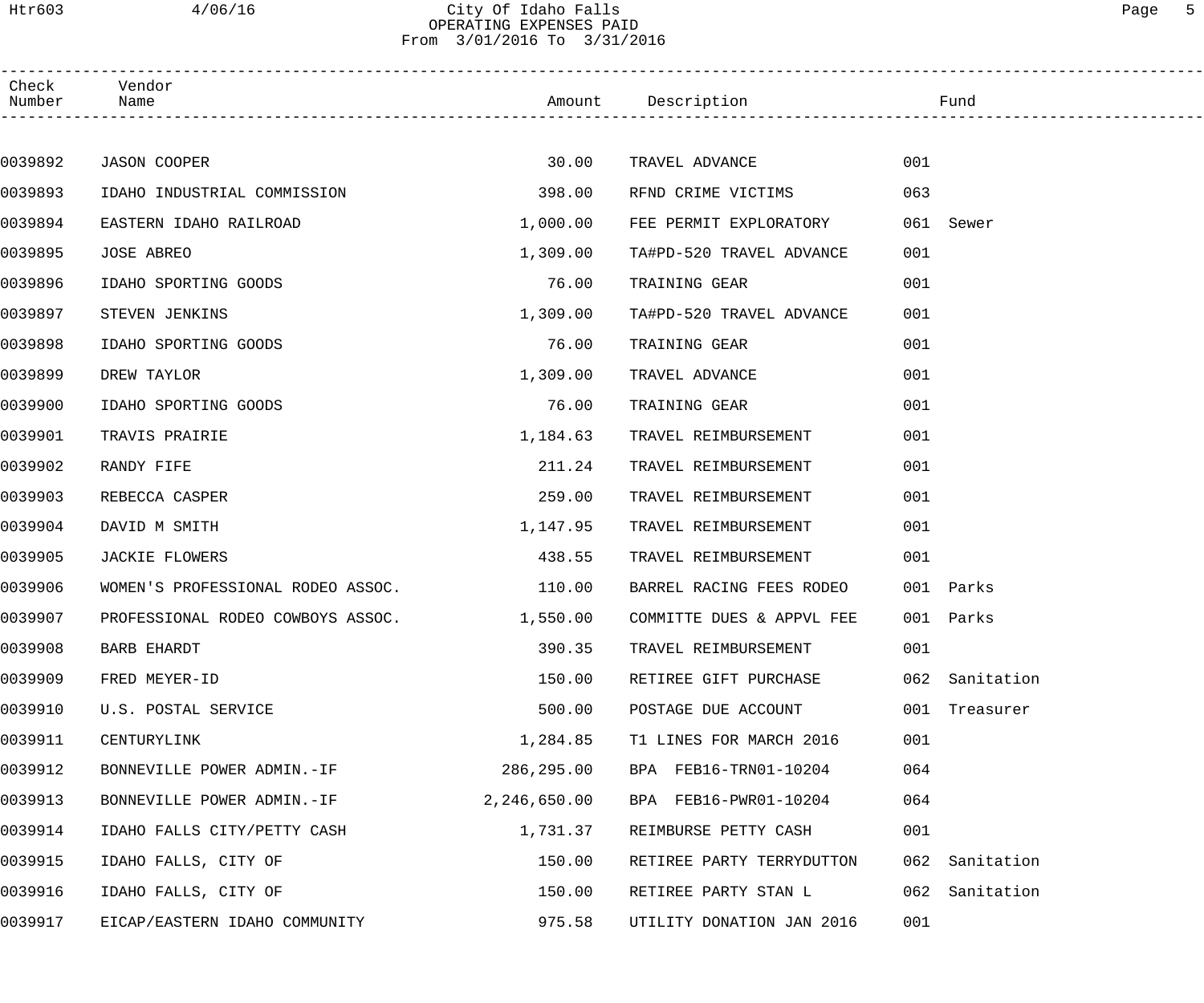# Htr603 4/06/16 City Of Idaho Falls Page 6 OPERATING EXPENSES PAID From 3/01/2016 To 3/31/2016

| Check<br>Number | Vendor<br>Name                         |           | Amount Description               | Fund |  |
|-----------------|----------------------------------------|-----------|----------------------------------|------|--|
|                 |                                        |           |                                  |      |  |
| 0039918         | EICAP/EASTERN IDAHO COMMUNITY 1,014.80 |           | UTILITY DONATION FEB 2016        | 001  |  |
| 0039919         | WID RITCHIE                            | 547.50    | TA#IFP-711 TRAVEL REIMBUR        | 001  |  |
| 0039920         | INT'L ASSN/ARSON INVESTIGATORS         | 695.00    | REGISTRATION-TA#FD-220           | 001  |  |
| 0039921         | IDAHO FIRE CHIEFS ASSOCIATION          | 820.00    | TA#FD-218,219 RGSTRTN            | 001  |  |
| 0039922         | MILES OLSON                            | 176.00    | TA#MS-164 TRAVEL ADVANCE         | 001  |  |
| 0039923         | GARRET CHRISTORFFERSEN                 | 226.00    | TA#PB-221 TRAVEL ADVANCE         | 001  |  |
| 0039924         | COLBY SCHOLES                          | 323.00    | TA#IFP221 TRAVEL ADVANCE         | 001  |  |
| 0039925         | BRAD CRAMER                            | 364.00    | TA#PB-271 TRAVEL ADVANCE         | 001  |  |
| 0039926         | KERRY BEUTLER                          | 378.00    | TA#PB-218 TRAVEL ADVANCE         | 001  |  |
| 0039927         | GARY OLSON                             | 495.00    | TA#PW-145 TRAVEL ADVANCE         | 001  |  |
| 0039928         | <b>JOSH STEPHENS</b>                   | 1,076.00  | TA#PRD-164 TRAVEL ADVANCE        | 001  |  |
| 0039929         | ALLEN MOORE                            | 1,258.00  | TA#PW-148+3 TRAVEL ADVNCE        | 001  |  |
| 0039930         | MATT WHITELOCK                         | 1,030.00  | TA#AP-35+2 TRAVEL ADVNCE         | 001  |  |
| 0039931         | IDAHO FALLS CITY-PAYROLL               | 44,657.83 | WORKERS COMP PAYDAY 32516        | 080  |  |
| 0039931         | IDAHO FALLS CITY-PAYROLL               | .60       | WORKERS COMP PAYDAY 31116        | 080  |  |
| 0039932         | IDAHO STATE TAX COMMISSION             | 54,967.00 | STATE TAX W/H PAY 32516          | 080  |  |
| 0039933         | IDAHO FALLS CITY-PAYROLL               |           | 120,298.84 FED TAX W/H PAY 32516 | 080  |  |
| 0039933         | IDAHO FALLS CITY-PAYROLL               | 71,785.49 | FICA TAX W/H PAY 32516           | 080  |  |
| 0039933         | IDAHO FALLS CITY-PAYROLL               | 71,785.49 | FICA-CITY W/H PAY 32516          | 080  |  |
| 0039933         | IDAHO FALLS CITY-PAYROLL               | 20,761.22 | MED. W/H PAY 32516               | 080  |  |
| 0039933         | IDAHO FALLS CITY-PAYROLL               | 20,761.22 | MED-CITY W/H PAY 32516           | 080  |  |
| 0039934         | AMERICAN FUNDS SERVICE COMPANY         | 325.00    | 457 CONTR FOR PAY 32516          | 080  |  |
| 0039935         | VARIABLE ANNUITY LIFE                  | 11,611.15 | 457 FOR PAY 32516                | 080  |  |
| 0039935         | VARIABLE ANNUITY LIFE                  | 1,110.00  | 457 ROTH PAYDAY 32516            | 080  |  |
| 0039936         | DATAPATH FINANCIAL SERVICES, INC       | 2,599.61  | HSA EMPLOYEE PAYDAY 32516        | 080  |  |
| 0039936         | DATAPATH FINANCIAL SERVICES, INC       | 1,000.00  | HSA EMPLOYER PAYDAY 32516        | 080  |  |
|                 |                                        |           |                                  |      |  |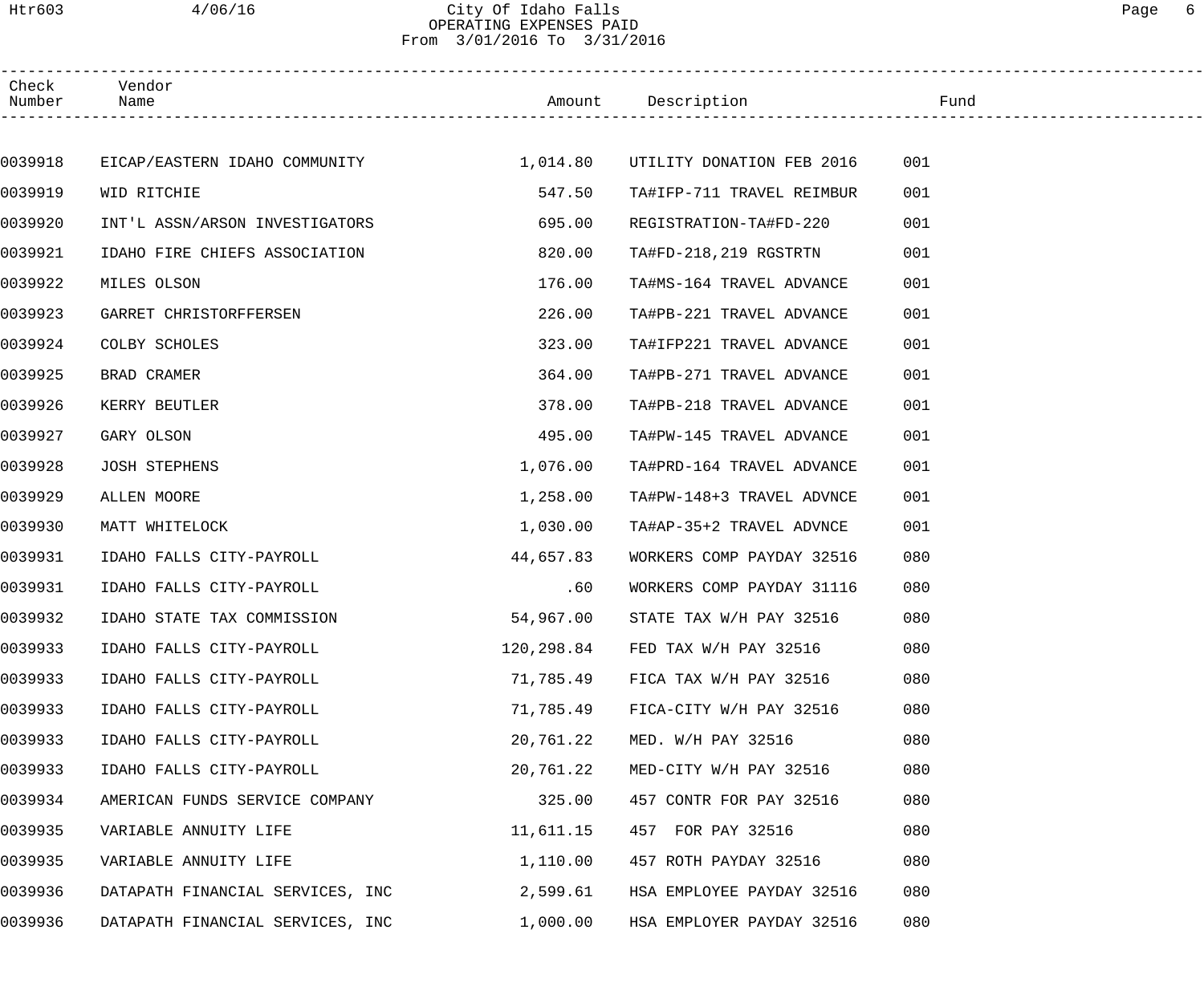## Htr603 4/06/16 City Of Idaho Falls Page 7 OPERATING EXPENSES PAID From 3/01/2016 To 3/31/2016

| Check<br>Number | Vendor<br>Name              |            | Amount Description              | Fund        |
|-----------------|-----------------------------|------------|---------------------------------|-------------|
|                 |                             |            |                                 |             |
| 0039937         | AMERICAN INSURANCE SERVICE  |            | 2,420.28 FSA CONTRIBUTION 32516 | 080         |
| 0039938         | SCENIC FALLS FEDERAL CREDIT | 53,258.04  | CREDIT UNION DED 32516          | 080         |
| 0039939         | UNITED WAY OF IDAHO FALLS   | 56.00      | UNITED WAY EMPLOYEE 32516       | 080         |
| 0039940         | IDAHO FALLS CITY-PAYROLL    | 106,902.31 | PERS EMPLOYEE CONTR 32516       | 080         |
| 0039940         | IDAHO FALLS CITY-PAYROLL    | 182,249.76 | PERS CITY CONTR 32516           | 080         |
| 0039940         | IDAHO FALLS CITY-PAYROLL    | 56,326.75  | 401K/FIRE DEFFERED 32516        | 080         |
| 0039940         | IDAHO FALLS CITY-PAYROLL    | 3,364.60   | PERSI LOAN PAYDAY 32516         | 080         |
| 0039941         | MICHELLE ZIEL-DINGMAN       | 158.99     | REIMBURSEMENT OFFICE SUP        | 001 Council |
| 0039942         | JACKIE FLOWERS              | 342.08     | TA#IFP-683 TRAVEL REIMBUR       | 001         |
| 0039943         | REBECCA CASPER              | 416.33     | TA#MO-138 TRAVEL REIMBURS       | 001         |
| 0039944         | IDAHO FALLS CITY/PETTY CASH | 1,519.82   | REIMBURSE PETTY CASH            | 001         |
| 0039945         | PAUL LIVESAY + 3            | 180.00     | TA#PW-147 TRAVEL REIMBURS       | 001         |
| 0039946         | DARRELL WEST                | 170.00     | TA#CDS-3 TRAVEL ADVANCE         | 001         |
| 0039947         | ENTERPRISE RENT-A-CAR       | 218.75     | TA#MO-138 & IFP-707 RNTCAR      | 001         |
| 0039948         | JIM WATTERS                 | 1,029.00   | TA#IFP-717 TRAVEL ADVANCE       | 001         |
| 0039949         | RANDY WESTERGARD            | 1,029.00   | TA#IFP-718 TRAVEL ADVANCE       | 001         |
| 0039950         | BRANDON LERWILL +_1         | 1,473.00   | TA#IFP-719 TRAVEL ADVANCE       | 001         |
| 0039951         | LINCOLN BEARD               | 1,029.00   | TA#IFP-720 TRAVEL ADVANCE       | 001         |
| 0039952         | BILL KNOX                   | 1,029.00   | TA#IFP-721 TRAVEL ADVANCE       | 001         |
| 0039953         | JOHN MORGAN +1              | 1,473.00   | TA#IFP-722 TRAVEL ADVANCE       | 001         |
| 0039954         | ALAN CUNNINGHAM             | 1,029.00   | TA#IFP-723 TRAVEL ADVANCE       | 001         |
| 0039955         | RICHARD MALLOY              | 1,923.00   | TA#IFP-708 TRAVEL ADVANCE       | 001         |
| 0039956         | JOHN COWLEY                 | 132.00     | TA#PD-526 TRAVEL ADVANCE        | 001         |
| 0039957         | MICHELLE CLARK-QUICK        | 549.00     | TA#CDS-2<br>TRAVEL ADVANCE      | 001         |
| 0039958         | CHERISE FREI                | 664.00     | TA#CDS-1 TRAVEL ADVANCE         | 001         |
| 0039959         | BLUE CROSS OF IDAHO         | 783,762.67 | HEALTH INSURANCE APRIL'16       | 080         |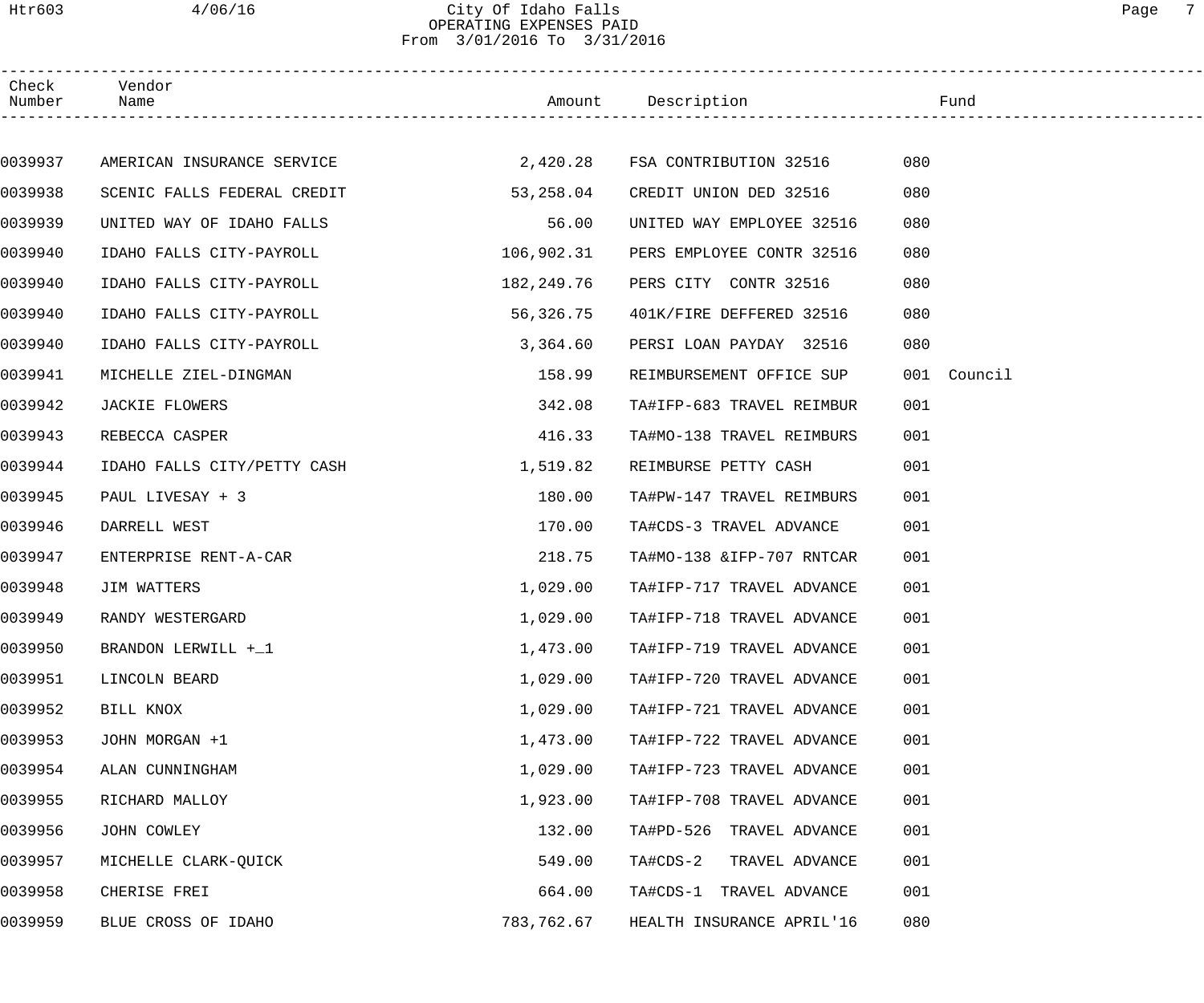## Htr603 4/06/16 City Of Idaho Falls Page 8 OPERATING EXPENSES PAID From 3/01/2016 To 3/31/2016

| Check<br>Number | Vendor<br>Name                 | Amount    | Description               | Fund |  |
|-----------------|--------------------------------|-----------|---------------------------|------|--|
|                 |                                |           |                           |      |  |
| 0039960         | DELTA DENTAL PLAN OF IDAHO INC | 61,893.02 | DENTAL INSURANCE APRIL'16 | 080  |  |
| 0039961         | AFLAC                          | 11,513.82 | SECT. 125 DED. MARCH '16  | 080  |  |
| 0039961         | AFLAC                          | 1,579.42  | SHORT TERM DISAB. MAR'16  | 080  |  |
| 0039962         | LIFEMAP ASSURANCE COMPANY      | 2,814.05  | SUPPLNTL LIFE FOR APR'16  | 080  |  |
| 0039963         | LIFEMAP ASSURANCE COMPANY      | 11,074.79 | EMPLOYEE LIFE FOR APR'16  | 080  |  |
| 0039964         | IBEW LOCAL NO. 57              | 3,329.24  | ELECTRIC UNION DUES APR16 | 080  |  |
| 0039965         | INT'L ASSN OF FIREFIGHTERS     | 7,366.00  | FIREFIGHTERS DUES APR'16  | 080  |  |
| 0039966         | IDAHO FALLS FOP LODGE #6       | 2,550.00  | POLICE UNION DUES APR'16  | 080  |  |
| 0039967         | IDAHO NCPERS GROUP LIFE INS    | 1,408.00  | PERS LIFE DEDUCT APRIL'16 | 080  |  |
| 0039968         | WNEBCO                         | 2.60      | RLR- LIFE ACT/EMP APR'16  | 080  |  |
| 0039969         | COLONIAL LIFE & ACCIDENT       | 16.00     | EMP-DED ACCDNT INS APR'16 | 080  |  |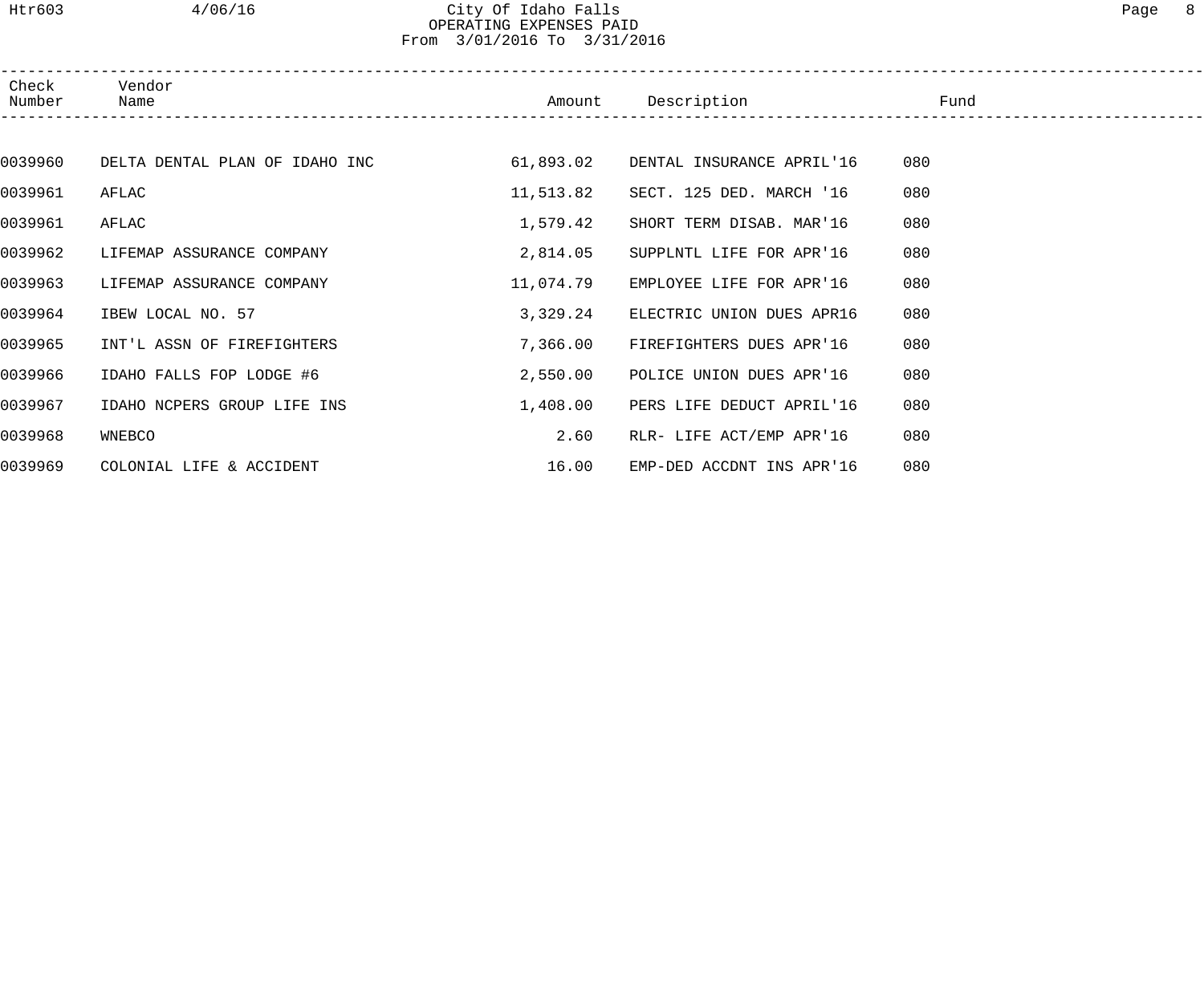# City Of Idaho Falls Summary of Operating Expenses By Fund From 3/01/2016 To 3/31/2016

------------------------------------------------------------------------------------------------------------------------------------

| $\mathbf 1$ | General Fund            | 201, 224.55     |
|-------------|-------------------------|-----------------|
| 10          | Street Fund             | 3,736.13        |
| 11          | Recreation Fund         | 6,723.34        |
| 12          | Library Fund            | 5,138.11        |
| 18          | Golf Fund               | 3,692.48        |
| 19          | Self-Insurance Fund     | 12,232.46       |
| 42          | Street Capital Imp Fund | 2,350.00        |
| 60          | Airport Fund            | 6,817.50        |
| 61          | Water & Sewer Fund      | 57,399.18       |
| 62          | Sanitation Fund         | 1,825.28        |
| 63          | Ambulance Fund          | 398.00          |
| 64          | Electric Light Fund     | 2,941,634.05    |
| 80          | Payroll Liability Fund  | 3, 472, 793. 44 |
|             |                         | 6,715,964.52    |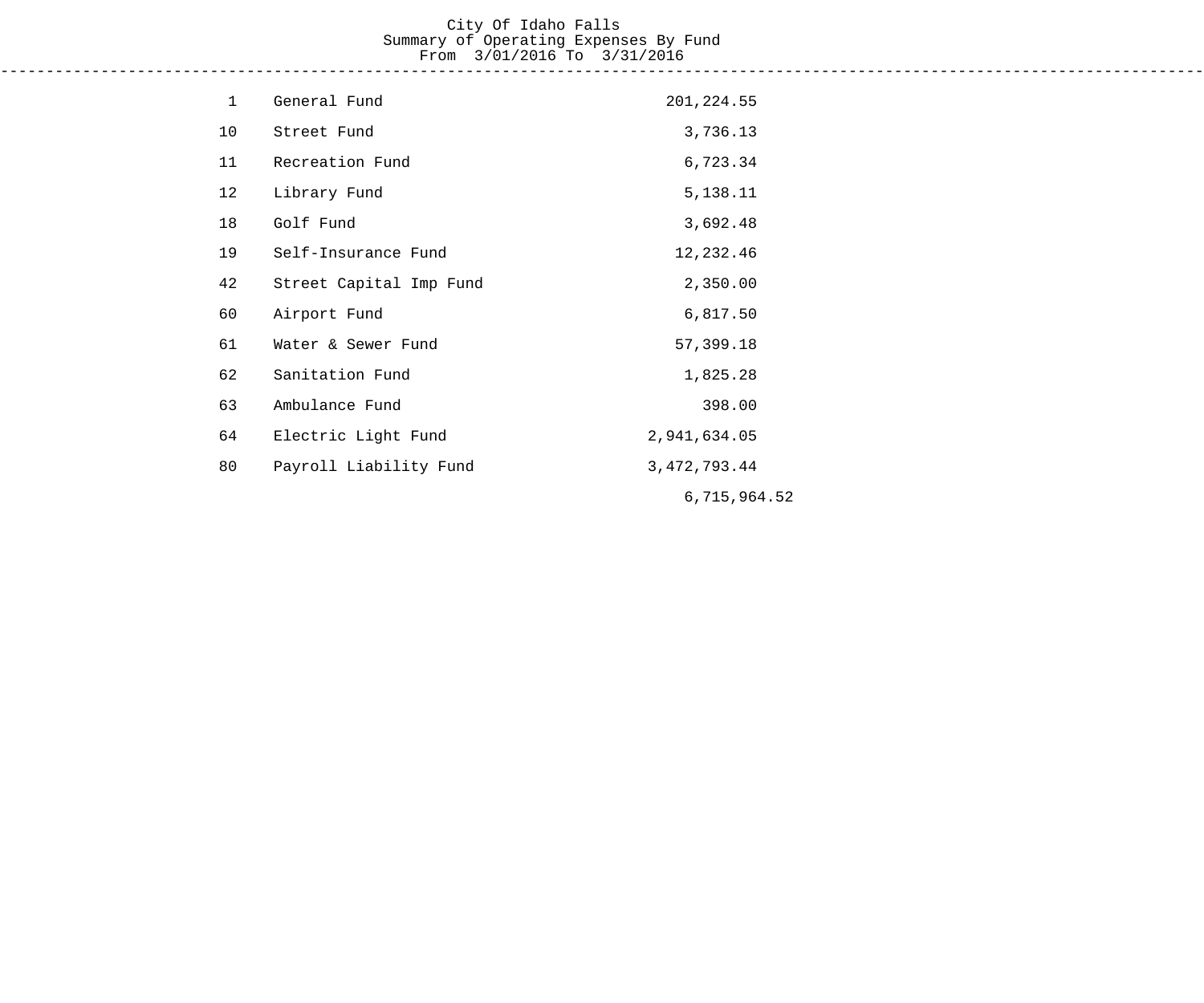## Htr606 4/06/16 City Of Idaho Falls Page 1 ELECTRONIC FUND TRANSFERS From 3/01/2016 To 3/31/2016

| Check<br>Number | Vendor<br>Name                 |           | Amount Description        |     | Fund                 |  |
|-----------------|--------------------------------|-----------|---------------------------|-----|----------------------|--|
|                 |                                |           |                           |     |                      |  |
| 0013819         | ACTION COLLECTION SERVICE, INC | 4,930.71  | COLLECTIONS/JAN 2016      |     | 001 Treasurer        |  |
| 0013820         | BEN'S QUALITY CYCLE, LLC       | 10.50     | OIL FILTERS {QUANITY 2}   |     | 001 General Services |  |
| 0013820         | BEN'S QUALITY CYCLE, LLC       | 40.50     | 10/40 HONDA OIL {OUANITY  |     | 001 General Services |  |
| 0013821         | CDW GOVERNMENT, INC.           | 1,977.70  | COMPUTERS, DP/WORD PROC.  |     | 001 Data Processing  |  |
| 0013822         | CONRAD & BISCHOFF, INC.        | 5,272.93  | FUEL AND ADDITIVES        | 001 |                      |  |
| 0013822         | CONRAD & BISCHOFF, INC.        | 6,813.95  | FUEL AND ADDITIVES        | 001 |                      |  |
| 0013822         | CONRAD & BISCHOFF, INC.        | 9,621.86  | FUEL AND ADDITIVES        | 001 |                      |  |
| 0013822         | CONRAD & BISCHOFF, INC.        | 531.50    | FUEL AND ADDITIVES        |     | 001 General Services |  |
| 0013823         | DAVIES AQUA-CHEM SUPPLY CO.    | 3,345.22  | GASES / TREATMENTS        |     | 011 Recreation       |  |
| 0013824         | H-K CONTRACTORS, INC.          | 1,205.07  | CONSTRUCTION JOB/CONTRACT | 010 | Streets              |  |
| 0013825         | INTERMOUNTAIN CLAIMS, INC.     | 16,312.98 | ACCT RFND 2/01/16-2/15/16 | 019 | Self-Insurance       |  |
| 0013825         | INTERMOUNTAIN CLAIMS, INC.     | 28,646.30 | ACCT RFND 2/16/16-2/28/16 | 019 | Self-Insurance       |  |
| 0013826         | JACK'S TIRE & OIL, INC.        | 14.00     | VEHICLE AND EQUIP. MAINT. |     | 001 General Services |  |
| 0013826         | JACK'S TIRE & OIL, INC.        | 10.00     | VEHICLE AND EQUIP. MAINT. |     | 001 General Services |  |
| 0013826         | JACK'S TIRE & OIL, INC.        | 10.00     | VEHICLE AND EQUIP. MAINT. |     | 001 General Services |  |
| 0013826         | JACK'S TIRE & OIL, INC.        | 10.00     | VEHICLE AND EQUIP. MAINT. |     | 001 General Services |  |
| 0013826         | JACK'S TIRE & OIL, INC.        | 20.00     | VEHICLE AND EQUIP. MAINT. |     | 001 General Services |  |
| 0013826         | JACK'S TIRE & OIL, INC.        | 75.00     | VEHICLE AND EQUIP. MAINT. |     | 001 General Services |  |
| 0013826         | JACK'S TIRE & OIL, INC.        | 73.00     | VEHICLE AND EQUIP. MAINT. |     | 001 General Services |  |
| 0013826         | JACK'S TIRE & OIL, INC.        | 40.00     | VEHICLE AND EQUIP. MAINT. |     | 001 General Services |  |
| 0013826         | JACK'S TIRE & OIL, INC.        | 80.92     | VEHICLE AND EQUIP. MAINT. |     | 001 General Services |  |
| 0013826         | JACK'S TIRE & OIL, INC.        | 10.00     | VEHICLE AND EQUIP. MAINT. |     | 001 General Services |  |
| 0013826         | JACK'S TIRE & OIL, INC.        | 50.00     | VEHICLE AND EQUIP. MAINT. |     | 001 General Services |  |
| 0013826         | JACK'S TIRE & OIL, INC.        | 40.00     | VEHICLE AND EQUIP. MAINT. |     | 001 General Services |  |
| 0013826         | JACK'S TIRE & OIL, INC.        | 245.00    | AIRPORT MAINTENANCE       |     | 060 Airport          |  |
| 0013827         | K/M SERVICE COMPANY            | 28.20     | CONSTRUCTION JOB/CONTRACT |     | 001 Parks            |  |
|                 |                                |           |                           |     |                      |  |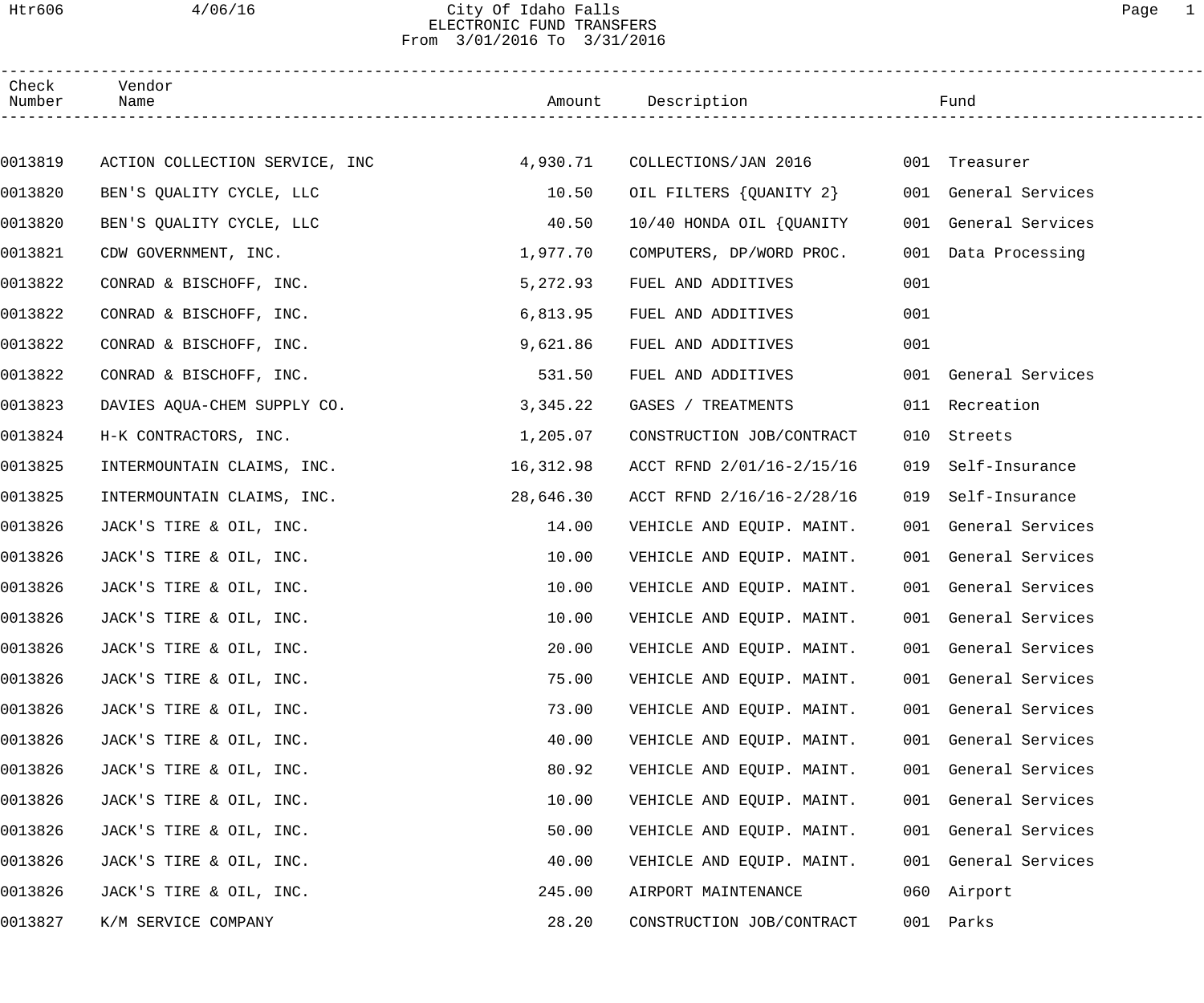## Htr606 4/06/16 City Of Idaho Falls Page 2 ELECTRONIC FUND TRANSFERS From 3/01/2016 To 3/31/2016

| Check<br>Number | Vendor<br>Name                |          | Amount Description        |     | Fund                    |  |
|-----------------|-------------------------------|----------|---------------------------|-----|-------------------------|--|
|                 |                               |          |                           |     |                         |  |
| 0013827         | K/M SERVICE COMPANY           | 1,105.00 | CONSTRUCTION JOB/CONTRACT |     | 064 Electric            |  |
| 0013827         | K/M SERVICE COMPANY           | 1,105.00 | CONSTRUCTION JOB/CONTRACT | 064 | Electric                |  |
| 0013827         | K/M SERVICE COMPANY           | 1,520.00 | CONSTRUCTION JOB/CONTRACT | 064 | Electric                |  |
| 0013827         | K/M SERVICE COMPANY           | 3,853.00 | CONSTRUCTION JOB/CONTRACT |     | 064 Electric            |  |
| 0013828         | LASER XPRESS                  | 105.00   | TONER CARTRIDGE HP4250    |     | 001 Fire                |  |
| 0013828         | LASER XPRESS                  | 150.00   | HP LASERJET BLACK TONER   | 001 | Treasurer               |  |
| 0013828         | LASER XPRESS                  | 150.00   | BLACK TONER CARTRIDGE     |     | 001 Treasurer           |  |
| 0013828         | LASER XPRESS                  | 1,070.00 | LASERJET TONER            |     | 001 Treasurer           |  |
| 0013829         | LEONARD PETROLEUM EQUIP, INC. | 9.40     | GARAGE SHOP SUPPLIES      |     | 001 General Services    |  |
| 0013830         | PORTER'S OFFICE PRODUCTS      | 1,390.00 | FURNITURE                 |     | 001 Finance             |  |
| 0013830         | PORTER'S OFFICE PRODUCTS      | 412.13   | FURNITURE                 |     | 001 Data Processing     |  |
| 0013830         | PORTER'S OFFICE PRODUCTS      | 397.80   | FURNITURE                 |     | 001 Data Processing     |  |
| 0013830         | PORTER'S OFFICE PRODUCTS      | 889.00   | FURNITURE                 |     | 001 Data Processing     |  |
| 0013830         | PORTER'S OFFICE PRODUCTS      | 97.82    | OFFICE SUPPLIES, GENERAL  |     | 001 Planning & Building |  |
| 0013830         | PORTER'S OFFICE PRODUCTS      | 348.18   | OFFICE SUPPLIES, GENERAL  |     | 001 Planning & Building |  |
| 0013830         | PORTER'S OFFICE PRODUCTS      | 34.90    | INDEX TABS                | 001 | Treasurer               |  |
| 0013830         | PORTER'S OFFICE PRODUCTS      | 16.61    | INK CARTRIDGE BLK         |     | 001 Treasurer           |  |
| 0013830         | PORTER'S OFFICE PRODUCTS      | 169.96   | CHAIRMAT 46X60 (2)        |     | 001 Treasurer           |  |
| 0013830         | PORTER'S OFFICE PRODUCTS      | 24.19    | OFFICE SUPPLY - STAMP     |     | 010 Streets             |  |
| 0013831         | R & R PRODUCTS, INC.          | 328.20   | EQ REPAIR AND MAINT       |     | 001 General Services    |  |
| 0013831         | R & R PRODUCTS, INC.          | 14.89    | FREIGHT                   |     | 001 General Services    |  |
| 0013832         | ROCKY MOUNTAIN TURF & IND.    | 978.10   | EQ REPAIR AND MAINT       | 001 |                         |  |
| 0013832         | ROCKY MOUNTAIN TURF & IND.    | 133.09   | EQ REPAIR AND MAINT       | 001 |                         |  |
| 0013832         | ROCKY MOUNTAIN TURF & IND.    | 1,575.31 | EQ REPAIR AND MAINT       | 001 |                         |  |
| 0013833         | SHADOW TRACKERS INVESTIGATIVE | 555.00   | PROFESSIONAL/PERSONAL SRV |     | 001 Non Departmental    |  |
| 0013834         | SHOPKO, LLC                   | 481.01   | OPTICAL EQUIP & SUPPLIES  |     | 001 Police              |  |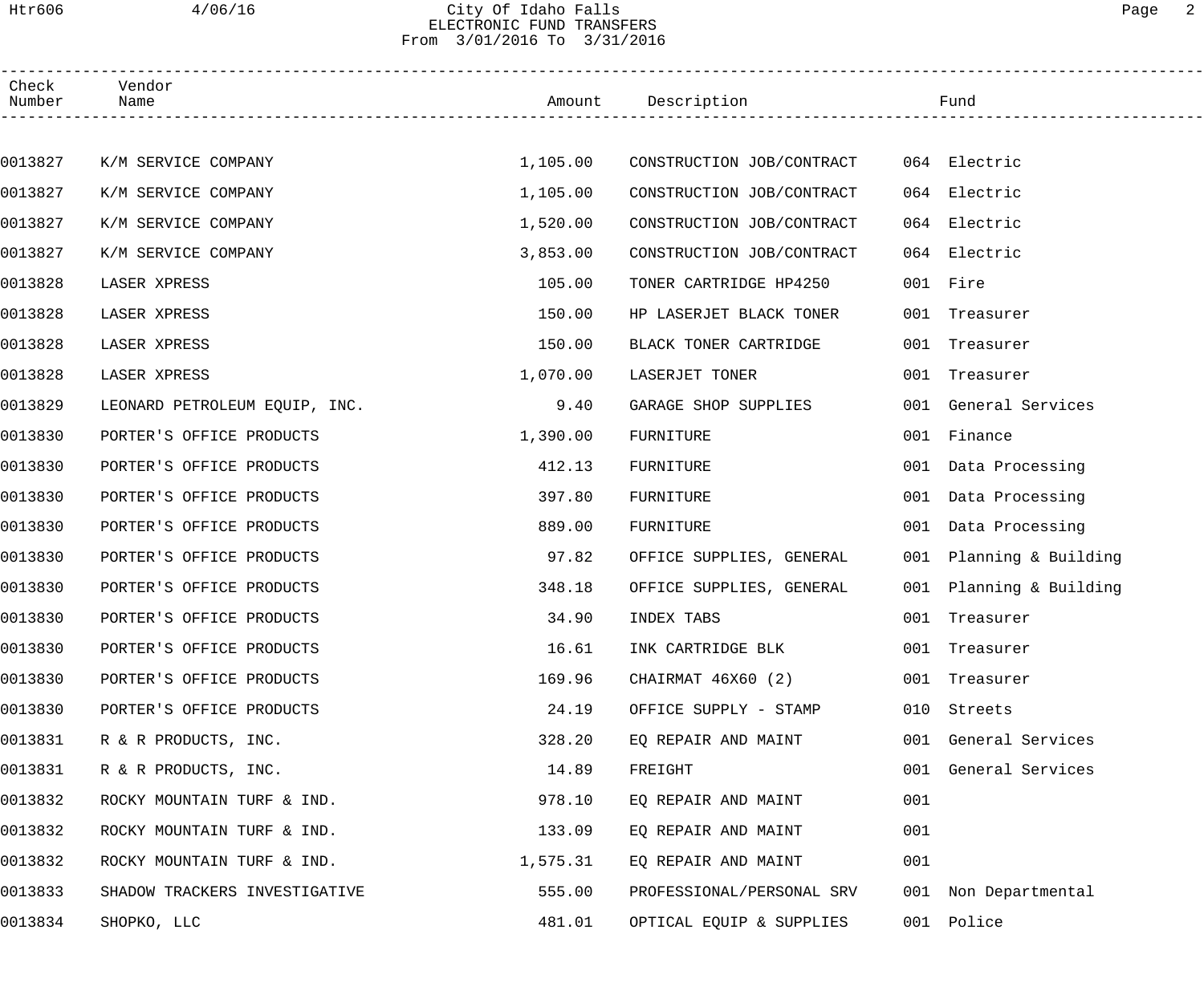## Htr606 4/06/16 City Of Idaho Falls Page 3 ELECTRONIC FUND TRANSFERS From 3/01/2016 To 3/31/2016

| Check<br>Number | Vendor<br>Name                   |           | Amount Description                             |     | Fund                 |  |
|-----------------|----------------------------------|-----------|------------------------------------------------|-----|----------------------|--|
|                 |                                  |           |                                                |     |                      |  |
| 0013835         | SNAKE RIVER AUTO GLASS           | 25.00     | VEHICLE AND EQUIP. MAINT. 001 General Services |     |                      |  |
| 0013835         | SNAKE RIVER AUTO GLASS           | 350.00    | VEHICLE AND EQUIP. MAINT.                      |     | 001 General Services |  |
| 0013835         | SNAKE RIVER AUTO GLASS           | 20.00     | VEHICLE AND EQUIP. MAINT.                      |     | 001 General Services |  |
| 0013836         | SNAKE RIVER PRINTING COMPANY     | 96.00     | POLICE RECRUIT FLYERS                          |     | 001 Police           |  |
| 0013837         | SUMITOMO ELECTRIC LIGHTWAVE CORP | 2,756.00  | TOOLS, HAND POWER/NONPOWER                     |     | 064 Electric         |  |
| 0013838         | TACOMA SCREW PRODUCTS, INC.      | 10.02     | GARAGE SHOP SUPPLIES                           |     | 001 General Services |  |
| 0013838         | TACOMA SCREW PRODUCTS, INC.      | 4.95      | GARAGE SHOP SUPPLIES                           |     | 001 General Services |  |
| 0013839         | THATCHER COMPANY                 | 1,998.00  | GASES / TREATMENTS                             |     | 061 Water            |  |
| 0013840         | TOP HAT, INC.                    | 674.70    | VEHICLE AND EQUIP. MAINT.                      |     | 001 General Services |  |
| 0013841         | UTILITY SERVICES ASSOCIATES, LLC | 2,500.00  | TRAINING-PERSONNEL                             |     | 061 Water            |  |
| 0013842         | VALCOM (VLCM)                    | 150.29    | COMPUTERS, DP/WORD PROC.                       |     | 064 Electric         |  |
| 0013842         | VALCOM (VLCM)                    | 554.74    | OFFICE MACHINES & ACCESS.                      |     | 001 Mayor            |  |
| 0013842         | VALCOM (VLCM)                    | 1,471.60  | COMPUTERS, DP/WORD PROC.                       |     | 001 Mayor            |  |
| 0013843         | WALKER AND ASSOCIATES, INC.      | 1,390.32  | NETWORK EQUIPMENT                              |     | 001 Data Processing  |  |
| 0013844         | CDW GOVERNMENT, INC.             | 101.06    | COMPUTERS, DP/WORD PROC.                       |     | 060 Airport          |  |
| 0013844         | CDW GOVERNMENT, INC.             | 3,120.20  | COMPUTERS, DP/WORD PROC.                       |     | 001 Fire             |  |
| 0013844         | CDW GOVERNMENT, INC.             | 32,091.59 | NETWORK EQUIPMENT                              |     | 001 Data Processing  |  |
| 0013844         | CDW GOVERNMENT, INC.             | $49.61-$  | COMPUTERS, DP/WORD PROC.                       |     | 063 Ambulance        |  |
| 0013844         | CDW GOVERNMENT, INC.             | 469.15    | COMPUTERS, DP/WORD PROC.                       | 063 | Ambulance            |  |
| 0013844         | CDW GOVERNMENT, INC.             | 49.61     | COMPUTERS, DP/WORD PROC.                       | 063 | Ambulance            |  |
| 0013845         | CONRAD & BISCHOFF, INC.          | 7,259.50  | FUEL AND ADDITIVES                             | 001 |                      |  |
| 0013845         | CONRAD & BISCHOFF, INC.          | 10,010.79 | FUEL AND ADDITIVES                             | 001 |                      |  |
| 0013845         | CONRAD & BISCHOFF, INC.          | 97.09     | FUEL AND ADDITIVES                             |     | 001 General Services |  |
| 0013846         | DAVIES AQUA-CHEM SUPPLY CO.      | 45.90     | AQUATIC/WATER PRODUCTS                         |     | 011 Recreation       |  |
| 0013847         | FIRE SERVICES OF IDAHO, INC.     | 430.70    | FIRE PROTECT EQ/SUP/MAINT                      | 001 | Police               |  |
| 0013848         | H-K CONTRACTORS, INC.            | 1,767.52  | SEED, SOD, SOIL, ETC.                          |     | 001 Cemeteries       |  |
|                 |                                  |           |                                                |     |                      |  |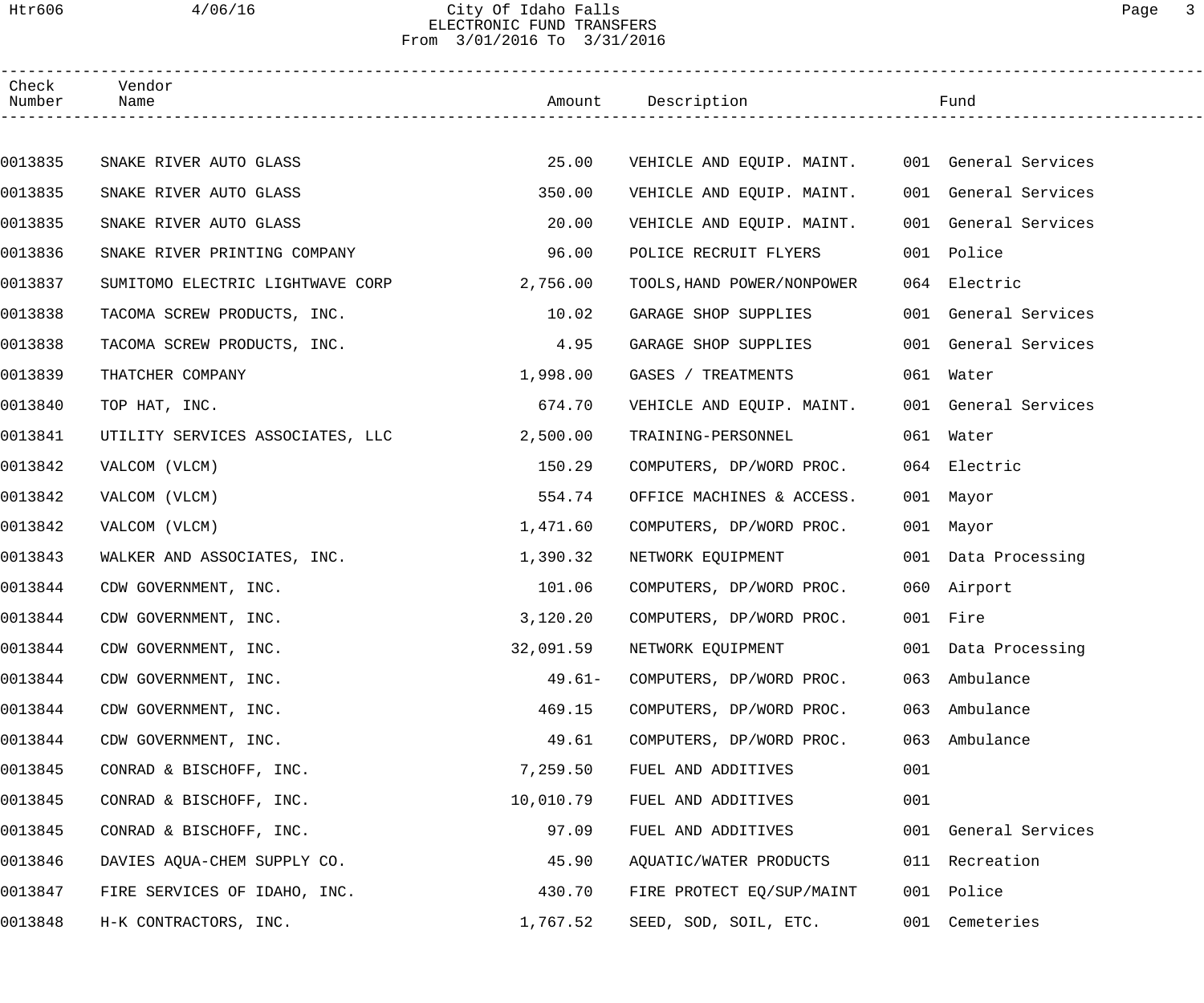## Htr606 4/06/16 City Of Idaho Falls Page 4 ELECTRONIC FUND TRANSFERS From 3/01/2016 To 3/31/2016

| Check<br>Number | Vendor<br>Name                  |          | Amount Description        |     | Fund                 |  |
|-----------------|---------------------------------|----------|---------------------------|-----|----------------------|--|
|                 |                                 |          |                           |     |                      |  |
| 0013849         | HERCULES INDUSTRIES, INC.       | 441.50   | HARDWARE MISCELLANEOUS    |     | 064 Electric         |  |
| 0013849         | HERCULES INDUSTRIES, INC.       | 441.50   | HARDWARE MISCELLANEOUS    |     | 064 Electric         |  |
| 0013850         | JACK'S TIRE & OIL, INC.         | 40.00    | VEHICLE AND EQUIP. MAINT. |     | 001 General Services |  |
| 0013850         | JACK'S TIRE & OIL, INC.         | 403.16   | VEHICLE AND EQUIP. MAINT. |     | 001 General Services |  |
| 0013850         | JACK'S TIRE & OIL, INC.         | 140.00   | GARAGE SHOP SUPPLIES      |     | 001 General Services |  |
| 0013850         | JACK'S TIRE & OIL, INC.         | 80.00    | VEHICLE AND EQUIP. MAINT. |     | 001 General Services |  |
| 0013850         | JACK'S TIRE & OIL, INC.         | 10.00    | VEHICLE AND EQUIP. MAINT. |     | 001 General Services |  |
| 0013851         | JDH GROUP                       | 610.00   | ELEC/IF POWER             |     | 064 Electric         |  |
| 0013852         | K & H INDUSTRIES, INC.          | 22.31    | FREIGHT                   |     | 001 General Services |  |
| 0013852         | K & H INDUSTRIES, INC.          | 354.66   | VEHICLE AND EQUIP. MAINT. |     | 001 General Services |  |
| 0013853         | MCLAUGHLIN YOUNG EMPLOYEE SRVCS | 1,108.01 | PROFESSIONAL/PERSONAL SRV |     | 001 Non Departmental |  |
| 0013854         | MIDWEST TAPE, LLC               | 39.99    | AUDIOVISUAL/PUBLICATION   |     | 012 Library          |  |
| 0013854         | MIDWEST TAPE, LLC               | 592.84   | AUDIOVISUAL/PUBLICATION   |     | 012 Library          |  |
| 0013854         | MIDWEST TAPE, LLC               | 172.95   | AUDIOVISUAL/PUBLICATION   |     | 012 Library          |  |
| 0013854         | MIDWEST TAPE, LLC               | 58.96    | AUDIOVISUAL/PUBLICATION   |     | 012 Library          |  |
| 0013854         | MIDWEST TAPE, LLC               | 29.97    | AUDIOVISUAL/PUBLICATION   |     | 012 Library          |  |
| 0013854         | MIDWEST TAPE, LLC               | 27.98    | AUDIOVISUAL/PUBLICATION   |     | 012 Library          |  |
| 0013854         | MIDWEST TAPE, LLC               | 482.86   | AUDIOVISUAL/PUBLICATION   |     | 012 Library          |  |
| 0013854         | MIDWEST TAPE, LLC               | 140.93   | AUDIOVISUAL/PUBLICATION   |     | 012 Library          |  |
| 0013854         | MIDWEST TAPE, LLC               | 11.99    | AUDIOVISUAL/PUBLICATION   |     | 012 Library          |  |
| 0013854         | MIDWEST TAPE, LLC               | 161.47   | AUDIOVISUAL/PUBLICATION   |     | 012 Library          |  |
| 0013854         | MIDWEST TAPE, LLC               | 509.01   | AUDIOVISUAL/PUBLICATION   |     | 012 Library          |  |
| 0013854         | MIDWEST TAPE, LLC               | 311.08   | AUDIOVISUAL/PUBLICATION   |     | 012 Library          |  |
| 0013854         | MIDWEST TAPE, LLC               | 6.39     | AUDIOVISUAL/PUBLICATION   |     | 012 Library          |  |
| 0013854         | MIDWEST TAPE, LLC               | 191.07   | AUDIOVISUAL/PUBLICATION   | 012 | Library              |  |
| 0013855         | PORTER'S OFFICE PRODUCTS        | 101.34   | OFFICE SUPPLIES, GENERAL  | 060 | Airport              |  |
|                 |                                 |          |                           |     |                      |  |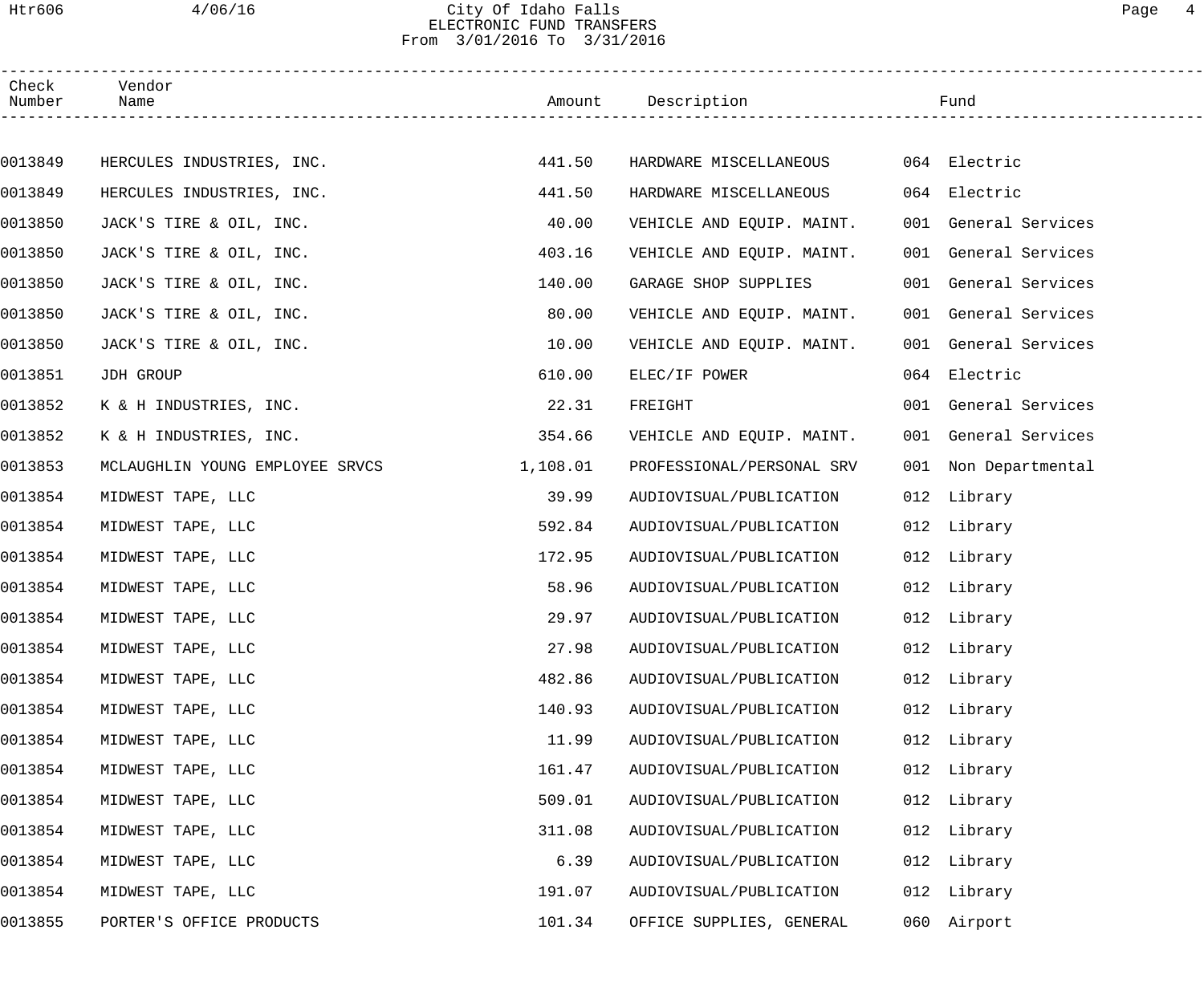## Htr606 4/06/16 City Of Idaho Falls Page 5 ELECTRONIC FUND TRANSFERS From 3/01/2016 To 3/31/2016

| Check<br>Number | Vendor<br>Name                |          | Amount Description                           | Fund                 |  |
|-----------------|-------------------------------|----------|----------------------------------------------|----------------------|--|
|                 |                               |          |                                              |                      |  |
| 0013855         | PORTER'S OFFICE PRODUCTS      | 145.80   | OFFICE SUPPLIES, GENERAL 001 Human Resources |                      |  |
| 0013855         | PORTER'S OFFICE PRODUCTS      | 17.64    | OFFICE SUPPLIES                              | 001 Parks            |  |
| 0013855         | PORTER'S OFFICE PRODUCTS      | 108.68   | INK CRG, TABS, ENVELOPE                      | 001 Parks            |  |
| 0013855         | PORTER'S OFFICE PRODUCTS      | 70.62    | PINS, CORRECTION TAPE                        | 001 Parks            |  |
| 0013855         | PORTER'S OFFICE PRODUCTS      | 3.04     | RULER, PAPER CLIPS                           | 001 Cemeteries       |  |
| 0013855         | PORTER'S OFFICE PRODUCTS      | 13.98    | HANGING FILE FOLDERS                         | 001 Parks            |  |
| 0013855         | PORTER'S OFFICE PRODUCTS      | 109.59   | OFFICE SUPPLIES                              | 001 Parks            |  |
| 0013855         | PORTER'S OFFICE PRODUCTS      | 19.62    | OFFICE SUPPLIES                              | 001 Parks            |  |
| 0013856         | SHADOW TRACKERS INVESTIGATIVE | 1,445.00 | PROFESSIONAL/PERSONAL SRV                    | 001 Non Departmental |  |
| 0013857         | SILVER CREEK SUPPLY, LLC      | 117.58   | TESTER STATION MASTER PRO                    | 001 Parks            |  |
| 0013858         | SNAKE RIVER AUTO GLASS        | 170.00   | VEHICLE AND EQUIP. MAINT.                    | 001 General Services |  |
| 0013859         | SNAKE RIVER PRINTING COMPANY  | 1,455.00 | PRINTING                                     | 064 Electric         |  |
| 0013860         | SOLID WASTE SYSTEMS           | 772.25   | VEHICLE AND EQUIP. MAINT.                    | 001 General Services |  |
| 0013860         | SOLID WASTE SYSTEMS           | 663.00   | VEHICLE AND EQUIP. MAINT.                    | 001 General Services |  |
| 0013861         | SYRINGA NETWORKS, LLC         | 350.00   | NETWORK EQUIPMENT                            | 012 Library          |  |
| 0013862         | TACOMA SCREW PRODUCTS, INC.   | 344.93   | AIR DRIL, ANGLE GRINDER,                     | 018 Golf Courses     |  |
| 0013862         | TACOMA SCREW PRODUCTS, INC.   | 65.63    | CLAMPS AND SCREWS, WRENCH                    | 061 Sewer            |  |
| 0013863         | TETON COMMUNICATIONS, INC.    | 65.67    | POLICE EQUIP & SUPPLIES                      | 001 Police           |  |
| 0013863         | TETON COMMUNICATIONS, INC.    | 93.00    | POLICE EQUIP & SUPPLIES                      | 001 Police           |  |
| 0013863         | TETON COMMUNICATIONS, INC.    | 49.00    | POLICE EQUIP & SUPPLIES                      | 001 Police           |  |
| 0013864         | THATCHER COMPANY              | 6,540.00 | GASES / TREATMENTS                           | 061 Sewer            |  |
| 0013864         | THATCHER COMPANY              | 4,348.71 | GASES / TREATMENTS                           | 061 Sewer            |  |
| 0013865         | TOP HAT, INC.                 | 921.20   | ACCIDENT REPAIRS, FLEET                      | 001 General Services |  |
| 0013866         | TYNDALE COMPANY, INC.         | 451.13   | CLOTHING & APPAREL                           | 064 Electric         |  |
| 0013866         | TYNDALE COMPANY, INC.         | 943.47   | CLOTHING & APPAREL                           | 064 Electric         |  |
| 0013867         | WORK WEARHOUSE                | 323.80   | BOOTS BOGS                                   | 061 Water            |  |
|                 |                               |          |                                              |                      |  |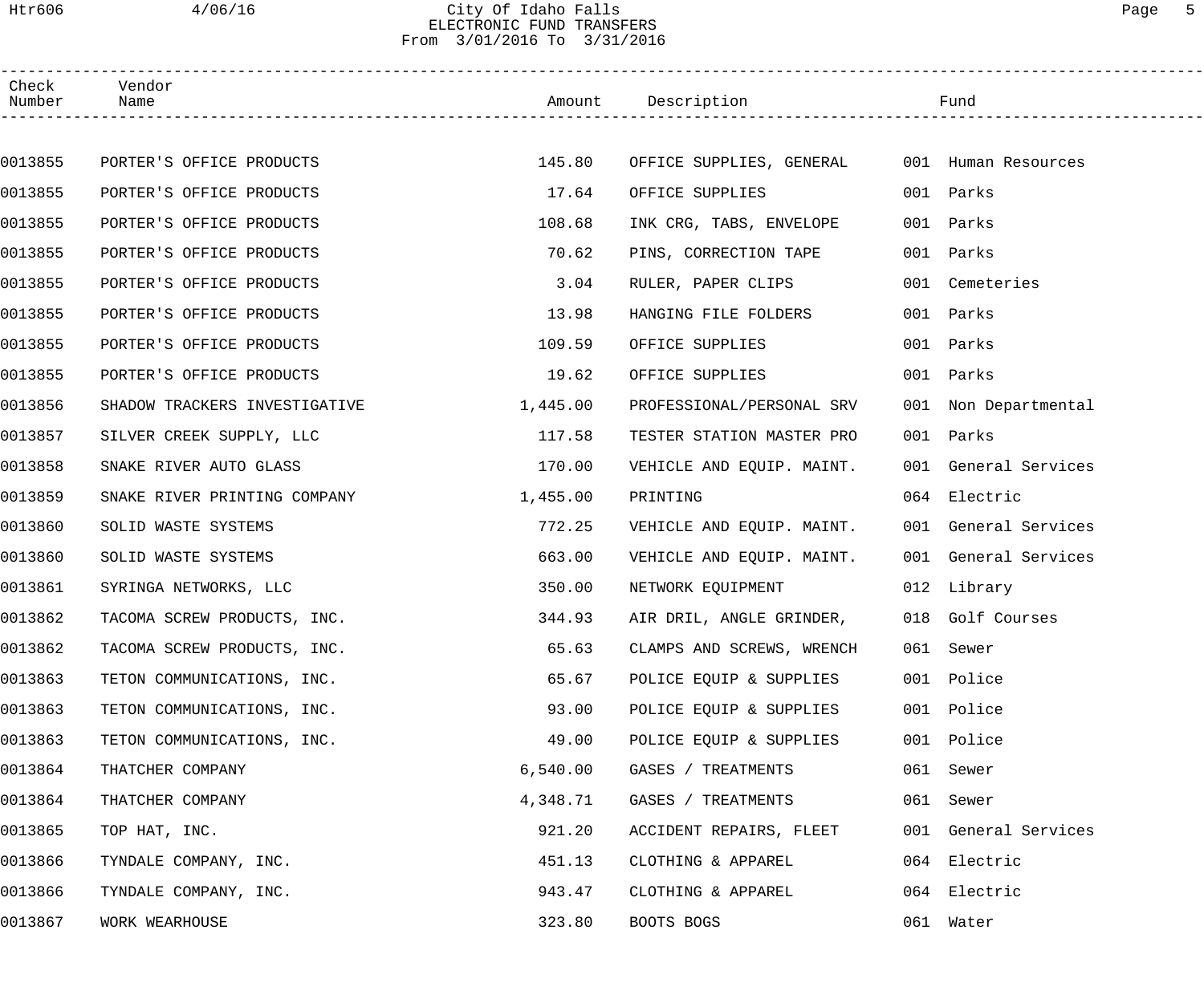# Htr606 4/06/16 City Of Idaho Falls Page 6 ELECTRONIC FUND TRANSFERS From 3/01/2016 To 3/31/2016

| Check<br>Number | Vendor<br>Name                 |          | Amount Description         |     | Fund                 |  |
|-----------------|--------------------------------|----------|----------------------------|-----|----------------------|--|
|                 |                                |          |                            |     |                      |  |
| 0013867         | WORK WEARHOUSE                 | 21.55    | PANTS - UNIFORM            |     | 011 Recreation       |  |
| 0013867         | WORK WEARHOUSE                 | 64.66    | PANTS - UNIFORM            |     | 011 Recreation       |  |
| 0013868         | 3H CONSTRUCTION, LLC           | 1,181.45 | CONSTRUCTION JOB/CONTRACT  | 010 | Streets              |  |
| 0013869         | ART'S MUFFLER & BRAKE CENTER   | 20.00    | VEHICLE AND EQUIP. MAINT.  |     | 001 General Services |  |
| 0013870         | CONRAD & BISCHOFF, INC.        | 8,746.97 | FUEL AND ADDITIVES         | 001 |                      |  |
| 0013870         | CONRAD & BISCHOFF, INC.        | 8,675.80 | FUEL AND ADDITIVES         | 001 |                      |  |
| 0013871         | D & S ELECTRICAL SUPPLY CO     | 20.08    | ELECTRICAL EQUIP/SUPPLIES  |     | 001 General Services |  |
| 0013871         | D & S ELECTRICAL SUPPLY CO     | 352.36   | ELECTRICAL EQUIP/SUPPLIES  |     | 001 General Services |  |
| 0013871         | D & S ELECTRICAL SUPPLY CO     | 24.97    | ELECTRICAL EQUIP/SUPPLIES  |     | 001 General Services |  |
| 0013872         | ELECTRICAL WHOLESALE SUPPLY CO | 3.23     | ELECTRICAL EQUIP/SUPPLIES  |     | 001 General Services |  |
| 0013872         | ELECTRICAL WHOLESALE SUPPLY CO | 32.82    | ELECTRICAL EQUIP/SUPPLIES  |     | 001 General Services |  |
| 0013872         | ELECTRICAL WHOLESALE SUPPLY CO | 22.41    | ELECTRICAL EQUIP/SUPPLIES  |     | 001 General Services |  |
| 0013872         | ELECTRICAL WHOLESALE SUPPLY CO | 25.93    | ELECTRICAL EQUIP/SUPPLIES  |     | 001 General Services |  |
| 0013872         | ELECTRICAL WHOLESALE SUPPLY CO | 526.50   | ELECTRICAL EQUIP/SUPPLIES  |     | 001 General Services |  |
| 0013872         | ELECTRICAL WHOLESALE SUPPLY CO | 71.38    | ELECTRICAL EQUIP/SUPPLIES  |     | 001 General Services |  |
| 0013872         | ELECTRICAL WHOLESALE SUPPLY CO | 33.69    | ELECTRICAL EQUIP/SUPPLIES  |     | 001 General Services |  |
| 0013872         | ELECTRICAL WHOLESALE SUPPLY CO | 82.82    | ELECTRICAL EQUIP/SUPPLIES  |     | 001 General Services |  |
| 0013872         | ELECTRICAL WHOLESALE SUPPLY CO | 3.78     | ELECTRICAL EQUIP/SUPPLIES  |     | 001 General Services |  |
| 0013872         | ELECTRICAL WHOLESALE SUPPLY CO | 24.67    | ELECTRICAL EQUIP/SUPPLIES  |     | 001 General Services |  |
| 0013872         | ELECTRICAL WHOLESALE SUPPLY CO | 21.88    | TOOLS, HAND POWER/NONPOWER |     | 001 General Services |  |
| 0013872         | ELECTRICAL WHOLESALE SUPPLY CO | 34.50    | ELECTRICAL EQUIP/SUPPLIES  |     | 001 General Services |  |
| 0013872         | ELECTRICAL WHOLESALE SUPPLY CO | 74.38    | ELECTRICAL EQUIP/SUPPLIES  |     | 001 General Services |  |
| 0013872         | ELECTRICAL WHOLESALE SUPPLY CO | 29.06    | ELECTRICAL EQUIP/SUPPLIES  |     | 001 General Services |  |
| 0013872         | ELECTRICAL WHOLESALE SUPPLY CO | 18.62    | ELECTRICAL EQUIP/SUPPLIES  |     | 001 General Services |  |
| 0013872         | ELECTRICAL WHOLESALE SUPPLY CO | 18.88    | ELECTRICAL EQUIP/SUPPLIES  |     | 001 General Services |  |
| 0013872         | ELECTRICAL WHOLESALE SUPPLY CO | 1.97     | ELECTRICAL EQUIP/SUPPLIES  |     | 001 General Services |  |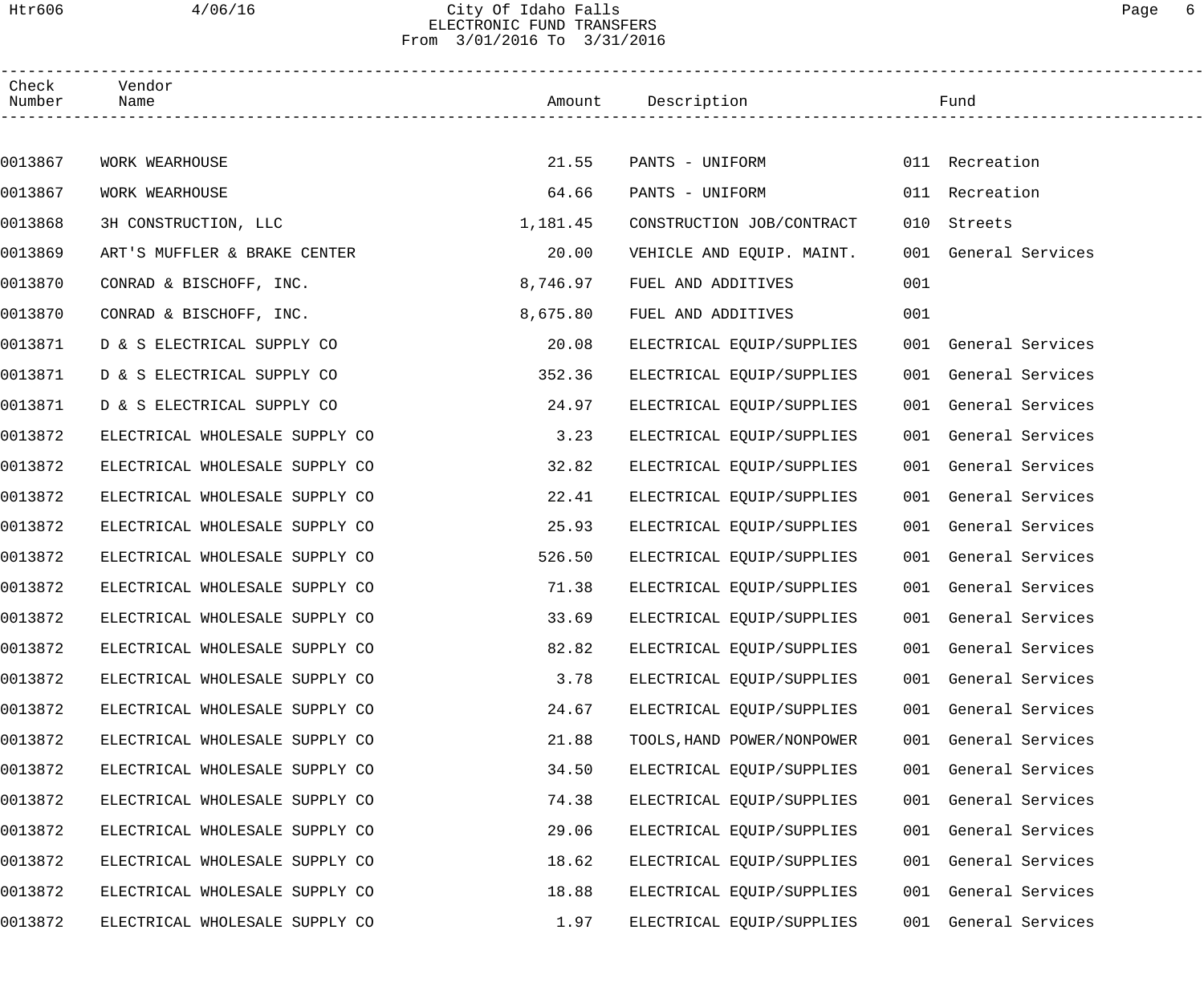## Htr606 4/06/16 City Of Idaho Falls Page 7 ELECTRONIC FUND TRANSFERS From 3/01/2016 To 3/31/2016

| Check<br>Number | Vendor<br>Name                 |            | Amount Description        |     | Fund                   |  |
|-----------------|--------------------------------|------------|---------------------------|-----|------------------------|--|
|                 |                                |            |                           |     |                        |  |
| 0013872         | ELECTRICAL WHOLESALE SUPPLY CO | 17.68      | ELECTRICAL EQUIP/SUPPLIES |     | 001 General Services   |  |
| 0013872         | ELECTRICAL WHOLESALE SUPPLY CO | 19.65      | ELECTRICAL EQUIP/SUPPLIES |     | 001 General Services   |  |
| 0013872         | ELECTRICAL WHOLESALE SUPPLY CO | 49.21      | ELECTRICAL EQUIP/SUPPLIES |     | 001 General Services   |  |
| 0013873         | ELSTER SOLUTIONS, LLC          | 49,490.00  | METERS                    | 064 |                        |  |
| 0013873         | ELSTER SOLUTIONS, LLC          | 1,060.00   | METERS                    |     | 064 Electric           |  |
| 0013874         | FIRE SERVICES OF IDAHO, INC.   | 31.20      | FIRE PROTECT EQ/SUP/MAINT |     | 001 Police             |  |
| 0013874         | FIRE SERVICES OF IDAHO, INC.   | 81.20      | FIRE PROTECT EQ/SUP/MAINT |     | 001 General Services   |  |
| 0013875         | IDAHO CANVAS PRODUCTS, INC.    | 120.32     | BUCKET COVER REPAIR       |     | 064 Electric           |  |
| 0013876         | INTERMOUNTAIN CLAIMS, INC.     | 32,359.10  | ACCT RFND 2/29/16-3/13/16 | 019 | Self-Insurance         |  |
| 0013877         | JACK'S TIRE & OIL, INC.        | 65.00      | VEHICLE AND EQUIP. MAINT. |     | 001 General Services   |  |
| 0013877         | JACK'S TIRE & OIL, INC.        | 124.95     | VEHICLE AND EQUIP. MAINT. |     | 001 General Services   |  |
| 0013877         | JACK'S TIRE & OIL, INC.        | 10.00      | VEHICLE AND EQUIP. MAINT. |     | 001 General Services   |  |
| 0013878         | KENYON REFRIGERATION, LLC      | 118.27     | ICE THICKNESS PROBE       |     | 001 General Services   |  |
| 0013879         | LASER XPRESS                   | $373.00 -$ | OFFICE SUPPLIES, GENERAL  |     | 001 Municipal Services |  |
| 0013879         | LASER XPRESS                   | 799.00     | OFFICE MACHINES & ACCESS. |     | 001 Municipal Services |  |
| 0013880         | MIDWEST TAPE, LLC              | 167.95     | AUDIOVISUAL/PUBLICATION   |     | 012 Library            |  |
| 0013880         | MIDWEST TAPE, LLC              | 189.93     | AUDIOVISUAL/PUBLICATION   |     | 012 Library            |  |
| 0013880         | MIDWEST TAPE, LLC              | 19.98      | AUDIOVISUAL/PUBLICATION   |     | 012 Library            |  |
| 0013880         | MIDWEST TAPE, LLC              | 63.97      | AUDIOVISUAL/PUBLICATION   |     | 012 Library            |  |
| 0013880         | MIDWEST TAPE, LLC              | 11.99      | AUDIOVISUAL/PUBLICATION   |     | 012 Library            |  |
| 0013881         | MINERT & ASSOCIATES, INC       | 65.00      | DOT DRUG TESTING/FEB 2016 |     | 001 Non Departmental   |  |
| 0013881         | MINERT & ASSOCIATES, INC       | 105.00     | DOT DRUG TESTING/FEB 2016 | 061 | Sewer                  |  |
| 0013881         | MINERT & ASSOCIATES, INC       | 125.00     | DOT DRUG TESTING/FEB 2016 |     | 001 Fire               |  |
| 0013881         | MINERT & ASSOCIATES, INC       | 170.00     | DOT DRUG TESTING/FEB 2016 | 064 | Electric               |  |
| 0013882         | ONE CALL LOCATORS, LTD         | 3,735.32   | SERVICES/MISCELLANEOUS    | 064 | Electric               |  |
| 0013882         | ONE CALL LOCATORS, LTD         | 56.28      | SERVICES/MISCELLANEOUS    | 064 | Electric               |  |
|                 |                                |            |                           |     |                        |  |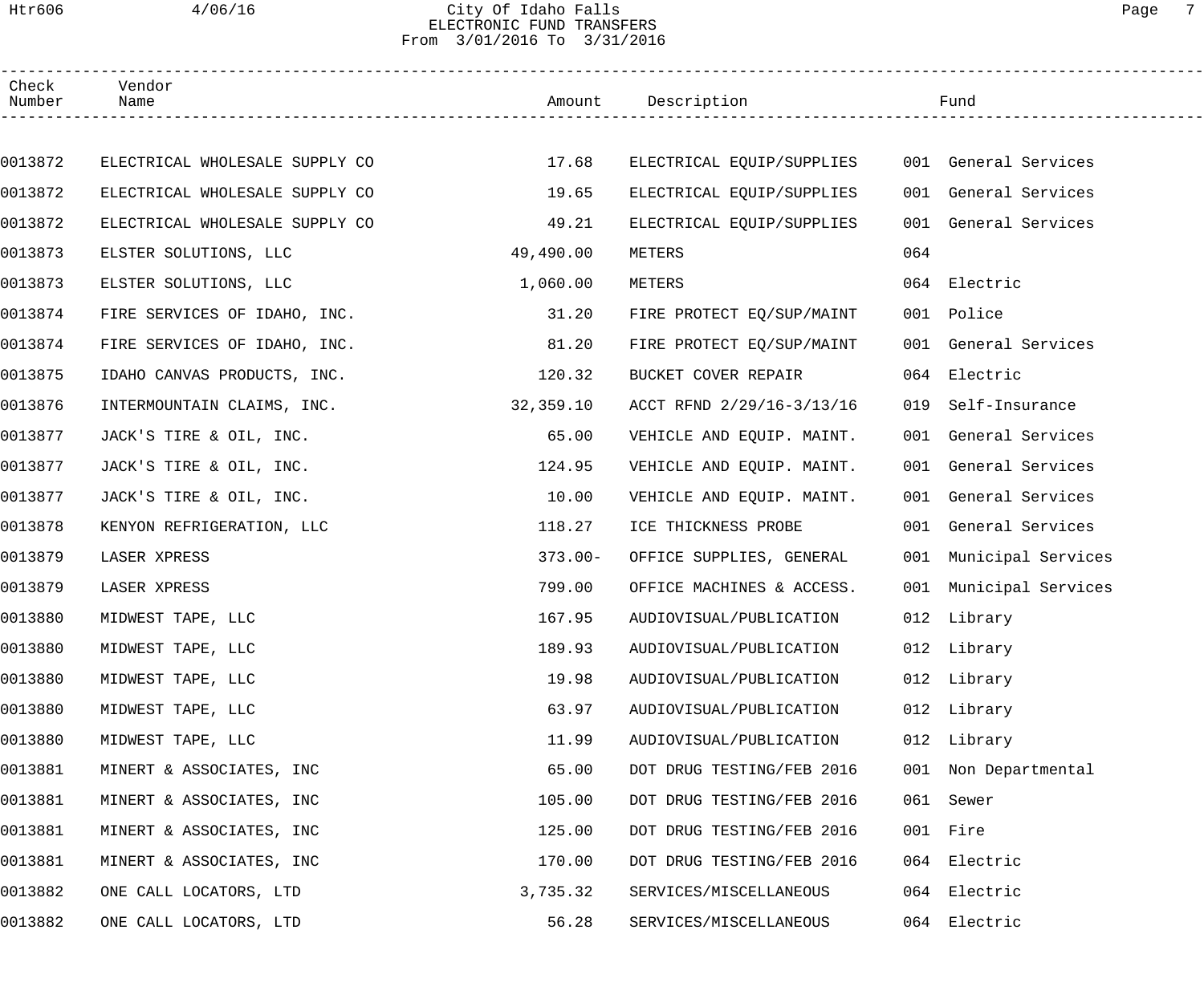## Htr606 4/06/16 City Of Idaho Falls Page 8 ELECTRONIC FUND TRANSFERS From 3/01/2016 To 3/31/2016

| Check<br>Number | Vendor<br>Name              |           | Amount Description        |     | Fund                 |
|-----------------|-----------------------------|-----------|---------------------------|-----|----------------------|
|                 |                             |           |                           |     |                      |
| 0013883         | PORTER'S OFFICE PRODUCTS    | 690.15    | OFFICE SUPPLIES, GENERAL  |     | 001 Finance          |
| 0013883         | PORTER'S OFFICE PRODUCTS    | 170.20    | OFFICE SUPPLIES, GENERAL  |     | 064 Electric         |
| 0013883         | PORTER'S OFFICE PRODUCTS    | 87.03     | OFFICE SUPPLIES, GENERAL  |     | 064 Electric         |
| 0013883         | PORTER'S OFFICE PRODUCTS    | 76.86     | OFFICE SUPPLIES, GENERAL  |     | 064 Electric         |
| 0013884         | R & R PRODUCTS, INC.        | 382.50    | EQ REPAIR AND MAINT       |     | 001 General Services |
| 0013884         | R & R PRODUCTS, INC.        | 12.39     | FREIGHT                   |     | 001 General Services |
| 0013885         | REINKE, TIM                 | 44.93     | REIMBURSEMENTS            |     | 018 Golf Courses     |
| 0013886         | ROBERTSON SUPPLY, INC.      | 88.15     | PLUMBING EQUIP/SUPPLIES   |     | 001 General Services |
| 0013886         | ROBERTSON SUPPLY, INC.      | 117.68    | PLUMBING EQUIP/SUPPLIES   |     | 001 General Services |
| 0013886         | ROBERTSON SUPPLY, INC.      | 29.46     | PLUMBING EQUIP/SUPPLIES   |     | 001 General Services |
| 0013886         | ROBERTSON SUPPLY, INC.      | $53.99 -$ | PLUMBING EQUIP/SUPPLIES   |     | 001 General Services |
| 0013887         | ROCKY MOUNTAIN TURF & IND.  | 2,025.41  | FUEL AND ADDITIVES        | 001 |                      |
| 0013888         | SNAKE RIVER RAPID WASH      | 1,077.75  | VEHICLE AND EQUIP. MAINT. |     | 001 General Services |
| 0013889         | SYRINGA NETWORKS, LLC       | 450.00    | ETHERNET-INTERNET/MAR2016 | 001 |                      |
| 0013889         | SYRINGA NETWORKS, LLC       | 350.00    | NETWORK EQUIPMENT         |     | 012 Library          |
| 0013890         | TACOMA SCREW PRODUCTS, INC. | 338.52    | CHAIN, COIL PROOF 5/16" Z |     | 001 Parks            |
| 0013891         | TETON COMMUNICATIONS, INC.  | 854.50    | AIRPORT MAINTENANCE       |     | 060 Airport          |
| 0013891         | TETON COMMUNICATIONS, INC.  | 579.20    | RADIO & COMMUNICATION     |     | 064 Electric         |
| 0013892         | TYNDALE COMPANY, INC.       | 77.60     | CLOTHING & APPAREL        |     | 064 Electric         |
| 0013892         | TYNDALE COMPANY, INC.       | 522.60    | CLOTHING & APPAREL        |     | 064 Electric         |
| 0013892         | TYNDALE COMPANY, INC.       | 40.60     | CLOTHING & APPAREL        |     | 064 Electric         |
| 0013892         | TYNDALE COMPANY, INC.       | 215.80    | CLOTHING & APPAREL        | 064 | Electric             |
| 0013892         | TYNDALE COMPANY, INC.       | 143.20    | CLOTHING & APPAREL        | 064 | Electric             |
| 0013892         | TYNDALE COMPANY, INC.       | 150.20    | CLOTHING & APPAREL        |     | 064 Electric         |
| 0013892         | TYNDALE COMPANY, INC.       | 126.60    | CLOTHING & APPAREL        |     | 064 Electric         |
| 0013893         | VALCOM (VLCM)               | 502.20    | COMPUTERS, DP/WORD PROC.  |     | 001 Data Processing  |
|                 |                             |           |                           |     |                      |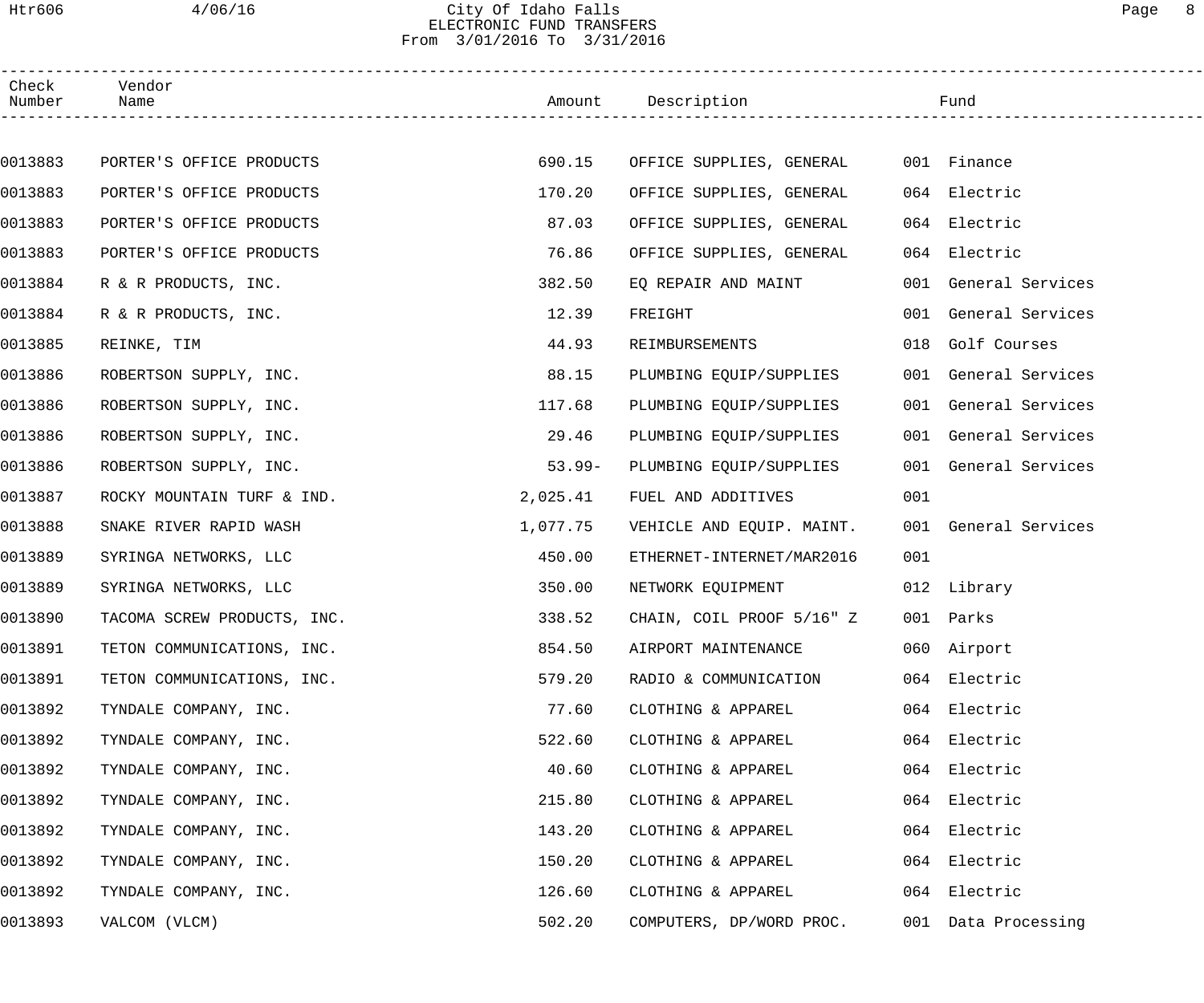## Htr606 4/06/16 City Of Idaho Falls Page 9 ELECTRONIC FUND TRANSFERS From 3/01/2016 To 3/31/2016

| Check<br>Number | Vendor<br>Name              |           | Amount Description                           |     | Fund                 |
|-----------------|-----------------------------|-----------|----------------------------------------------|-----|----------------------|
|                 |                             |           |                                              |     |                      |
| 0013893         | VALCOM (VLCM)               | 278.88    | COMPUTERS, DP/WORD PROC. 001 Data Processing |     |                      |
| 0013894         | WORK WEARHOUSE              | 1,052.35  | CLOTHING & APPAREL                           |     | 064 Electric         |
| 0013895         | BAGELA USA, LLC             | 3,298.62  | EQ REPAIR AND MAINT                          |     | 001 General Services |
| 0013896         | BEN'S QUALITY CYCLE, LLC    | 23.78     | PARKS & RECREATION MISC.                     | 001 | Parks                |
| 0013897         | BUG COMPANY, THE            | 22.75     | FEED/BEDDING (ANIMALS)                       | 001 | Parks                |
| 0013897         | BUG COMPANY, THE            | 31.37     | FREIGHT                                      | 001 | Parks                |
| 0013897         | BUG COMPANY, THE            | 22.75     | FEED/BEDDING (ANIMALS)                       |     | 001 Parks            |
| 0013897         | BUG COMPANY, THE            | 34.37     | FREIGHT                                      |     | 001 Parks            |
| 0013898         | CDW GOVERNMENT, INC.        | 2,720.17  | COMPUTERS, DP/WORD PROC.                     |     | 001 Data Processing  |
| 0013899         | CONRAD & BISCHOFF, INC.     | 353.64    | FUEL AND ADDITIVES                           | 001 |                      |
| 0013899         | CONRAD & BISCHOFF, INC.     | 24.00     | FUEL AND ADDITIVES                           | 001 |                      |
| 0013899         | CONRAD & BISCHOFF, INC.     | 218.74    | FUEL AND ADDITIVES                           |     | 001 General Services |
| 0013899         | CONRAD & BISCHOFF, INC.     | 356.00    | EQ REPAIR AND MAINT                          |     | 001 General Services |
| 0013899         | CONRAD & BISCHOFF, INC.     | 7,569.49  | FUEL AND ADDITIVES                           | 001 |                      |
| 0013899         | CONRAD & BISCHOFF, INC.     | 7,616.07  | FUEL AND ADDITIVES                           | 001 |                      |
| 0013899         | CONRAD & BISCHOFF, INC.     | 7,963.68  | FUEL AND ADDITIVES                           | 001 |                      |
| 0013899         | CONRAD & BISCHOFF, INC.     | 9,656.20  | FUEL AND ADDITIVES                           | 001 |                      |
| 0013900         | DAVIES AQUA-CHEM SUPPLY CO. | 180.92    | GASES / TREATMENTS                           |     | 011 Recreation       |
| 0013901         | DIG LINE, INC.              | 121.56    | SERVICES/MISCELLANEOUS                       |     | 061 Water            |
| 0013901         | DIG LINE, INC.              | 121.55    | SERVICES/MISCELLANEOUS                       | 061 | Sewer                |
| 0013901         | DIG LINE, INC.              | 243.11    | SERVICES/MISCELLANEOUS                       |     | 064 Electric         |
| 0013902         | JACK'S TIRE & OIL, INC.     | 10,437.90 | EQ REPAIR AND MAINT                          | 001 |                      |
| 0013902         | JACK'S TIRE & OIL, INC.     | 2,020.84  | EQ REPAIR AND MAINT                          |     | 001 General Services |
| 0013902         | JACK'S TIRE & OIL, INC.     | 5,082.88  | EQ REPAIR AND MAINT                          |     | 001 General Services |
| 0013903         | K/M SERVICE COMPANY         | 2,550.00  | CONSTRUCTION JOB/CONTRACT                    |     | 064 Electric         |
| 0013903         | K/M SERVICE COMPANY         | 8,498.30  | CONSTRUCTION JOB/CONTRACT                    |     | 064 Electric         |
|                 |                             |           |                                              |     |                      |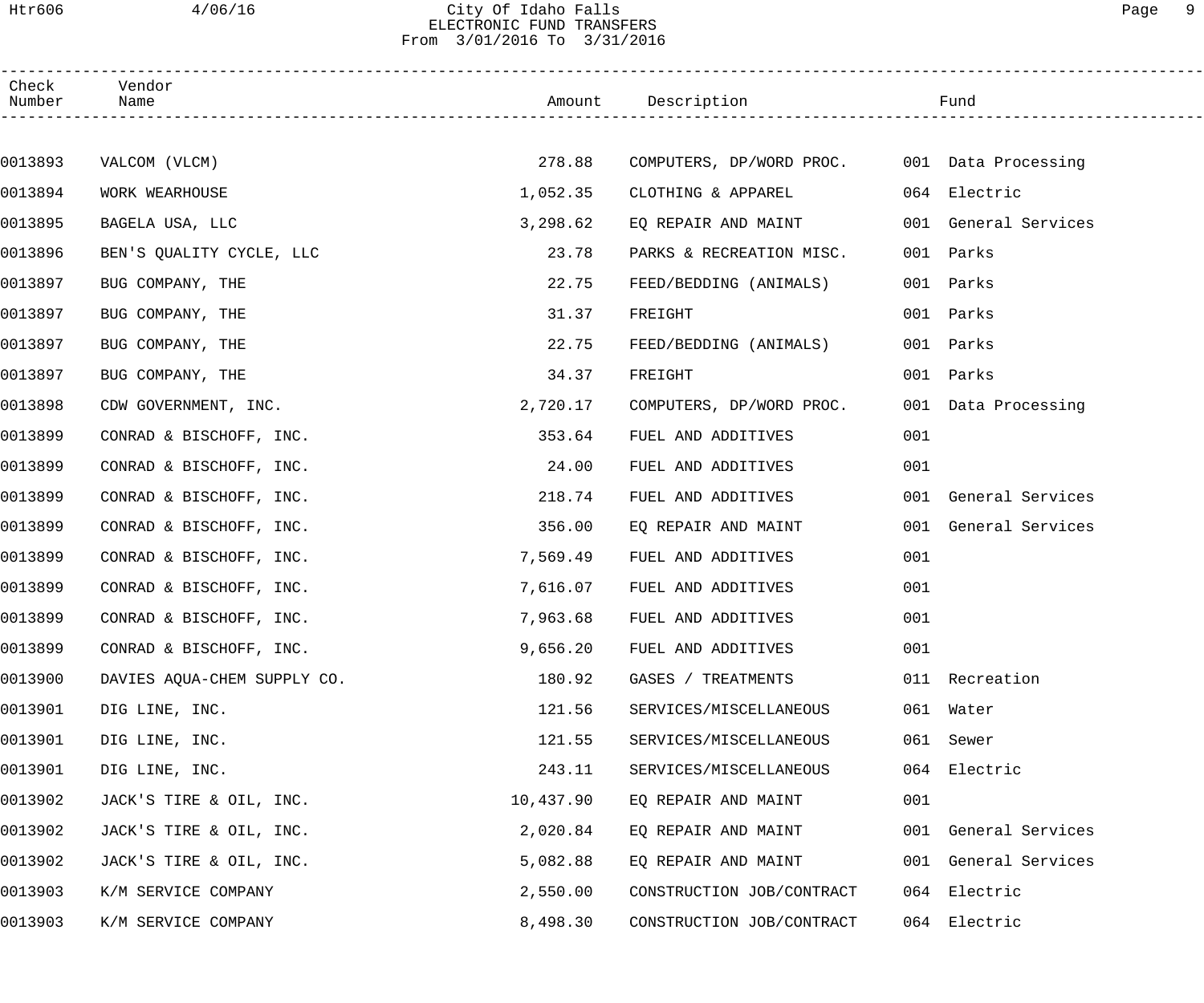## Htr606 4/06/16 City Of Idaho Falls Page 10 ELECTRONIC FUND TRANSFERS From 3/01/2016 To 3/31/2016

| Check<br>Number | Vendor<br>Name                              |           | Amount Description        |     | Fund                          |
|-----------------|---------------------------------------------|-----------|---------------------------|-----|-------------------------------|
|                 |                                             |           |                           |     |                               |
| 0013904         | MISKIN'S PROFESSIONAL CLEANING LLC 3,517.00 |           | PROFESSIONAL/PERSONAL SRV |     | 064 Electric                  |
| 0013905         | PACIFIC WEST CONSTRUCTION, INC. 100,755.30  |           | CONSTRUCTION JOB/CONTRACT | 001 | General Services              |
| 0013906         | PORTER'S OFFICE PRODUCTS                    | 60.83     | OFFICE MACHINES & ACCESS. | 001 | Public Works Engineering      |
| 0013906         | PORTER'S OFFICE PRODUCTS                    | 169.06    | OFFICE SUPPLIES, GENERAL  | 001 | Public Works Engineering      |
| 0013906         | PORTER'S OFFICE PRODUCTS                    | 18.04     | OFFICE SUPPLIES, GENERAL  | 001 | Public Works Engineering      |
| 0013906         | PORTER'S OFFICE PRODUCTS                    | $114.59-$ | OFFICE SUPPLIES, GENERAL  | 001 | Public Works Engineering      |
| 0013906         | PORTER'S OFFICE PRODUCTS                    | 54.62     | CD-R, 40X, 700MB, 80 MIN  |     | 001 City Prosecuting Attorney |
| 0013907         | R & R PRODUCTS, INC.                        | 23.05     | EQ REPAIR AND MAINT       |     | 001 General Services          |
| 0013907         | R & R PRODUCTS, INC.                        | 11.49     | FREIGHT                   |     | 001 General Services          |
| 0013908         | ROCKY MOUNTAIN TURF & IND.                  | 73.54     | EQ REPAIR AND MAINT       |     | 001 General Services          |
| 0013908         | ROCKY MOUNTAIN TURF & IND.                  | 11.81     | FREIGHT                   |     | 001 General Services          |
| 0013908         | ROCKY MOUNTAIN TURF & IND.                  | 217.74    | EQ REPAIR AND MAINT       | 001 | General Services              |
| 0013908         | ROCKY MOUNTAIN TURF & IND.                  | 11.75     | FREIGHT                   | 001 | General Services              |
| 0013908         | ROCKY MOUNTAIN TURF & IND.                  | 533.56    | EO REPAIR AND MAINT       |     | 001 General Services          |
| 0013908         | ROCKY MOUNTAIN TURF & IND.                  | 19.26     | FREIGHT                   |     | 001 General Services          |
| 0013908         | ROCKY MOUNTAIN TURF & IND.                  | 153.95    | EQ REPAIR AND MAINT       |     | 001 General Services          |
| 0013908         | ROCKY MOUNTAIN TURF & IND.                  | 12.74     | FREIGHT                   |     | 001 General Services          |
| 0013908         | ROCKY MOUNTAIN TURF & IND.                  | 675.00    | EO REPAIR AND MAINT       |     | 001 General Services          |
| 0013908         | ROCKY MOUNTAIN TURF & IND.                  | 150.00    | FREIGHT                   |     | 001 General Services          |
| 0013908         | ROCKY MOUNTAIN TURF & IND.                  | 588.87    | EQ REPAIR AND MAINT       |     | 001 General Services          |
| 0013908         | ROCKY MOUNTAIN TURF & IND.                  | 19.69     | FREIGHT                   |     | 001 General Services          |
| 0013909         | SNAKE RIVER AUTO GLASS                      | 200.00    | VEHICLE AND EQUIP. MAINT. |     | 001 General Services          |
| 0013909         | SNAKE RIVER AUTO GLASS                      | 20.00     | VEHICLE AND EQUIP. MAINT. |     | 001 General Services          |
| 0013910         | T AND T LAWN SERVICES, LLC                  | 220.00    | PROFESSIONAL/PERSONAL SRV |     | 064 Electric                  |
| 0013911         | TACOMA SCREW PRODUCTS, INC.                 | 12.24     | EQ REPAIR AND MAINT       |     | 001 General Services          |
| 0013911         | TACOMA SCREW PRODUCTS, INC.                 | 2.96      | EQ REPAIR AND MAINT       |     | 001 General Services          |
|                 |                                             |           |                           |     |                               |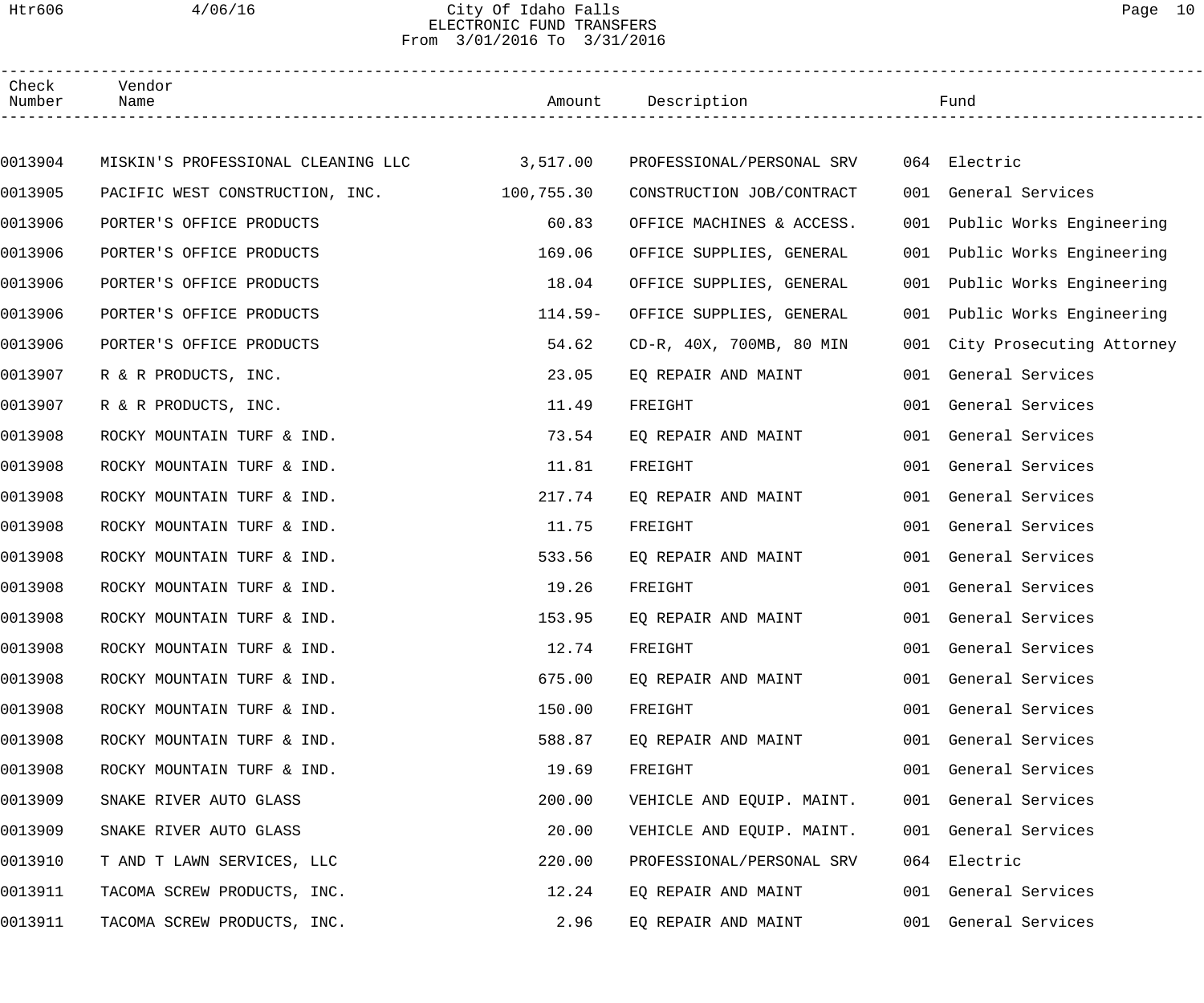## Htr606 4/06/16 City Of Idaho Falls Page 11 ELECTRONIC FUND TRANSFERS From 3/01/2016 To 3/31/2016

| Check<br>Number | Vendor<br>Name              | Amount   | Description               | Fund                         |
|-----------------|-----------------------------|----------|---------------------------|------------------------------|
|                 |                             |          |                           |                              |
| 0013911         | TACOMA SCREW PRODUCTS, INC. | 3.27     | EQ REPAIR AND MAINT       | 001 General Services         |
| 0013911         | TACOMA SCREW PRODUCTS, INC. | 62.55    | 6MM HEX BIT DRIVE         | 061 Sewer                    |
| 0013911         | TACOMA SCREW PRODUCTS, INC. | 279.19   | CUPS, BOLTS, WASHERS, NUT | 018 Golf Courses             |
| 0013912         | TOP HAT, INC.               | 1,549.00 | ACCIDENT REPAIRS, FLEET   | 001 General Services         |
| 0013913         | WALKER AND ASSOCIATES, INC. | 2,193.26 | NETWORK EQUIPMENT         | 001 Data Processing          |
| 0013914         | WEST COAST PAPER SOLUTIONS  | 14.25    | 1 REAM OF BLUE 11 X 17 PA | 001 Public Works Engineering |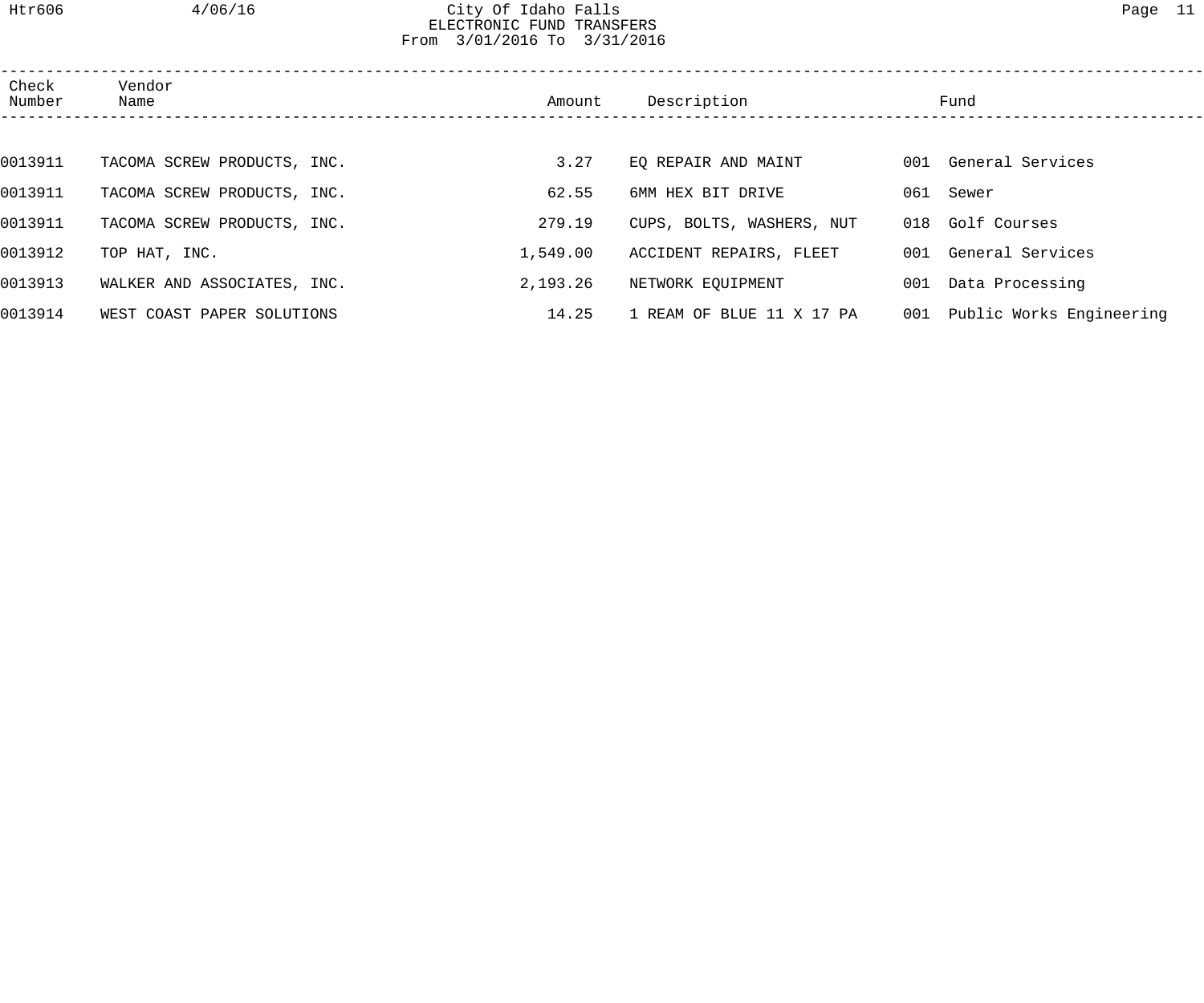#### City Of Idaho Falls Summary of Electronic Transfers by Fund From 3/01/2016 To 3/31/2016 ------------------------------------------------------------------------------------------------------------------------------------

| $\mathbf 1$ | General Fund        | 296,118.60 |
|-------------|---------------------|------------|
| 10          | Street Fund         | 2,410.71   |
| 11          | Recreation Fund     | 3,658.25   |
| 12          | Library Fund        | 3,891.31   |
| 18          | Golf Fund           | 669.05     |
| 19          | Self-Insurance Fund | 77,318.38  |
| 60          | Airport Fund        | 1,301.90   |
| 61          | Water & Sewer Fund  | 16,186.80  |
| 63          | Ambulance Fund      | 469.15     |
| 64          | Electric Light Fund | 87,734.46  |
|             |                     | 489,758.61 |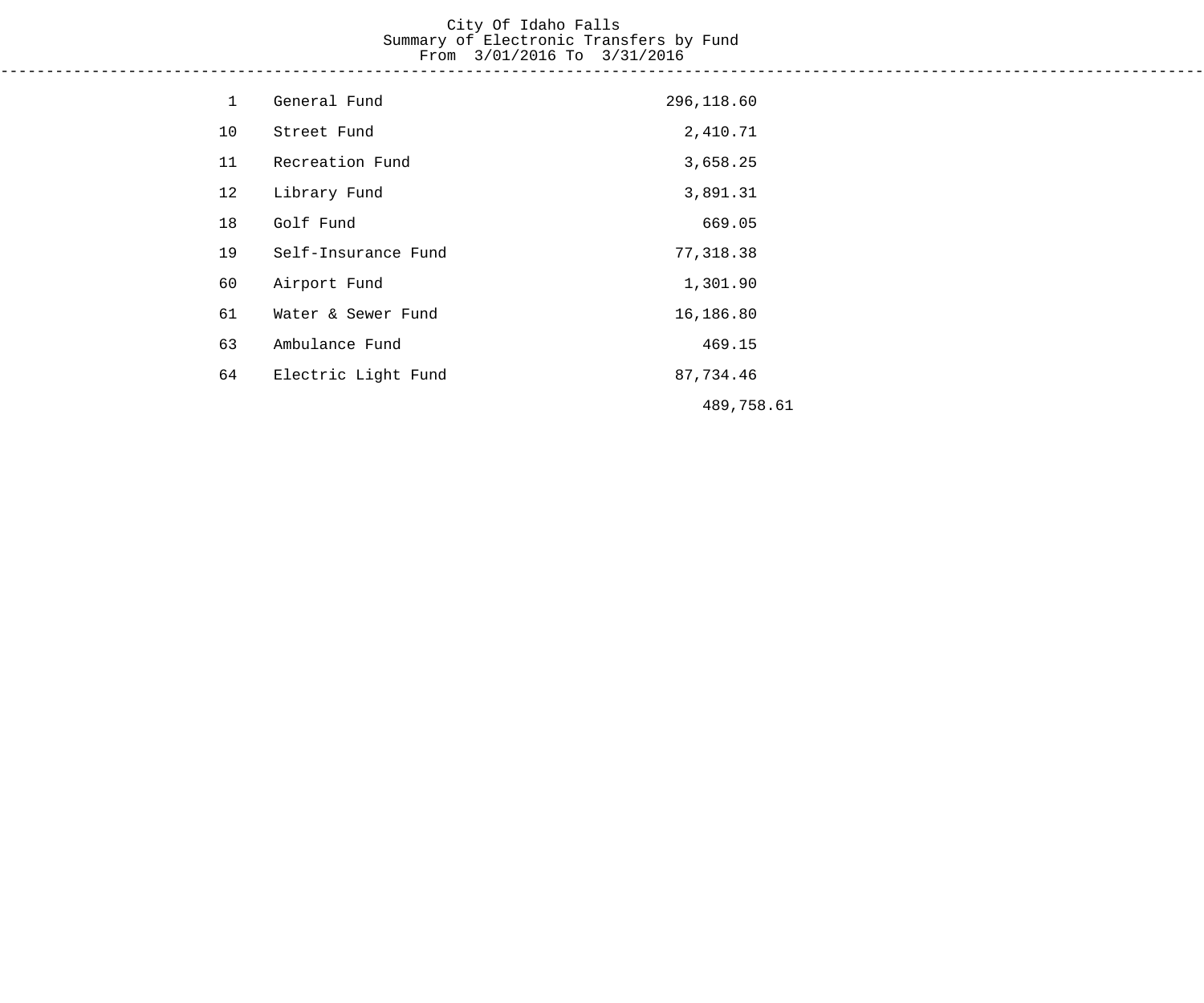| Check Vendor<br>Number Name           |                    | Amount Description                                                                                                                                                                                                                                                                                                                                                                                                                     | Fund                                              |
|---------------------------------------|--------------------|----------------------------------------------------------------------------------------------------------------------------------------------------------------------------------------------------------------------------------------------------------------------------------------------------------------------------------------------------------------------------------------------------------------------------------------|---------------------------------------------------|
| 0198581 ACUSHNET COMPANY              | 15,636.45          | 4,381.22 INVENTORY AS NEEDED BY SAND CREEK GOLF C 018 Golf Courses<br>6,717.83 INVENTORY AS REQUESTED BY SAGE LAKES GOL 018 Golf Courses<br>4,537.40 INVENTORY AS REQUESTED BY SAGE LAKES GOL 018 Golf Courses                                                                                                                                                                                                                         |                                                   |
| 0198582 ADVANCE AUTO PARTS            | 583.20             | $425.20$ EQ REPAIR AND MAINT<br>158.00 EQ REPAIR AND MAINT                                                                                                                                                                                                                                                                                                                                                                             | 001 General Services<br>001                       |
|                                       | 847.94             | 12.69- PARKS & RECREATION MISC.                                                                                                                                                                                                                                                                                                                                                                                                        | 001 Parks<br>001 Parks                            |
|                                       |                    |                                                                                                                                                                                                                                                                                                                                                                                                                                        | 001 Planning & Building                           |
| 0198585 ALAN CLARK CONSTRUCTION, LLC  |                    | 16,130.00 REIMBURSEMENTS                                                                                                                                                                                                                                                                                                                                                                                                               | 001 Planning & Building                           |
| 0198586 ALSCO (AMERICAN LINEN DIV)    | 558.06             | 386.19 CLOTHING & APPAREL<br>91.26 WEEKLY DELIVERY AND CHANGE OUT OF ENTRAN 060 Airport<br>40.94 LAUNDRY SERVICE FOR SEWER DEPARTMENT<br>37.35 LAUNDRY SERVICE FOR SEWER DEPARTMENT 061 Sewer<br>2.32 CLOTHING & APPAREL                                                                                                                                                                                                               | 001 General Services<br>061 Sewer<br>064 Electric |
| 0198587 AMERICAN INSURANCE SERVICE    | 686.20             | 322.00 PROFESSIONAL/PERSONAL SRV 001 Non Departmental<br>364.20 PROFESSIONAL/PERSONAL SRV                                                                                                                                                                                                                                                                                                                                              | 001 Human Resources                               |
| 0198588 AMERIGAS PROPANE              | 46.86              | 26.87 PROPANE FOR BOMB SOUAD<br>19.99 PROPANE                                                                                                                                                                                                                                                                                                                                                                                          | 001 Police<br>061 Sewer                           |
| 0198589 ANGEL TOES INC.               |                    | 325.00 RESALE ITEMS                                                                                                                                                                                                                                                                                                                                                                                                                    | 001 Parks                                         |
| 0198590 ANIXTER INC.                  | 12,615.00 HARDWARE |                                                                                                                                                                                                                                                                                                                                                                                                                                        | 064                                               |
| 0198591 ARCHITECTURAL BUILDING SUPPLY | 378.61             | 21.00 MISCELLANEOUS PURCHASES AS REQUESTED BY 001 General Services<br>250.00 MISCELLANEOUS PURCHASES AS REQUESTED BY 001 General Services<br>270.00 MISCELLANEOUS PURCHASES AS REQUESTED BY 001 General Services<br>297.61 MISCELLANEOUS PURCHASES AS REQUESTED BY 001 General Services<br>40.00 MISCELLANEOUS PURCHASES AS REQUESTED BY 001 General Services<br>500.00 = MISCELLANEOUS PURCHASES AS REQUESTED BY 001 General Services |                                                   |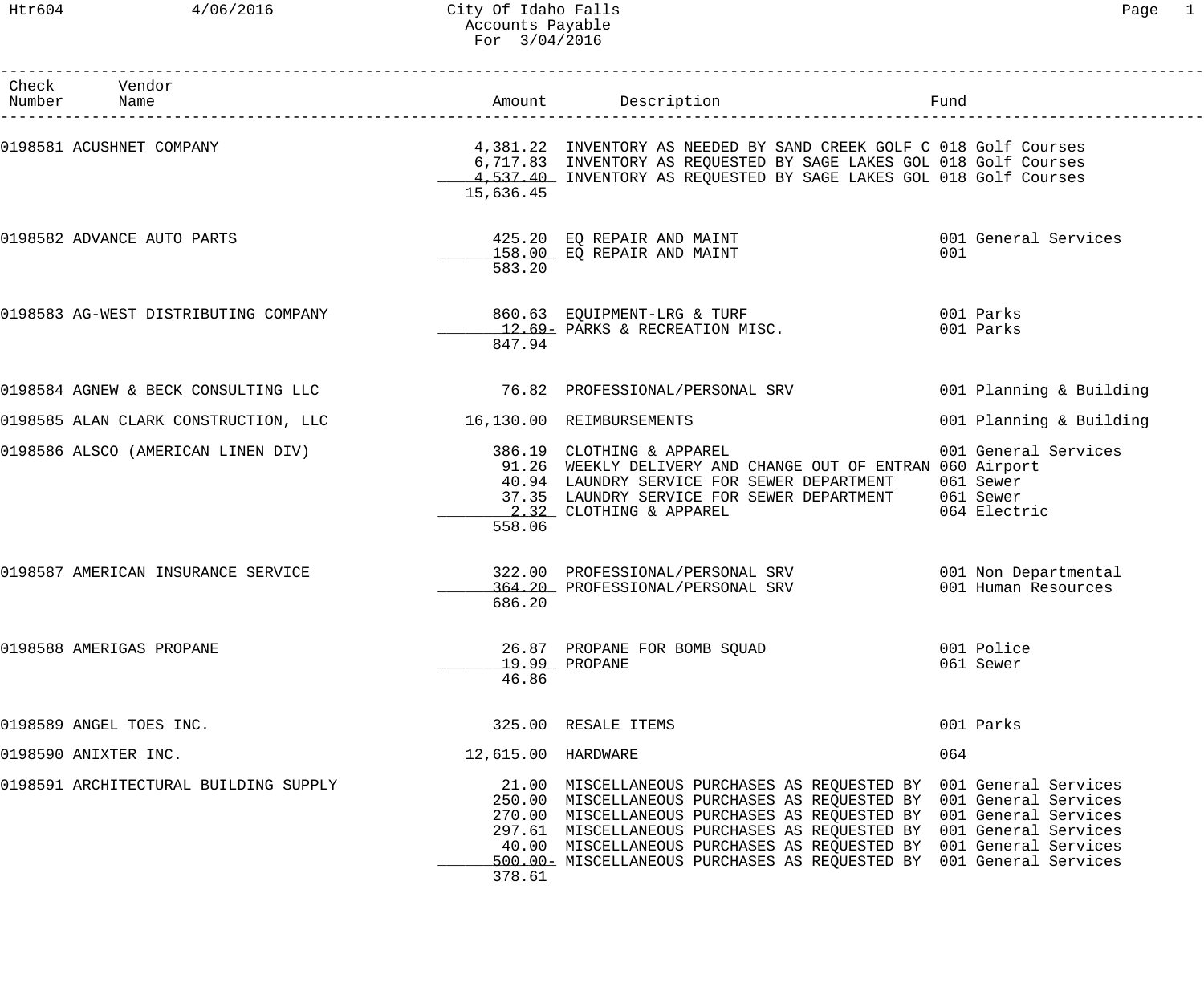| Check Vendor<br>Number Name             |          | Amount Description Description Fund                                                                                                                                                                                                                                                                                                                                                                                                                                                                                                                                                                                                                               |                                                                                                                                                                  |
|-----------------------------------------|----------|-------------------------------------------------------------------------------------------------------------------------------------------------------------------------------------------------------------------------------------------------------------------------------------------------------------------------------------------------------------------------------------------------------------------------------------------------------------------------------------------------------------------------------------------------------------------------------------------------------------------------------------------------------------------|------------------------------------------------------------------------------------------------------------------------------------------------------------------|
|                                         | 224.10   | 0198592 AUTOMOTIVE CHARGING & STARTING LLC <sup>118.22</sup> PARTS AND MINOR SUBLET REPAIRS AS REQUES 001 General Services<br>105.88 PARTS AND MINOR SUBLET REPAIRS AS REQUES 001 General Services                                                                                                                                                                                                                                                                                                                                                                                                                                                                |                                                                                                                                                                  |
|                                         |          | 0198593 B & S BOILER, INC. The Same Capacity of the S40.00 MAITENANCE AND REPAIRS AS REQUESTED BY A 060 Airport                                                                                                                                                                                                                                                                                                                                                                                                                                                                                                                                                   |                                                                                                                                                                  |
| 0198594 BARFUSS, DOUG                   |          | 144.00 CONTRACTED OFFICIALS                                                                                                                                                                                                                                                                                                                                                                                                                                                                                                                                                                                                                                       | 011 Recreation                                                                                                                                                   |
| 0198595 BLACKER'S, INC.                 |          | 1,270.94 APPLIANCE PROG/BARNARD                                                                                                                                                                                                                                                                                                                                                                                                                                                                                                                                                                                                                                   | 015 Elect Light Public Purp                                                                                                                                      |
| 0198596 BONNEVILLE COUNTY               |          | 124,349.72 COMPUTERS, DP/WORD PROC.                                                                                                                                                                                                                                                                                                                                                                                                                                                                                                                                                                                                                               | 001 Fire                                                                                                                                                         |
|                                         |          | 0198597 BRADLEY ENGINEERING/CHARTERED 4,050.00 PROFESSIONAL/PERSONAL SRV 001 General Services                                                                                                                                                                                                                                                                                                                                                                                                                                                                                                                                                                     |                                                                                                                                                                  |
| 0198598 BROADWAY FORD, INC.             | 771.45   | 120.00 PARTS AND MINOR SUBLET REPAIRS AS REQUES 001 General Services<br>12.11 PARTS AND MINOR SUBLET REPAIRS AS REQUES 001 General Services<br>47.11- PARTS AND MINOR SUBLET REPAIRS AS REQUES 001 General Services<br>42.93 PARTS AND MINOR SUBLET REPAIRS AS REQUES 001 General Services<br>65.44 PARTS AND MINOR SUBLET REPAIRS AS REQUES 001 General Services<br>688.34 PARTS AND MINOR SUBLET REPAIRS AS REQUES 001 General Services<br>57.13 PARTS AND MINOR SUBLET REPAIRS AS REQUES 001 General Services<br>288.37- PARTS AND MINOR SUBLET REPAIRS AS REQUES 001 General Services<br>120.98 PARTS AND MINOR SUBLET REPAIRS AS REQUES 001 General Services |                                                                                                                                                                  |
| 0198599 BUTTARS, BERK                   |          | 566.00 CONTRACTED OFFICIALS 6011 Recreation                                                                                                                                                                                                                                                                                                                                                                                                                                                                                                                                                                                                                       |                                                                                                                                                                  |
| 0198600 C & B OPERATIONS, LLC           |          | 736.76 PARTS AND MINOR SUBLET REAPIRS AS REQUES 001 General Services                                                                                                                                                                                                                                                                                                                                                                                                                                                                                                                                                                                              |                                                                                                                                                                  |
| 0198601 CALLBACK STAFFING SOLUTIONS LLC | 601.02   | 200.34 SERVICES FOR STAFFING PROGRAM FOR FIRE D 063 Ambulance<br>200.34 SERVICES FOR STAFFING PROGRAM FOR FIRE D 063 Ambulance<br>200.34 SERVICES FOR STAFFING PROGRAM FOR FIRE D 063 Ambulance                                                                                                                                                                                                                                                                                                                                                                                                                                                                   |                                                                                                                                                                  |
| 0198602 CENTURYLINK                     | 1,512.20 | 47.65 RADIO & ALARM LINES/FEB16<br>173.00 RADIO & ALARM LINES/FEB16<br>91.39 RADIO & ALARM LINES/FEB16<br>95.30 RADIO & ALARM LINES/FEB16<br>70.00 RADIO & ALARM LINES/FEB16<br>138.24 RADIO & ALARM LINES/FEB16<br>85.00 RADIO & ALARM LINES/FEB16<br>39.00 RADIO & ALARM LINES/FEB16<br>394.80 RADIO & ALARM LINES/FEB16<br>377.82 RADIO & ALARM LINES/FEB16                                                                                                                                                                                                                                                                                                    | 001 General Services<br>001 Cemeteries<br>011 Recreation<br>011 Recreation<br>060 Airport<br>061 Water<br>061 Water<br>061 Sewer<br>064 Electric<br>064 Electric |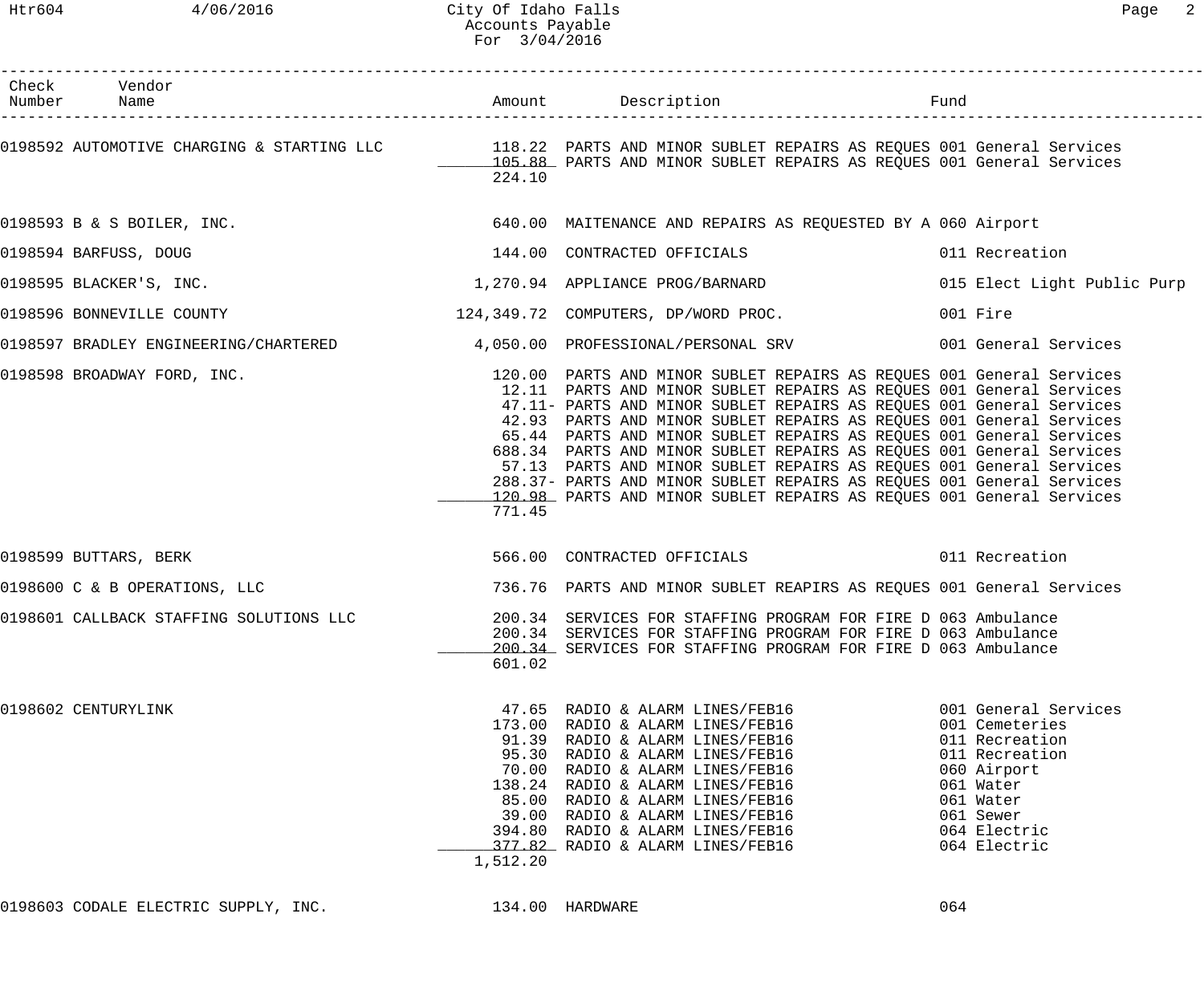## Htr604 4/06/2016 City Of Idaho Falls Page 3 Accounts Payable For 3/04/2016

| Check Vendor<br>Number Name                                            |              |                                                                                                                                                                            |                                                                                                                 |
|------------------------------------------------------------------------|--------------|----------------------------------------------------------------------------------------------------------------------------------------------------------------------------|-----------------------------------------------------------------------------------------------------------------|
| 0198603 CODALE ELECTRIC SUPPLY, INC.<br>8,750.00 FIBER OPTIC MATERIAL  | 15,678.06    | 1,340.00 HARDWARE<br>1,075.50 HARDWARE<br>2,222.58 HARDWARE<br>70.00 HARDWARE<br>86.40 HARDWARE MISCELLANEOUS<br>732.05 HARDWARE<br>37.82 HARDWARE<br>622.33 ELEC/IF POWER | 064 Electric<br>064<br>064<br>064<br>064<br>064<br>064 Electric<br>064 Electric<br>064 Electric<br>064 Electric |
| 0198604 CODE ENFORCEMENT PROF OF IDAHO 100.00 MEMBERSHIPS              | 200.00       | 100.00 MEMBERSHIPS                                                                                                                                                         | 001 Planning & Building<br>001 Planning & Building                                                              |
| 0198605 COTTLE, TAYLOR                                                 |              | 960.00 CONTRACTED OFFICIALS                                                                                                                                                | 011 Recreation                                                                                                  |
| 0198606 COWBOY CUSTOM CABINETS, INC. 3,707.50 FURNITURE                |              |                                                                                                                                                                            | 012 Library                                                                                                     |
| 0198607 CROWN TROPHY                                                   |              | 16.80 WOMENS RESTROOM SIGN                                                                                                                                                 | 064 Electric                                                                                                    |
| 0198608 CURTIS, BENJAMIN                                               |              | 54.00 CONTRACTED OFFICIALS                                                                                                                                                 | 011 Recreation                                                                                                  |
| 0198609 DAWSON, JAKE                                                   |              | 326.00 CONTRACTED OFFICIALS                                                                                                                                                | 011 Recreation                                                                                                  |
| 0198610 DELL COMPUTER CORPORATION, DBA 615.98 COMPUTERS, DP/WORD PROC. |              |                                                                                                                                                                            | 001 General Services                                                                                            |
| 0198611 DENNINGS SHOWKASE                                              | 2,964.82     | 1,376.94 APPLIANCE PROG/REDDEN<br>534.94 APPLIANCE PROG/HOWELL<br>952.94 APPLIANCE PROG/GARZA                                                                              | 015 Elect Light Public Purp<br>015 Elect Light Public Purp<br>015 Elect Light Public Purp                       |
| 0198612 EAGLE ROCK BLASTING, INC.                                      |              | 342.46 CONSTRUCTION JOB/CONTRACT                                                                                                                                           | 061 Water                                                                                                       |
| 0198613 EAGLE ROCK HYDRAULIC SERVICE                                   |              | 10,342.79 EQ REPAIR AND MAINT                                                                                                                                              | 001                                                                                                             |
| 0198614 EAGLE ROCK NURSERY                                             |              | 2,600.00 SEED, SOD, SOIL, ETC.                                                                                                                                             | 001 Parks                                                                                                       |
| 0198615 EASTERN IDAHO PUBLIC HEALTH                                    |              | 282.00 HEP A/HEP B VACC ADULT IM                                                                                                                                           | 061 Sewer                                                                                                       |
| 0198616 EGAN MACHINE & FABRICATION INC.                                |              | 207.50 VEHICLE AND EQUIP. MAINT.                                                                                                                                           | 001 General Services                                                                                            |
| 0198617 EICAP/EASTERN IDAHO COMMUNITY                                  |              | 1,162.50 REIMBURSEMENTS                                                                                                                                                    | 001 Planning & Building                                                                                         |
| 0198618 ELECTROMARK COMPANY                                            | 760.00 SIGNS |                                                                                                                                                                            | 064 Electric                                                                                                    |
| 0198619 ELKINS, MICHAEL                                                |              | 376.00 CONTRACTED OFFICIALS                                                                                                                                                | 011 Recreation                                                                                                  |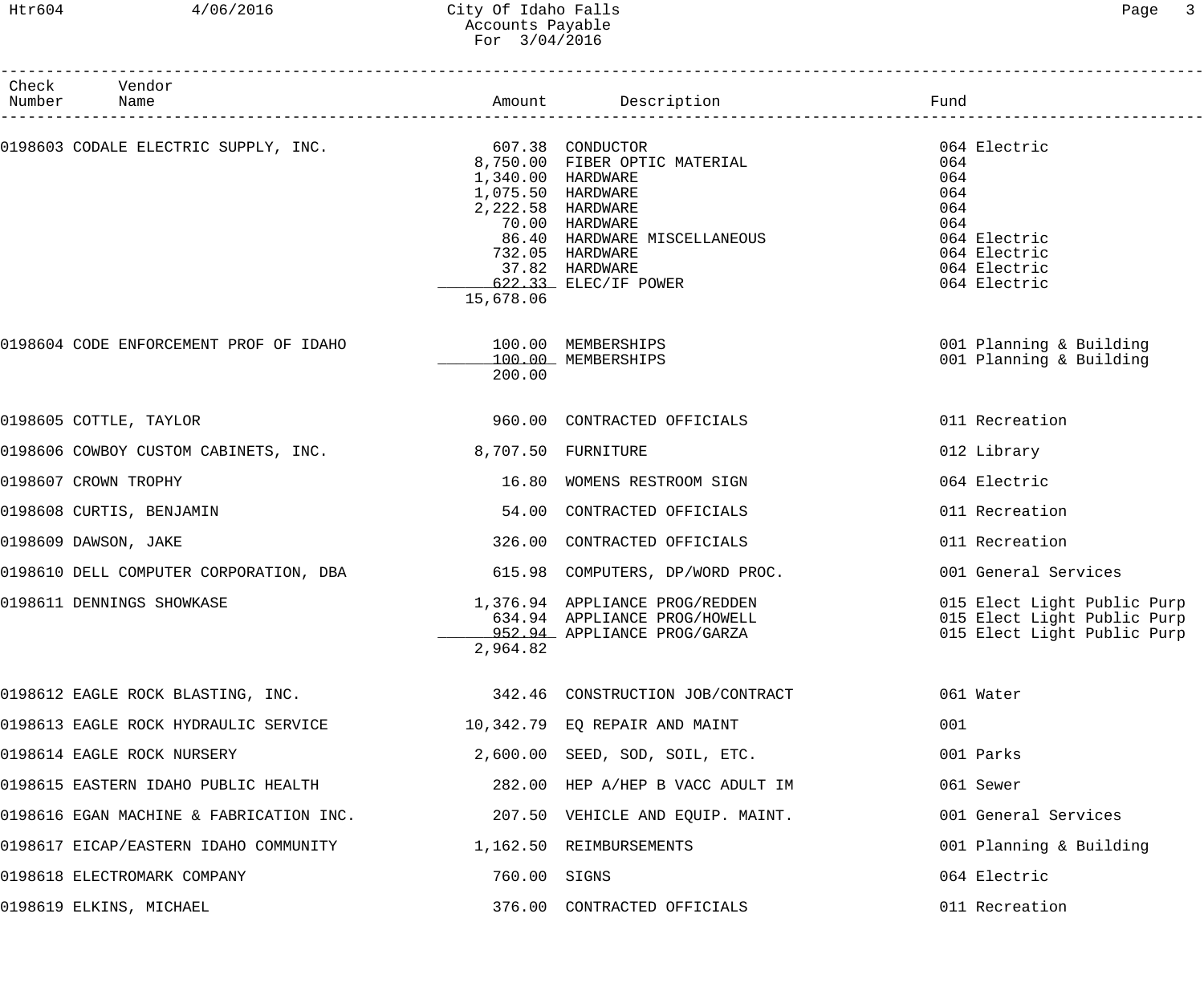## Htr604 4/06/2016 City Of Idaho Falls Page 4 Accounts Payable For 3/04/2016

| Check Vendor                                                                 |                                           |                                                                                                                                                                                                                                                                                                                                                                                                                                                                                                               |     |                                                                                                                                                                                                                                                                                |
|------------------------------------------------------------------------------|-------------------------------------------|---------------------------------------------------------------------------------------------------------------------------------------------------------------------------------------------------------------------------------------------------------------------------------------------------------------------------------------------------------------------------------------------------------------------------------------------------------------------------------------------------------------|-----|--------------------------------------------------------------------------------------------------------------------------------------------------------------------------------------------------------------------------------------------------------------------------------|
|                                                                              | 850.00                                    | 0198620 ENERGY LABORATORIES, INC. THE SALE SERVICE SERVICE OF LABORATORY ANALYSIS AT WASTEWATER TREATM 061 Sewer<br>510.00 LABORATORY ANALYSIS AT WASTEWATER TREATM 061 Sewer                                                                                                                                                                                                                                                                                                                                 |     |                                                                                                                                                                                                                                                                                |
| 0198621 FALLS STRIPING, LLC                                                  |                                           | 789.63 CONSTRUCTION JOB/CONTRACT 6001 Public Works Engineering                                                                                                                                                                                                                                                                                                                                                                                                                                                |     |                                                                                                                                                                                                                                                                                |
| 0198622 FARRER, TOM                                                          |                                           | 156.00 CONTRACTED OFFICIALS                                                                                                                                                                                                                                                                                                                                                                                                                                                                                   |     | 011 Recreation                                                                                                                                                                                                                                                                 |
| 0198623 FERGUSON ENTERPRISES, INC. 5,270.00 MAIN LINE MATERIAL-WATER         |                                           |                                                                                                                                                                                                                                                                                                                                                                                                                                                                                                               | 061 |                                                                                                                                                                                                                                                                                |
| 0198624 FINLEY ENGINEERING COMPANY, INC. 18,001.97 PROFESSIONAL/PERSONAL SRV |                                           |                                                                                                                                                                                                                                                                                                                                                                                                                                                                                                               |     | 064 Electric                                                                                                                                                                                                                                                                   |
| 0198625 FIRST RESPONDERS                                                     | 168.00                                    | 150.00 ALTERATIONS AND/OR EMBROIDERY TO POLICE 001 Police<br>18.00 ALTERATIONS AND/OR EMBROIDERY TO POLICE 001 Police                                                                                                                                                                                                                                                                                                                                                                                         |     |                                                                                                                                                                                                                                                                                |
| 0198626 FLEETPRIDE, INC.                                                     | 521.43                                    | 354.32 EQ REPAIR AND MAINT<br>34.04 PARTS AS REQUESTED BY CITY OF IDAHO FALL 001 General Services<br>24.95 PARTS AS REQUESTED BY CITY OF IDAHO FALL 001 General Services<br>172.12 PARTS AS REQUESTED BY CITY OF IDAHO FALL 001 General Services<br>64.00- PARTS AS REQUESTED BY CITY OF IDAHO FALL 001 General Services                                                                                                                                                                                      | 001 |                                                                                                                                                                                                                                                                                |
| 0198627 FOOD SERVICES OF AMERICA                                             | 890.36                                    | 264.75 ANIMAL FOOD AND REQUIRED SUPPLIES FOR ZO 001 Parks<br>334.64 ANIMAL FOOD AND REQUIRED SUPPLIES FOR ZO 001 Parks<br>163.24 ANIMAL FOOD AND REQUIRED SUPPLIES FOR ZO 001 Parks<br>127.73 ANIMAL FOOD AND REQUIRED SUPPLIES FOR ZO 001 Parks                                                                                                                                                                                                                                                              |     |                                                                                                                                                                                                                                                                                |
| 0198628 FREMONT COMMUNICATIONS LLC                                           | 37.66<br>40.36<br>40.36<br>37.66<br>40.36 | 40.36 BILLED LINES 02/15/16<br>40.36 BILLED LINES 02/15/16<br>42.19 BILLED LINES 02/15/16<br>40.36 BILLED LINES 02/15/16<br>BILLED LINES 02/15/16<br>BILLED LINES 02/15/16<br>BILLED LINES 02/15/16<br>40.36 BILLED LINES 02/15/16<br>37.66 BILLED LINES 02/15/16<br>40.64 BILLED LINES 02/15/16<br>37.66 BILLED LINES 02/15/16<br>BILLED LINES 02/15/16<br>40.64 BILLED LINES 02/15/16<br>BILLED LINES 02/15/16<br>40.36 BILLED LINES 02/15/16<br>40.36 BILLED LINES 02/15/16<br>40.36 BILLED LINES 02/15/16 |     | 001 General Services<br>001 Police<br>001 Police<br>001 Police<br>001 Parks<br>001 Parks<br>001 Parks<br>001 Parks<br>001 Parks<br>001 Cemeteries<br>011 Recreation<br>018 Golf Courses<br>018 Golf Courses<br>018 Golf Courses<br>060 Airport<br>064 Electric<br>064 Electric |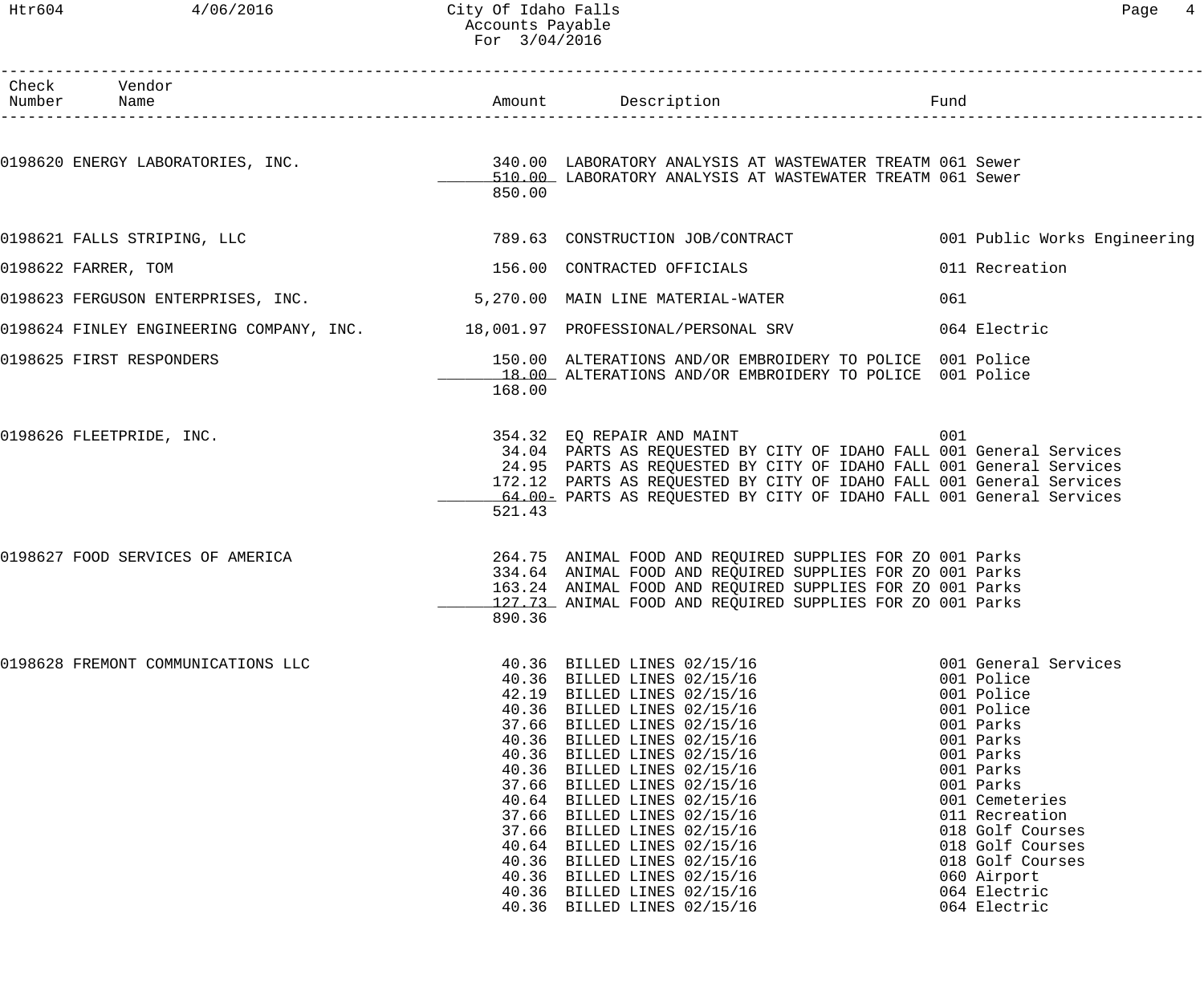## Htr604 4/06/2016 City Of Idaho Falls Page 5 Accounts Payable For 3/04/2016

| Check Vendor<br>Number Name                                      |          | Amount Description                                                                                                                                                                                                                                                                          | Fund                                |
|------------------------------------------------------------------|----------|---------------------------------------------------------------------------------------------------------------------------------------------------------------------------------------------------------------------------------------------------------------------------------------------|-------------------------------------|
|                                                                  | 758.43   |                                                                                                                                                                                                                                                                                             |                                     |
| 0198629 FRONTIER AIRLINES                                        |          | 1,487.30 REIMBURSE OVERPAYMENT                                                                                                                                                                                                                                                              | 001 Treasurer                       |
| 0198630 GALE, MASON                                              |          | 162.00 CONTRACTED OFFICIALS                                                                                                                                                                                                                                                                 | 011 Recreation                      |
| 0198631 GEISLER GRAPHICS                                         |          | 480.00 SPORTS APPAREL                                                                                                                                                                                                                                                                       | 011 Recreation                      |
| 0198632 GLOBAL TOUR GOLF                                         |          | 504.00 PARKS & RECREATION MISC.                                                                                                                                                                                                                                                             | 018 Golf Courses                    |
| 0198633 HART PHOTOGRAPHY                                         |          | 375.00 PROFESSIONAL/PERSONAL SRV                                                                                                                                                                                                                                                            | 001 Council                         |
| 0198634 HAYWARD, BEN                                             |          | 144.00 CONTRACTED OFFICIALS                                                                                                                                                                                                                                                                 | 011 Recreation                      |
| 0198635 HD SUPPLY WATERWORKS, LTD                                | 740.75   | 300.00 METER-WATER<br>440.75 GALV. FITTINGS                                                                                                                                                                                                                                                 | 061<br>061                          |
| 0198636 HDR ENGINEERING, INC.                                    |          | 3,405.20 CONSTRUCTION JOB/CONTRACT                                                                                                                                                                                                                                                          | 042 Street Capital Imp              |
| 0198637 HOME DEPOT                                               | 796.13   | 549.00 APPLIANCES<br>232.17 ROOFING FELT, WIRE, SCREW<br>$14.96$ FOAM TAPE                                                                                                                                                                                                                  | 001 Parks<br>001 Parks<br>061 Water |
| 0198638 HOMER, RANDY                                             |          | 622.00 CONTRACTED OFFICIALS                                                                                                                                                                                                                                                                 | 011 Recreation                      |
| 0198639 HUA, PENG                                                |          | 88.00 CONTRACTED OFFICIALS                                                                                                                                                                                                                                                                  | 011 Recreation                      |
| 0198640 HUGHES FIRE EQUIPMENT, INC.                              | 1,735.79 | 103.36 PARTS AS REQUESTED BY CITY OF IDAHO FALL 001 General Services<br>8.84 PARTS AS REQUESTED BY CITY OF IDAHO FALL 001 General Services<br>1,611.63 PARTS AS REQUESTED BY CITY OF IDAHO FALL 001 General Services<br>11.96 PARTS AS REQUESTED BY CITY OF IDAHO FALL 001 General Services |                                     |
|                                                                  |          |                                                                                                                                                                                                                                                                                             |                                     |
| 0198642 IDAHO CONSUMER-OWNED UTILITIES 23,239.96 ASSESSMENTS/TAX |          |                                                                                                                                                                                                                                                                                             | 064 Electric                        |
| 0198643 IDAHO DEPT OF HEALTH & WELFARE                           |          | 70.00 RECIPROCITY-N. CHADWICK,                                                                                                                                                                                                                                                              | 063 Ambulance                       |
| 0198644 IDAHO RURAL WATER ASSOCIATION                            |          | 375.00 REFUND FOR DEPOSITED CHCK                                                                                                                                                                                                                                                            | 061                                 |
| 0198645 IDAHO STATESMAN, THE                                     |          | 480.48 AUDIOVISUAL/PUBLICATION                                                                                                                                                                                                                                                              | 012 Library                         |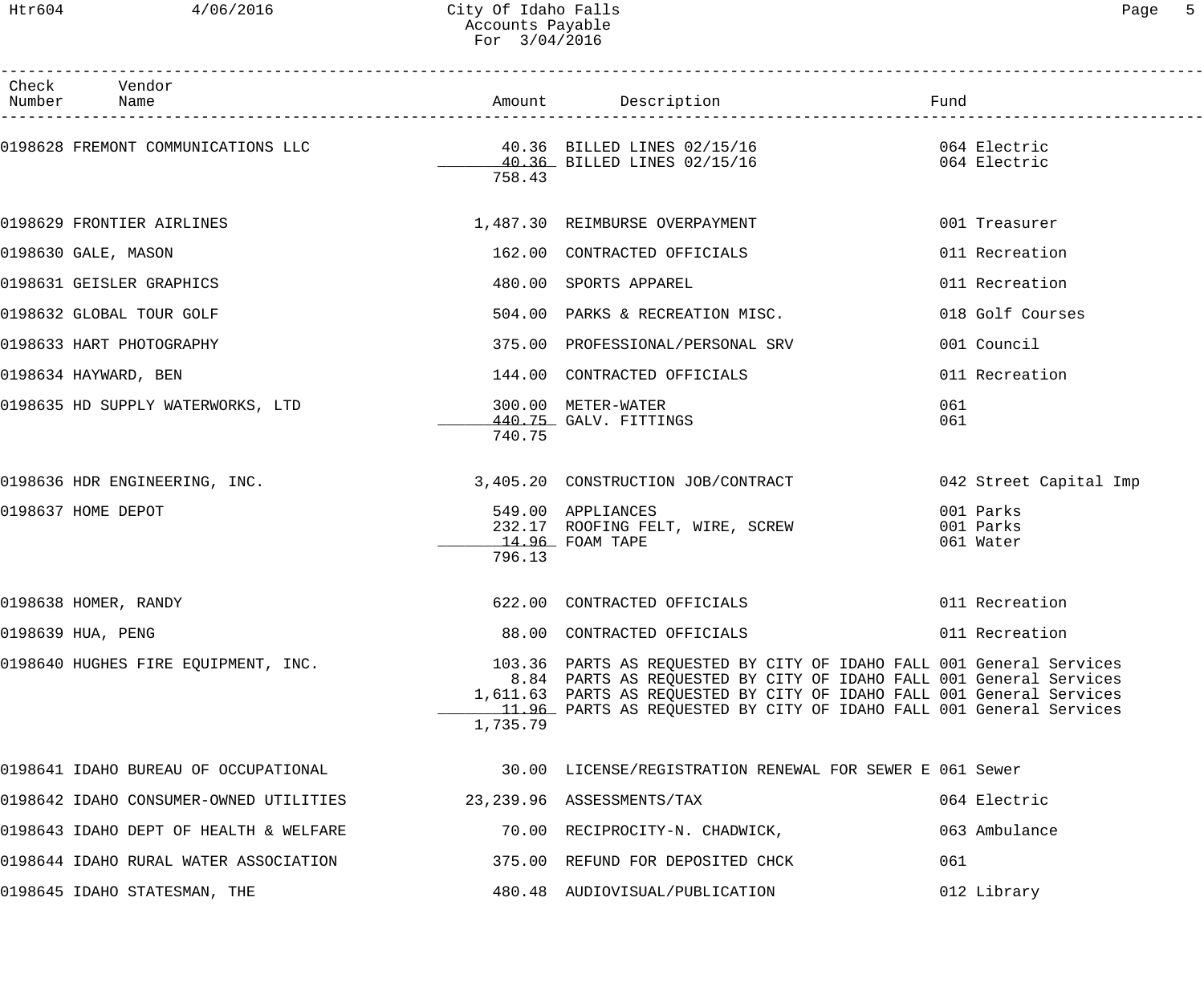Htr604 4/06/2016 City Of Idaho Falls Page 6 Accounts Payable For 3/04/2016

| Page |  |
|------|--|
|------|--|

| Check Vendor<br>Number Name                                                                               |          |                                                                                                                                                                                                                                                                                                                                                                                                                                                                                                                                                                                                                                                                                                                                                                                                                                                                                   |     |                                                                                           |
|-----------------------------------------------------------------------------------------------------------|----------|-----------------------------------------------------------------------------------------------------------------------------------------------------------------------------------------------------------------------------------------------------------------------------------------------------------------------------------------------------------------------------------------------------------------------------------------------------------------------------------------------------------------------------------------------------------------------------------------------------------------------------------------------------------------------------------------------------------------------------------------------------------------------------------------------------------------------------------------------------------------------------------|-----|-------------------------------------------------------------------------------------------|
| 0198646 IDAHO STEEL PRODUCTS CO., INC. 756.00 SEWER DEPARTMENT                                            |          |                                                                                                                                                                                                                                                                                                                                                                                                                                                                                                                                                                                                                                                                                                                                                                                                                                                                                   |     | 061 Sewer                                                                                 |
| 0198647 IMPACT INK                                                                                        |          | 299.50 PROMOTION ITEMS                                                                                                                                                                                                                                                                                                                                                                                                                                                                                                                                                                                                                                                                                                                                                                                                                                                            |     | 060 Airport                                                                               |
| 0198648 INT'L ASSOC ELECTRICAL INSPECTORS 120.00 MEMBERSHIPS                                              |          |                                                                                                                                                                                                                                                                                                                                                                                                                                                                                                                                                                                                                                                                                                                                                                                                                                                                                   |     | 001 Planning & Building                                                                   |
| 0198649 INT'L ASSOC OF FIRE CHIEFS 254.00 MEMBERSHIPS                                                     |          |                                                                                                                                                                                                                                                                                                                                                                                                                                                                                                                                                                                                                                                                                                                                                                                                                                                                                   |     | 001 Fire                                                                                  |
| .0198650 INTERSTATE ALL BATTERY CENTER 630.00 EUILDING SUP/REPR/MAINT<br>1,260.00 BUILDING SUP/REPR/MAINT | 1,890.00 | 1,260.00 BUILDING SUP/REPR/MAINT. 001 Police                                                                                                                                                                                                                                                                                                                                                                                                                                                                                                                                                                                                                                                                                                                                                                                                                                      |     | 001 Police                                                                                |
| 0198651 INTERSTATE COLLECTIONS 64 FEIMBURSEMENT/DOUBLE PAY 001 Treasurer                                  |          |                                                                                                                                                                                                                                                                                                                                                                                                                                                                                                                                                                                                                                                                                                                                                                                                                                                                                   |     |                                                                                           |
| 0198652 KEEPSAFE, INC                                                                                     |          | 538.40 MISCELLANEOUS PRODUCTS                                                                                                                                                                                                                                                                                                                                                                                                                                                                                                                                                                                                                                                                                                                                                                                                                                                     |     | 001 Planning & Building                                                                   |
| 0198653 KERSTETTER, NOAH                                                                                  |          | 180.00 CONTRACTED OFFICIALS                                                                                                                                                                                                                                                                                                                                                                                                                                                                                                                                                                                                                                                                                                                                                                                                                                                       |     | 011 Recreation                                                                            |
| 0198654 KEY-LINE AUTOMOTIVE WAREHOUSE                                                                     | 400.95   | 57.12 PARTS AS REQUESTED BY CITY OF IDAHO FALL 001 General Services<br>30.55 PARTS AS REQUESTED BY CITY OF IDAHO FALL 001 General Services<br>24.77 PARTS AS REQUESTED BY CITY OF IDAHO FALL 001 General Services<br>6.48 PARTS AS REQUESTED BY CITY OF IDAHO FALL 001 General Services<br>59.75 PARTS AS REQUESTED BY CITY OF IDAHO FALL 001 General Services<br>134.99 PARTS AS REQUESTED BY CITY OF IDAHO FALL 001 General Services<br>29.30- PARTS AS REQUESTED BY CITY OF IDAHO FALL 001 General Services<br>133.34 PARTS AS REQUESTED BY CITY OF IDAHO FALL 001 General Services<br>43.55- PARTS AS REQUESTED BY CITY OF IDAHO FALL 001 General Services<br>19.98 PARTS AS REQUESTED BY CITY OF IDAHO FALL 001 General Services<br>1.26 PARTS AS REQUESTED BY CITY OF IDAHO FALL 001 General Services<br>5.56 PARTS AS REQUESTED BY CITY OF IDAHO FALL 001 General Services |     |                                                                                           |
| 0198655 KINGHORN VETERINARY                                                                               |          | 200.00 SPAY/NEUTER SERVICES                                                                                                                                                                                                                                                                                                                                                                                                                                                                                                                                                                                                                                                                                                                                                                                                                                                       | 001 |                                                                                           |
| 0198656 KUSHLAN ASSOCIATES, INC.                                                                          |          | 3,040.00 PROFESSIONAL/PERSONAL SRV                                                                                                                                                                                                                                                                                                                                                                                                                                                                                                                                                                                                                                                                                                                                                                                                                                                |     | 001 Planning & Building                                                                   |
| 0198657 LANDON, AUSTIN                                                                                    |          | 628.00 CONTRACTED OFFICIALS                                                                                                                                                                                                                                                                                                                                                                                                                                                                                                                                                                                                                                                                                                                                                                                                                                                       |     | 011 Recreation                                                                            |
| 0198658 LINCOLN AQUATICS                                                                                  | 34.57    | 24.82 FREIGHT<br>6.75 HARDWARE MISCELLANEOUS<br>3.00 FIBER OPTIC MATERIAL                                                                                                                                                                                                                                                                                                                                                                                                                                                                                                                                                                                                                                                                                                                                                                                                         |     | 011 Recreation<br>011 Recreation<br>011 Recreation                                        |
| 0198659 LOWE'S COMMERCIAL SERVICES                                                                        | 2,302.03 | 954.65 APPLIANCE PROG/MATLACK<br>542.78 APPLIANCE PROG/DIXON<br>804.60 APPLIANCE PROG/MORTENSEN                                                                                                                                                                                                                                                                                                                                                                                                                                                                                                                                                                                                                                                                                                                                                                                   |     | 015 Elect Light Public Purp<br>015 Elect Light Public Purp<br>015 Elect Light Public Purp |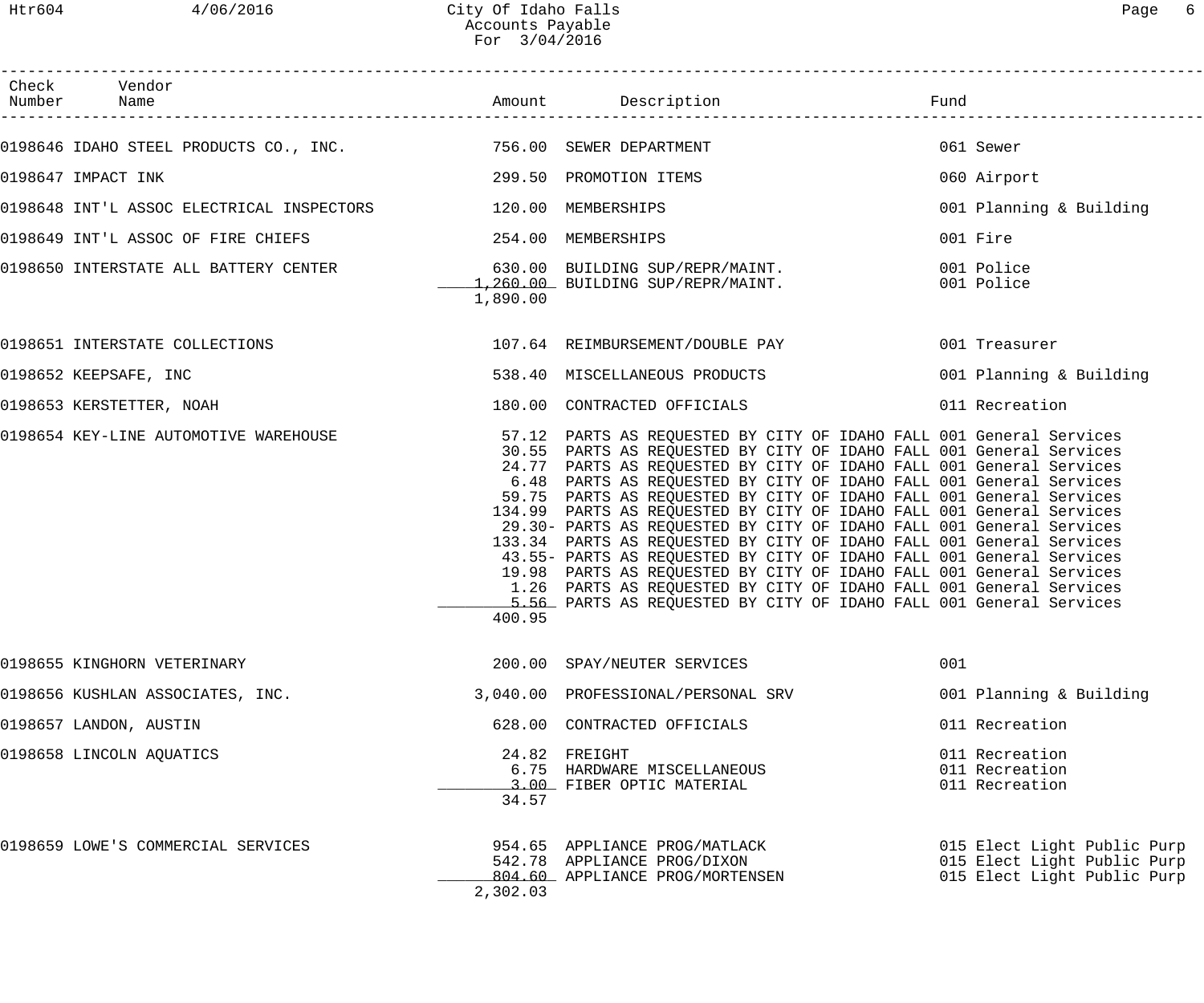| Check Vendor<br>Number Name                                 |        |                                                                                                                                                                                                                                                                                                                                                                                                                                                                                                                                                                                                                                                                                                                                                                                                                                                                                                                                                                                                                                                                                            |            |                      |
|-------------------------------------------------------------|--------|--------------------------------------------------------------------------------------------------------------------------------------------------------------------------------------------------------------------------------------------------------------------------------------------------------------------------------------------------------------------------------------------------------------------------------------------------------------------------------------------------------------------------------------------------------------------------------------------------------------------------------------------------------------------------------------------------------------------------------------------------------------------------------------------------------------------------------------------------------------------------------------------------------------------------------------------------------------------------------------------------------------------------------------------------------------------------------------------|------------|----------------------|
|                                                             |        |                                                                                                                                                                                                                                                                                                                                                                                                                                                                                                                                                                                                                                                                                                                                                                                                                                                                                                                                                                                                                                                                                            |            |                      |
|                                                             |        | 0198660 M-B COMPANIES, INC. THE READ MARKET MANUSING THE REPAIR AND MAINT                                                                                                                                                                                                                                                                                                                                                                                                                                                                                                                                                                                                                                                                                                                                                                                                                                                                                                                                                                                                                  |            | 001 General Services |
| 0198661 MASSEY, ADAM                                        |        | 452.00 CONTRACTED OFFICIALS                                                                                                                                                                                                                                                                                                                                                                                                                                                                                                                                                                                                                                                                                                                                                                                                                                                                                                                                                                                                                                                                |            | 011 Recreation       |
| 0198662 MCBRIDE & ROBERTS, ATTORNEYS 17.90 140006334/REFUND |        |                                                                                                                                                                                                                                                                                                                                                                                                                                                                                                                                                                                                                                                                                                                                                                                                                                                                                                                                                                                                                                                                                            | 063        |                      |
|                                                             |        | 0198663 MELISSA DATA CORPORATION 1,895.00 COMPUTERS, DP/WORD PROC.                                                                                                                                                                                                                                                                                                                                                                                                                                                                                                                                                                                                                                                                                                                                                                                                                                                                                                                                                                                                                         |            | 001 Data Processing  |
| 2,995.00 SUBSCRIPTIONS<br>0198664 MICRO SYSTEMATION         |        |                                                                                                                                                                                                                                                                                                                                                                                                                                                                                                                                                                                                                                                                                                                                                                                                                                                                                                                                                                                                                                                                                            | 001 Police |                      |
| 0198665 MONTOUR, ANDREW                                     |        | 154.00 CONTRACTED OFFICIALS                                                                                                                                                                                                                                                                                                                                                                                                                                                                                                                                                                                                                                                                                                                                                                                                                                                                                                                                                                                                                                                                |            | 011 Recreation       |
|                                                             | 55.20  | 0198666 MOUNTAIN VALLEY FLOOR MATS LLC 18.40 LAUNDRY SERVICE/MATS FOR STREET DEPARTME 010 Streets<br>18.40 LAUNDRY SERVICE/MATS FOR SANITATION DEPA 062 Sanitation<br>18.40 LAUNDRY SERVICE/MATS FOR SANITATION DEPA 062 Sanitation                                                                                                                                                                                                                                                                                                                                                                                                                                                                                                                                                                                                                                                                                                                                                                                                                                                        |            |                      |
| 0198667 NAPA AUTO PARTS                                     | 743.01 | 190.24 EQ REPAIR AND MAINT<br>2.07- PARTS AS REQUESTED BY CITY OF IDAHO FALL 001 General Services<br>9.90 PARTS AS REQUESTED BY CITY OF IDAHO FALL 001 General Services<br>247.50 PARTS AS REQUESTED BY CITY OF IDAHO FALL 001 General Services<br>25.48 PARTS AS REQUESTED BY CITY OF IDAHO FALL 001 General Services<br>32.71 PARTS AS REQUESTED BY CITY OF IDAHO FALL 001 General Services<br>17.58 PARTS AS REQUESTED BY CITY OF IDAHO FALL 001 General Services<br>8.77 PARTS AS REQUESTED BY CITY OF IDAHO FALL 001 General Services<br>22.99 PARTS AS REQUESTED BY CITY OF IDAHO FALL 001 General Services<br>8.29 PARTS AS REQUESTED BY CITY OF IDAHO FALL 001 General Services<br>3.79 PARTS AS REQUESTED BY CITY OF IDAHO FALL 001 General Services<br>68.78 PARTS AS REQUESTED BY CITY OF IDAHO FALL 001 General Services<br>68.66 PARTS AS REQUESTED BY CITY OF IDAHO FALL 001 General Services<br>26.00 PARTS AS REQUESTED BY CITY OF IDAHO FALL 001 General Services<br>2.07 PARTS AS REQUESTED BY CITY OF IDAHO FALL 001 General Services<br>12.32 RUBBER HOSE/ PATCH TRUCK | 001        | 010 Streets          |
| 0198668 OLD DOMINION FREIGHT LINE, INC                      |        | 250.85 FREIGHT                                                                                                                                                                                                                                                                                                                                                                                                                                                                                                                                                                                                                                                                                                                                                                                                                                                                                                                                                                                                                                                                             |            | 064 Electric         |
| 0198669 OPTICAL ILLUSIONS                                   |        | 278.75 OPTICAL EQUIP & SUPPLIES                                                                                                                                                                                                                                                                                                                                                                                                                                                                                                                                                                                                                                                                                                                                                                                                                                                                                                                                                                                                                                                            |            | 001 General Services |
| 0198670 PAUL CONWAY SHIELDS, INC.                           |        | 469.73 SHIELDS-FF, DIV. CHIEF, CAPT                                                                                                                                                                                                                                                                                                                                                                                                                                                                                                                                                                                                                                                                                                                                                                                                                                                                                                                                                                                                                                                        | 001 Fire   |                      |
| 0198671 PETERSON, COREY                                     |        | 140.00 ANIMAL SERVICES NEW COUNT                                                                                                                                                                                                                                                                                                                                                                                                                                                                                                                                                                                                                                                                                                                                                                                                                                                                                                                                                                                                                                                           | 001 Police |                      |
| 0198672 PLATT ELECTRIC / REXEL, INC.                        |        | 286.50 MISCELLANEOUS ELECTRICAL SUPPLIES FOR BL 001 General Services<br>65.00 MISCELLANEOUS ELECTRICAL SUPPLIES FOR BL 001 General Services<br>363.21 MISCELLANEOUS ELECTRICAL SUPPLIES FOR BL 001 General Services<br>89.58 MISCELLANEOUS ELECTRICAL SUPPLIES FOR BL 001 General Services<br>390.00 MISCELLANEOUS ELECTRICAL SUPPLIES FOR BL 001 General Services                                                                                                                                                                                                                                                                                                                                                                                                                                                                                                                                                                                                                                                                                                                         |            |                      |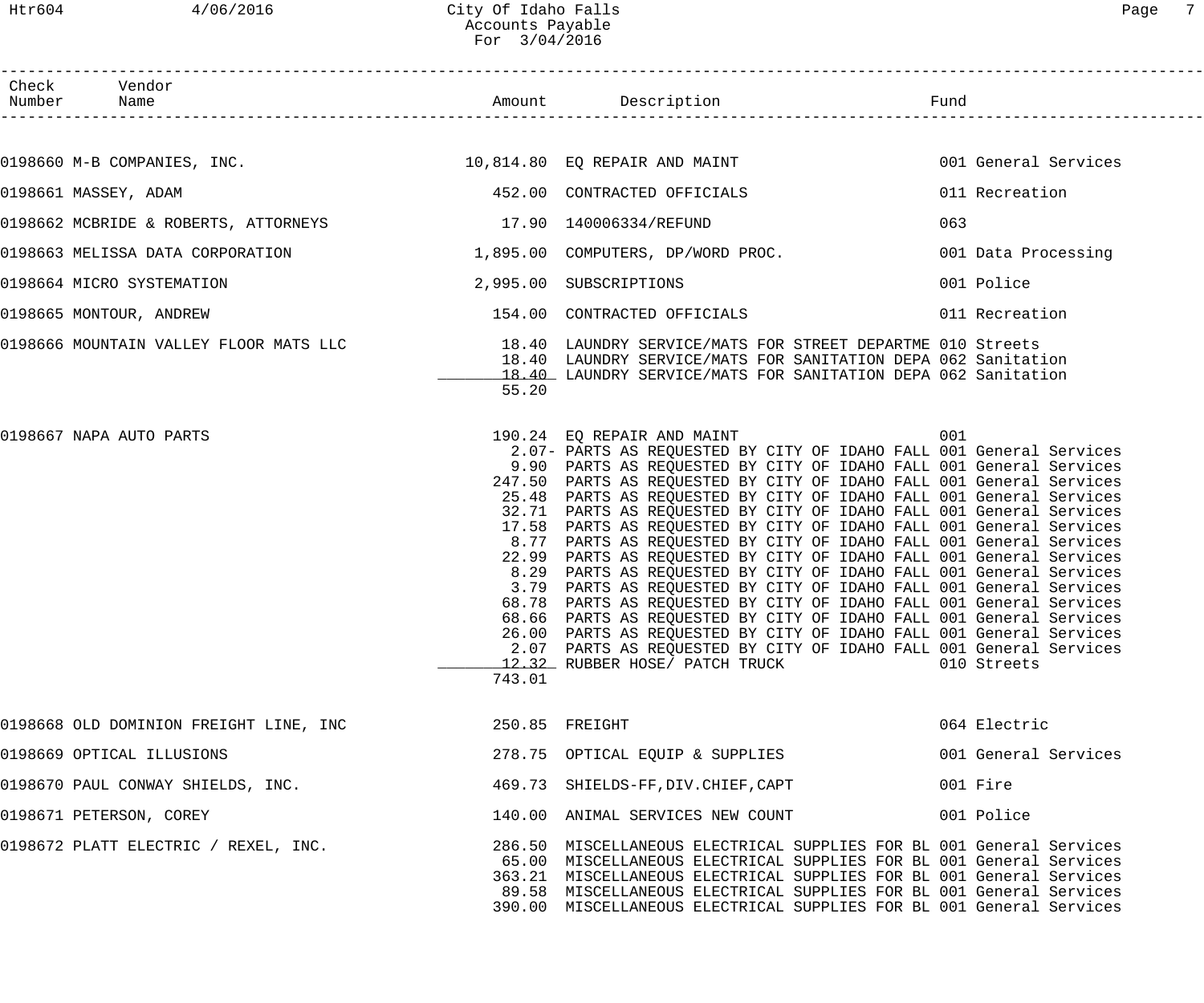# Htr604 4/06/2016 City Of Idaho Falls Communication of Page 8 Accounts Payable For 3/04/2016

| Number Name | Check Vendor                                            |           |                                                                                                                                                                                                                                                                                                                                                                    | Fund                                  |
|-------------|---------------------------------------------------------|-----------|--------------------------------------------------------------------------------------------------------------------------------------------------------------------------------------------------------------------------------------------------------------------------------------------------------------------------------------------------------------------|---------------------------------------|
|             |                                                         |           |                                                                                                                                                                                                                                                                                                                                                                    |                                       |
|             |                                                         | 1,194.29  |                                                                                                                                                                                                                                                                                                                                                                    |                                       |
|             | 0198673 PRO RENTALS/PRO EQUIP, LLC                      |           | 339.78 EQ REPAIR AND MAINT                                                                                                                                                                                                                                                                                                                                         | 001 General Services                  |
|             | 0198674 QUICK PRINT - DBA                               | 389.65    | 48.02 PRINTING<br>158.13 BUILDING SUP/REPR/MAINT.<br>183.50 BUILDING SUP/REPR/MAINT.                                                                                                                                                                                                                                                                               | 001 Parks<br>001 Police<br>001 Police |
|             | 0198675 R-TRUCKS, INC.                                  |           | 1,021.75 SNOW REMOVAL AS REQUESTED BY THE STREET 001 Public Works-Streets                                                                                                                                                                                                                                                                                          |                                       |
|             | 0198676 RAFAEL CARLOS                                   |           | 150.00 REFUND TEMP POWER FEE                                                                                                                                                                                                                                                                                                                                       | 001                                   |
|             | 0198677 REED, MIKE                                      |           | 44.00 CONTRACTED OFFICIALS                                                                                                                                                                                                                                                                                                                                         | 011 Recreation                        |
|             | 0198678 REID, JONATHAN                                  |           | 54.00 CONTRACTED OFFICIALS                                                                                                                                                                                                                                                                                                                                         | 011 Recreation                        |
|             |                                                         | 14,981.58 | 0198679 RHODEHOUSE CONSTRUCTION, INC. 4 1991 1991.50 SNOW REMOVAL AS REQUESTED BY THE STREET 001 Public Works-Streets<br>1,444.08 CONSTRUCTION JOB/CONTRACT                                                                                                                                                                                                        | 061 Sewer                             |
|             | 0198680 ROCKY MOUNTAIN LEAF COMPANY 190.20 RESALE ITEMS |           |                                                                                                                                                                                                                                                                                                                                                                    | 001 Parks                             |
|             | 0198681 RON SAYER DODGE, INC.                           | 1,641.87  | 1,358.57 EQ REPAIR AND MAINT 6001 General Services<br>116.88 PARTS AND MINOR SUBLET REPAIRS AS REQUES 001 General Services<br>13.80 PARTS AND MINOR SUBLET REPAIRS AS REQUES 001 General Services<br>75.00 PARTS AND MINOR SUBLET REPAIRS AS REQUES 001 General Services<br>77.62 PARTS AND MINOR SUBLET REPAIRS AS REQUES 001 General Services                    |                                       |
|             | 0198682 RON'S TIRE INC.                                 |           | 305.00 EQUIPMENT-LRG & TURF                                                                                                                                                                                                                                                                                                                                        | 001 Parks                             |
|             | 0198683 RUDD & COMPANY PLLC                             |           | 4,000.00 CERTIFIED AUDIT                                                                                                                                                                                                                                                                                                                                           | 001 Finance                           |
|             | 0198684 RUSH TRUCK CENTERS, INC.                        | 749.68    | 57.84 PARTS AS REQUESTED BY CITY OF IDAHO FALL 001 General Services<br>109.53 PARTS AS REQUESTED BY CITY OF IDAHO FALL 001 General Services<br>45.00 PARTS AS REQUESTED BY CITY OF IDAHO FALL 001 General Services<br>112.46 PARTS AS REQUESTED BY CITY OF IDAHO FALL 001 General Services<br>424.85 PARTS AS REQUESTED BY CITY OF IDAHO FALL 001 General Services |                                       |
|             | 0198685 RUSSELL EXCAVATING                              |           | 7,012.50 SNOW REMOVAL AS REQUESTED BY THE STREET 001 Public Works-Streets                                                                                                                                                                                                                                                                                          |                                       |
|             | 0198686 SAWTOOTH EMERGENCY VEHICLES                     |           | 342.19 EQ REPAIR AND MAINT<br>71.01 PARTS AS REQUESTED BY CITY OF IDAHO FALL 001 General Services<br>40.86 PARTS AS REQUESTED BY CITY OF IDAHO FALL 001 General Services                                                                                                                                                                                           | 001                                   |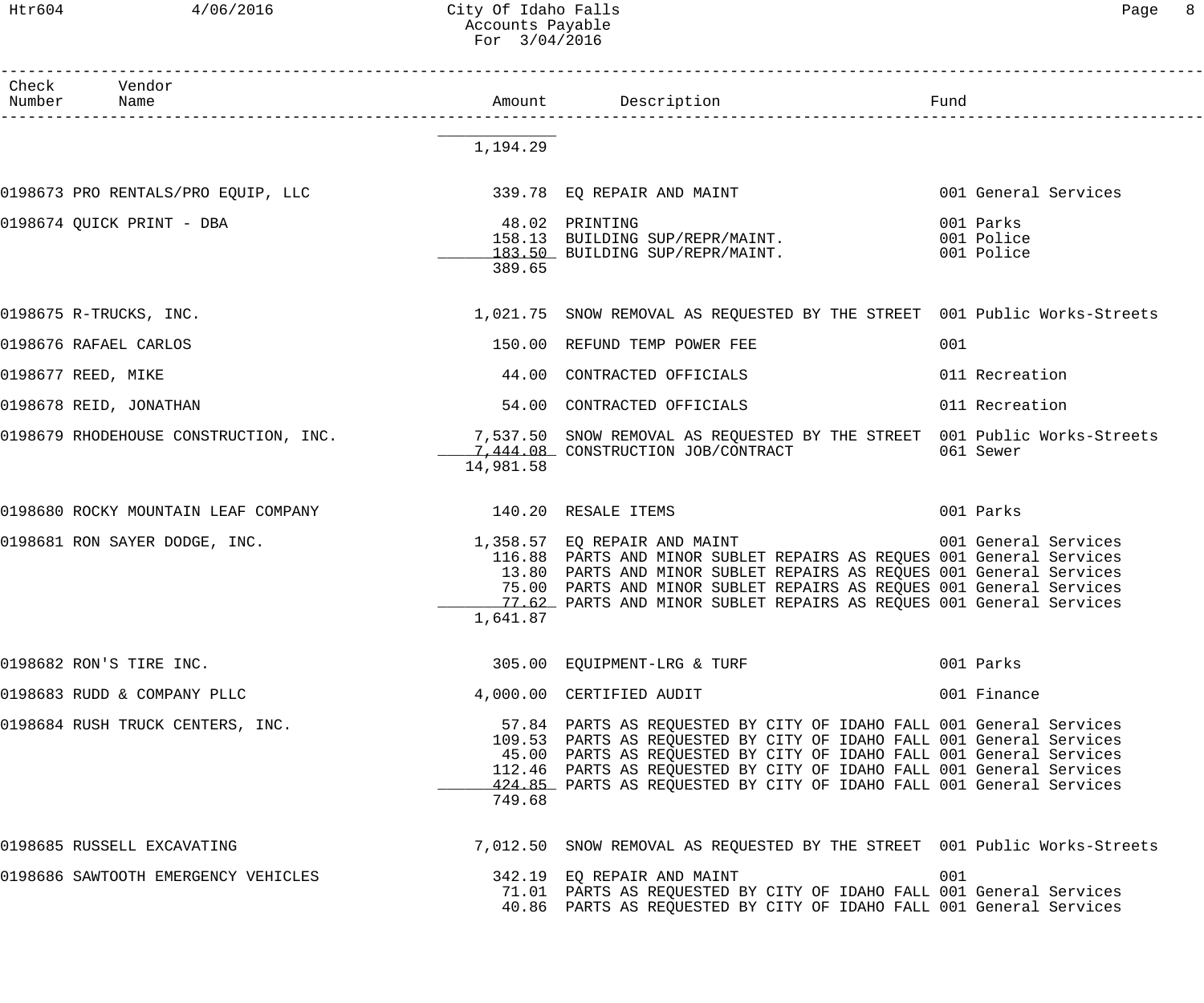## Htr604 4/06/2016 City Of Idaho Falls Page 9 Accounts Payable For 3/04/2016

| aα |  |
|----|--|
|    |  |

| Check Vendor<br>Number Name                                              |           |                                                                                                                                                                                                                                                                 |                                                                                                                     |
|--------------------------------------------------------------------------|-----------|-----------------------------------------------------------------------------------------------------------------------------------------------------------------------------------------------------------------------------------------------------------------|---------------------------------------------------------------------------------------------------------------------|
|                                                                          | 501.09    | 0198686 SAWTOOTH EMERGENCY VEHICLES TO THE REARTS AS REQUESTED BY CITY OF IDAHO FALL 001 General Services<br>1.57 PARTS AS REQUESTED BY CITY OF IDAHO FALL 001 General Services                                                                                 |                                                                                                                     |
| 0198687 SCHNEIDER, ANDREW                                                |           | 976.00 CONTRACTED OFFICIALS                                                                                                                                                                                                                                     | 011 Recreation                                                                                                      |
| 0198688 SCHWEITZER ENGINEERING                                           | 3,550.20  | 3,320.00 SUBSTATIONS<br>230.20 ELEC/IF POWER                                                                                                                                                                                                                    | 064 Electric<br>064 Electric                                                                                        |
| 0198689 SEARS ROEBUCK & COMPANY                                          | 2,310.78  | 1,589.99 APPL PROG/WINTERBOTTOM                          015 Elect Light Public Purp<br>720.79 APPLIANCE PROG/FRISBEY                         015 Elect Light Public Purp                                                                                       |                                                                                                                     |
| 0198690 SIGNATURE SIGNS, LLC                                             |           | 230.00 RECRUIT FLAG 2016-01                                                                                                                                                                                                                                     | 001 Fire                                                                                                            |
| 0198691 SKILLPATH/NST                                                    |           | 199.00 TRAINING-PERSONNEL                                                                                                                                                                                                                                       | 012 Library                                                                                                         |
| 0198692 SKM, INC.                                                        |           | 142.50 CONSTRUCTION JOB/CONTRACT                                                                                                                                                                                                                                | 061 Water                                                                                                           |
| 0198693 SPROUL, JERRY                                                    |           | 44.00 CONTRACTED OFFICIALS                                                                                                                                                                                                                                      | 011 Recreation                                                                                                      |
|                                                                          |           |                                                                                                                                                                                                                                                                 | 064 Electric                                                                                                        |
| 0198695 STONE'S TOWN & COUNTRY MOTORS 1,188.55 VEHICLE AND EQUIP. MAINT. |           |                                                                                                                                                                                                                                                                 | 001 General Services                                                                                                |
| 0198696 SUNGARD PUBLIC SECTOR, INC.                                      | 25,000.00 | 8,333.35 COMPUTERS, DP/WORD PROC.<br>2,083.33 COMPUTERS, DP/WORD PROC.<br>2,083.33 COMPUTERS, DP/WORD PROC.<br>2,083.33 COMPUTERS, DP/WORD PROC.<br>2,083.33 COMPUTERS, DP/WORD PROC.<br>2,083.33 COMPUTERS, DP/WORD PROC.<br>8,333.33 COMPUTERS, DP/WORD PROC. | 001 Planning & Building<br>001 Public Works Engineering<br>061 Water<br>061 Sewer<br>062 Sanitation<br>064 Electric |
| 0198697 T-O ENGINEERS                                                    |           | 1,125.00 PROFESSIONAL/PERSONAL SRV                                                                                                                                                                                                                              | 060 Airport                                                                                                         |
| 0198698 TEREX UTILITIES, INC.                                            | 2,775.77  | 1,770.14 VEHICLE AND EQUIP. MAINT.<br>755.31 VEHICLE AND EQUIP. MAINT.<br>250.32 PARTS AND MINOR SUBLET REPAIRS AS REQUES 001 General Services                                                                                                                  | 001 General Services<br>001 General Services                                                                        |
| 0198699 TERRY, MATT                                                      |           | 110.00 CONTRACTED OFFICIALS                                                                                                                                                                                                                                     | 011 Recreation                                                                                                      |
| 0198700 TETON CLEANERS AND LAUNDRY                                       | 36.00     | 18.00 LAUNDRY SERVICE FOR CITY OF IDAHO FALLS 062 Sanitation<br>18.00 LAUNDRY SERVICE FOR CITY OF IDAHO FALLS 062 Sanitation                                                                                                                                    |                                                                                                                     |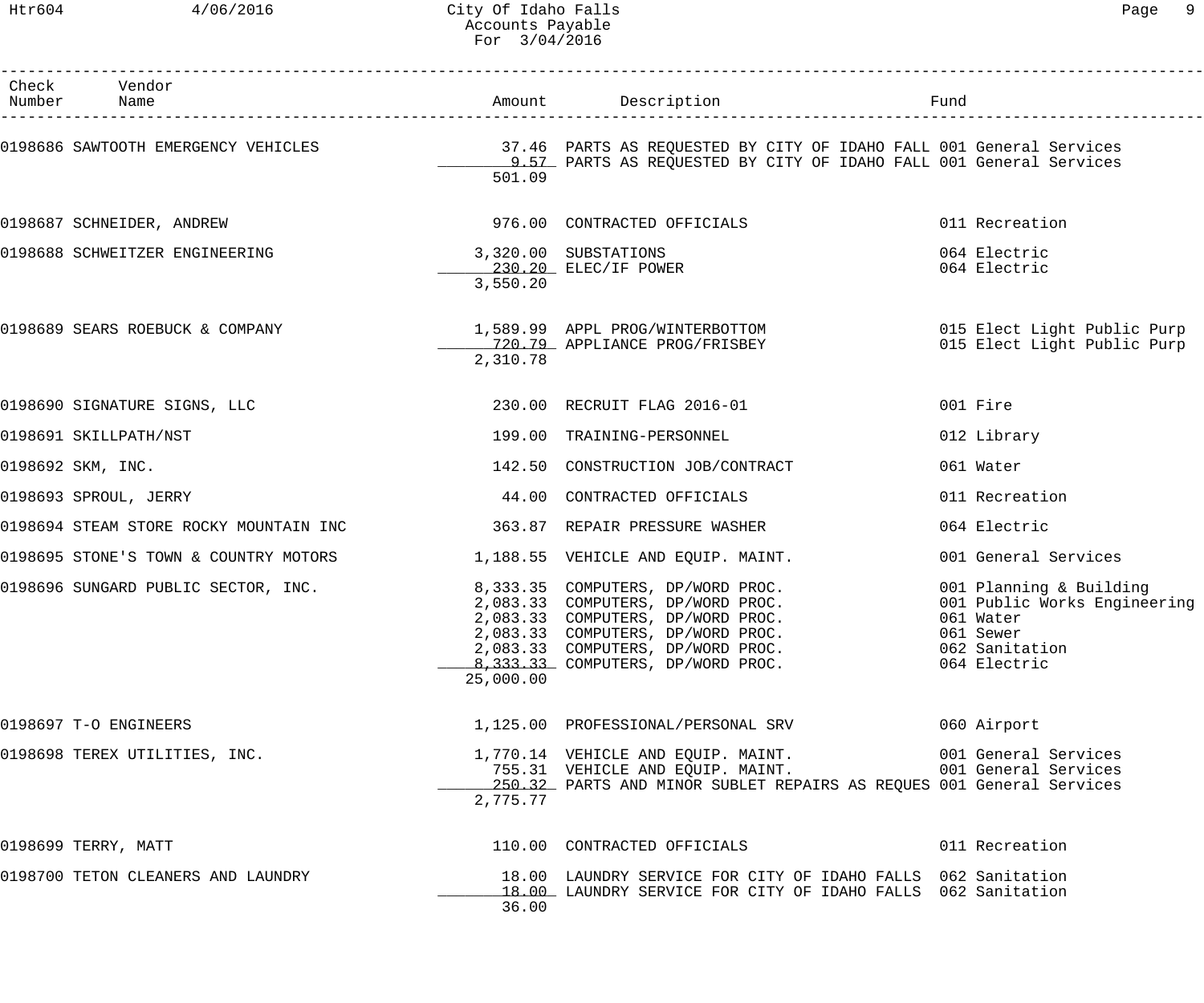## Htr604 4/06/2016 City Of Idaho Falls Page 10 Accounts Payable For 3/04/2016

| Page |  |
|------|--|
|------|--|

| Check Vendor<br>Number Name                                          |                             | Amount Description Description Fund                                                                                                                                                                                         |                                                                                                                                         |
|----------------------------------------------------------------------|-----------------------------|-----------------------------------------------------------------------------------------------------------------------------------------------------------------------------------------------------------------------------|-----------------------------------------------------------------------------------------------------------------------------------------|
|                                                                      | 540.00                      | 0198701 TETON MICROBIOLOGY LAB                                   270.00 LABORATORY ANALYSIS FOR WATER SAMPLES    061 Water<br>270.00 LABORATORY ANALYSIS FOR WATER SAMPLES 061 Water                                        |                                                                                                                                         |
| 0198702 THOMPSON, REBECCA                                            |                             | 190.00 REIMBURSEMENTS                                                                                                                                                                                                       | 001 Planning & Building                                                                                                                 |
| 0198703 TIN CUP PRODUCTS LLC                                         | 408.00                      | 15.00 FREIGHT<br>393.00 PARKS & RECREATION MISC.                                                                                                                                                                            | 018 Golf Courses<br>018 Golf Courses                                                                                                    |
| 0198704 TOWNSEND FORD INC                                            |                             | 602.37 VEHICLE AND EQUIP. MAINT. 602.37 VEHICLE AND EQUIP. MAINT.                                                                                                                                                           |                                                                                                                                         |
|                                                                      |                             | $0198705$ TROY'S ENGINE & MFG LLC $193.91$ VEHICLE AND EQUIP. MAINT.                                                                                                                                                        | 001 General Services                                                                                                                    |
| 0198706 TTT ENVIRONMENTAL - SEATTLE $1,146.02$ FIRE DEPARTMENT MISC. | $24.81$ FREIGHT<br>1,170.83 |                                                                                                                                                                                                                             | 063 Ambulance<br>063 Ambulance                                                                                                          |
|                                                                      |                             | 0198707 U-HAUL INTERNATIONAL INC. 20 20 23 PROPANE AS REQUESTED BY THE STREET DEPAR 010 Streets                                                                                                                             |                                                                                                                                         |
| 0198708 UNITED PARCEL SERVICE                                        |                             | 13.52 FREIGHT                                                                                                                                                                                                               | 064 Electric                                                                                                                            |
| 0198709 UPHOLSTERY CENTER, THE                                       | 635.00                      | 195.00 PARTS AS REQUESTED BY CITY OF IDAHO FALL 001 General Services<br>195.00 PARTS AS REQUESTED BY CITY OF IDAHO FALL 001 General Services<br>245.00 PARTS AS REQUESTED BY CITY OF IDAHO FALL 001 General Services        |                                                                                                                                         |
| 0198710 VALLEY OFFICE SYSTEMS                                        | 970.21                      | 150.00 MAINTENANCE CONTRACT-EQ 601 Non Departmental<br>94.14 MAINTENANCE CONTRACT-EO<br>94.14 MAINTENANCE CONTRACT-EQ<br>252.73 MAINTENANCE CONTRACT-EO<br>252.73 MAINTENANCE CONTRACT-EQ<br>126.47 MAINTENANCE CONTRACT-EQ | 001 General Services<br>001 General Services<br>001 Planning & Building<br>001 Public Works Engineering<br>001 Public Works Engineering |
| 0198711 WALLIS, TYSON                                                |                             | 44.00 CONTRACTED OFFICIALS                                                                                                                                                                                                  | 011 Recreation                                                                                                                          |
| 0198712 WATER ENVIRONMENT FEDERATION                                 |                             | 116.00 MEMBERSHIPS                                                                                                                                                                                                          | 061 Sewer                                                                                                                               |
| 0198713 WFCA'S FIRE SERVICE BOOKSTORE                                |                             | 435.44 ESS OF FF EXAM PREP 12 &                                                                                                                                                                                             | 001 Fire                                                                                                                                |
| 0198714 WHEELER, COREY                                               |                             | 110.00 CONTRACTED OFFICIALS                                                                                                                                                                                                 | 011 Recreation                                                                                                                          |
| 0198715 WILD THINGS TRUCK & CAR ACCESS                               |                             | 700.00 EQ REPAIR AND MAINT                                                                                                                                                                                                  | 001 General Services                                                                                                                    |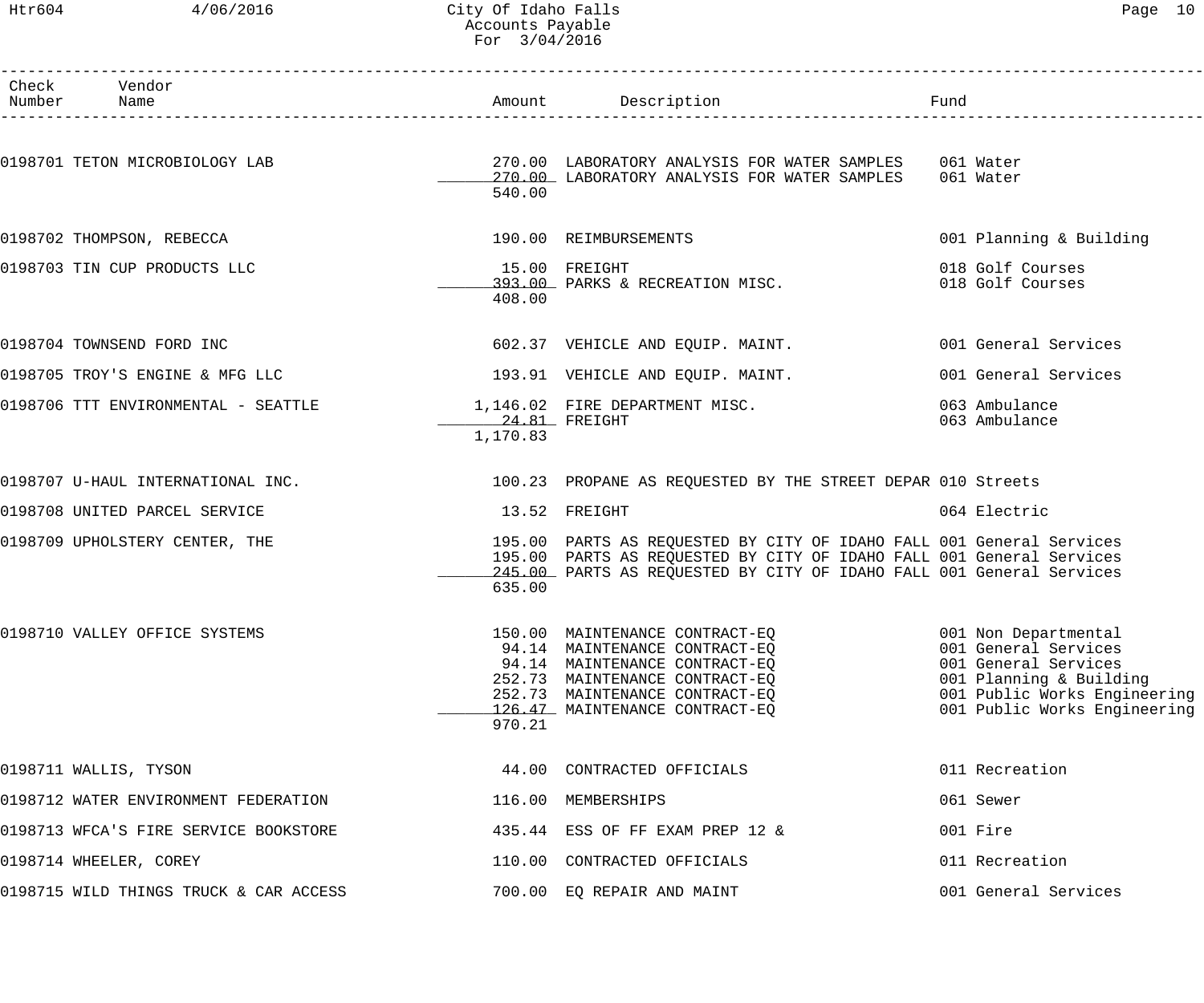| Htr604          |                       | 4/06/2016 | City Of Idaho Falls<br>Accounts Payable<br>For 3/04/2016 |                      |                | Page 11 |  |
|-----------------|-----------------------|-----------|----------------------------------------------------------|----------------------|----------------|---------|--|
| Check<br>Number | Vendor<br>Name        |           | Amount                                                   | Description          | Fund           |         |  |
|                 | 0198716 WILLIAMS, TOM |           | 88.00                                                    | CONTRACTED OFFICIALS | 011 Recreation |         |  |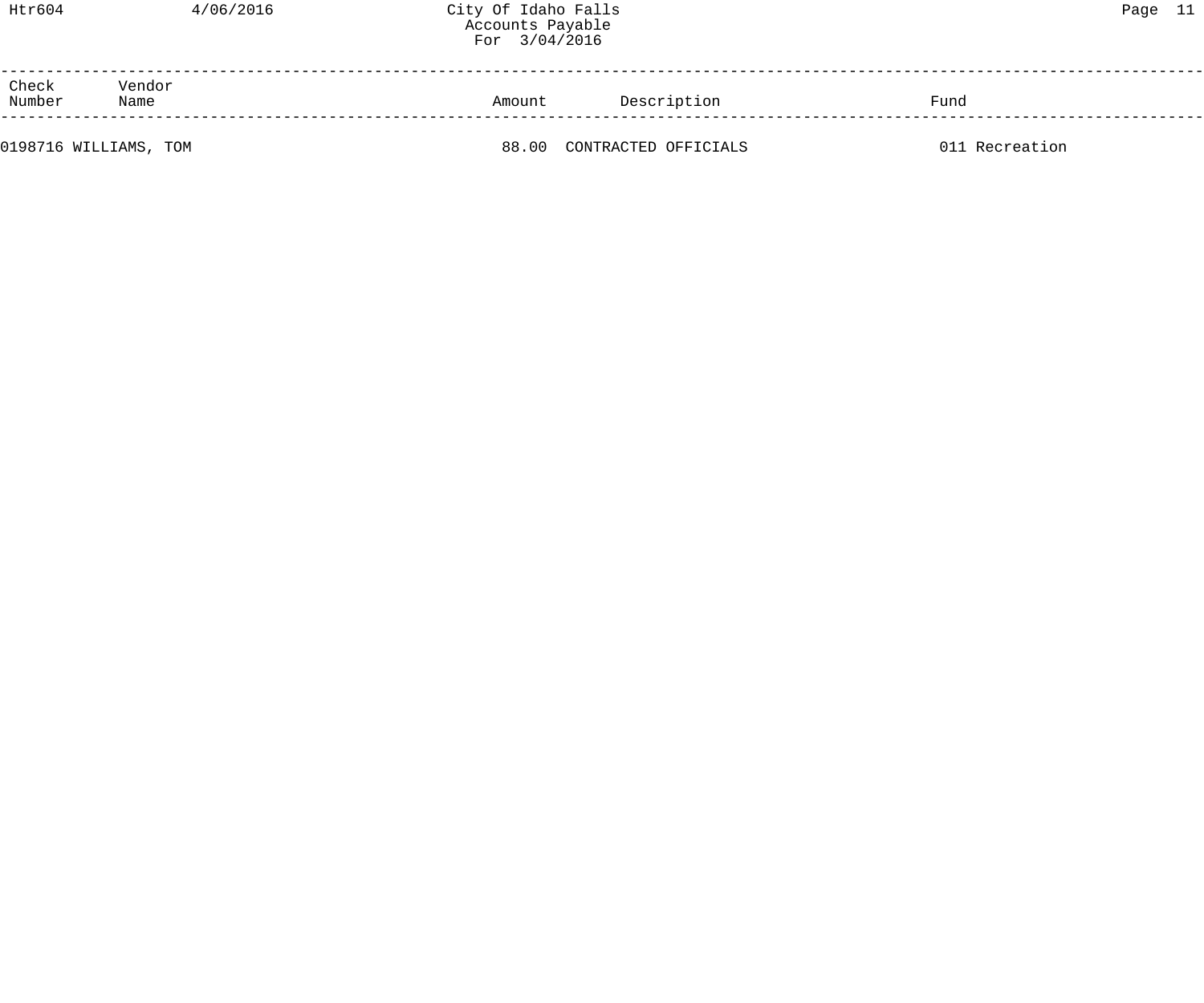| Check Vendor<br>Number Name                                         |                             |                                                                                                                                                                                                                                                                                                                                                                                                                                                                                                                                                                                                                                                                  | Fund                                         |
|---------------------------------------------------------------------|-----------------------------|------------------------------------------------------------------------------------------------------------------------------------------------------------------------------------------------------------------------------------------------------------------------------------------------------------------------------------------------------------------------------------------------------------------------------------------------------------------------------------------------------------------------------------------------------------------------------------------------------------------------------------------------------------------|----------------------------------------------|
| 0198717 ACROSS THE STREET PRODUCTIONS $1,925.00$ TRAINING-PERSONNEL |                             |                                                                                                                                                                                                                                                                                                                                                                                                                                                                                                                                                                                                                                                                  | 001 Fire                                     |
| 0198718 ACUSHNET COMPANY                                            | 3,778.23                    | 2,667.47 INVENTORY AS NEEDED BY SAND CREEK GOLF C 018 Golf Courses<br>921.76 INVENTORY AS NEEDED BY SAND CREEK GOLF C 018 Golf Courses<br>76.85 INVENTORY AS REQUESTED BY SAGE LAKES GOL 018 Golf Courses<br>112.15 INVENTORY AS REQUESTED BY PINECREST GOLF 018 Golf Courses                                                                                                                                                                                                                                                                                                                                                                                    |                                              |
| 0198719 AIRGAS USA, LLC                                             |                             | 325.98 WELDING SUPPLIES AS REQUIRED BY SANITATI 062 Sanitation                                                                                                                                                                                                                                                                                                                                                                                                                                                                                                                                                                                                   |                                              |
|                                                                     | 451.84 PRINTING<br>1,397.34 |                                                                                                                                                                                                                                                                                                                                                                                                                                                                                                                                                                                                                                                                  | 001 Non Departmental<br>064 Electric         |
|                                                                     | 1,093.08                    | 0198721 ALSCO (AMERICAN LINEN DIV) 199.93 LAUNDRY/CLOTHING REPAIRS FOR IDAHO FALLS 001 General Services<br>236.06 LAUNDRY/CLOTHING REPAIRS FOR IDAHO FALLS 001 General Services<br>195.11 LAUNDRY/CLOTHING REPAIRS FOR IDAHO FALLS 001 General Services<br>195.11 LAUNDRY/CLOTHING REPAIRS FOR IDAHO FALLS 001 General Services<br>175.84 LAUNDRY/CLOTHING REPAIRS FOR IDAHO FALLS 001 General Services<br>18.29- LAUNDRY/CLOTHING REPAIRS FOR IDAHO FALLS 001 General Services<br>15.00 MAT SERVICE FOR THE TAUTPHAUS PARK ICE R 011 Recreation<br>41.03 LAUNDRY SERVICE FOR SEWER DEPARTMENT 061 Sewer<br>53.29 LAUNDRY SERVICE FOR SEWER DEPARTMENT 061 Sewer |                                              |
| 0198722 AMERICAN PUBLIC POWER ASSOC.                                | 487.60 ELEC/IF POWER        |                                                                                                                                                                                                                                                                                                                                                                                                                                                                                                                                                                                                                                                                  | 064 Electric                                 |
| 0198723 ATLAS BUSINESS SOLUTIONS INC                                |                             | 3,156.00 BUILDING SUP/REPR/MAINT.                                                                                                                                                                                                                                                                                                                                                                                                                                                                                                                                                                                                                                | 001 Police                                   |
| 0198724 AVIS RENT A CAR                                             |                             | 312.75 VAN RENTAL $2/1/-2/5/$ & 2/                                                                                                                                                                                                                                                                                                                                                                                                                                                                                                                                                                                                                               | 001 Fire                                     |
| 0198725 BALL STORAGE & ICE, LLC                                     | 125.00 FOOD                 |                                                                                                                                                                                                                                                                                                                                                                                                                                                                                                                                                                                                                                                                  | 064 Electric                                 |
| 0198726 BLACKER SAFETY SERVICES                                     | 1,740.00                    | 660.04 SEWER DEPARTMENT<br>119.96 SEWER DEPARTMENT<br>960.00 WASTE WATER TREATMENT                                                                                                                                                                                                                                                                                                                                                                                                                                                                                                                                                                               | 061 Sewer<br>061 Sewer<br>061 Sewer          |
| 0198727 BLACKFOOT ANIMAL CLINIC                                     | 185.00                      | 95.00 SPAY/NEUTER/RABIES SERV<br>90.00 SPAY/NEUTER/RABIES SERV                                                                                                                                                                                                                                                                                                                                                                                                                                                                                                                                                                                                   | 001<br>001                                   |
| 0198728 BONNEVILLE COUNTY                                           |                             | 36.00 FREON REMOVAL AND HAULING OF USED TIRES 062 Sanitation                                                                                                                                                                                                                                                                                                                                                                                                                                                                                                                                                                                                     |                                              |
| 0198729 BRAD JORDAN                                                 |                             | 104.22 MILEAGE CLAIM/JAN 2016<br>120.96 MILEAGE CLAIM/FEB 2016                                                                                                                                                                                                                                                                                                                                                                                                                                                                                                                                                                                                   | 001 General Services<br>001 General Services |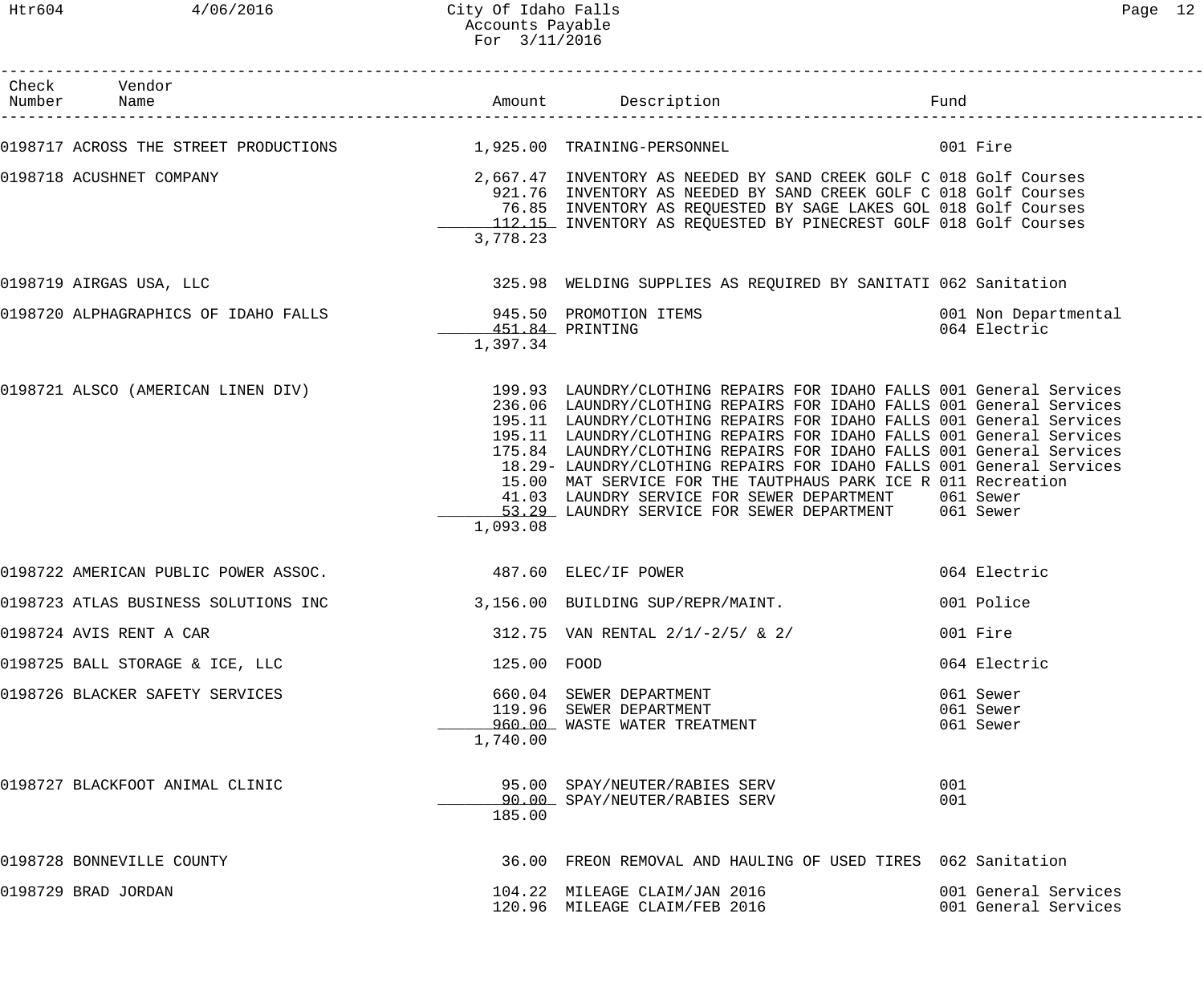Htr604 4/06/2016 City Of Idaho Falls Page 13 Accounts Payable For 3/11/2016

| Check Vendor<br>Number Name            |                                | Amount Description<br>1<br>------------------------                                                                                                                                                               | Fund                                                                                         |
|----------------------------------------|--------------------------------|-------------------------------------------------------------------------------------------------------------------------------------------------------------------------------------------------------------------|----------------------------------------------------------------------------------------------|
|                                        | 225.18                         |                                                                                                                                                                                                                   |                                                                                              |
| 0198730 BROADWAY FORD, INC.            | 248.80                         | 90.00 PARTS AND MINOR SUBLET REPAIRS AS REQUES 001 General Services<br>68.80 PARTS AND MINOR SUBLET REPAIRS AS REQUES 001 General Services<br>90.00 PARTS AND MINOR SUBLET REPAIRS AS REQUES 001 General Services |                                                                                              |
| 0198731 C & L PRINTING, LLC            |                                | 195.00 PRINTING ANNUAL REPORT 20 001 Fire                                                                                                                                                                         |                                                                                              |
| 0198732 CABLE ONE, INC.                |                                | 84.51 MONTHLY CABLE BOX RENTAL FOR HOCKEY SHEL 011 Recreation                                                                                                                                                     |                                                                                              |
| 0198733 CENTER POINT LARGE PRINT       | 7,078.64                       | 6,578.64 PURCHASE OF MATERIALS FOR THE I.F. PUBLI 012 Library<br>500.00 PURCHASE OF MATERIALS FOR THE I.F. PUBLI 012 Library                                                                                      |                                                                                              |
| 0198734 CENTURYLINK                    |                                | 103.98 FINAL PYMT-ACCT CLOSED                                                                                                                                                                                     | 012 Library                                                                                  |
| 0198735 CLARK SECURITY PRODUCTS, INC.  | 426.49                         | 18.03 FREIGHT<br>375.00 HARDWARE MISCELLANEOUS<br>10.96 FREIGHT<br>10.96   FREIGHT<br>_22.50_  HARDWARE  MISCELLANEOUS                                                                                            | 001 General Services<br>001 General Services<br>001 General Services<br>001 General Services |
| 0198736 COBRA PUMA GOLF, INC.          | 3,770.32                       | 2,768.89 INVENTORY AS REQUESTED BY PINECREST GOLF 018 Golf Courses<br>774.04 INVENTORY AS REQUESTED BY PINECREST GOLF 018 Golf Courses<br>227.39 INVENTORY AS REQUESTED BY PINECREST GOLF 018 Golf Courses        |                                                                                              |
| 0198737 CODALE ELECTRIC SUPPLY, INC.   | 1,106.40 HARDWARE<br>11,562.40 | 6,895.00 FIBER OPTIC MATERIAL<br>3,000.00 ELEC/IF POWER<br>561.00 ELEC/IF POWER                                                                                                                                   | 064<br>064<br>064 Electric<br>064 Electric                                                   |
| 0198738 COUNTRYSIDE VET. HOSPITAL PLLC | 125.00                         | 105.00 SPAY/NEUTER/RABIES SERV<br>20.00 SPAY/NEUTER/RABIES SERV                                                                                                                                                   | 001<br>001                                                                                   |
| 0198739 CRAIG DAVIS                    |                                | 170.00 REIMBURSE JOB POSTING FEE                                                                                                                                                                                  | 060 Airport                                                                                  |
| 0198740 CRESS ELECTRONIC ACCESS CNTRL  |                                | 7,950.00 AIRPORT MAINTENANCE                                                                                                                                                                                      | 060 Airport                                                                                  |
| 0198741 CROWN TROPHY                   |                                | 46.00 TOURNAMENT TROPHY                                                                                                                                                                                           | 011 Recreation                                                                               |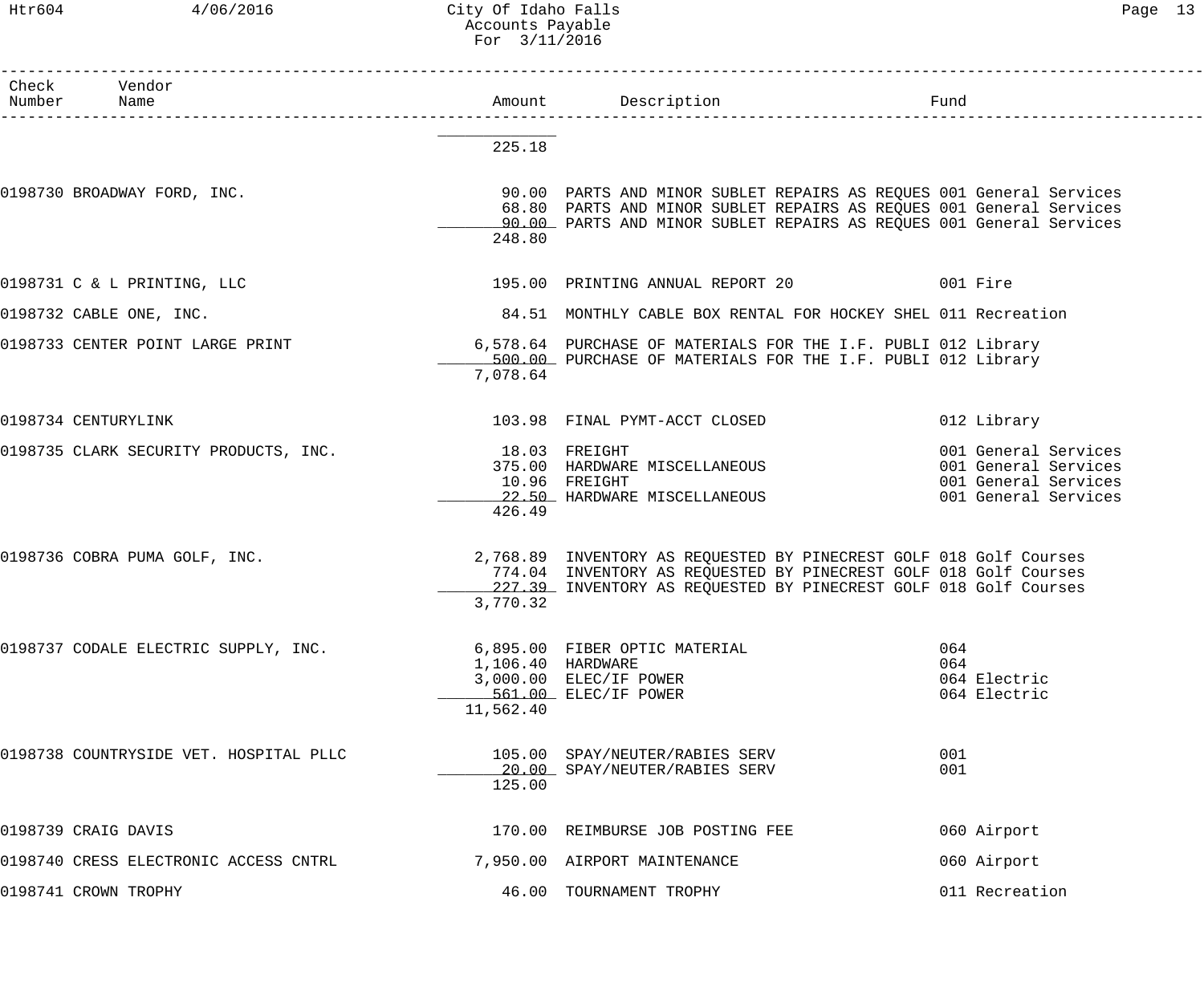## Htr604 4/06/2016 City Of Idaho Falls Page 14 Accounts Payable For 3/11/2016

| Check Vendor                                                                                                                                                                                                                  |          |                                                                                                                                                                                                                                                                                                                                                                   |                                                                                                                                   |
|-------------------------------------------------------------------------------------------------------------------------------------------------------------------------------------------------------------------------------|----------|-------------------------------------------------------------------------------------------------------------------------------------------------------------------------------------------------------------------------------------------------------------------------------------------------------------------------------------------------------------------|-----------------------------------------------------------------------------------------------------------------------------------|
| 0198742 CRW SYSTEMS, INC. The South Material Management of the 12,042.50 COMPUTERS, DP/WORD PROC. The South O01 Planning & Building                                                                                           |          |                                                                                                                                                                                                                                                                                                                                                                   |                                                                                                                                   |
| 0198743 DAVEY TREE SURGERY COMPANY 23,285.38 CONSTRUCTION JOB/CONTRACT 064 Electric                                                                                                                                           |          |                                                                                                                                                                                                                                                                                                                                                                   |                                                                                                                                   |
| 0198744 DAVIDSON TITLES, INC. THE SAMING AND STRIM STRIM STRIM STRIM STRIM STRIM STRIM STRIM STRIM STRIM STRIM                                                                                                                | 4,221.95 | 1,727.17 PURCHASE OF MATERIALS FOR THE I.F. PUBLI 012 Library<br>2,122.54 PURCHASE OF MATERIALS FOR THE I.F. PUBLI 012 Library                                                                                                                                                                                                                                    |                                                                                                                                   |
| 0198745 DELL COMPUTER CORPORATION, DBA 1,472.68 COMPUTERS, DP/WORD PROC.                                                                                                                                                      |          |                                                                                                                                                                                                                                                                                                                                                                   | 012 Library                                                                                                                       |
| 0198746 DESIGN SCRIBBLE                                                                                                                                                                                                       | 2,047.50 | 650.00 PRINTING<br>1,397.50 PROFESSIONAL/PERSONAL SRV                                                                                                                                                                                                                                                                                                             | 001 Fire<br>001 Parks                                                                                                             |
| 0198747 DEVELOPMENT WORKSHOP, INC.<br>6,380.00 JANITORIAL SERVICES FOR CITY BUILDINGS 001 General Services                                                                                                                    |          |                                                                                                                                                                                                                                                                                                                                                                   |                                                                                                                                   |
| 0198748 DIRECT AUTOMOTIVE DISTRIBUTING 27.20 PARTS AS REQUESTED BY CITY OF IDAHO FALL 001 General Services                                                                                                                    |          |                                                                                                                                                                                                                                                                                                                                                                   |                                                                                                                                   |
| 0198749 DMC SALES & SUPPLY, INC.                                                                                                                                                                                              |          | 190.80 FUEL AND ADDITIVES                                                                                                                                                                                                                                                                                                                                         | 001                                                                                                                               |
| 0198750 ECONOLITE CONTROL PRODUCTS INC 720.00 ELEC/IF POWER                                                                                                                                                                   |          |                                                                                                                                                                                                                                                                                                                                                                   | 064 Electric                                                                                                                      |
| 0198751 ENERGY LABORATORIES, INC.                                                                                                                                                                                             |          | 561.25 LABORATORY ANALYSIS AT WASTEWATER TREATM 061 Sewer                                                                                                                                                                                                                                                                                                         |                                                                                                                                   |
| 0198752 ENVISIONWARE, INC. The set of the set of the set of the set of the set of the set of the set of the set of the set of the set of the set of the set of the set of the set of the set of the set of the set of the set |          |                                                                                                                                                                                                                                                                                                                                                                   | 012 Library                                                                                                                       |
| 0198753 FEDERAL EXPRESS CORP                                                                                                                                                                                                  | 268.84   | 8.00 EXPRESS MAIL/JAN 2016<br>37.77 EXPRESS MAIL/JAN 2016<br>37.77 EXPRESS MAIL/JAN 2016<br>40.94 EXPRESS MAIL/FER 2016<br>40.94 EXPRESS MAIL/FEB 2016<br>15.66 EXPRESS MAIL/JAN 2016<br>60.49 EXPRESS MAIL/FEB 2016<br>68.21 EXPRESS MAIL/FEB 2016                                                                                                               | 001 Parks<br>001 Public Works Engineering<br>001 Public Works Engineering<br>001 Parks<br>060 Airport<br>060 Airport<br>061 Sewer |
| 0198754 FERGUSON ENTERPRISES, INC.                                                                                                                                                                                            | 483.35   | 60.35 MISCELLANEOUS PLUMBING SUPPLIES FOR BLDG 001 General Services<br>166.85 MISCELLANEOUS PLUMBING SUPPLIES FOR BLDG 001 General Services<br>26.00 MISCELLANEOUS PLUMBING SUPPLIES FOR BLDG 001 General Services<br>193.55 MISCELLANEOUS PLUMBING SUPPLIES FOR BLDG 001 General Services<br>36.60 MISCELLANEOUS PLUMBING SUPPLIES FOR BLDG 001 General Services |                                                                                                                                   |
| 0198755 FIRST RESPONDERS                                                                                                                                                                                                      |          | 90.00 ALTERATIONS AND/OR EMBROIDERY TO POLICE 001 Police                                                                                                                                                                                                                                                                                                          |                                                                                                                                   |
| 0198756 FLEETPRIDE, INC.                                                                                                                                                                                                      |          | 6.02 PARTS AS REQUESTED BY CITY OF IDAHO FALL 001 General Services<br>150.81 PARTS AS REQUESTED BY CITY OF IDAHO FALL 001 General Services                                                                                                                                                                                                                        |                                                                                                                                   |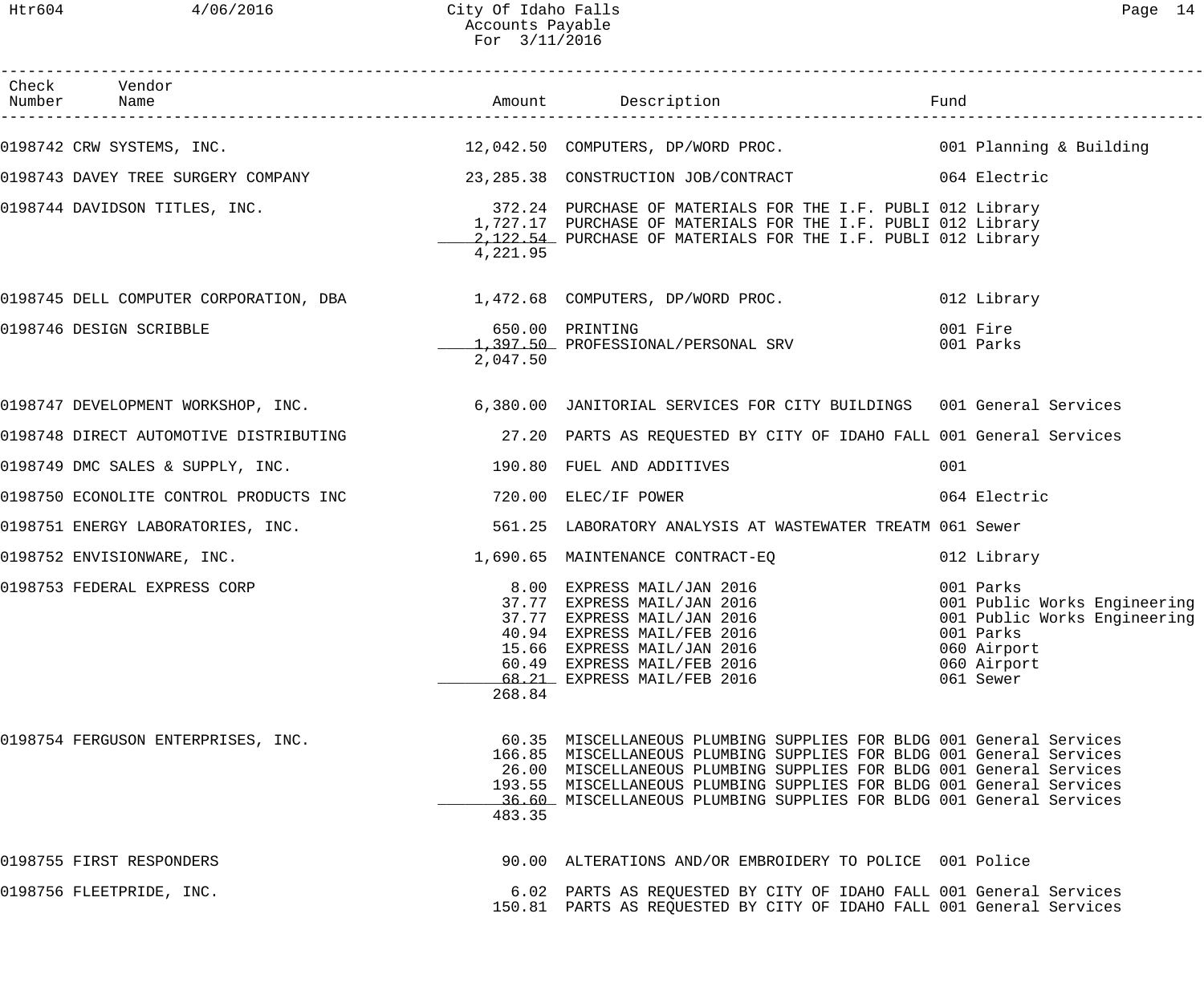## Htr604 4/06/2016 City Of Idaho Falls Page 15 Accounts Payable For 3/11/2016

| Check Vendor<br>Number Name   |                                         |           |                                                                                                                                                                                                                                                  |                                  |
|-------------------------------|-----------------------------------------|-----------|--------------------------------------------------------------------------------------------------------------------------------------------------------------------------------------------------------------------------------------------------|----------------------------------|
|                               |                                         | 791.29    | 204.40 PARTS AS REQUESTED BY CITY OF IDAHO FALL 001 General Services<br>115.28 PARTS AS REQUESTED BY CITY OF IDAHO FALL 001 General Services<br>5.70 EQ REPAIR AND MAINT                                                                         | 001                              |
|                               | 0198757 FLIGHTVIEW, INC.                |           | 1,100.00 PROFESSIONAL/PERSONAL SRV 660 Airport                                                                                                                                                                                                   |                                  |
|                               | 0198758 FOOD SERVICES OF AMERICA        | 763.20    | 182.11 ANIMAL FOOD AND REQUIRED SUPPLIES FOR ZO 001 Parks<br>192.16 ANIMAL FOOD AND REQUIRED SUPPLIES FOR ZO 001 Parks<br>256.62 ANIMAL FOOD AND REQUIRED SUPPLIES FOR ZO 001 Parks<br>132.31 ANIMAL FOOD AND REQUIRED SUPPLIES FOR ZO 001 Parks |                                  |
|                               |                                         | 7,950.00  |                                                                                                                                                                                                                                                  |                                  |
| 0198760 FREIGHTLINER OF UTAH  |                                         | 47.00     | 184.24 PARTS AS REQUESTED BY CITY OF IDAHO FALL 001 General Services<br>122.01- PARTS AS REQUESTED BY CITY OF IDAHO FALL 001 General Services<br>15.23- PARTS AS REQUESTED BY CITY OF IDAHO FALL 001 General Services                            |                                  |
| 0198761 GAYLEN DENNING        |                                         |           | 45.36 MILEAGE CLAIM/DEC15-JAN16 6018 Golf Courses                                                                                                                                                                                                |                                  |
| 0198762 GENERAL PACIFIC, INC. |                                         |           | 1,658.30 SAFETY EQUIPMENT                                                                                                                                                                                                                        | 064 Electric                     |
| 0198763 GOLF CARTS UNLIMITED  |                                         |           | 4,191.68 GOLF CART REPAIRS AS REQUESTED BY SAND C 018 Golf Courses                                                                                                                                                                               |                                  |
| 0198764 GORILLA-LIFT          |                                         |           | 19.95 FREIGHT                                                                                                                                                                                                                                    | 060 Airport                      |
| 0198765 HACKETT, TRAVIS       |                                         |           | 108.00 CONTRACTED OFFICIALS                                                                                                                                                                                                                      | 011 Recreation                   |
|                               | 0198766 HARBOR FREIGHT - STORE #332     |           | 35.95 FACE SHIELD, WIRE BRUSH,                                                                                                                                                                                                                   | 001 Parks                        |
|                               | 0198767 HARRIS COMPUTER CORPORATION     | 90,000.00 | 15,000.00 COMPUTERS, DP/WORD PROC.<br>20,000.00 COMPUTERS, DP/WORD PROC.<br>55,000.00 COMPUTERS, DP/WORD PROC.                                                                                                                                   | 014 Merf<br>014 Merf<br>014 Merf |
| 0198768 HARRIS PUBLISHING     |                                         |           | 275.00 PROMOTION ITEMS                                                                                                                                                                                                                           | 001 Non Departmental             |
|                               | 0198769 HENDRICKSONS TOWING, INC.       |           | 250.00 TOW SERVICE - CITY VEHICLES AS REQUESTED 001 General Services                                                                                                                                                                             |                                  |
|                               | 0198770 HILL'S PET NUTRITION SALES, INC |           | 186.75 SHIPPING CHARGES FOR DONATED ANIMAL FOOD 001 Police                                                                                                                                                                                       |                                  |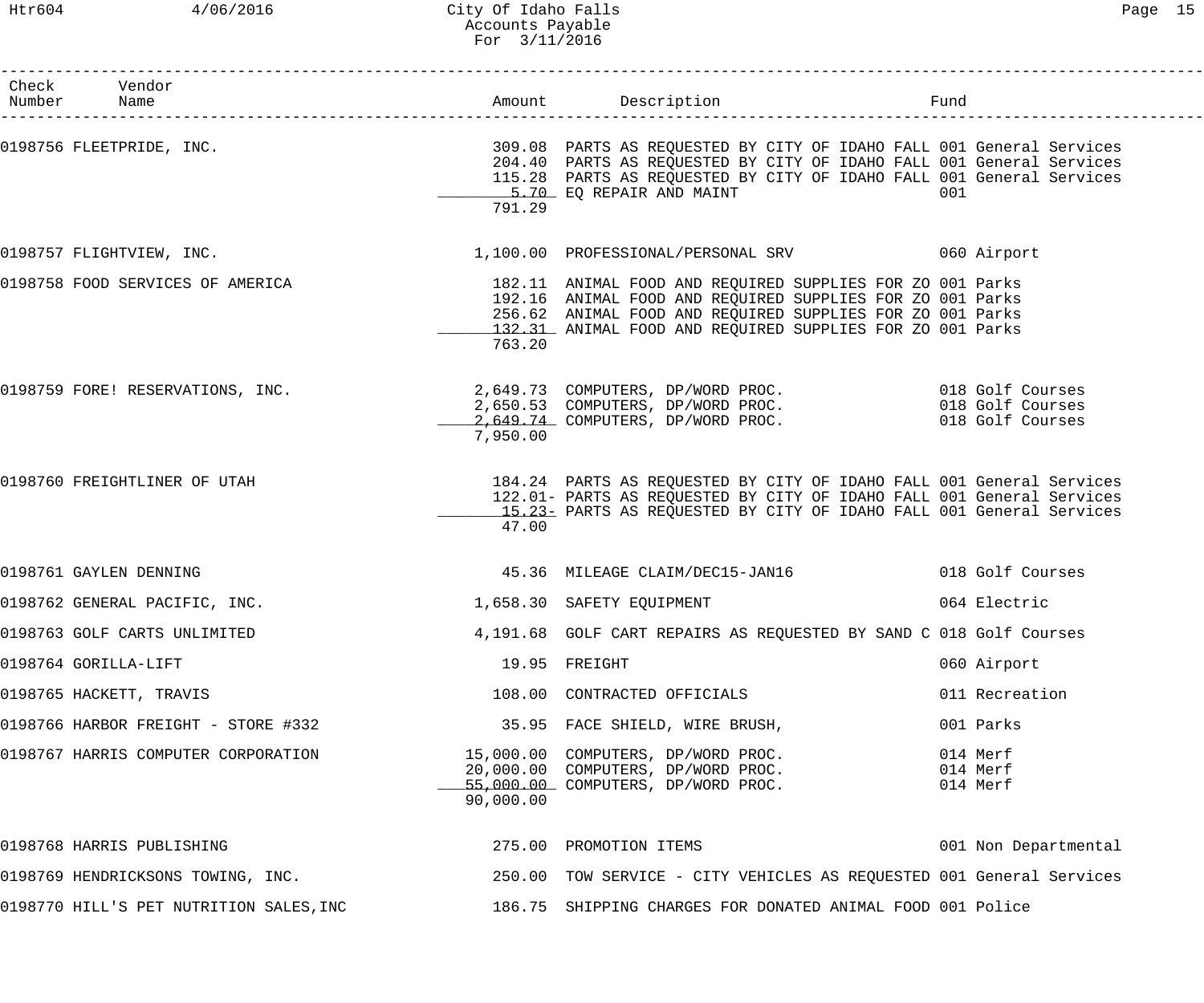### Htr604 4/06/2016 City Of Idaho Falls Page 16 Accounts Payable For 3/11/2016

| Page | 6 |
|------|---|
|------|---|

| Check Vendor                                                     |          |                                                                                                                                                                                                                                                                                    |                                                           |
|------------------------------------------------------------------|----------|------------------------------------------------------------------------------------------------------------------------------------------------------------------------------------------------------------------------------------------------------------------------------------|-----------------------------------------------------------|
| 0198771 HOME DEPOT                                               | 1,543.18 | 66.64 SCREWS, TOOL HOLDER, TOOL 001 Cemeteries<br>224.80 8' T8 32W TANDEM STRIP LI 001 General Services<br>262.95 NABBERS, BRUSHES, RAKES, 001 Parks<br>373.52 TAMPER, RAKES, RATCHETS, 001 Cemeteries<br>484.98 CABINETS 24" & 18", P                                             |                                                           |
|                                                                  |          | 0198772 HONEYWELL ANALYTICS, INC. 625.00 FIRE PROTECT EQ/SUP/MAINT 601 Fire                                                                                                                                                                                                        |                                                           |
|                                                                  | 1,847.80 | 0198773 HOWARD EQUIPMENT & SUPPLY 15.78 PURCHASE OF ANIMAL FOOD AND SUPPLIES FOR 001 Parks<br>1,248.10 PURCHASE OF ANIMAL FOOD AND SUPPLIES FOR 001 Parks<br>63.12 PURCHASE OF ANIMAL FOOD AND SUPPLIES FOR 001 Parks<br>520.80 PURCHASE OF ANIMAL FOOD AND SUPPLIES FOR 001 Parks |                                                           |
|                                                                  | 517.87   | 0198774 HUGHES FIRE EQUIPMENT, INC. 300 504.00 PARTS AS REQUESTED BY CITY OF IDAHO FALL 001 General Services<br>13.87 PARTS AS REQUESTED BY CITY OF IDAHO FALL 001 General Services                                                                                                |                                                           |
|                                                                  |          | 0198775 HYDRO CONSULTING AND MAINTENANCE 1,135,594.10 CONSTRUCTION JOB/CONTRACT 064 Electric                                                                                                                                                                                       |                                                           |
|                                                                  |          |                                                                                                                                                                                                                                                                                    |                                                           |
| 0198777 IDAHO DEPT ENVIRONMENT QUALITY 17,625.00 ASSESSMENTS/TAX |          |                                                                                                                                                                                                                                                                                    | 061 Water                                                 |
| 0198778 IDAHO FALLS PETERBILT                                    | 333.28   | 198.72 EQ REPAIR AND MAINT<br>134.56 EQ REPAIR AND MAINT                                                                                                                                                                                                                           | 001<br>001                                                |
| 0198779 IDAHO STEEL PRODUCTS CO., INC.                           | 601.00   | 388.00 FABRICATION MATERIAL/NEW<br>33.00 FABRICATION MATERIAL/NEW<br>180.00 PARKS & RECREATION MISC.                                                                                                                                                                               | 001 General Services<br>001 General Services<br>001 Parks |
| 0198780 INTERMOUNTAIN CLAIMS, INC.                               |          | 4,800.00 PROFESSIONAL/PERSONAL SRV                                                                                                                                                                                                                                                 | 019 Self-Insurance                                        |
| 0198781 JC GOLF ACCESSORIES                                      | 3,352.77 | 299.08 INVENTORY AS REQUESTED BY SAGE LAKES GOL 018 Golf Courses<br>3,053.69 INVENTORY AS REQUESTED BY SAGE LAKES GOL 018 Golf Courses                                                                                                                                             |                                                           |
| 0198782 KEY-LINE AUTOMOTIVE WAREHOUSE                            |          | 6.24 PARTS AS REQUESTED BY CITY OF IDAHO FALL 001 General Services<br>52.67 PARTS AS REQUESTED BY CITY OF IDAHO FALL 001 General Services                                                                                                                                          |                                                           |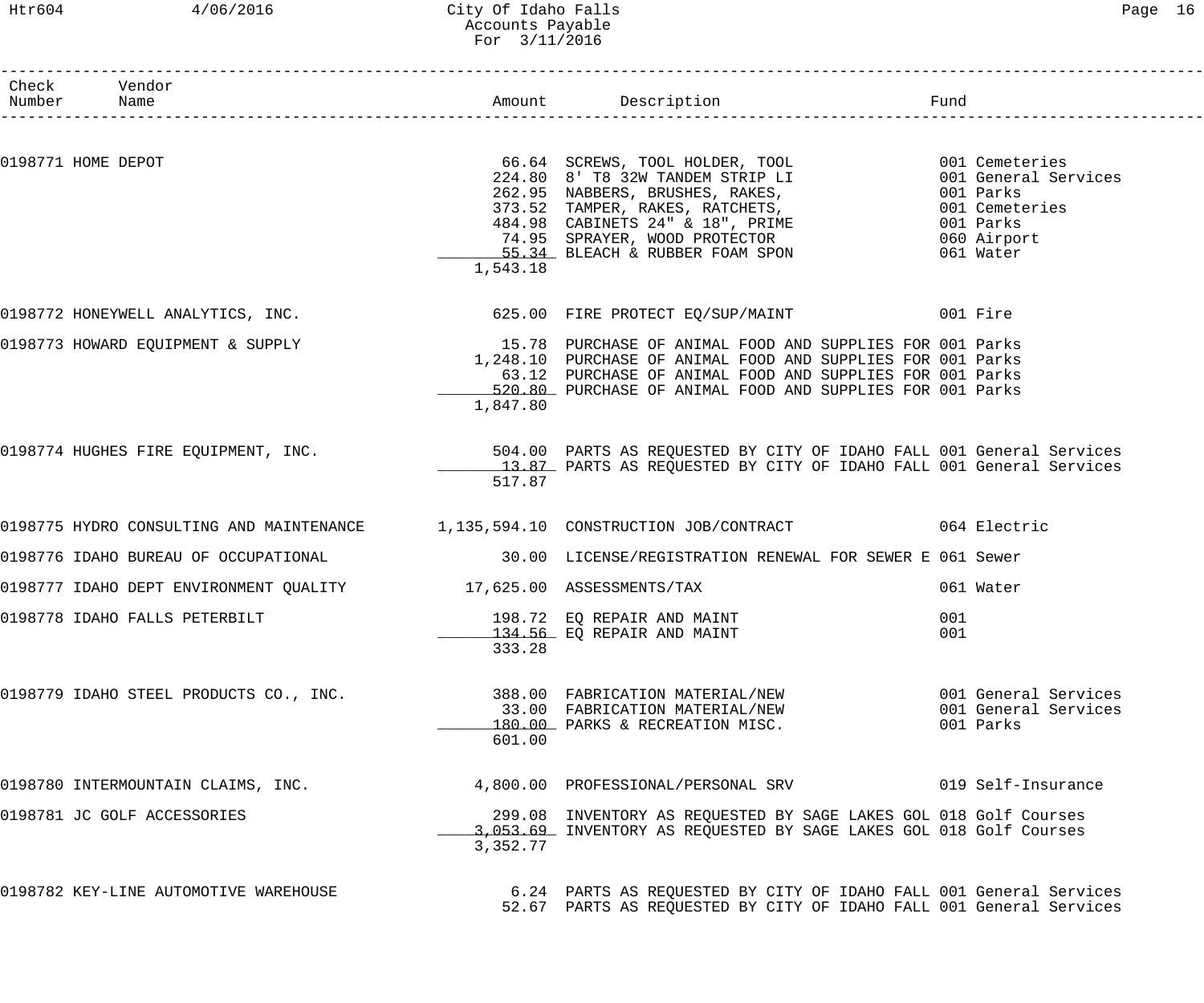### Htr604 4/06/2016 City Of Idaho Falls Page 17 Accounts Payable For 3/11/2016

|                | Check Vendor<br>Number Name            |        |                                                                                                                                                                                                                                                                                                                                                                                                                                                                                                                                                                                                                                                                                  |                                          |
|----------------|----------------------------------------|--------|----------------------------------------------------------------------------------------------------------------------------------------------------------------------------------------------------------------------------------------------------------------------------------------------------------------------------------------------------------------------------------------------------------------------------------------------------------------------------------------------------------------------------------------------------------------------------------------------------------------------------------------------------------------------------------|------------------------------------------|
|                |                                        | 577.63 | 0198782 KEY-LINE AUTOMOTIVE WAREHOUSE 104.38 PARTS AS REQUESTED BY CITY OF IDAHO FALL 001 General Services<br>6.75 PARTS AS REQUESTED BY CITY OF IDAHO FALL 001 General Services<br>294.02 PARTS AS REQUESTED BY CITY OF IDAHO FALL 001 General Services<br>21.44 PARTS AS REQUESTED BY CITY OF IDAHO FALL 001 General Services<br>22.93 PARTS AS REQUESTED BY CITY OF IDAHO FALL 001 General Services<br>54.00- PARTS AS REQUESTED BY CITY OF IDAHO FALL 001 General Services<br>6.55 PARTS AS REQUESTED BY CITY OF IDAHO FALL 001 General Services<br>19.10 PARTS AS REQUESTED BY CITY OF IDAHO FALL 001 General Services<br>001 Parks 300 Darks 300 Darks 300 Darks 300 Darks |                                          |
|                | 0198783 KIM'S CUSTOM CLUBS             |        | 315.79 INVENTORY AS REQUESTED BY PINECREST GOLF 018 Golf Courses                                                                                                                                                                                                                                                                                                                                                                                                                                                                                                                                                                                                                 |                                          |
|                |                                        |        | 0198784 LEXIS NEXIS RISK DATA MANAGEMENT 50.00 ADVANCE PEOPLE LOCATOR SERVICES FOR POLI 001 Police                                                                                                                                                                                                                                                                                                                                                                                                                                                                                                                                                                               |                                          |
|                | 0198785 LOHSE, TIM J.                  |        | 250.00 ATTENDANT FOR PINECREST CLUBHOUSE 018 Golf Courses                                                                                                                                                                                                                                                                                                                                                                                                                                                                                                                                                                                                                        |                                          |
|                |                                        | 350.40 | 0198786 LORMAN EDUCATION SERVICES 175.20 TRAINING-PERSONNEL<br>175.20 ELEC/IF POWER                                                                                                                                                                                                                                                                                                                                                                                                                                                                                                                                                                                              | 001 Planning & Building<br>064 Electric  |
|                | 0198787 LOWE'S COMMERCIAL SERVICES     | 821.05 | 241.68 SHEET ROCK FOR TRAINING<br>346.00 SHEET ROCK FOR TRAINING<br>233.37 FILTERS, SHOPVAK                                                                                                                                                                                                                                                                                                                                                                                                                                                                                                                                                                                      | 001 Fire<br>001 Fire<br>018 Golf Courses |
|                | 0198788 MAGIC VALLEY LABS, INC.        |        | 840.00 LAB ANALYSIS AS REQUESTED BY SEWER DIVIS 061 Sewer                                                                                                                                                                                                                                                                                                                                                                                                                                                                                                                                                                                                                        |                                          |
| 0198789 MEDECO |                                        | 740.70 | 712.70 AMBULANCE SUPPLIES<br>28.00 FREIGHT                                                                                                                                                                                                                                                                                                                                                                                                                                                                                                                                                                                                                                       | 063 Ambulance<br>063 Ambulance           |
|                | 0198790 MOUNTAIN FRESH WATER CO. INC.  |        | 10.00 OFFICE SUPPLIES, GENERAL                                                                                                                                                                                                                                                                                                                                                                                                                                                                                                                                                                                                                                                   | 001 Mayor                                |
|                | 0198791 MOUNTAIN VALLEY FLOOR MATS LLC | 221.10 | 24.25 LAUNDRY SERVICE/MATS FOR BUILDING MAINTE 001 General Services<br>47.50 LAUNDRY SERVICE/MATS FOR BUILDING MAINTE 001 General Services<br>34.85 LAUNDRY SERVICE/MATS FOR BUILDING MAINTE 001 General Services<br>6.00 LAUNDRY SERVICE/MATS FOR BUILDING MAINTE 001 General Services<br>24.25 LAUNDRY SERVICE/MATS FOR BUILDING MAINTE 001 General Services<br>47.50 LAUNDRY SERVICE/MATS FOR BUILDING MAINTE 001 General Services<br>17.15 CLEANING AND RENTAL FLOOR MATS FOR ANIMA 001 Police<br>19.60 FLOOR MAT SERVICE FOR THE AQUATIC CENTER 011 Recreation                                                                                                              |                                          |
|                | 0198792 NAPA AUTO PARTS                |        | 246.46 PARTS AS REQUESTED BY CITY OF IDAHO FALL 001 General Services<br>43.20- PARTS AS REQUESTED BY CITY OF IDAHO FALL 001 General Services                                                                                                                                                                                                                                                                                                                                                                                                                                                                                                                                     |                                          |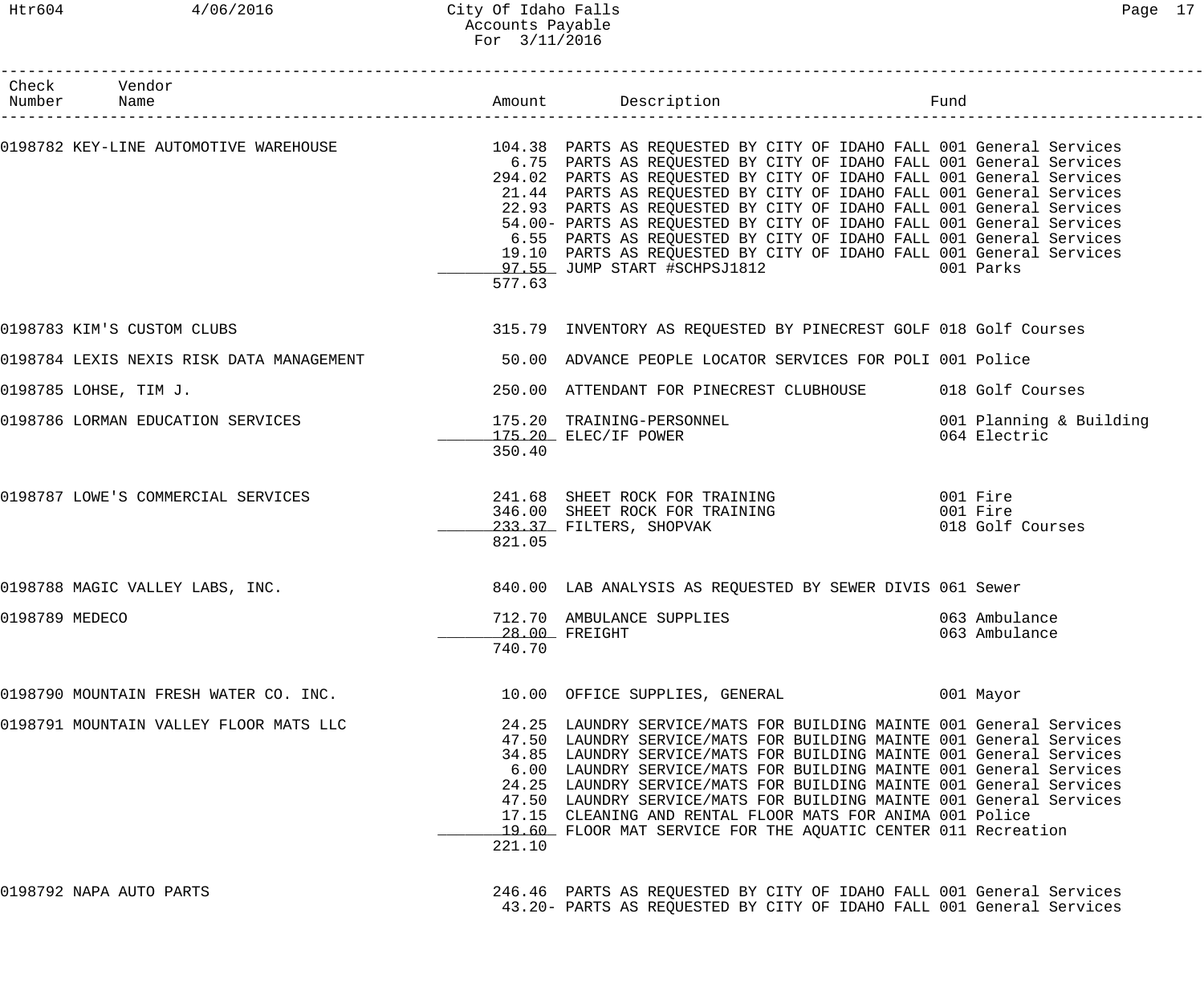# Htr604 4/06/2016 City Of Idaho Falls Page 18 Accounts Payable For 3/11/2016

|                   | Check Vendor<br>Number Name<br>-------------------                 |        |                                                                                                                                                                                                                                                                                                                                                                                                                                                                                                                                                                                                                                                                                                                                                                                                                                                                                                                                                        |                                |
|-------------------|--------------------------------------------------------------------|--------|--------------------------------------------------------------------------------------------------------------------------------------------------------------------------------------------------------------------------------------------------------------------------------------------------------------------------------------------------------------------------------------------------------------------------------------------------------------------------------------------------------------------------------------------------------------------------------------------------------------------------------------------------------------------------------------------------------------------------------------------------------------------------------------------------------------------------------------------------------------------------------------------------------------------------------------------------------|--------------------------------|
|                   | 0198792 NAPA AUTO PARTS                                            | 352.08 | 16.09 PARTS AS REQUESTED BY CITY OF IDAHO FALL 001 General Services<br>10.86 PARTS AS REQUESTED BY CITY OF IDAHO FALL 001 General Services<br>13.49 PARTS AS REQUESTED BY CITY OF IDAHO FALL 001 General Services<br>3.48 PARTS AS REQUESTED BY CITY OF IDAHO FALL 001 General Services<br>66.99 PARTS AS REQUESTED BY CITY OF IDAHO FALL 001 General Services<br>42.08 PARTS AS REQUESTED BY CITY OF IDAHO FALL 001 General Services<br>22.00 PARTS AS REQUESTED BY CITY OF IDAHO FALL 001 General Services<br>33.08 PARTS AS REQUESTED BY CITY OF IDAHO FALL 001 General Services<br>18.79 PARTS AS REQUESTED BY CITY OF IDAHO FALL 001 General Services<br>46.08 PARTS AS REQUESTED BY CITY OF IDAHO FALL 001 General Services<br>136.90- PARTS AS REQUESTED BY CITY OF IDAHO FALL 001 General Services<br>5.29 PARTS AS REQUESTED BY CITY OF IDAHO FALL 001 General Services<br>7.49 PARTS AS REQUESTED BY CITY OF IDAHO FALL 001 General Services |                                |
|                   | 0198793 NEOPOST USA INC                                            | 168.98 | 155.99 F32421 PRINT HEAD 001 Treasurer<br>$12.99$ SHIPPING                                                                                                                                                                                                                                                                                                                                                                                                                                                                                                                                                                                                                                                                                                                                                                                                                                                                                             | 001 Treasurer                  |
| 0198794 NIKE GOLF |                                                                    | 199.73 | 57.38 INVENTORY AS REQUESTED BY SAGE LAKES GOL 018 Golf Courses<br>58.71 INVENTORY AS REQUESTED BY SAGE LAKES GOL 018 Golf Courses<br>31.56 INVENTORY AS REQUESTED BY SAGE LAKES GOL 018 Golf Courses<br>52.08 INVENTORY AS REQUESTED BY SAGE LAKES GOL 018 Golf Courses                                                                                                                                                                                                                                                                                                                                                                                                                                                                                                                                                                                                                                                                               |                                |
|                   | 0198795 NORTHWEST PUBLIC POWER ASSOC. 4 4945.00 TRAINING-PERSONNEL |        |                                                                                                                                                                                                                                                                                                                                                                                                                                                                                                                                                                                                                                                                                                                                                                                                                                                                                                                                                        | 064 Electric                   |
|                   | 0198796 OLD DOMINION FREIGHT LINE, INC 166.62 FREIGHT              |        |                                                                                                                                                                                                                                                                                                                                                                                                                                                                                                                                                                                                                                                                                                                                                                                                                                                                                                                                                        | 064 Electric                   |
|                   | 0198797 OLDCASTLE PRECAST / AMCOR, INC. 46,618.00 SEWER DEPARTMENT |        |                                                                                                                                                                                                                                                                                                                                                                                                                                                                                                                                                                                                                                                                                                                                                                                                                                                                                                                                                        | 061 Sewer                      |
|                   | 0198798 OSWALD SERVICE, INC.                                       | 109.90 | 54.95 PARTS AS REQUESTED BY CITY OF IDAHO FALL 001 General Services<br>54.95 PARTS AS REQUESTED BY CITY OF IDAHO FALL 001 General Services                                                                                                                                                                                                                                                                                                                                                                                                                                                                                                                                                                                                                                                                                                                                                                                                             |                                |
|                   | 0198799 OUTSOURCE RECEIVABLES MGT ID                               | 580.70 | 26.25 COLLECTIONS/FEB 2016<br>554.45 TRUST RECON & BILLING                                                                                                                                                                                                                                                                                                                                                                                                                                                                                                                                                                                                                                                                                                                                                                                                                                                                                             | 001 Treasurer<br>063 Ambulance |
|                   | 0198800 PACIFIC STEEL & RECYCLING                                  |        | 183.25 ANGLE IRON = STEEL                                                                                                                                                                                                                                                                                                                                                                                                                                                                                                                                                                                                                                                                                                                                                                                                                                                                                                                              | 001 Parks                      |
|                   | 0198801 PING GOLF COMPANY, INC.                                    |        | 1,085.31 INVENTORY AS REQUESTED BY SAND CREEK GOL 018 Golf Courses<br>817.99 INVENTORY AS REQUESTED BY SAND CREEK GOL 018 Golf Courses<br>581.85 INVENTORY AS REQUESTED BY SAGE LAKES GOL 018 Golf Courses<br>431.85 INVENTORY AS REQUESTED BY SAGE LAKES GOL 018 Golf Courses<br>628.16 INVENTORY AS REQUESTED BY SAGE LAKES GOL 018 Golf Courses                                                                                                                                                                                                                                                                                                                                                                                                                                                                                                                                                                                                     |                                |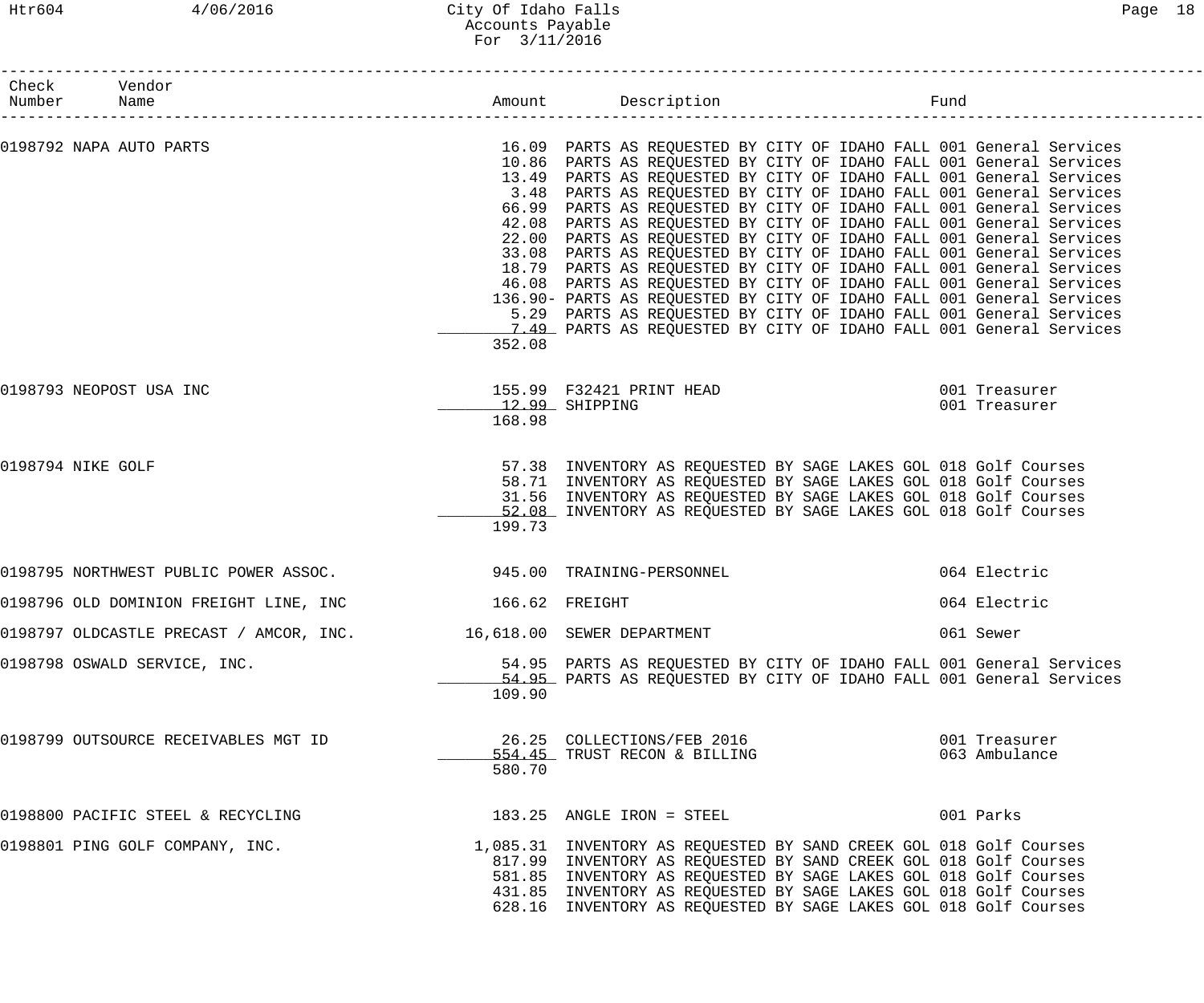### Htr604 4/06/2016 City Of Idaho Falls Page 19 Accounts Payable For 3/11/2016

| Check Vendor<br>Number Name        |          |                                                                                                                                                                                                                                                                                                                                    |                                                                                                                                                                                                                         |
|------------------------------------|----------|------------------------------------------------------------------------------------------------------------------------------------------------------------------------------------------------------------------------------------------------------------------------------------------------------------------------------------|-------------------------------------------------------------------------------------------------------------------------------------------------------------------------------------------------------------------------|
|                                    | 3,545.16 |                                                                                                                                                                                                                                                                                                                                    |                                                                                                                                                                                                                         |
| 0198802 PIPECO, INC.               |          | 286.95 MISC 6' ROD, STOPS, ADAPTE                                                                                                                                                                                                                                                                                                  | 001 Parks                                                                                                                                                                                                               |
| 0198803 POST REGISTER, THE         | 2,285.02 | 98.43 LEGAL NOTICES/FEB 2016<br>282.15 LEGAL NOTICES/FEB 2016<br>42.75 LEGAL NOTICES/FEB 2016<br>298.93 LEGAL NOTICES/FEB 2016<br>335.83 LEGAL NOTICES/FEB 2016<br>56.61 LEGAL NOTICES/FEB 2016<br>329.94 LEGAL NOTICES/FEB 2016<br>51.69 LEGAL NOTICES/FEB 2016<br>310.15 LEGAL NOTICES/FEB 2016<br>478.54 LEGAL NOTICES/FEB 2016 | 001 General Services<br>001 Planning & Building<br>001 Planning & Building<br>001 Public Works Engineering<br>001 Public Works Engineering<br>012 Library<br>060 Airport<br>061 Water<br>062 Sanitation<br>064 Electric |
| 0198804 PRO RENTALS/PRO EOUIP, LLC |          | 18.68 REPAIRS AND SUPPLIES AS REQUESTED BY WEE 001 Parks                                                                                                                                                                                                                                                                           |                                                                                                                                                                                                                         |
| 0198805 R-TRUCKS, INC.             |          | 931.50 SNOW REMOVAL AS REQUESTED BY THE STREET 001 Public Works-Streets                                                                                                                                                                                                                                                            |                                                                                                                                                                                                                         |
| 0198806 RIVERBEND COMMUNICATIONS   | 1,004.00 | 392.00 PROMOTION ITEMS<br>612.00 PROMOTION ITEMS                                                                                                                                                                                                                                                                                   | 001 Parks<br>001 Parks                                                                                                                                                                                                  |
|                                    | 585.60   | 0198807 ROCKNAKS HARDWARE PLUS, INC. 39.97 MISCELLANEOUS TOOL, HARDWARE & IRRIGATIO 001 Parks<br>46.63 MISCELLANEOUS TOOL, HARDWARE & IRRIGATIO 001 Cemeteries<br>499.00 W1680 V/17 FLOOR MODEL                                                                                                                                    | 018 Golf Courses                                                                                                                                                                                                        |
| 0198808 ROCKY MOUNTAIN POWER       | 3,330.14 | 1,686.18 UTILITIES/FEB 2016<br>511.16 UTILITIES/FEB 2016<br>397.11 UTILITIES/FEB 2016<br>455.09 UTILITIES/FEB 2016<br>98.75 UTILITIES/FEB 2016<br>67.58 UTILITIES/FEB 2016<br>49.16 UTILITIES/FEB 2016<br>32.86 UTILITIES/FEB 2016<br>32.25 UTILITIES/FEB 2016                                                                     | 001 Parks<br>001 Parks<br>001 Cemeteries<br>001 Fire<br>001 Cemeteries<br>061 Sewer<br>061 Sewer<br>064 Electric<br>064 Electric                                                                                        |
| 0198809 RON SAYER DODGE, INC.      |          | 380.00 PARTS AND MINOR SUBLET REPAIRS AS REQUES 001 General Services                                                                                                                                                                                                                                                               |                                                                                                                                                                                                                         |
| 0198810 ROY COBLEIGH               |          | 466.95 REIMBURSEMENT TRVL EXPENS                                                                                                                                                                                                                                                                                                   | 064 Electric                                                                                                                                                                                                            |
| 0198811 RUSH TRUCK CENTERS, INC.   |          | 138.75 EQ REPAIR AND MAINT<br>179.31 PARTS AS REQUESTED BY CITY OF IDAHO FALL 001 General Services                                                                                                                                                                                                                                 | 001                                                                                                                                                                                                                     |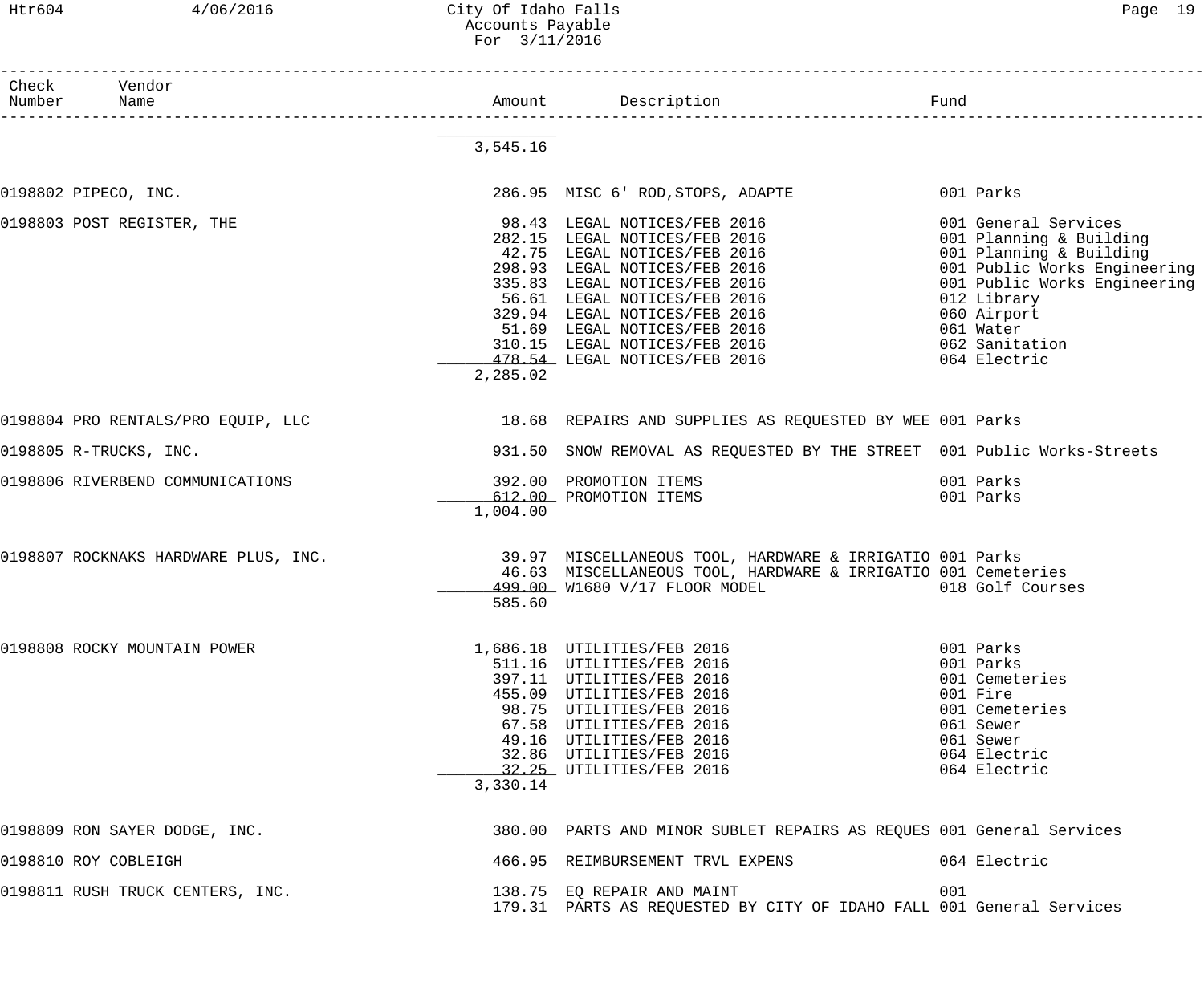## Htr604 4/06/2016 City Of Idaho Falls Page 20 Accounts Payable For 3/11/2016

| Check Vendor<br>Number Name                                              |                 | Amount Description Description                                                                                                         |                                                      |
|--------------------------------------------------------------------------|-----------------|----------------------------------------------------------------------------------------------------------------------------------------|------------------------------------------------------|
|                                                                          | 318.06          |                                                                                                                                        |                                                      |
| 0198812 RUSS'S OVERHEAD DOORS & AWNING, INC 1,600.00 AIRPORT MAINTENANCE | 2,578.25        | 978.25 AIRPORT MAINTENANCE                                                                                                             | 060 Airport<br>060 Airport                           |
| 0198813 SEED E-Z SEEDER INC                                              | 1,287.00        | 59.00 FREIGHT<br>1,228.00 NURSERY STOCK & SUPPLIES                                                                                     | 001 Parks<br>001 Parks                               |
| 0198814 SHELLEY VETERINARY HOSPITAL                                      |                 | 620.00 SPAY/NEUTER/RABIES SERV                                                                                                         | 001                                                  |
| 0198815 SISTER CITIES INTERNATIONAL                                      |                 | 765.00 MEMBERSHIPS                                                                                                                     | 001 Non Departmental                                 |
| 0198816 SKILLPATH/NST                                                    | 556.00          | 139.00 TRAINING-PERSONNEL<br>139.00 TRAINING-PERSONNEL<br>139.00 TRAINING-PERSONNEL<br>139.00 TRAINING-PERSONNEL                       | 001 Police<br>001 Police<br>001 Police<br>001 Police |
| 0198817 STANLEY JAGIELSKI                                                |                 | 90.59 CD LICENSE REIMBUREMENT 6001 General Services                                                                                    |                                                      |
| 0198818 TAYLOR MADE GOLF COMPANY                                         | 2,583.70        | 1,739.47 INVENTORY AS REQUESTED BY SAND CREEK GOL 018 Golf Courses<br>844.23 INVENTORY AS REQUESTED BY PINECREST GOLF 018 Golf Courses |                                                      |
| 0198819 TETON MICROBIOLOGY LAB                                           |                 | 270.00 LABORATORY ANALYSIS FOR WATER SAMPLES 061 Water                                                                                 |                                                      |
| 0198820 TOBIN RESTORATION, INC.                                          | 5,817.14        | 2,473.49 SERVICES/MISCELLANEOUS<br>3,343.65 SERVICES/MISCELLANEOUS                                                                     | 001 General Services<br>001 General Services         |
| 0198821 TRANS AMERICAN POWER PRODUCTS                                    | 24,879.00 POLES |                                                                                                                                        | 064 Electric                                         |
| 0198822 TRANSUNION                                                       |                 | 25.00 PEOPLE LOCATING AS REQUESTED BY THE POLI 001 Police                                                                              |                                                      |
| 0198823 TURF CONTROL, LLC                                                |                 | 782.23 MAINTENANCE AS REQUESTED BY SAGE LAKES G 018 Golf Courses                                                                       |                                                      |
| 0198824 U.S. DEPT. OF AGRICULTURE                                        |                 | 235.00 MEMBERSHIPS                                                                                                                     | 001 Parks                                            |
| 0198825 U-HAUL INTERNATIONAL INC.                                        | 99.94           | 54.92 PROPANE AS REQUESTED BY THE STREET DEPAR 010 Streets<br>45.02 PROPANE AS REQUESTED BY THE STREET DEPAR 010 Streets               |                                                      |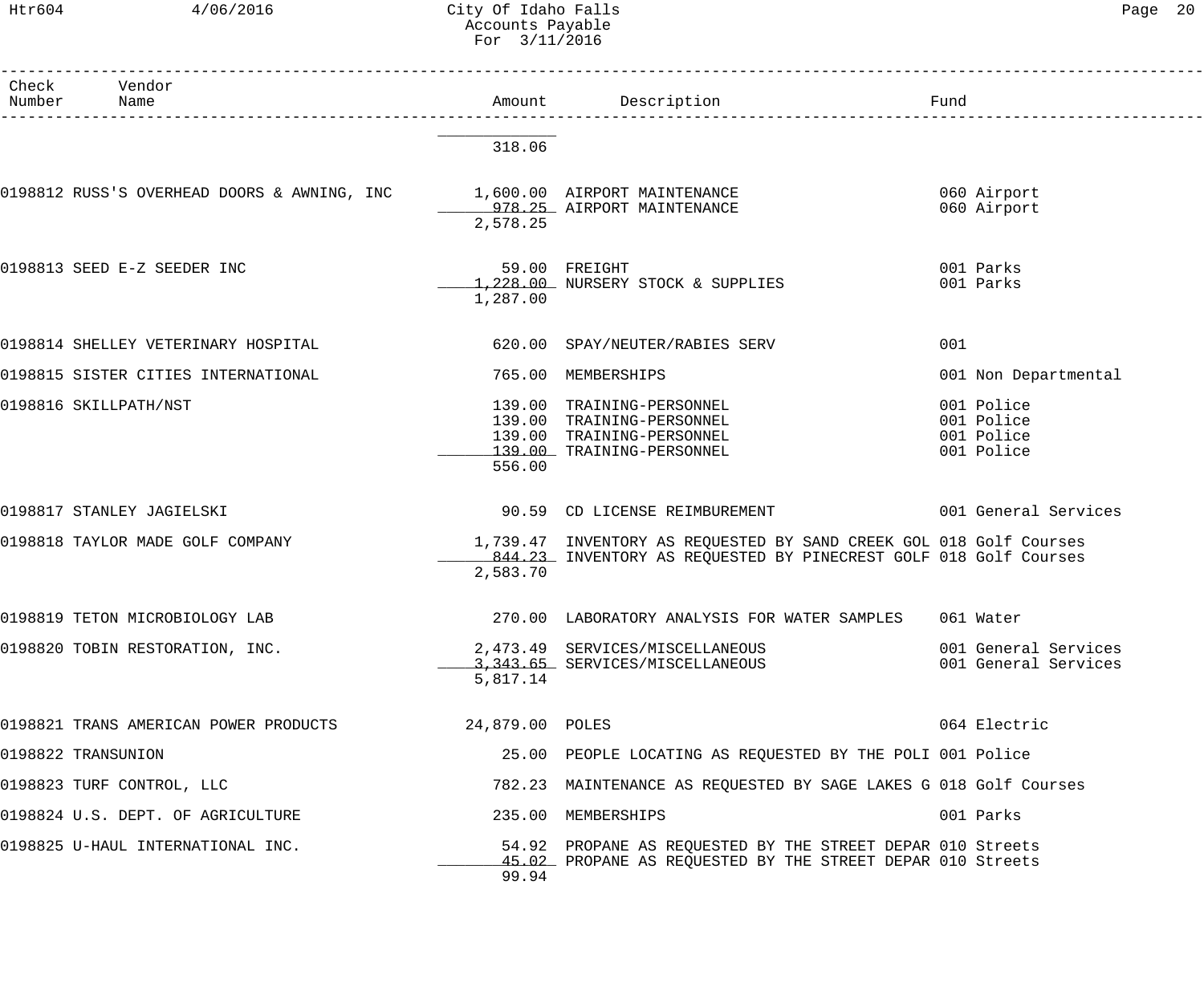| Number        | Check Vendor<br>Name                      |           | Amount Description                                                 | Fund                                         |
|---------------|-------------------------------------------|-----------|--------------------------------------------------------------------|----------------------------------------------|
| 0198826 UAMPS |                                           |           | 45, 293.03 A&G/INCENTIVE-JAN 2016                                  | 015 Elect Light Public Purp                  |
|               | 0198827 VERIZON WIRELESS                  |           | 3,862.13 BILLING 1/24/16-2/23/16                                   | 001                                          |
|               | 0198828 WALL 2 WALL                       | 10,193.00 | 6,543.00 FLOOR/WINDOW COVERINGS<br>3,650.00 FLOOR/WINDOW COVERINGS | 001 General Services<br>001 General Services |
|               | 0198829 WAXIE SANITARY SUPPLY             |           | 625.00 APPLIANCES                                                  | 001 General Services                         |
|               | 0198830 WELCH, KELLY                      |           | 112.50 ELEC/IF POWER                                               | 064 Electric                                 |
|               | 0198831 WESTERN RECORDS DESTRUCTION, INC. | 70.00     | 35.00 SERVICES/MISCELLANEOUS<br>35.00 RECORDS DESTRUCTION          | 001 Parks<br>001 Human Resources             |
|               | 0198832 WINTERS, JACOB                    |           | 172.00 CONTRACTED OFFICIALS                                        | 011 Recreation                               |
|               | 0198833 WMDTECH LLC                       |           | 6,000.00 IF POLICE/ELECTRON DESIGN                                 | 001                                          |
|               | 0198834 WORLD BOOK, INC.                  |           | 3,516.00 AUDIOVISUAL/PUBLICATION                                   | 012 Library                                  |
|               | 0198835 YELLOWSTONE LUMBER, LLC           |           | 512.53 TRAINING-PERSONNEL                                          | 001 Fire                                     |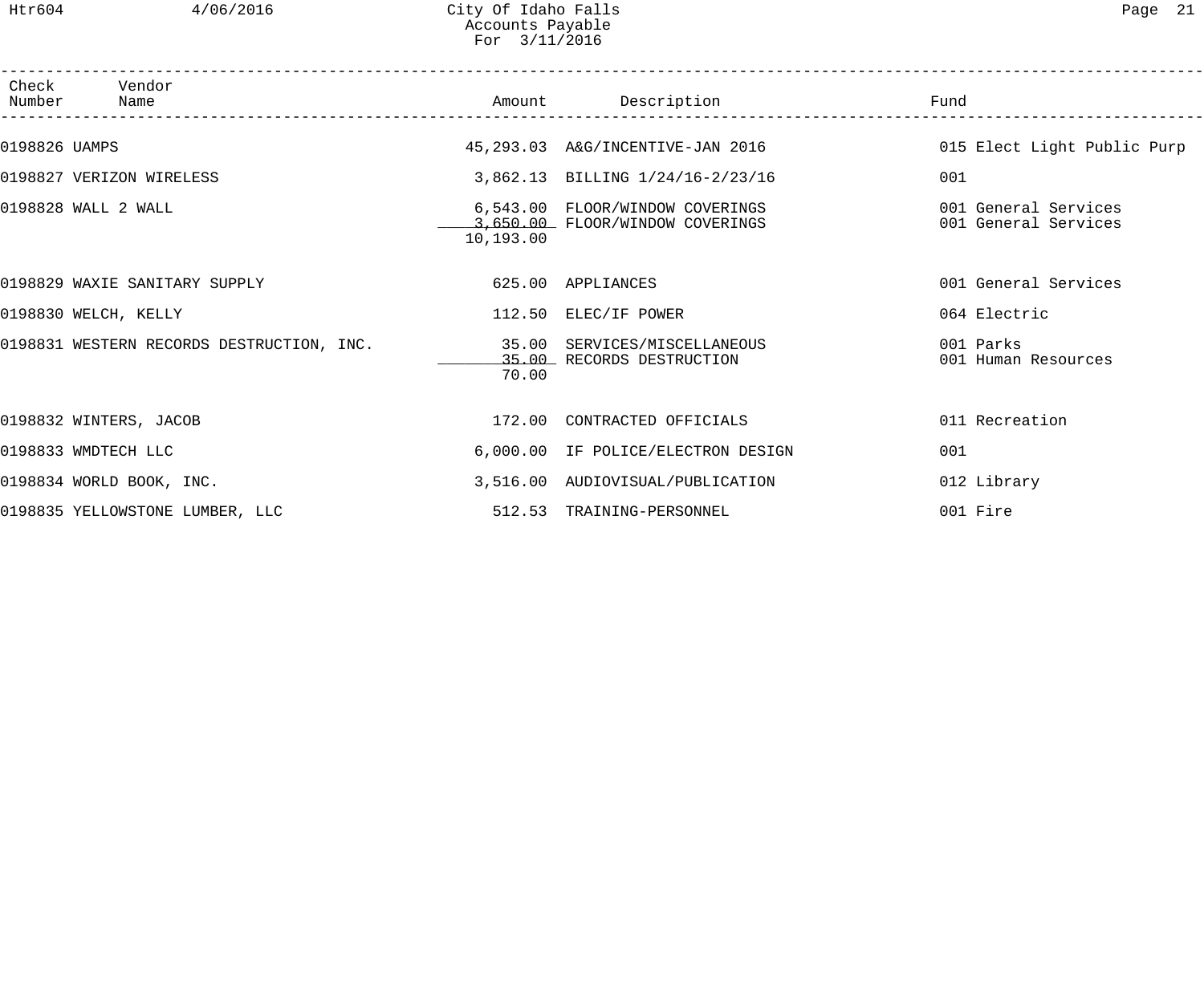| Check Vendor<br>Cnecr<br>Number Name                                                      |                                                                                                                                                        |                                                                                                                                                                                                                                                                                                                                                                                                                                                                                                                                                                                                                                                                                                                                                                                                                                                                                                                                                                                                                                                                                                                                                                                                                                                                                                                                                                                                                                                                                               |                                                                                                                                                                                              |
|-------------------------------------------------------------------------------------------|--------------------------------------------------------------------------------------------------------------------------------------------------------|-----------------------------------------------------------------------------------------------------------------------------------------------------------------------------------------------------------------------------------------------------------------------------------------------------------------------------------------------------------------------------------------------------------------------------------------------------------------------------------------------------------------------------------------------------------------------------------------------------------------------------------------------------------------------------------------------------------------------------------------------------------------------------------------------------------------------------------------------------------------------------------------------------------------------------------------------------------------------------------------------------------------------------------------------------------------------------------------------------------------------------------------------------------------------------------------------------------------------------------------------------------------------------------------------------------------------------------------------------------------------------------------------------------------------------------------------------------------------------------------------|----------------------------------------------------------------------------------------------------------------------------------------------------------------------------------------------|
|                                                                                           | 5,222.06                                                                                                                                               |                                                                                                                                                                                                                                                                                                                                                                                                                                                                                                                                                                                                                                                                                                                                                                                                                                                                                                                                                                                                                                                                                                                                                                                                                                                                                                                                                                                                                                                                                               |                                                                                                                                                                                              |
| 0198837 ADVANCE AUTO PARTS 6 100 CONTROL 2006 100 CONTROL 56.08 EQ REPAIR AND MAINT       |                                                                                                                                                        |                                                                                                                                                                                                                                                                                                                                                                                                                                                                                                                                                                                                                                                                                                                                                                                                                                                                                                                                                                                                                                                                                                                                                                                                                                                                                                                                                                                                                                                                                               | 001                                                                                                                                                                                          |
| 0198838 AIRGAS USA, LLC                                                                   | 380.30                                                                                                                                                 | 143.04 PURCHASE OF OXYGEN SUPPLIES FOR CITY AMB 063 Ambulance<br>237.26 PURCHASE OF OXYGEN SUPPLIES FOR CITY AMB 063 Ambulance                                                                                                                                                                                                                                                                                                                                                                                                                                                                                                                                                                                                                                                                                                                                                                                                                                                                                                                                                                                                                                                                                                                                                                                                                                                                                                                                                                |                                                                                                                                                                                              |
|                                                                                           |                                                                                                                                                        |                                                                                                                                                                                                                                                                                                                                                                                                                                                                                                                                                                                                                                                                                                                                                                                                                                                                                                                                                                                                                                                                                                                                                                                                                                                                                                                                                                                                                                                                                               | 060 Airport                                                                                                                                                                                  |
| 0198840 ALL STAR CONSTRUCTION 600 150.00 RFND PERMIT FEE                                  |                                                                                                                                                        |                                                                                                                                                                                                                                                                                                                                                                                                                                                                                                                                                                                                                                                                                                                                                                                                                                                                                                                                                                                                                                                                                                                                                                                                                                                                                                                                                                                                                                                                                               | 001                                                                                                                                                                                          |
| 0198841 ALPHAGRAPHICS OF IDAHO FALLS 1,099.00 PRINTING                                    |                                                                                                                                                        |                                                                                                                                                                                                                                                                                                                                                                                                                                                                                                                                                                                                                                                                                                                                                                                                                                                                                                                                                                                                                                                                                                                                                                                                                                                                                                                                                                                                                                                                                               | 061 Sewer                                                                                                                                                                                    |
| 0198842 ALPINE PROPANE SALES, INC. 50.00 WELDING EQUIP/SUPPLIES 001 Parks                 |                                                                                                                                                        |                                                                                                                                                                                                                                                                                                                                                                                                                                                                                                                                                                                                                                                                                                                                                                                                                                                                                                                                                                                                                                                                                                                                                                                                                                                                                                                                                                                                                                                                                               |                                                                                                                                                                                              |
| 0198843 ALSCO (AMERICAN LINEN DIV) 60.53 LAUNDRY SUPPLY AND SERVICE FOR THE FIRE 001 Fire | 28.14<br>36.88<br>141.99<br>59.46<br>49.75<br>59.85<br>37.34<br>23.96<br>52.85<br>66.36<br>64.37<br>53.15<br>54.75<br>44.66<br>20.35<br>51.06<br>91.26 | 115.24 LAUNDRY SUPPLY AND SERVICE FOR THE FIRE 001 Fire<br>57.62 LAUNDRY SUPPLY AND SERVICE FOR THE FIRE 001 Fire<br>58.68 LAUNDRY SUPPLY AND SERVICE FOR THE FIRE 001 Fire<br>61.93 LAUNDRY SUPPLY AND SERVICE FOR THE FIRE 001 Fire<br>35.73 LAUNDRY SUPPLY AND SERVICE FOR THE FIRE 001 Fire<br>34.24 LAUNDRY SUPPLY AND SERVICE FOR THE FIRE 001 Fire<br>62.96 LAUNDRY SUPPLY AND SERVICE FOR THE FIRE 001 Fire<br>53.21 LAUNDRY SUPPLY AND SERVICE FOR THE FIRE 001 Fire<br>71.24 LAUNDRY SUPPLY AND SERVICE FOR THE FIRE 001 Fire<br>45.35 LAUNDRY SUPPLY AND SERVICE FOR THE FIRE 001 Fire<br>60.24 LAUNDRY SUPPLY AND SERVICE FOR THE FIRE 001 Fire<br>33.28 LAUNDRY SUPPLY AND SERVICE FOR THE FIRE 001 Fire<br>LAUNDRY SUPPLY AND SERVICE FOR THE FIRE<br>LAUNDRY SUPPLY AND SERVICE FOR THE FIRE<br>LAUNDRY SUPPLY AND SERVICE FOR THE FIRE<br>LAUNDRY SUPPLY AND SERVICE FOR THE FIRE<br>LAUNDRY SUPPLY AND SERVICE FOR THE FIRE<br>LAUNDRY SUPPLY AND SERVICE FOR THE FIRE<br>LAUNDRY SUPPLY AND SERVICE FOR THE FIRE<br>LAUNDRY SUPPLY AND SERVICE FOR THE FIRE<br>LAUNDRY SUPPLY AND SERVICE FOR THE FIRE<br>LAUNDRY SUPPLY AND SERVICE FOR THE FIRE<br>LAUNDRY SUPPLY AND SERVICE FOR THE FIRE<br>LAUNDRY SUPPLY AND SERVICE FOR THE FIRE<br>LAUNDRY SUPPLY AND SERVICE FOR THE FIRE<br>LAUNDRY SUPPLY AND SERVICE FOR THE FIRE<br>LAUNDRY SUPPLY AND SERVICE FOR THE FIRE<br>LAUNDRY SUPPLY AND SERVICE FOR THE FIRE<br>WEEKLY DELIVERY AND CHANGE OUT OF ENTRAN 060 Airport | 001 Fire<br>001 Fire<br>001 Fire<br>001 Fire<br>001 Fire<br>001 Fire<br>001 Fire<br>001 Fire<br>001 Fire<br>001 Fire<br>001 Fire<br>001 Fire<br>001 Fire<br>001 Fire<br>001 Fire<br>001 Fire |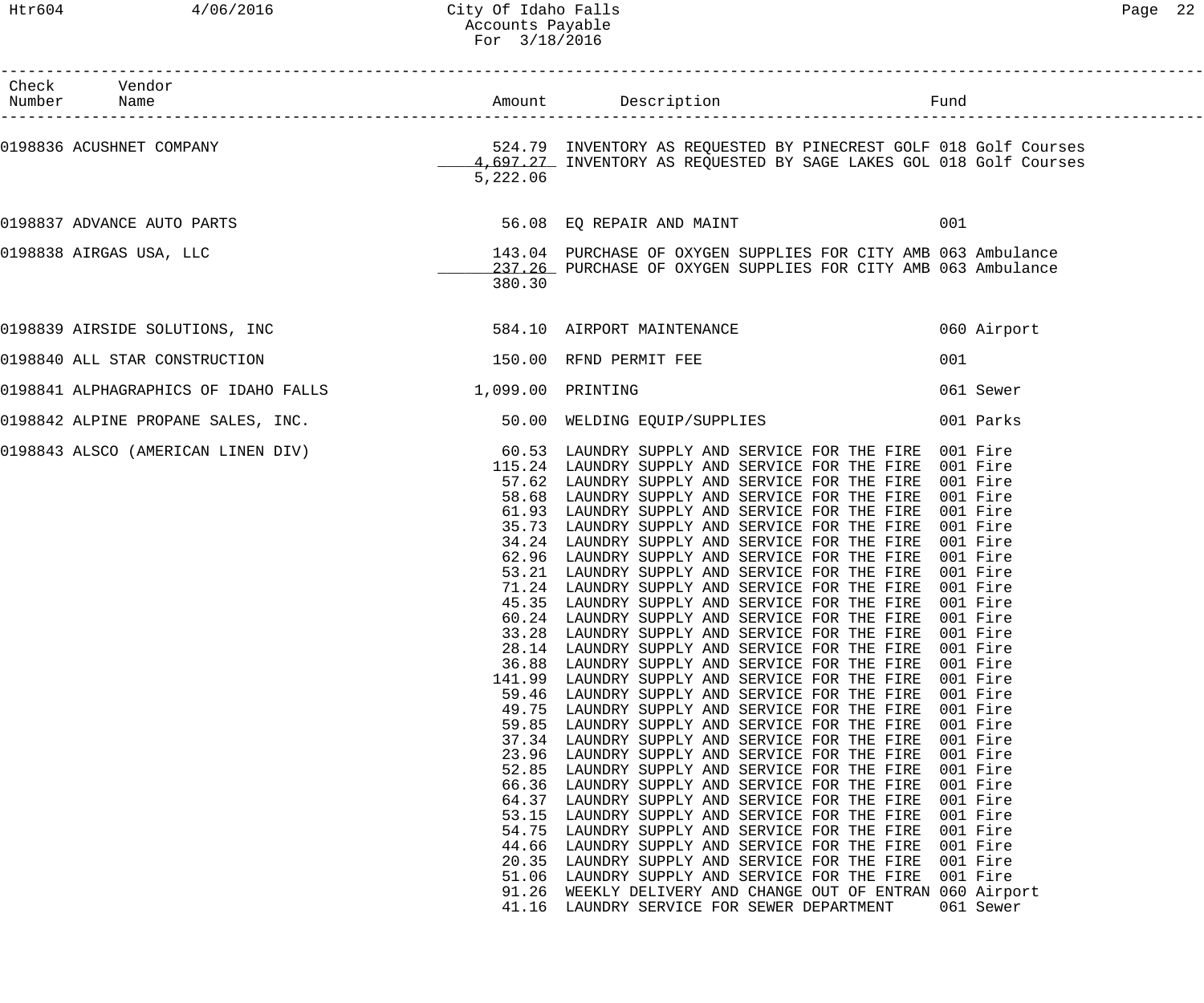| Check Vendor<br>Number Name                     |                             | Amount Description Description                                                                                                                                                                                                                                  |                                                           |
|-------------------------------------------------|-----------------------------|-----------------------------------------------------------------------------------------------------------------------------------------------------------------------------------------------------------------------------------------------------------------|-----------------------------------------------------------|
|                                                 | 1,975.31                    | 0198843 ALSCO (AMERICAN LINEN DIV) 36.13 LAUNDRY SERVICE FOR SEWER DEPARTMENT 061 Sewer<br>191.59 SAFETY CLOTHING AS REQUEST BY THE SEWER 061 Sewer                                                                                                             |                                                           |
| 0198844 ANDRITZ SEPARATION, INC. 459.13 FREIGHT | 265.66 FREIGHT<br>52,620.16 | 41,093.10 WASTE WATER TREATMENT<br>10,802.27 WASTE WATER TREATMENT                                                                                                                                                                                              | 061 Sewer<br>061 Sewer<br>061 Sewer<br>061 Sewer          |
| 0198845 ANIXTER INC.                            |                             | 202.70 HARDWARE MISCELLANEOUS 6064 Electric                                                                                                                                                                                                                     |                                                           |
|                                                 | 349.22                      | 0198846 ARCHITECTURAL BUILDING SUPPLY 1999 1999 44.00 MISCELLANEOUS PURCHASES AS REQUESTED BY 001 General Services<br>30.50 MISCELLANEOUS PURCHASES AS REQUESTED BY 001 General Services<br>274.72 MISCELLANEOUS PURCHASES AS REQUESTED BY 001 General Services |                                                           |
|                                                 | 9,185.48                    | 0198847 ARROW ROCK ARCHITECTS, PLLC                 4,592.74 CONSTRUCTION JOB/CONTRACT               042 Street Capital Imp<br>4,592.74 CONSTRUCTION JOB/CONTRACT             042 Street Capital Imp                                                            |                                                           |
|                                                 |                             | 0198848 AUTOMOTIVE SPRINGS & OVERLOAD 262.20 PARTS AND MINOR SUBLET REPAIRS AS REQUES 001 General Services                                                                                                                                                      |                                                           |
| 0198849 BONNEVILLE COUNTY                       |                             | 1,600.00 PARKS & RECREATION MISC.                                                                                                                                                                                                                               | 001 Parks                                                 |
| 0198850 BONNEVILLE COUNTY                       |                             | 319.20 WASTE REMOVAL AS REQUESTED BY THE SEWER 061 Sewer                                                                                                                                                                                                        |                                                           |
| 0198851 BROADWAY FORD, INC.                     |                             | 29.73 PARTS AND MINOR SUBLET REPAIRS AS REQUES 001 General Services                                                                                                                                                                                             |                                                           |
| 0198852 CABLE ONE, INC.                         | 1,117.16                    | 392.94 INTERNET FOR THE IDAHO FALLS PUBLIC LIBR 012 Library<br>724.22 INTERNET FOR THE IDAHO FALLS PUBLIC LIBR 012 Library                                                                                                                                      |                                                           |
| 0198853 CAP, LLC                                | 3,120.00 RENTAL             |                                                                                                                                                                                                                                                                 | 001 Public Works-Streets                                  |
| 0198854 CINTAS CORPORATION NO. 2                | 320.73                      | 86.32 FIRST AID SUPPLIES<br>95.99 FIRST AID SUPPLIES<br>138.42 MISC IBUPRFN, WOUND SEAL, B                                                                                                                                                                      | 001 General Services<br>001 General Services<br>001 Parks |
| 0198855 CODALE ELECTRIC SUPPLY, INC.            | 4,025.00                    | 3,900.00 FIBER OPTIC MATERIAL<br>125.00 FIBER OPTIC MATERIAL                                                                                                                                                                                                    | 064 Electric<br>064 Electric                              |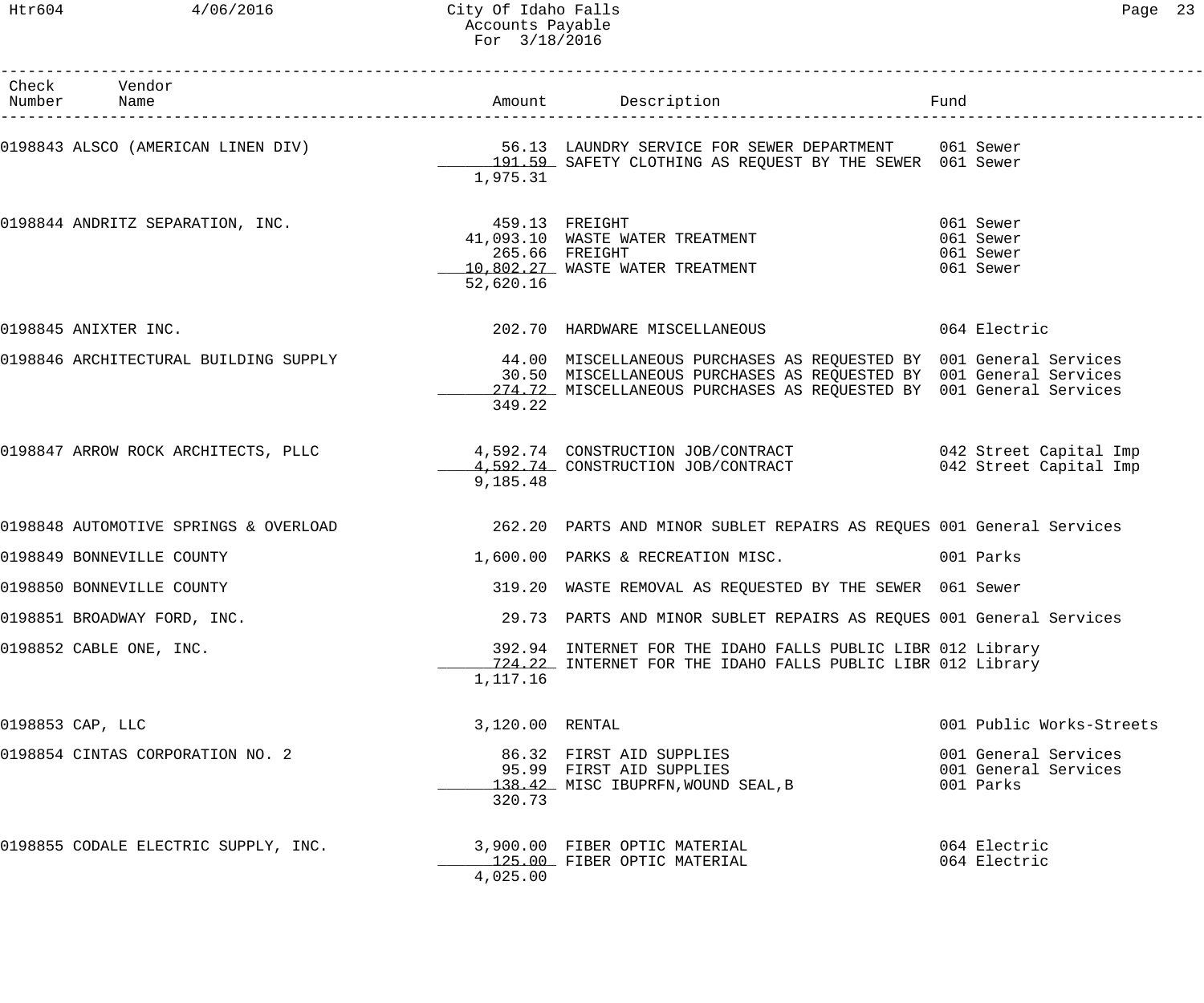| Page |  |
|------|--|
|------|--|

| Check Vendor<br>Number Name                                 |           |                                                                                                                                                | Fund                                   |
|-------------------------------------------------------------|-----------|------------------------------------------------------------------------------------------------------------------------------------------------|----------------------------------------|
|                                                             | 2,242.36  | 2,232.00 WASTE WATER TREATMENT                                                                                                                 | 061 Sewer<br>061 Sewer                 |
| 0198857 CREEKSIDE COUNSELING                                |           | 300.00 TRAINING-PERSONNEL                                                                                                                      | 001 Police                             |
| 0198858 CRITTERFENCE LLC                                    |           | 1,049.90 PARKS & RECREATION MISC.                                                                                                              | 001 Parks                              |
| 0198859 DAVEY TREE SURGERY COMPANY                          |           | 1,240.72 CONSTRUCTION JOB/CONTRACT                                                                                                             | 064 Electric                           |
| 0198860 DEPATCO, INC.                                       |           | 354.84 CONSTRUCTION JOB/CONTRACT                                                                                                               | 001 Planning & Building                |
| 0198861 DEREK WOOD                                          |           | 97.95 REIMBURSEMENT/CERT EXAM                                                                                                                  | 001 Data Processing                    |
| 0198862 DESIGN WORKSHOP, INC.                               | 28,921.89 | 15,232.40 PROFESSIONAL/PERSONAL SRV<br>13,689.49 PROFESSIONAL/PERSONAL SRV                                                                     | 001 Parks<br>001 Parks                 |
| 0198863 DIAMOND QUALITY TRAILERS                            | 6,108.99  | 5,999.99 EQUIPMENT-LRG & TURF<br>109.00 PARKS & RECREATION MISC.                                                                               | 001 Parks<br>001 Parks                 |
| 0198864 DISCOUNT DOORS COMPANY                              |           | 96.00 REMOTE TRANSMITTERS FOR F                                                                                                                | 001 General Services                   |
| 0198865 DIVERSIFIED STORAGE CONTAINERS 150.00 ELEC/IF POWER |           |                                                                                                                                                | 064 Electric                           |
| 0198866 EAGLE ROCK HYDRAULIC SERVICE                        |           | 60.00 CHECK VALVE                                                                                                                              | 064 Electric                           |
| 0198867 EASTSIDE PET CLINIC                                 |           | 288.10 SPAY AND NEUTER SERVICES FOR THE ANIMAL 001 Police                                                                                      |                                        |
| 0198868 EDWARDS SPECIALITY PRODUCTS 745.88 PROMOTION ITEMS  |           |                                                                                                                                                | 064 Electric                           |
| 0198869 ENERGY LABORATORIES, INC.                           |           | 600.00 LABORATORY ANALYSIS AT WASTEWATER TREATM 061 Sewer                                                                                      |                                        |
|                                                             |           | 0198870 EVANS GRAIN & ELEVATOR CO, INC 64,306.37 ROAD/HWY MATERIAL ASPHALT                                                                     | 010 Streets                            |
| 0198871 FERGUSON ENTERPRISES, INC.                          |           | 29.71 MISCELLANEOUS PLUMBING SUPPLIES FOR BLDG 001 General Services                                                                            |                                        |
| 0198872 FIRST RESPONDERS                                    | 653.70    | 42.00 ALTERATIONS AND/OR EMBROIDERY TO POLICE 001 Police<br>250.00 CLOTHING & APPAREL<br>94.00 LIGHTING EQUIPMENT<br>267.70 LIGHTING EQUIPMENT | 001 Police<br>001 Police<br>001 Police |
| 0198873 FISHER'S TECHNOLOGY                                 |           | 59.75 MAINTENANCE CONTRACT-EQ<br>72.72 MAINTENANCE CONTRACT-EQ 664 Electric<br>72.72 MAINTENANCE CONTRACT-EQ                                   | 064 Electric                           |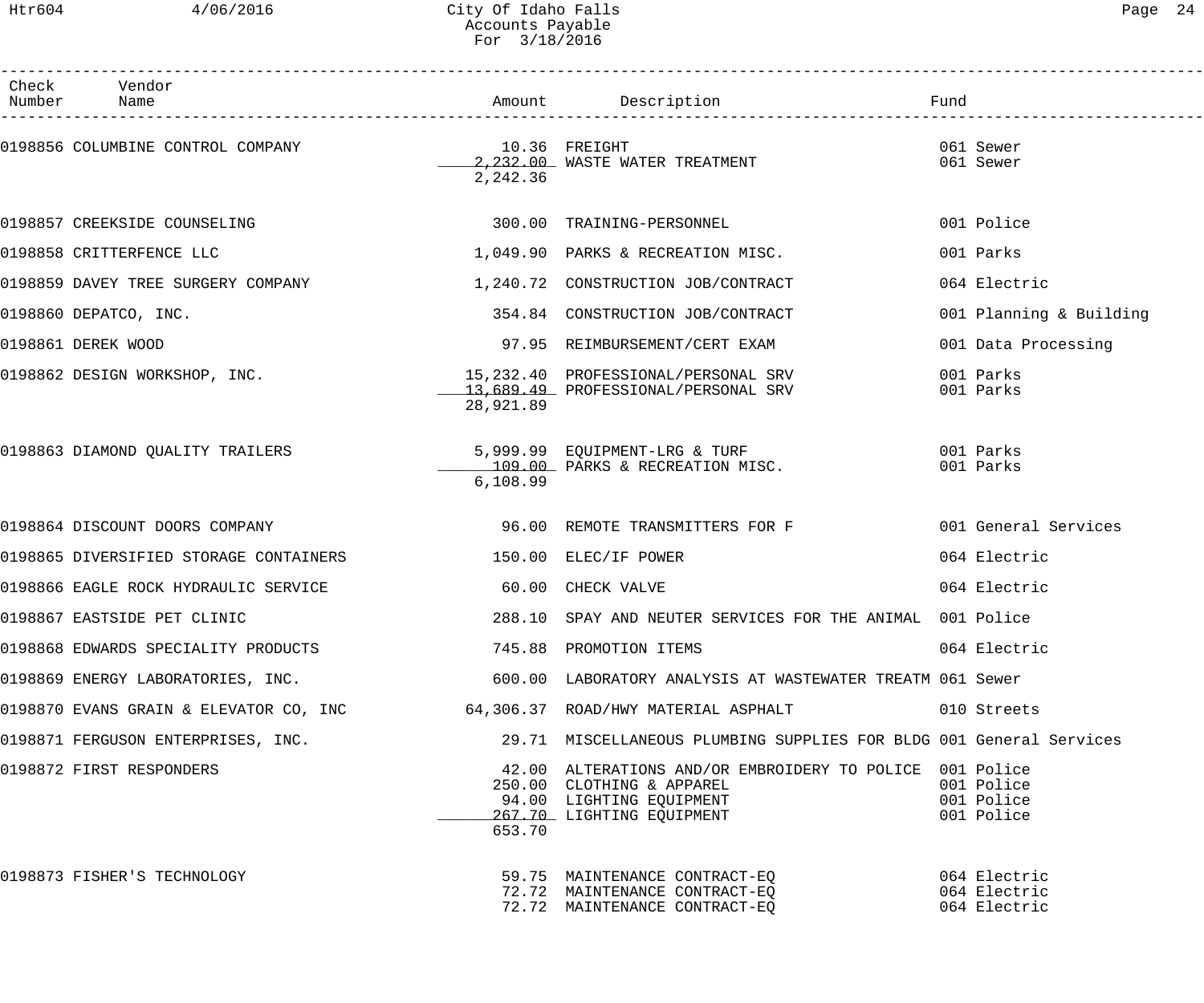------------------------------------------------------------------------------------------------------------------------------------

| Check | Vendor<br>Number Name                                                                             |          |                                                                                                                                                                                                                                                                                                                                                                                                                                                                                                                 | Fund |                                     |
|-------|---------------------------------------------------------------------------------------------------|----------|-----------------------------------------------------------------------------------------------------------------------------------------------------------------------------------------------------------------------------------------------------------------------------------------------------------------------------------------------------------------------------------------------------------------------------------------------------------------------------------------------------------------|------|-------------------------------------|
|       | 0198873 FISHER'S TECHNOLOGY 198873 ALLO MAINTENANCE CONTRACT-EQ<br>116.35 MAINTENANCE CONTRACT-EQ | 350.63   |                                                                                                                                                                                                                                                                                                                                                                                                                                                                                                                 |      |                                     |
|       | 0198874 FLEETPRIDE, INC.                                                                          | 9.48     | 59.38 PARTS AS REQUESTED BY CITY OF IDAHO FALL 001 General Services<br>7.60 PARTS AS REQUESTED BY CITY OF IDAHO FALL 001 General Services<br>57.50 PARTS AS REQUESTED BY CITY OF IDAHO FALL 001 General Services                                                                                                                                                                                                                                                                                                |      |                                     |
|       | 0198875 FREIGHTLINER OF UTAH                                                                      | 242.30   | 144.90 PARTS AS REQUESTED BY CITY OF IDAHO FALL 001 General Services<br>15.00 PARTS AS REQUESTED BY CITY OF IDAHO FALL 001 General Services<br>67.40 PARTS AS REQUESTED BY CITY OF IDAHO FALL 001 General Services<br>15.00 PARTS AS REQUESTED BY CITY OF IDAHO FALL 001 General Services                                                                                                                                                                                                                       |      |                                     |
|       | 0198876 FULTON THERMAL CORP                                                                       | .00      | 1,500.00 ELEC/IF POWER<br>1,500.00 ELEC/IF POWER<br>064 Electric                                                                                                                                                                                                                                                                                                                                                                                                                                                |      |                                     |
|       | 0198877 GLOBAL FINISHING SOLUTIONS, LLC 501.61 PAINTING-EQUIP & PRODUCTS 062 Sanitation           |          |                                                                                                                                                                                                                                                                                                                                                                                                                                                                                                                 |      |                                     |
|       | 0198878 GLOBAL TOUR GOLF                                                                          | 54.50    | 2.00 PARKS & RECREATION MISC. 018 Golf Courses<br>52.50 PARKS & RECREATION MISC. 018 Golf Courses                                                                                                                                                                                                                                                                                                                                                                                                               |      |                                     |
|       | 0198879 GUSTAVE A. LARSON COMPANY                                                                 | 493.70   | 397.50 HVAC SUPPLIES AS REQUESTED BY BUILDING M 001 General Services<br>65.00 HVAC SUPPLIES AS REQUESTED BY BUILDING M 001 General Services<br>17.44 HVAC SUPPLIES AS REQUESTED BY BUILDING M 001 General Services<br>10.48 HVAC SUPPLIES AS REQUESTED BY BUILDING M 001 General Services<br>10.48- HVAC SUPPLIES AS REQUESTED BY BUILDING M 001 General Services<br>19.36 HVAC SUPPLIES AS REQUESTED BY BUILDING M 001 General Services<br>5.60- HVAC SUPPLIES AS REQUESTED BY BUILDING M 001 General Services |      |                                     |
|       | 0198880 HACH COMPANY, INC.                                                                        | 2,102.10 | 479.40 LABORATORY EQUIP/MATERIAL<br>1,385.66 LABORATORY EQUIP/MATERIAL<br>237.04 LABORATORY EQUIP/MATERIAL                                                                                                                                                                                                                                                                                                                                                                                                      |      | 061 Sewer<br>061 Sewer<br>061 Sewer |
|       | 0198881 HAYNES, AMBER                                                                             | 2,160.00 | 1,950.00 ELEC/IF POWER<br>210.00 ELEC/IF POWER                                                                                                                                                                                                                                                                                                                                                                                                                                                                  |      | 064 Electric<br>064 Electric        |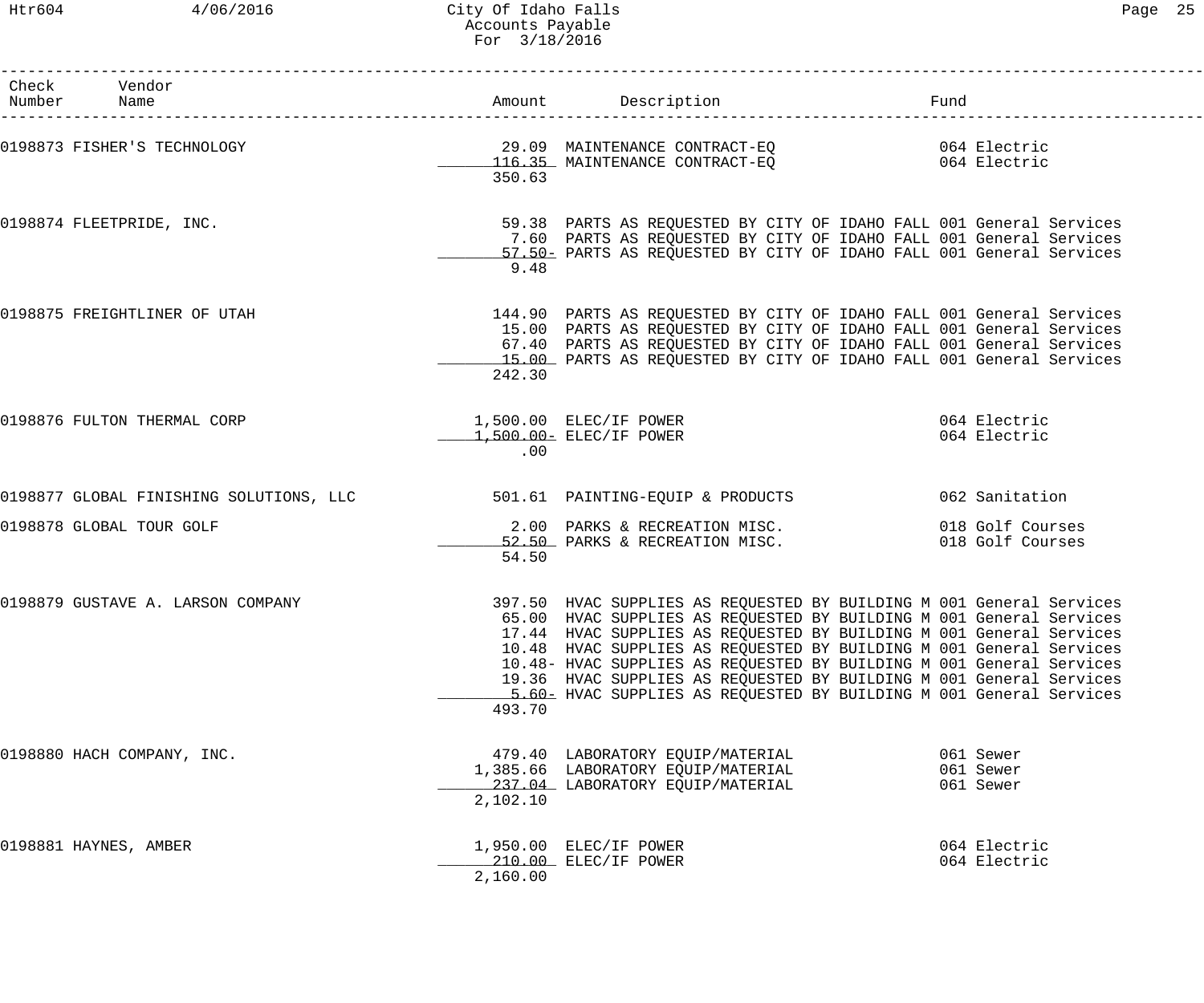------------------------------------------------------------------------------------------------------------------------------------

| Check<br>Number    | Vendor<br>Name                                                 |           |                                                                                                                                       | Fund                                                                               |
|--------------------|----------------------------------------------------------------|-----------|---------------------------------------------------------------------------------------------------------------------------------------|------------------------------------------------------------------------------------|
|                    |                                                                | 32,969.24 | 0198882 HDR ENGINEERING, INC.<br>24,598.25 PROFESSIONAL/PERSONAL SRV 064 Electric<br>22,060.24 PROFESSIONAL/PERSONAL SRV 064 Electric |                                                                                    |
|                    |                                                                |           | 0198883 HEALTH & WELLNESS CENTER 601 STATER 580.50 CITY PHYSICALS/FEB 2016                                                            |                                                                                    |
|                    |                                                                |           | 0198884 HILL'S PET NUTRITION SALES, INC 30.09 SHIPPING CHARGES FOR DONATED ANIMAL FOOD 001 Police                                     |                                                                                    |
| 0198885 HOME DEPOT |                                                                | 1,187.12  |                                                                                                                                       | 060 Airport<br>060 Airport                                                         |
|                    | 0198886 HUGHES FIRE EQUIPMENT, INC. 244.07 EQ REPAIR AND MAINT |           |                                                                                                                                       | 001                                                                                |
|                    | 0198887 HUNT DESIGN                                            |           | 722.50 CONSTRUCTION JOB/CONTRACT                                                                                                      | 001 Parks                                                                          |
|                    | 0198888 HURZELER MACHINE                                       |           | 1,000.00 FABRICATION MATERIAL/NEW                                                                                                     | 064 Electric                                                                       |
|                    |                                                                |           | 0198889 IDAHO BUREAU CRIMINAL IDENT. 1999 1,431.00 FINGERPRINT PROCESSING FOR BUSINESS LICE 001 City Clerk                            |                                                                                    |
|                    |                                                                |           | 0198890 IDAHO FALLS (UTILITY), CITY OF 33.72 UTILITIES DEC 15/JAN 2016                                                                | 012 Library                                                                        |
|                    |                                                                | 910.00    | 0198891 IDAHO FALLS MEN'S GOLF ASSC.<br>200.00 DUES-PINECREST 10/15-2/16<br>200.00 DUES-SAGELAKES 10/15-2/16                          | 018<br>018                                                                         |
| 0198892 IDTAG.COM  |                                                                | 13,250.00 | 9,000.00 BUILDING SUP/REPR/MAINT.<br>4, 250.00 BUILDING SUP/REPR/MAINT.                                                               | 001 Police<br>001 Police                                                           |
|                    | 0198893 INT'L HORTICULTURAL TECHNOLOGY                         | 4,068.73  | 301.83 FREIGHT<br>3,766.90 NURSERY STOCK & SUPPLIES                                                                                   | 001 Parks<br>001 Parks                                                             |
|                    | 0198894 INTERMOUNTAIN GAS COMPANY                              |           | 19.57 UTILITES/MARCH 2016<br>1,439.32 UTILITES/MARCH 2016<br>90.14 UTILITES/MARCH 2016<br>148.12 UTILITES/MARCH 2016                  | 001 General Services<br>001 General Services<br>001 General Services<br>001 Police |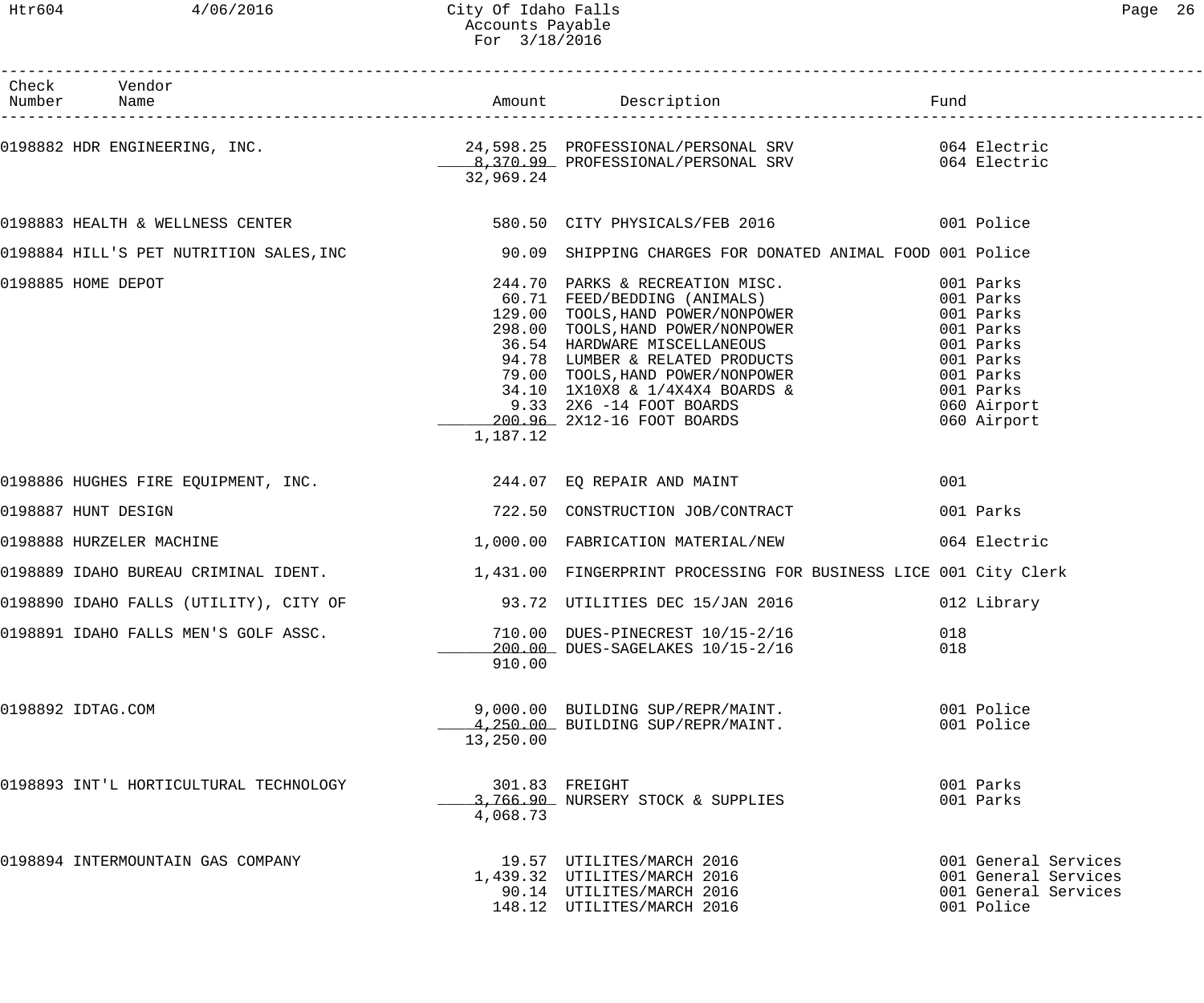## Htr604 4/06/2016 City Of Idaho Falls Page 27 Accounts Payable For 3/18/2016

| Check<br>Number | Vendor<br>Name                           |           |                                                                      |     |                              |
|-----------------|------------------------------------------|-----------|----------------------------------------------------------------------|-----|------------------------------|
|                 |                                          |           |                                                                      |     |                              |
|                 |                                          |           |                                                                      |     | 001 Police                   |
|                 |                                          |           | 484.55 UTILITES/MARCH 2016                                           |     | 001 Parks                    |
|                 |                                          |           | 1,021.98 UTILITES/MARCH 2016                                         |     | 001 Parks                    |
|                 |                                          |           | 309.26 UTILITES/MARCH 2016                                           |     | 001 Parks                    |
|                 |                                          |           | 197.57 UTILITES/MARCH 2016                                           |     | 001 Parks                    |
|                 |                                          |           | 198.93 UTILITES/MARCH 2016                                           |     | 001 Parks                    |
|                 |                                          |           | 535.31 UTILITES/MARCH 2016                                           |     | 001 Parks                    |
|                 |                                          |           | 81.05 UTILITES/MARCH 2016                                            |     | 001 Parks                    |
|                 |                                          |           | 200.95 UTILITES/MARCH 2016                                           |     | 001 Cemeteries               |
|                 |                                          |           | 134.85 UTILITES/MARCH 2016                                           |     | 001 Cemeteries               |
|                 |                                          |           | 536.00 UTILITES/MARCH 2016                                           |     | 001 Fire                     |
|                 |                                          |           | 700.00 UTILITES/MARCH 2016                                           |     | 001 Fire                     |
|                 |                                          |           | 1,153.96 UTILITES/MARCH 2016                                         |     | 001 Public Works Engineering |
|                 |                                          |           | 528.55 UTILITES/MARCH 2016                                           |     | 018 Golf Courses             |
|                 |                                          |           | 194.19 UTILITES/MARCH 2016                                           |     | 060 Airport                  |
|                 |                                          |           | 3,818.46 UTILITIES/MARCH 2016<br>1,348.21 UTILITIES/MARCH 2016       |     | 060 Airport                  |
|                 |                                          |           | 873.74 UTILITES/MARCH 2016                                           |     | 060 Airport<br>061 Sewer     |
|                 |                                          |           | 1,040.25 UTILITES/MARCH 2016                                         |     | 061 Sewer                    |
|                 |                                          |           | 184.72 UTILITIES/MARCH 2016                                          |     | 061 Water                    |
|                 |                                          |           | 17.46 UTILITIES/MARCH 2016                                           |     | 061 Water                    |
|                 |                                          |           | 165.09 UTILITIES/MARCH 2016                                          |     | 061 Water                    |
|                 |                                          |           | 209.08 UTILITIES/MARCH 2016                                          |     | 061 Water                    |
|                 |                                          |           | 88.04 UTILITIES/MARCH 2016                                           |     | 061 Water                    |
|                 |                                          |           | 253.08 UTILITIES/MARCH 2016                                          |     | 061 Water                    |
|                 |                                          | 18,032.11 |                                                                      |     |                              |
|                 | 0198895 JC GOLF ACCESSORIES              |           | 457.59 INVENTORY AS REQUESTED BY SAGE LAKES GOL 018 Golf Courses     |     |                              |
|                 | 0198896 KARTCHNER HOMES OF IDAHO         |           | 45,920.00 1155,1162,1169/RFND FEES                                   | 044 |                              |
|                 |                                          |           |                                                                      |     |                              |
|                 | 0198897 KEY-LINE AUTOMOTIVE WAREHOUSE    |           | 62.01 PARTS AS REQUESTED BY CITY OF IDAHO FALL 001 General Services  |     |                              |
|                 |                                          |           | 32.40 PARTS AS REQUESTED BY CITY OF IDAHO FALL 001 General Services  |     |                              |
|                 |                                          |           | 6.60 PARTS AS REQUESTED BY CITY OF IDAHO FALL 001 General Services   |     |                              |
|                 |                                          |           | 13.36 PARTS AS REQUESTED BY CITY OF IDAHO FALL 001 General Services  |     |                              |
|                 |                                          |           | 246.21 PARTS AS REQUESTED BY CITY OF IDAHO FALL 001 General Services |     |                              |
|                 |                                          |           | 13.53 PARTS AS REQUESTED BY CITY OF IDAHO FALL 001 General Services  |     |                              |
|                 |                                          |           | 16.72 PARTS AS REQUESTED BY CITY OF IDAHO FALL 001 General Services  |     |                              |
|                 |                                          |           | 21.62 PARTS AS REQUESTED BY CITY OF IDAHO FALL 001 General Services  |     |                              |
|                 |                                          | 412.45    |                                                                      |     |                              |
|                 | 0198898 LEXIS NEXIS RISK DATA MANAGEMENT |           | 4,914.00 COMPUTERS, DP/WORD PROC.                                    |     | 001 Police                   |
|                 | 0198899 LOVE AND LOGIC INSTITUTE, INC.   |           | 810.00 AUDIOVISUAL/PUBLICATION                                       |     | 012 Library                  |
|                 | 0198900 LOWE'S COMMERCIAL SERVICES       |           | 598.77 BUILDING SUP/REPR/MAINT.                                      |     | 001 Police                   |
|                 |                                          |           | 373.68 FURNITURE                                                     |     | 001 Police                   |
|                 |                                          |           | 493.29 TOOLS, HAND POWER/NONPOWER                                    |     | 064 Electric                 |
|                 |                                          | 1,465.74  |                                                                      |     |                              |
|                 |                                          |           |                                                                      |     |                              |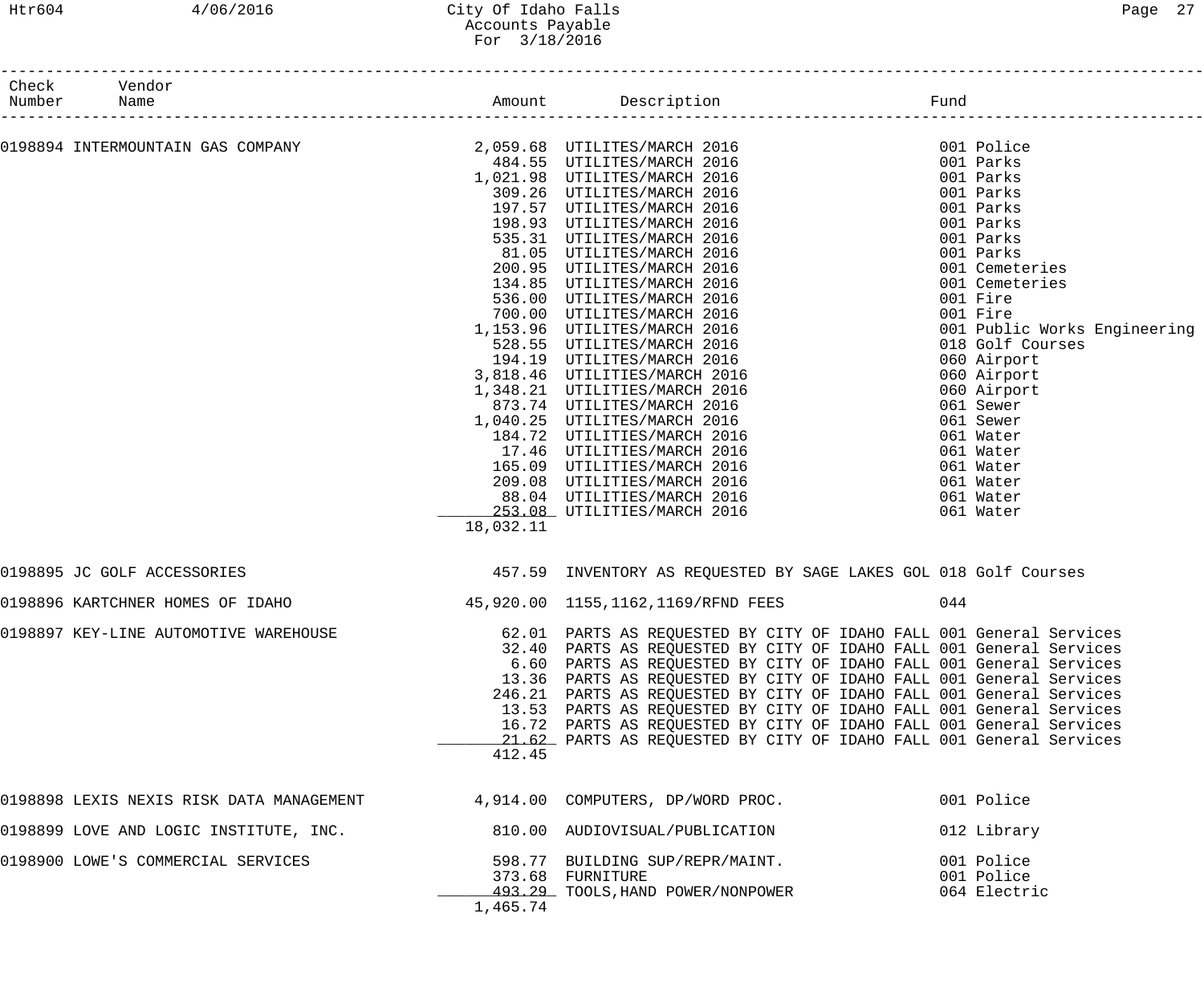| Раαе |  |
|------|--|
|------|--|

Htr604 4/06/2016 City Of Idaho Falls<br>Accounts Payable Accounts Payable For 3/18/2016 ------------------------------------------------------------------------------------------------------------------------------------ Check Vendor<br>Number Name Number Name Rund Reserves Name Rund Amount Description Communist Pund ------------------------------------------------------------------------------------------------------------------------------------ 0198901 MCFARLAND CASCADE 6,847.00 POLES 6,847.00 POLES 0198902 MIKE'S PHARMACY 299.00 PURCHASE OF DRUGS AND SUPPLIES FOR CITY 063 Ambulance 0198903 MOUNTAIN VALLEY FLOOR MATS LLC 34.85 LAUNDRY SERVICE/MATS FOR BUILDING MAINTE 001 General Services 6.00 LAUNDRY SERVICE/MATS FOR BUILDING MAINTE 001 General Services 24.25 LAUNDRY SERVICE/MATS FOR BUILDING MAINTE 001 General Services 47.50 LAUNDRY SERVICE/MATS FOR BUILDING MAINTE 001 General Services 24.25 LAUNDRY SERVICE/MATS FOR BUILDING MAINTE 001 General Services  $-47.50$  LAUNDRY SERVICE/MATS FOR BUILDING MAINTE 001 General Services 184.35 0198904 NAPA AUTO PARTS 167.19 EQ REPAIR AND MAINT 001 198.40 HOSE, PIPE & CLAMP FOR COM 001 Fire 31.51 SUPPLIES FOR EQUIPMENT RE 062 Sanitation \_\_\_\_\_\_\_\_\_\_\_\_\_ 39.81 PUMP PARTS WASHER 064 Electric 436.91 0198905 NEOPOST USA INC 406.98 INK CARTRIDGE FOR POSTAGE 001 Treasurer 0198906 NEW IMAGE CAR WASH 132.00 DETAIL & CLEANING OF CITY OF IDAHO FALLS 001 General Services 0198907 NIKE GOLF 97.93 INVENTORY AS REQUESTED BY SAGE LAKES GOL 018 Golf Courses 0198908 NORTHGATE VETERINARY HOSPITAL 130.00 SPAY AND NEUTER SERVICES FOR THE ANIMAL 001 Police 290.00 SPAY AND NEUTER SERVICES FOR THE ANIMAL 001 Police 25.00 SPAY AND NEUTER SERVICES FOR THE ANIMAL 001 Police 29.00 SPAY AND NEUTER SERVICES FOR THE ANIMAL 001 Police 9.00 SPAY AND NEUTER SERVICES FOR THE ANIMAL 001 Police 32.00 SPAY AND NEUTER SERVICES FOR THE ANIMAL 001 Police \_\_\_\_\_\_\_\_\_\_\_\_\_ 37.00 SPAY AND NEUTER SERVICES FOR THE ANIMAL 001 Police 552.00 0198909 OLD DOMINION FREIGHT LINE, INC 224.39 FREIGHT CHEATER CONTROLLER COMPRESSION COMPRESSION CONTROLLER 0198910 OPTICAL ILLUSIONS 301.65 OPTICAL EQUIP & SUPPLIES 001 Police 0198911 PACIFIC RESEARCH LABS, INC. 355.00 FEED/BEDDING (ANIMALS) 001 Parks 0198912 PAYPAL, INC. 872.50 SERVICES TO PROCESS CREDIT CARD PAYMENTS 001 Treasurer 0198913 PETERSON LAND SURVEYING 1,100.00 PROFESSIONAL/PERSONAL SRV 064 Electric 0198914 PLATT ELECTRIC / REXEL, INC. 496.11 NETWORKING EQUIPMENT/CABL 001 Data Processing \_\_\_\_\_\_\_\_\_\_\_\_\_ 934.06 ELEC/IF POWER 064 Electric 1,430.17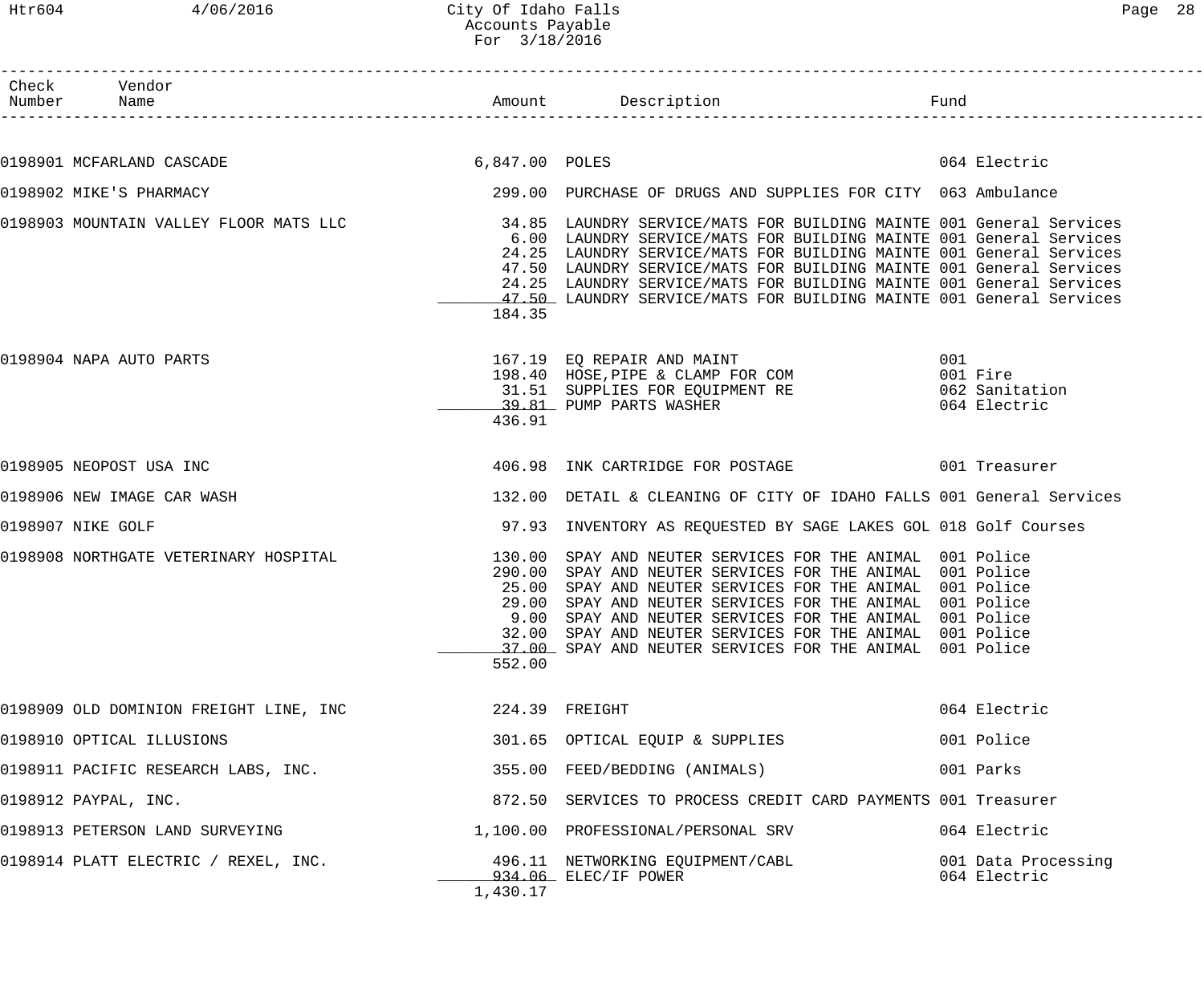| Check Vendor<br>Number Name                                                                      |                            |                                                                                                                                                                                    |                              |
|--------------------------------------------------------------------------------------------------|----------------------------|------------------------------------------------------------------------------------------------------------------------------------------------------------------------------------|------------------------------|
|                                                                                                  |                            |                                                                                                                                                                                    |                              |
| 0198915 PSI ENVIRONMENTAL                                                                        |                            | 57.98 GARBAGE PICKUP FOR FIRE STATION #2 001 Fire                                                                                                                                  |                              |
| 0198916 PUBLIC AGENCY TRAINING COUNCIL 2,899.00 SUBSCRIPTIONS                                    |                            |                                                                                                                                                                                    | 001 Police                   |
|                                                                                                  | 12,267.50                  |                                                                                                                                                                                    | 061 Sewer<br>061 Sewer       |
| 0198918 R & S DISTRIBUTING                                                                       |                            | 514.00 CUSTODIAL SUPPLIES/EQUIP                                                                                                                                                    | 001 Parks                    |
| 0198919 RAIN FOR RENT IDAHO FALLS                                                                | 125.00 FREIGHT<br>4,175.00 | 4,050.00 PUMPS & ACCESSORIES                                                                                                                                                       | 064 Electric<br>064 Electric |
| 0198920 REFRIGERATION SUPPLIES DISTRIBUTOR 324.00 AIR CONDITIONING/HEATING 6001 General Services | 25.00 FREIGHT<br>349.00    |                                                                                                                                                                                    | 001 General Services         |
| 0198921 ROCKNAKS HARDWARE PLUS, INC. 26.99 SPACE HEATER                                          | 138.92                     | 111.93 WIPES/CLEANER                                                                                                                                                               | 064 Electric<br>064 Electric |
| 0198922 ROCKY MOUNTAIN POWER                                                                     |                            | 41.51 UTILITIES MARCH 2016                                                                                                                                                         | 001 Parks                    |
| 0198923 RON'S TIRE INC.                                                                          | 455.64                     | 24.00 REPAIRS AND SUPPLIES AS REQUESTED BY PAR 001 Parks<br>331.64 REPAIRS AND SUPPLIES AS REQUESTED BY PAR 001 Parks<br>100.00 REPAIRS AND SUPPLIES AS REQUESTED BY PAR 001 Parks |                              |
| 0198924 RUSH TRUCK CENTERS, INC.                                                                 |                            | 88.44 EQ REPAIR AND MAINT                                                                                                                                                          | 001                          |
| 0198925 SAWTOOTH EMERGENCY VEHICLES                                                              | 393.90                     | 290.00 PARTS AS REQUESTED BY CITY OF IDAHO FALL 001 General Services<br>103.90 PARTS AS REQUESTED BY CITY OF IDAHO FALL 001 General Services                                       |                              |
| 0198926 SIEMS ENTERPRISES, LLC                                                                   |                            | 63.95 JACK MOUNT                                                                                                                                                                   | 064 Electric                 |
| 0198927 STATE TRAILER SUPPLY                                                                     |                            | 408.44 PARTS AS REQUESTED BY CITY OF IDAHO FALL 001 General Services                                                                                                               |                              |
| 0198928 STEVEN BOOTH                                                                             |                            | 549.00 EDUCATION REIMBURSSEMENT                                                                                                                                                    | 001 Fire                     |
| 0198929 TETON MICROBIOLOGY LAB                                                                   |                            | 270.00 LABORATORY ANALYSIS FOR WATER SAMPLES                                                                                                                                       | 061 Water                    |
| 0198930 THOMPSON & ASSOCIATES                                                                    |                            | 4,400.00 PROFESSIONAL/PERSONAL SRV                                                                                                                                                 | 001 Parks                    |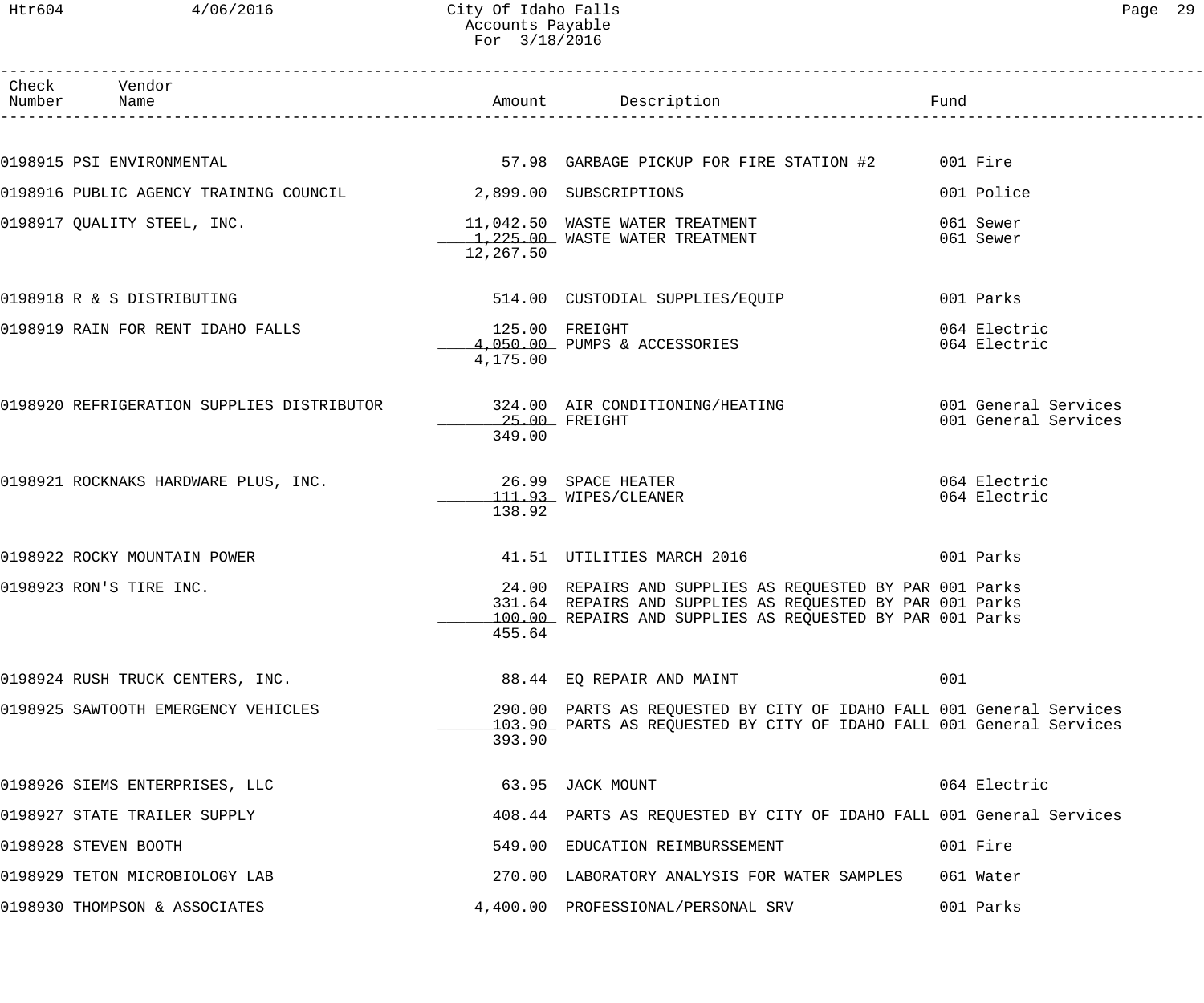| Check Vendor<br>Number Name   |          | -----------------------------------                                                                                                                                                                                                                                                                                                                                      | Fund                                               |
|-------------------------------|----------|--------------------------------------------------------------------------------------------------------------------------------------------------------------------------------------------------------------------------------------------------------------------------------------------------------------------------------------------------------------------------|----------------------------------------------------|
|                               |          |                                                                                                                                                                                                                                                                                                                                                                          |                                                    |
| 0198931 TRANSPOGROUP          |          | 2,830.00 PROFESSIONAL/PERSONAL SRV 6001 Public Works Engineering                                                                                                                                                                                                                                                                                                         |                                                    |
|                               |          | 0198932 TXTWIRE COMMUNICATIONS, INC. 349.00 PROFESSIONAL/PERSONAL SRV                                                                                                                                                                                                                                                                                                    | 001 Non Departmental                               |
| 0198933 UNITED PARCEL SERVICE | 136.98   | 63.90 SHIPPING FROM PEARPOINT<br>52.92 FREIGHT                                                                                                                                                                                                                                                                                                                           | 061 Sewer<br>064 Electric<br>064 Electric          |
| 0198934 UPS STORE #2271       | 82.93    | 16.59 SHIPPING SERVICES FOR IDAHO FALLS POLICE 001 Police<br>16.57 SHIPPING SERVICES FOR IDAHO FALLS POLICE 001 Police<br>16.98 SHIPPING SERVICES FOR IDAHO FALLS POLICE 001 Police<br>8.54 SHIPPING SERVICES FOR IDAHO FALLS POLICE 001 Police<br>7.75 SHIPPING SERVICES FOR IDAHO FALLS POLICE 001 Police<br>16.50 SHIPPING SERVICES FOR IDAHO FALLS POLICE 001 Police |                                                    |
|                               |          | 0198935 URS ENERGY & CONSTRUCTION, INC. 6,579.70 CONSTRUCTION JOB/CONTRACT 042 Street Capital Imp                                                                                                                                                                                                                                                                        |                                                    |
| 0198936 VERIZON WIRELESS      |          | 200.05 BILLING 2/2/16-3/1/16 063 Ambulance                                                                                                                                                                                                                                                                                                                               |                                                    |
| 0198937 WATER GEAR, INC.      |          | 1,033.22 MISCELLANEOUS SUPPLIES FOR THE AQUATIC C 011 Recreation                                                                                                                                                                                                                                                                                                         |                                                    |
| 0198938 WAXIE SANITARY SUPPLY | 1,799.29 | 341.00 CUSTODIAL SUPPLIES<br>1,323.64 CUSTODIAL SUPPLIES/EQUIP<br>134.65 CUSTODIAL SUPPLIES/EQUIP                                                                                                                                                                                                                                                                        | 001 General Services<br>060 Airport<br>060 Airport |
| 0198939 WEATHERBY, HEIDE      |          | 700.00 PROFESSIONAL/PERSONAL SRV 601 Planning & Building                                                                                                                                                                                                                                                                                                                 |                                                    |
|                               |          | 0198940 WESTERN RECORDS DESTRUCTION, INC. 45.00 SHREDDING SERVICES FOR THE LEGAL DEPARTM 001 City Prosecuting Attorney                                                                                                                                                                                                                                                   |                                                    |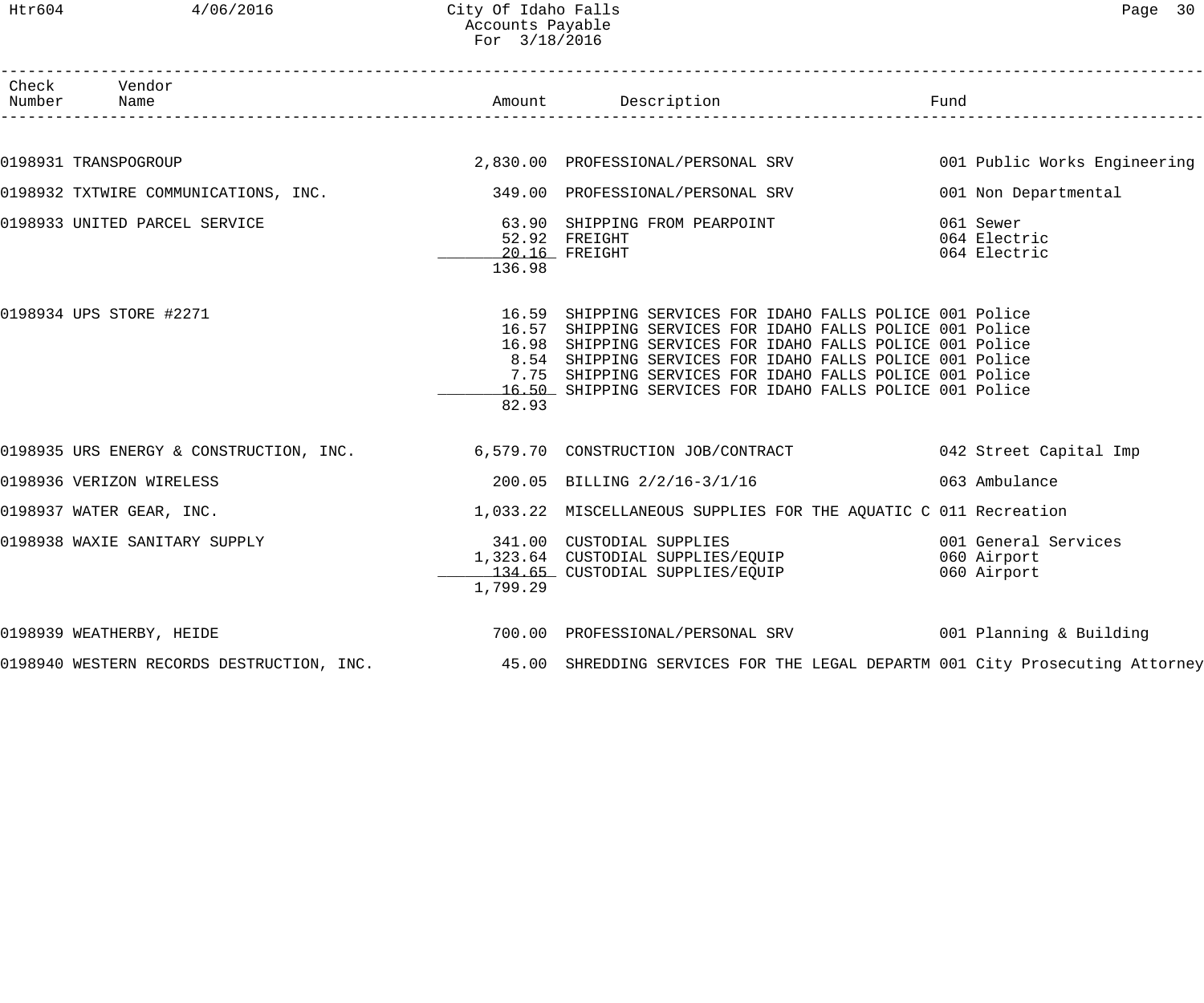| Check Vendor<br>Number Name         |                                                                          |                                                                                                                                                                                                                                                                                                                                                                                                                                                                                                                                           |                                                                                   |
|-------------------------------------|--------------------------------------------------------------------------|-------------------------------------------------------------------------------------------------------------------------------------------------------------------------------------------------------------------------------------------------------------------------------------------------------------------------------------------------------------------------------------------------------------------------------------------------------------------------------------------------------------------------------------------|-----------------------------------------------------------------------------------|
|                                     | 6,613.52                                                                 | 0198941 ACUSHNET COMPANY (COMPANY ) THE SALE SALE SERVENTORY AS REQUESTED BY SAGE LAKES GOL 018 Golf Courses<br>1,095.12 INVENTORY AS REQUESTED BY SAGE LAKES GOL 018 Golf Courses<br>1,066.61 INVENTORY AS REQUESTED BY SAGE LAKES GOL 018 Golf Courses<br>228.88 INVENTORY AS REQUESTED BY PINECREST GOLF 018 Golf Courses<br>81.60 INVENTORY AS REQUESTED BY PINECREST GOLF 018 Golf Courses<br>122.40 INVENTORY AS REQUESTED BY PINECREST GOLF 018 Golf Courses<br>3,936.27 INVENTORY AS NEEDED BY SAND CREEK GOLF C 018 Golf Courses |                                                                                   |
| 0198942 ALLIED ENVELOPE COMPANY     | 266.00 PRINTING                                                          |                                                                                                                                                                                                                                                                                                                                                                                                                                                                                                                                           | 001 Treasurer                                                                     |
|                                     |                                                                          |                                                                                                                                                                                                                                                                                                                                                                                                                                                                                                                                           | 001 Non Departmental                                                              |
|                                     | 201.03                                                                   | 0198944 ALSCO (AMERICAN LINEN DIV) THE SERVICE FOR THE TAUTPHAUS PARK ICE R 011 Recreation<br>91.26 WEEKLY DELIVERY AND CHANGE OUT OF ENTRAN 060 Airport<br>41.05 LAUNDRY SERVICE FOR SEWER DEPARTMENT 061 Sewer<br>53.72 LAUNDRY SERVICE FOR SEWER DEPARTMENT 061 Sewer                                                                                                                                                                                                                                                                  |                                                                                   |
| 0198945 AMAZON.COM - CITY PURCHASES | 793.16                                                                   | 119.97 BUILDING SUP/REPR/MAINT. 001 Police<br>179.97 BUILDING SUP/REPR/MAINT. 001 Police<br>179.97 BUILDING SUP/REPR/MAINT. 001 Police<br>17.98 BUILDING SUP/REPR/MAINT. 001 Police<br>239.96 BUILDING SUP/REPR/MAINT. 001 Police<br>34.95 MAINTENANCE CONTRACT-EQ 001 Police<br>17.98                                                                                                                                                                                                                                                    |                                                                                   |
| 0198946 AMERIGAS PROPANE            | 495.83                                                                   | 77.83 PROPANE<br>418.00 PROPANE FOR ICE RINK ARENA REFRIFERATION 011 Recreation                                                                                                                                                                                                                                                                                                                                                                                                                                                           | 001 Parks                                                                         |
| 0198947 ANIXTER INC.                | 8,897.25 HARDWARE<br>1,953.00 HARDWARE<br>3,982.90 HARDWARE<br>16,915.25 | 701.10 HARDWARE<br>35.00 HARDWARE MISCELLANEOUS<br>690.00 HARDWARE<br>656.00 SAFETY EQUIPMENT                                                                                                                                                                                                                                                                                                                                                                                                                                             | 064<br>064<br>064<br>064 Electric<br>064 Electric<br>064 Electric<br>064 Electric |
| 0198948 ANTECH DIAGNOSTICS          |                                                                          | 995.17 LAB SERVICES AS REQUESTED BY TAUTPHAUS P 001 Parks                                                                                                                                                                                                                                                                                                                                                                                                                                                                                 |                                                                                   |
| 0198949 ASSN ID PUBLIC WORKS PROF   |                                                                          | 40.00 MEMBERSHIPS                                                                                                                                                                                                                                                                                                                                                                                                                                                                                                                         | 001 Public Works Engineering                                                      |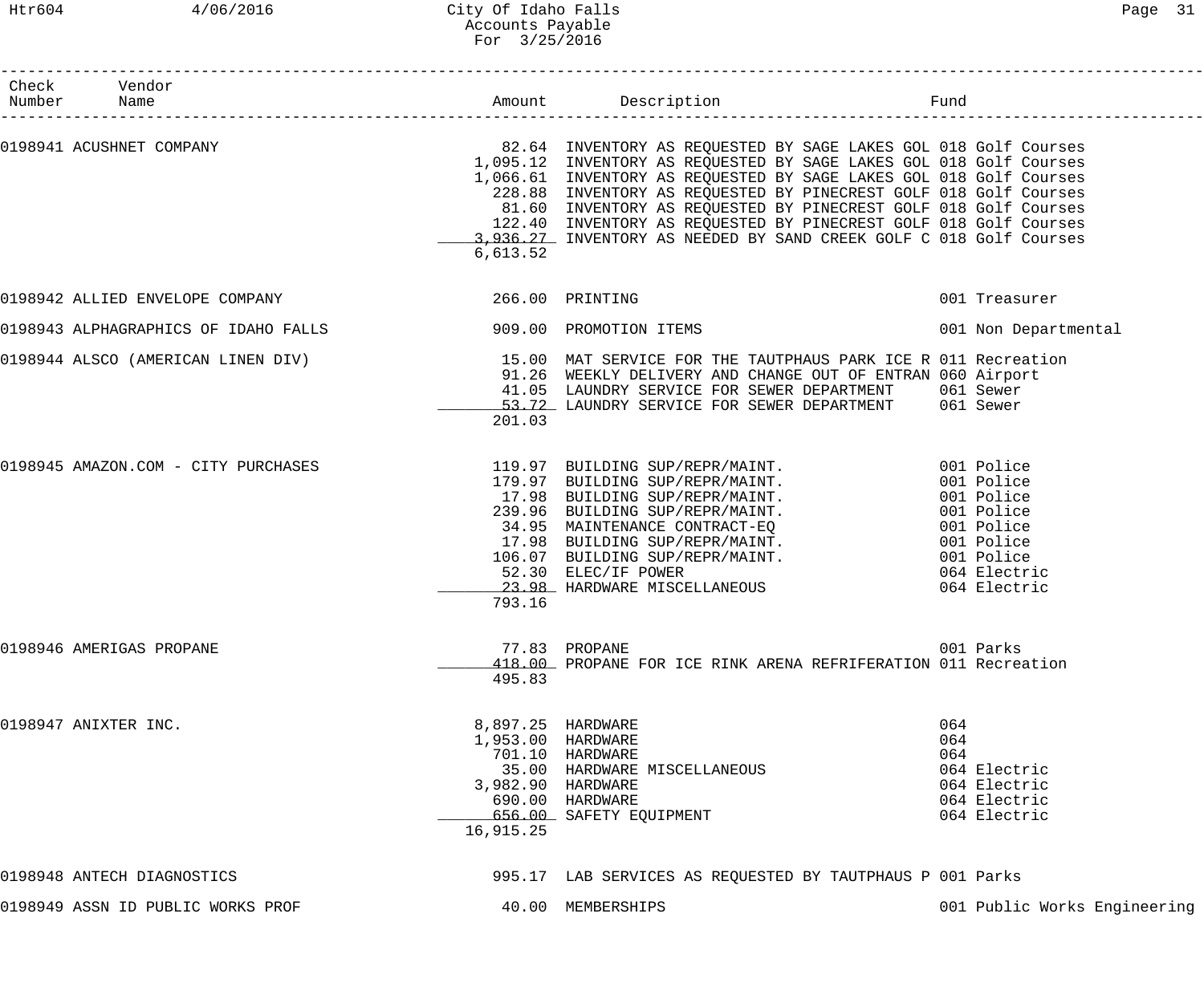| Check Vendor<br>Number Name                                                                          |                   |                                                                                                                                             |                                  |
|------------------------------------------------------------------------------------------------------|-------------------|---------------------------------------------------------------------------------------------------------------------------------------------|----------------------------------|
|                                                                                                      |                   |                                                                                                                                             |                                  |
| 0198950 BAR STORE RESTAURANT EQ.(BS&R) 300.86 PLUMBING EQUIP/SUPPLIES                                |                   |                                                                                                                                             | 001 General Services             |
| 0198951 BOLLINGER INSURANCE COMPANY                                                                  |                   | 300.00 INSURANCE                                                                                                                            | 011 Recreation                   |
| 0198952 BOY SCOUTS OF AMERICA                                                                        |                   | 412.30 FIRE DEPARTMENT MISC.                                                                                                                | 001 Fire                         |
| 0198953 BRADY INDUSTRIES LLC                                                                         |                   | 569.38 CUSTODIAL SUPPLIES/EQUIP                                                                                                             | 060 Airport                      |
|                                                                                                      | 927.18            | 357.80 CUSTODIAL SUPPLIES/EQUIP                                                                                                             | 060 Airport                      |
| 0198954 BRIDGESTONE GOLF, INC.<br>1,356.27 INVENTORY AS REQUESTED BY SAGE LAKES GOL 018 Golf Courses |                   |                                                                                                                                             |                                  |
| 0198955 BROADWAY FORD, INC.                                                                          |                   | 90.00 PARTS AND MINOR SUBLET REPAIRS AS REQUES 001 General Services                                                                         |                                  |
|                                                                                                      |                   | 416.24 PARTS AND MINOR SUBLET REPAIRS AS REQUES 001 General Services<br>90.00 PARTS AND MINOR SUBLET REPAIRS AS REQUES 001 General Services |                                  |
|                                                                                                      | 596.24            |                                                                                                                                             |                                  |
| 0198956 C & B OPERATIONS, LLC                                                                        |                   |                                                                                                                                             |                                  |
| 0198957 CALLAWAY GOLF SALES COMPANY                                                                  |                   | 1,371.06- INVENTORY AS REQUESTED BY SAGE LAKES GOL 018 Golf Courses                                                                         |                                  |
|                                                                                                      |                   | 2,529.11 INVENTORY AS REQUESTED BY SAGE LAKES GOL 018 Golf Courses<br>496.87 INVENTORY AS REQUESTED BY SAGE LAKES GOL 018 Golf Courses      |                                  |
|                                                                                                      |                   | 1,174.80 INVENTORY AS REQUESTED BY SAGE LAKES GOL 018 Golf Courses                                                                          |                                  |
|                                                                                                      | 2,829.72          |                                                                                                                                             |                                  |
| 0198958 CEE-JAY RESEARCH & SALES                                                                     |                   | 315.35 GARAGE SHOP SUPPLIES                                                                                                                 | 001 General Services             |
| 0198959 CENTURYLINK                                                                                  |                   | 47.65 RADIO/ALARM LINES-MAR2016                                                                                                             | 001 General Services             |
|                                                                                                      |                   | 173.00 RADIO/ALARM LINES-MAR2016 001 Cemeteries                                                                                             |                                  |
|                                                                                                      |                   | 45.20 RADIO/ALARM LINES-MAR2016<br>95.30 RADIO/ALARM LINES-MAR2016                                                                          | 011 Recreation<br>011 Recreation |
|                                                                                                      |                   | 70.00 RADIO/ALARM LINES-MAR2016                                                                                                             | 060 Airport                      |
|                                                                                                      |                   | 109.56 RADIO/ALARM LINES-MAR2016                                                                                                            | 061 Water                        |
|                                                                                                      |                   | 92.00 RADIO/ALARM LINES-MAR2016                                                                                                             | 061 Water                        |
|                                                                                                      |                   | 39.00 RADIO/ALARM LINES-MAR2016                                                                                                             | 061 Sewer                        |
|                                                                                                      |                   | 394.80 RADIO/ALARM LINES-MAR2016<br>377.82 RADIO/ALARM LINES-MAR2016                                                                        | 064 Electric                     |
|                                                                                                      | 1,444.33          |                                                                                                                                             | 064 Electric                     |
| 0198960 CLUB INCORPORATED                                                                            |                   | 485.05 REIMBURSEMENTS                                                                                                                       | 001 Planning & Building          |
| 0198961 COBRA PUMA GOLF, INC.                                                                        |                   | 98.82 INVENTORY AS REQUESTED BY PINECREST GOLF 018 Golf Courses                                                                             |                                  |
| 0198962 CODALE ELECTRIC SUPPLY, INC.                                                                 | 5,269.50 HARDWARE |                                                                                                                                             | 064                              |
|                                                                                                      |                   | 8,432.90 FIBER OPTIC MATERIAL                                                                                                               | 064                              |
|                                                                                                      |                   | 47.16 HARDWARE MISCELLANEOUS                                                                                                                | 064 Electric                     |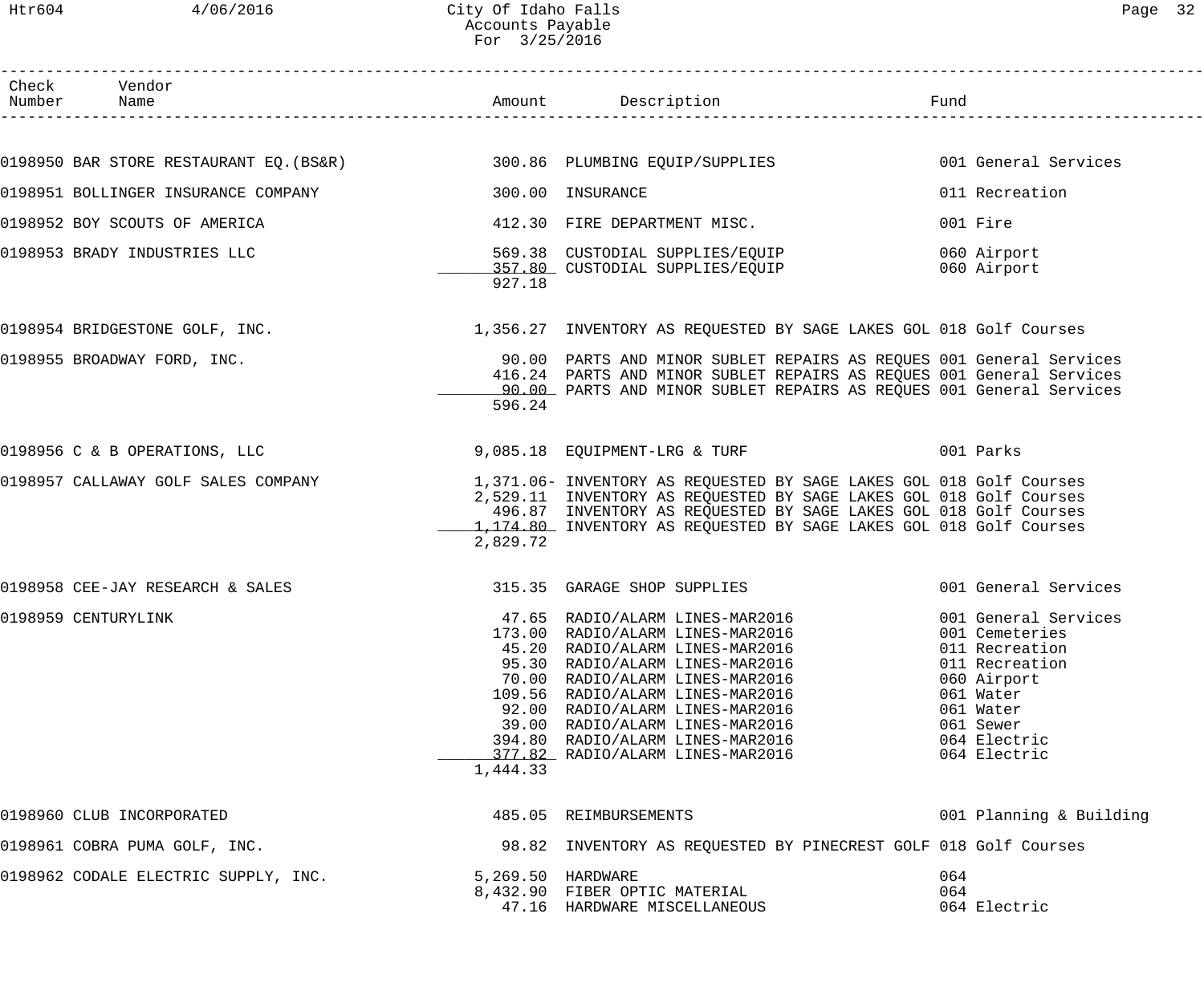| Check Vendor                                                  |                                  |                                                                                                                                                                                                                                                                                                                                                                                                                                                                                                                | Fund                                                                                                                                                                                                                                                                                           |
|---------------------------------------------------------------|----------------------------------|----------------------------------------------------------------------------------------------------------------------------------------------------------------------------------------------------------------------------------------------------------------------------------------------------------------------------------------------------------------------------------------------------------------------------------------------------------------------------------------------------------------|------------------------------------------------------------------------------------------------------------------------------------------------------------------------------------------------------------------------------------------------------------------------------------------------|
|                                                               | 13,848.37                        |                                                                                                                                                                                                                                                                                                                                                                                                                                                                                                                |                                                                                                                                                                                                                                                                                                |
| 0198963 COMPUTYPE, INC.                                       |                                  | 256.69 MISCELLANEOUS PRODUCTS                                                                                                                                                                                                                                                                                                                                                                                                                                                                                  | 012 Library                                                                                                                                                                                                                                                                                    |
| 0198964 DAWSON, TERRY                                         |                                  | 1,000.00 PROFESSIONAL/PERSONAL SRV 6001 Data Processing                                                                                                                                                                                                                                                                                                                                                                                                                                                        |                                                                                                                                                                                                                                                                                                |
| 0198965 DOMINO'S PIZZA - DBA                                  |                                  | 202.66 PIZZA AND DELIVERY CHARGES FOR BIRTHDAY 011 Recreation                                                                                                                                                                                                                                                                                                                                                                                                                                                  |                                                                                                                                                                                                                                                                                                |
|                                                               | 1,836.25                         | 0198966 ENERGY LABORATORIES, INC.<br>145.00 LABORATORIES, INC. 145.00 LABORATORY ANALYSIS AT WASTEWATER TREATM 061 Sewer<br>123.75 LABORATORY ANALYSIS AT WASTEWATER TREATM 061 Sewer<br>577.50 LABORATORY ANALYSIS AT WASTEWATER TREATM 061 Sewer<br>990.00 LABORATORY ANALYSIS AT WASTEWATER TREATM 061 Sewer                                                                                                                                                                                                |                                                                                                                                                                                                                                                                                                |
| 0198967 FERGUSON ENTERPRISES, INC. 543.75 PUMPS & ACCESSORIES |                                  |                                                                                                                                                                                                                                                                                                                                                                                                                                                                                                                | 061 Water                                                                                                                                                                                                                                                                                      |
| 0198968 FIN FUN MERMAID LLC                                   |                                  | 870.00 INVENTORY OF MERMAID TAILS AS REQUESTED 011 Recreation                                                                                                                                                                                                                                                                                                                                                                                                                                                  |                                                                                                                                                                                                                                                                                                |
|                                                               |                                  | 0198969 FINE DIRT EXCAVATING, INC. 3,560.00 PROVIDE EQUIP & LABOR FOR SNOW REMOVAL A 060 Airport                                                                                                                                                                                                                                                                                                                                                                                                               |                                                                                                                                                                                                                                                                                                |
| 0198970 FIRST RESPONDERS                                      | 808.10                           | 37.90 ALTERATIONS AND/OR EMBROIDERY TO POLICE 001 Police<br>17.85 ALTERATIONS AND/OR EMBROIDERY TO POLICE 001 Police<br>720.00 ALTERATIONS AND/OR EMBROIDERY TO POLICE 001 Police<br>9.00 ALTERATIONS AND/OR EMBROIDERY TO POLICE 001 Police<br>23.35 ALTERATIONS AND/OR EMBROIDERY TO POLICE 001 Police                                                                                                                                                                                                       |                                                                                                                                                                                                                                                                                                |
| 0198971 FREIGHTLINER OF UTAH                                  |                                  | 998.05 PARTS AS REQUESTED BY CITY OF IDAHO FALL 001 General Services                                                                                                                                                                                                                                                                                                                                                                                                                                           |                                                                                                                                                                                                                                                                                                |
| 0198972 FREMONT COMMUNICATIONS LLC                            | 40.43<br>40.36<br>40.36<br>40.36 | 40.36 BILLING FOR 3/18/16<br>40.36 BILLING FOR 3/18/16<br>40.90 BILLING FOR 3/18/16<br>40.36 BILLING FOR 3/18/16<br>37.66 BILLING FOR 3/18/16<br>40.36 BILLING FOR 3/18/16<br>40.36 BILLING FOR 3/18/16<br>40.36 BILLING FOR 3/18/16<br>37.66 BILLING FOR 3/18/16<br>41.28 BILLING FOR 3/18/16<br>37.66 BILLING FOR 3/18/16<br>37.66 BILLING FOR 3/18/16<br>BILLING FOR 3/18/16<br>BILLING FOR 3/18/16<br>BILLING FOR 3/18/16<br>40.36 BILLING FOR 3/18/16<br>40.36 BILLING FOR 3/18/16<br>BILLING FOR 3/18/16 | 001 General Services<br>001 Police<br>001 Police<br>001 Police<br>001 Parks<br>001 Parks<br>001 Parks<br>001 Parks<br>001 Parks<br>001 Cemeteries<br>011 Recreation<br>018 Golf Courses<br>018 Golf Courses<br>018 Golf Courses<br>060 Airport<br>064 Electric<br>064 Electric<br>064 Electric |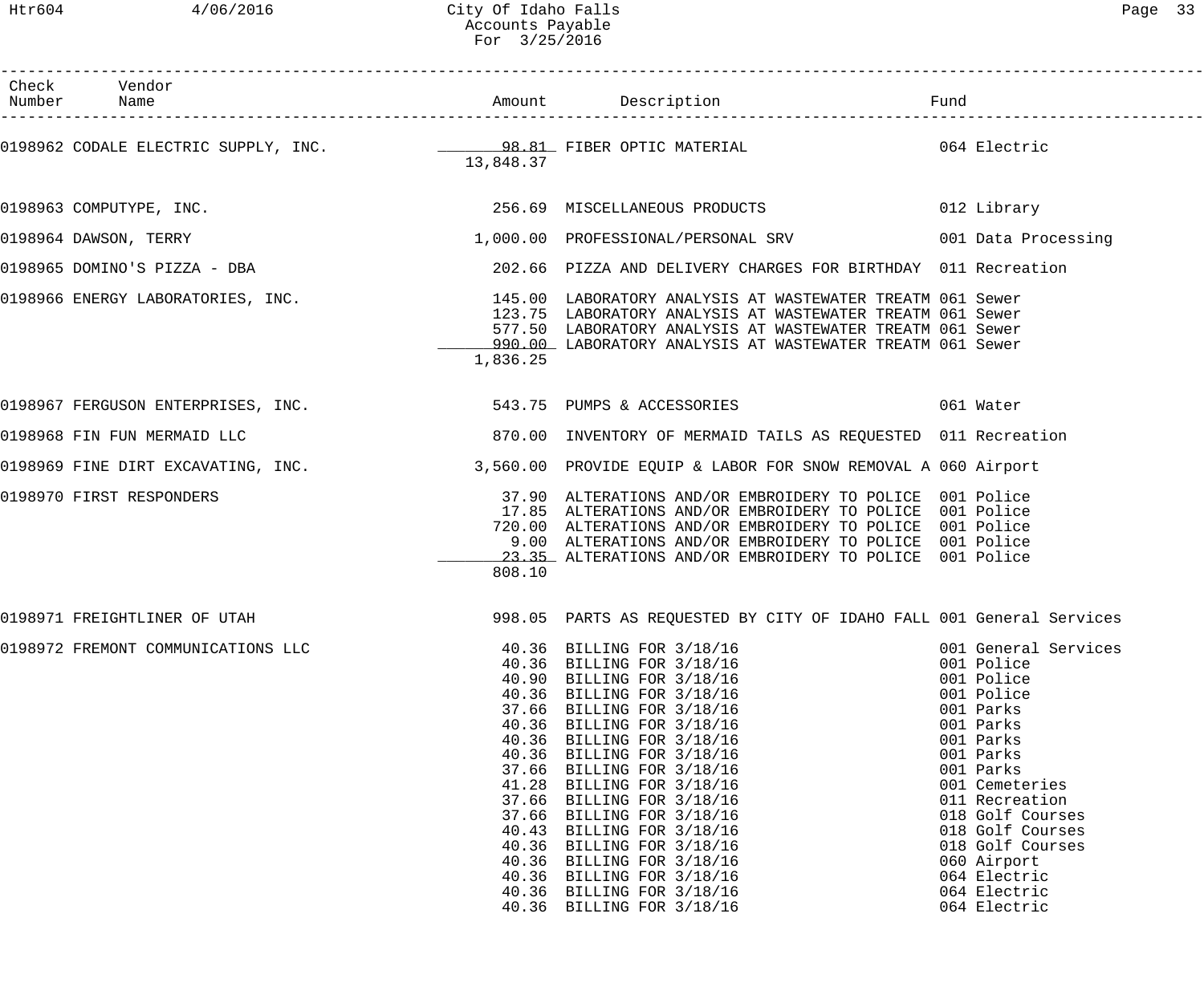| Раае | 1 |
|------|---|
|------|---|

| Check Vendor<br>Number Name                                            |                      |                                                                                                                                                                                   | Fund                                                                       |
|------------------------------------------------------------------------|----------------------|-----------------------------------------------------------------------------------------------------------------------------------------------------------------------------------|----------------------------------------------------------------------------|
|                                                                        | 757.57               | 0198972 FREMONT COMMUNICATIONS LLC $\qquad \qquad 40.36$ BILLING FOR 3/18/16 $\qquad \qquad$ 064 Electric                                                                         |                                                                            |
| 0198973 FULTON THERMAL CORP                                            | 45.51 FREIGHT<br>.00 | $45.51-$ FREIGHT                                                                                                                                                                  | 064 Electric<br>064 Electric                                               |
| 0198974 GAYLEN DENNING                                                 |                      | 37.80 MILEAGE CLAIM/FEB 2016                                                                                                                                                      | 018 Golf Courses                                                           |
| 0198975 HARBOR FREIGHT - STORE #332 26.47 BLUE TARPS, WIRE BRUSH       | 43.52                | 9.07 FEMALE BRASS COUPLER, MAL<br>7.98 WIRE BRUSH                                                                                                                                 | 001 Parks<br>001 Parks<br>001 Parks                                        |
| 0198976 HARRIS COMPUTER CORPORATION 30,000.00 COMPUTERS, DP/WORD PROC. |                      |                                                                                                                                                                                   | 014 Merf                                                                   |
| 0198977 HARRIS PUBLISHING                                              |                      | 975.00 ELEC/IF POWER                                                                                                                                                              | 064 Electric                                                               |
| 0198978 HDR ENGINEERING, INC.                                          |                      | 2,926.33 PROFESSIONAL/PERSONAL SRV                                                                                                                                                | 001 Parks                                                                  |
| 0198979 HEWLETT PACKARD COMPANY                                        |                      | 7,792.47 COMPUTERS, DP/WORD PROC.                                                                                                                                                 | 001 Fire                                                                   |
|                                                                        | 4,955.08             | 0198980 HOLDEN, KIDWELL, HAHN & CRAPO 4,855.08 PROFESSIONAL/PERSONAL SRV<br>100.00 PROFESSIONAL/PERSONAL SRV                                                                      | 061 Water<br>061 Water                                                     |
| 0198981 HOME DEPOT                                                     | 350.18               | 40.09 SILICA SAND, PLASTIC SHEE<br>24.97 LEAF RAKE<br>60.96 SAND, SILICA, PLASTIC SHE<br>84.82 PLYWOOD, HINGES<br>116.78 VINYL SHEETS, CLAMPDOWN,<br>22.56 SPRAY PAINT BLAT BROWN | 001 Parks<br>001 Parks<br>001 Parks<br>001 Parks<br>001 Parks<br>001 Parks |
| 0198982 HOWARD EQUIPMENT & SUPPLY                                      | 1,026.73             | 50.34 PURCHASE OF ANIMAL FOOD AND SUPPLIES FOR 001 Parks<br>976.39 PURCHASE OF ANIMAL FOOD AND SUPPLIES FOR 001 Parks                                                             |                                                                            |
| 0198983 IDAHO DEPT OF AGRICULTURE                                      |                      | 36.00 AIRPORT MAINTENANCE                                                                                                                                                         | 060 Airport                                                                |
| 0198984 IDAHO FALLS (UTILITY), CITY OF                                 |                      | 50.33 UTILITES FEB 2016                                                                                                                                                           | 012 Library                                                                |
| 0198985 IDAHO FALLS CHUKARS BASEBALL                                   |                      | 1,500.00 ELEC/IF POWER                                                                                                                                                            | 064 Electric                                                               |
| 0198986 IDAHO STEEL PRODUCTS CO., INC.                                 |                      | 784.00 VEHICLE AND EQUIP. MAINT.                                                                                                                                                  | 001 General Services                                                       |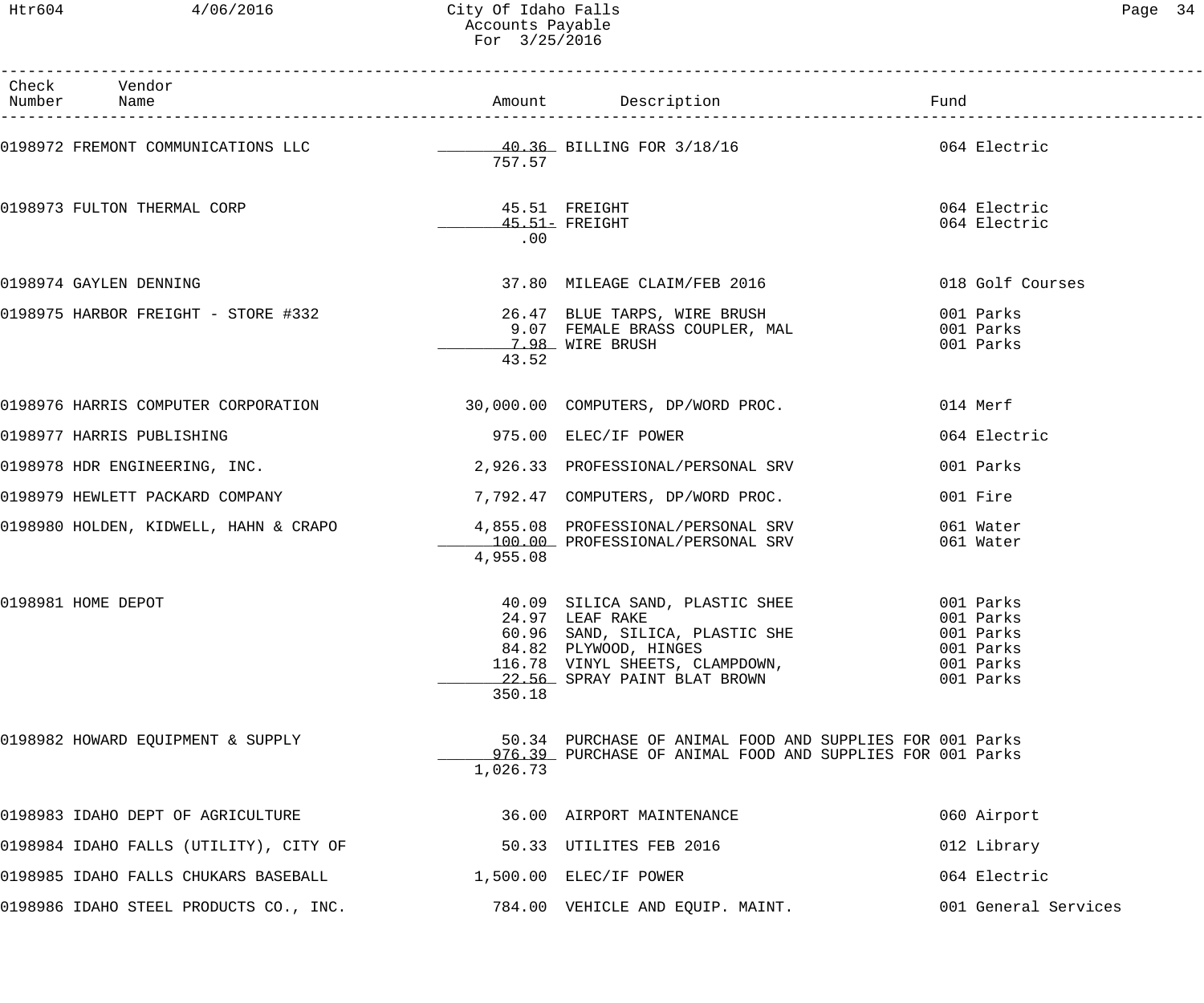## Htr604 4/06/2016 City Of Idaho Falls Page 35 Accounts Payable For 3/25/2016

| Раае |  |
|------|--|
|------|--|

| Check Vendor<br>Number Name                                |           |                                                                                                                                                                                                                            |                                                                              |
|------------------------------------------------------------|-----------|----------------------------------------------------------------------------------------------------------------------------------------------------------------------------------------------------------------------------|------------------------------------------------------------------------------|
| 0198987 IDENTISYS, INC.<br>198.00 OFFICE SUPPLIES, GENERAL | 216.18    |                                                                                                                                                                                                                            | 060 Airport<br>060 Airport                                                   |
|                                                            |           | 0198988 INDUSTRIAL SCIENTIFIC CORPORATION 625.00 ELECTRONIC EQUIPMENT                                                                                                                                                      | 064 Electric                                                                 |
| 0198989 ITRON, INC.                                        |           | 632.72 MAINTENANCE CONTRACT-EQ           001 Treasurer                                                                                                                                                                     |                                                                              |
|                                                            |           | 0198990 JC GOLF ACCESSORIES   THE REALLY STATE ON THE REALLY AS REQUESTED BY SAND CREEK GOL 018 Golf Courses                                                                                                               |                                                                              |
| 0198991 JOURNAL COMMUNICATIONS                             |           | 1,080.00 ELEC/IF POWER                                                                                                                                                                                                     | 064 Electric                                                                 |
| 0198992 JVIATION, INC.                                     |           | 3,850.00 PROFESSIONAL/PERSONAL SRV                                                                                                                                                                                         | 060 Airport                                                                  |
|                                                            |           | 0198993 KELLER ASSOCIATES, INC. 650.14 PROFESSIONAL/PERSONAL SRV                                                                                                                                                           | 001 Planning & Building                                                      |
|                                                            | 989.72    | 0198994 LOWE'S COMMERCIAL SERVICES<br>231.39 TOOLS, HAND POWER/NONPOWER<br>231.39 TOOLS, HAND POWER/NONPOWER<br>231.39 TOOLS, HAND POWER/NONPOWER<br>567.00 TOOLS, HAND POWER/NONPOWER<br>27.86 TOOLS, HAND POWER/NONPOWER | 064 Electric<br>064 Electric<br>064 Electric<br>064 Electric<br>064 Electric |
| 0198995 MCCONKEY COMPANY                                   | 795.43    | 751.98 NURSERY STOCK & SUPPLIES 001 Parks<br>$-43.45$ SEED, SOD, SOIL, ETC.                                                                                                                                                | 001 Parks                                                                    |
|                                                            |           | 0198996 MCFARLAND ARCHITECTS, P.C. 4,000.00 PROFESSIONAL/PERSONAL SRV                                                                                                                                                      | 060 Airport                                                                  |
| 0198997 MOONEY CONSULTING                                  |           | 31,460.82 PROFESSIONAL/PERSONAL SRV                                                                                                                                                                                        | 064 Electric                                                                 |
| 0198998 MOSS ADAMS LLP                                     | 17,205.00 | 8,602.50 PROFESSIONAL/PERSONAL SRV<br>8,602.50 PROFESSIONAL/PERSONAL SRV                                                                                                                                                   | 064 Electric<br>064 Electric                                                 |
|                                                            |           | 0198999 MOST WANTED DRILLING, LLC 15,000.00 CONSTRUCTION JOB/CONTRACT                                                                                                                                                      | 064 Electric                                                                 |
| 0199000 MOUNTAIN RIVER VET HOSPITAL                        |           | 80.90 HORSE EXAM                                                                                                                                                                                                           | 001 Police                                                                   |
| 0199001 MOUNTAIN VALLEY FLOOR MATS LLC                     | 35.55     | 17.15 CLEANING AND RENTAL FLOOR MATS FOR ANIMA 001 Police<br>18.40 LAUNDRY SERVICE/MATS FOR STREET DEPARTME 010 Streets                                                                                                    |                                                                              |
| 0199002 MUSSELMAN EQUIPMENT CO., INC.                      |           | 75.85 PARTS AND MINOR SUBLET REPAIRS AS REQUES 001 General Services                                                                                                                                                        |                                                                              |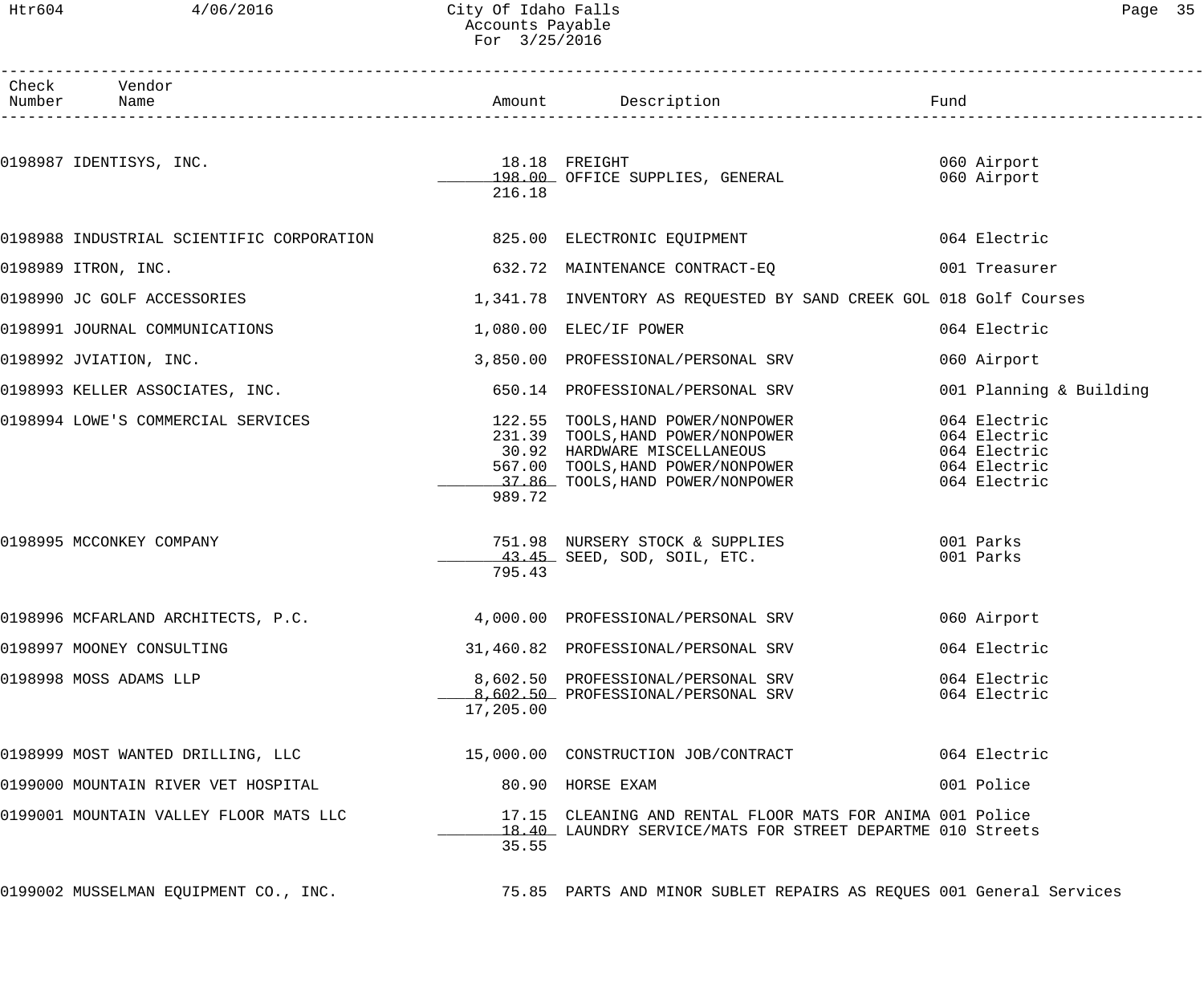| 21.99 PARTS AS REQUESTED BY CITY OF IDAHO FALL 001 General Services<br>0199003 NAPA AUTO PARTS<br>67.11 PARTS AS REQUESTED BY CITY OF IDAHO FALL 001 General Services<br>5.79 PARTS AS REQUESTED BY CITY OF IDAHO FALL 001 General Services<br>61.73- PARTS AS REQUESTED BY CITY OF IDAHO FALL 001 General Services |               |
|---------------------------------------------------------------------------------------------------------------------------------------------------------------------------------------------------------------------------------------------------------------------------------------------------------------------|---------------|
|                                                                                                                                                                                                                                                                                                                     |               |
|                                                                                                                                                                                                                                                                                                                     |               |
|                                                                                                                                                                                                                                                                                                                     |               |
|                                                                                                                                                                                                                                                                                                                     |               |
| 3.79 PARTS AS REQUESTED BY CITY OF IDAHO FALL 001 General Services                                                                                                                                                                                                                                                  |               |
| 23.40 PARTS AS REQUESTED BY CITY OF IDAHO FALL 001 General Services                                                                                                                                                                                                                                                 |               |
| 21.79 PARTS AS REQUESTED BY CITY OF IDAHO FALL 001 General Services                                                                                                                                                                                                                                                 |               |
| 66.86 PARTS AS REQUESTED BY CITY OF IDAHO FALL 001 General Services                                                                                                                                                                                                                                                 |               |
| PARTS AS REQUESTED BY CITY OF IDAHO FALL 001 General Services<br>4.99                                                                                                                                                                                                                                               |               |
| PARTS AS REQUESTED BY CITY OF IDAHO FALL 001 General Services<br>7.29                                                                                                                                                                                                                                               |               |
| PARTS AS REQUESTED BY CITY OF IDAHO FALL 001 General Services<br>15.16                                                                                                                                                                                                                                              |               |
| 51.50 PARTS AS REQUESTED BY CITY OF IDAHO FALL 001 General Services                                                                                                                                                                                                                                                 |               |
| PARTS AS REQUESTED BY CITY OF IDAHO FALL 001 General Services<br>52.28                                                                                                                                                                                                                                              |               |
| 10.03 PARTS AS REQUESTED BY CITY OF IDAHO FALL 001 General Services                                                                                                                                                                                                                                                 |               |
| PARTS AS REQUESTED BY CITY OF IDAHO FALL 001 General Services<br>3.79<br>PARTS AS REQUESTED BY CITY OF IDAHO FALL 001 General Services                                                                                                                                                                              |               |
| 2.79<br>PARTS AS REQUESTED BY CITY OF IDAHO FALL 001 General Services<br>115.58                                                                                                                                                                                                                                     |               |
| 22.98 PARTS AS REQUESTED BY CITY OF IDAHO FALL 001 General Services                                                                                                                                                                                                                                                 |               |
| 152.84 PARTS AS REQUESTED BY CITY OF IDAHO FALL 001 General Services                                                                                                                                                                                                                                                |               |
| 14.30 PARTS AS REQUESTED BY CITY OF IDAHO FALL 001 General Services                                                                                                                                                                                                                                                 |               |
| PARTS AS REQUESTED BY CITY OF IDAHO FALL 001 General Services<br>8.29                                                                                                                                                                                                                                               |               |
| PARTS AS REQUESTED BY CITY OF IDAHO FALL 001 General Services<br>169.38                                                                                                                                                                                                                                             |               |
| 31.79- PARTS AS REQUESTED BY CITY OF IDAHO FALL 001 General Services                                                                                                                                                                                                                                                |               |
| 47.98 PARTS AS REQUESTED BY CITY OF IDAHO FALL 001 General Services                                                                                                                                                                                                                                                 |               |
| 90.47 PARTS AS REQUESTED BY CITY OF IDAHO FALL 001 General Services                                                                                                                                                                                                                                                 |               |
| 314.96 PARTS AS REQUESTED BY CITY OF IDAHO FALL 001 General Services                                                                                                                                                                                                                                                |               |
| 69.79 PARTS AS REQUESTED BY CITY OF IDAHO FALL 001 General Services                                                                                                                                                                                                                                                 |               |
| 67.26 PARTS AS REQUESTED BY CITY OF IDAHO FALL 001 General Services                                                                                                                                                                                                                                                 |               |
| 201.38 PARTS AS REQUESTED BY CITY OF IDAHO FALL 001 General Services                                                                                                                                                                                                                                                |               |
| 1,540.25                                                                                                                                                                                                                                                                                                            |               |
| 0199004 NEILSON RESEARCH CORPORATION<br>260.00 LABORATORY EQUIP/MATERIAL<br>061 Sewer                                                                                                                                                                                                                               |               |
| 0199005 NEOPOST USA INC<br>12.99 FREIGHT ONLY (DUE TO CRED                                                                                                                                                                                                                                                          | 001 Treasurer |
| 0199006 NIKE GOLF<br>1,185.53 INVENTORY AS REQUESTED BY SAGE LAKES GOL 018 Golf Courses                                                                                                                                                                                                                             |               |
| 51.98 INVENTORY AS REQUESTED BY SAGE LAKES GOL 018 Golf Courses                                                                                                                                                                                                                                                     |               |
| 74.85 INVENTORY AS REQUESTED BY SAGE LAKES GOL 018 Golf Courses                                                                                                                                                                                                                                                     |               |
| 979.64 INVENTORY AS REQUESTED BY SAGE LAKES GOL 018 Golf Courses                                                                                                                                                                                                                                                    |               |
| 253.01 INVENTORY AS REQUESTED BY SAGE LAKES GOL 018 Golf Courses                                                                                                                                                                                                                                                    |               |
| 2,545.01                                                                                                                                                                                                                                                                                                            |               |
| 0199007 PENNY MEN/CTM GROUP INC, THE $412.00$ RESALE ITEMS<br>001 Parks                                                                                                                                                                                                                                             |               |
| 0199008 PERFECT LIGHT, LLC<br>75.00 TRAINING-PERSONNEL<br>001 Parks                                                                                                                                                                                                                                                 |               |
| 0199009 PING GOLF COMPANY, INC.<br>171.96 INVENTORY AS REQUESTED BY SAND CREEK GOL 018 Golf Courses                                                                                                                                                                                                                 |               |
| 174.08 INVENTORY AS REQUESTED BY SAGE LAKES GOL 018 Golf Courses                                                                                                                                                                                                                                                    |               |
| 171.96 INVENTORY AS REQUESTED BY SAGE LAKES GOL 018 Golf Courses                                                                                                                                                                                                                                                    |               |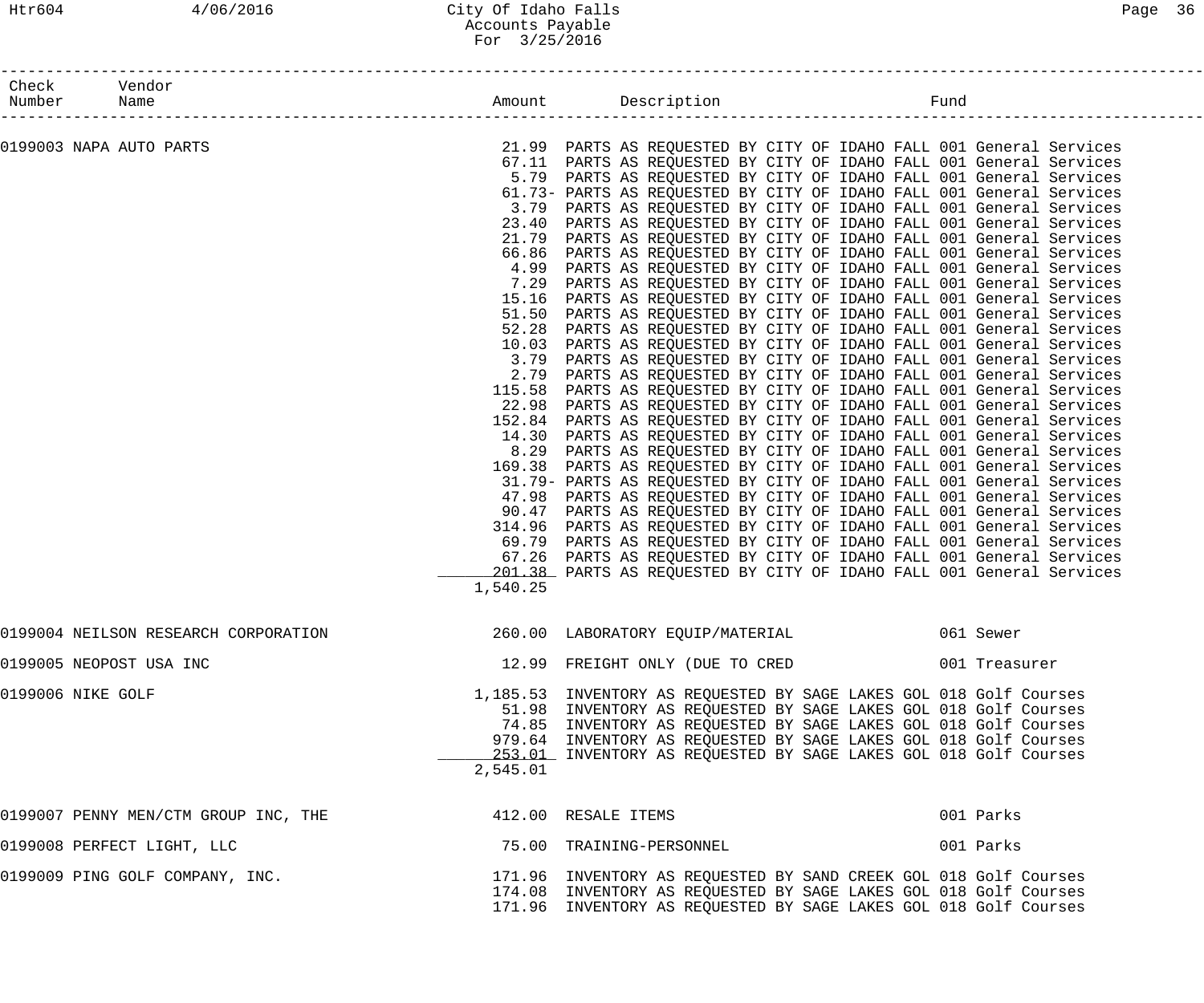### Htr604 4/06/2016 City Of Idaho Falls Page 37 Accounts Payable For 3/25/2016

| Check Vendor<br>Number Name          |          |                                                                                                                                                                                                                                                                                                                                                                                                                                                          |                                                              |
|--------------------------------------|----------|----------------------------------------------------------------------------------------------------------------------------------------------------------------------------------------------------------------------------------------------------------------------------------------------------------------------------------------------------------------------------------------------------------------------------------------------------------|--------------------------------------------------------------|
|                                      | 2,982.62 | 0199009 PING GOLF COMPANY, INC.<br>1,095.17 INVENTORY AS REQUESTED BY SAGE LAKES GOL 018 Golf Courses<br>171.96 INVENTORY AS REQUESTED BY PINECREST GOLF 018 Golf Courses<br>92.58 INVENTORY AS REQUESTED BY PINECREST GOLF 018 Golf Courses<br>509.00 INVENTORY AS REQUESTED BY SAGE LAKES GOL 018 Golf Courses<br>113.66 INVENTORY AS REQUESTED BY SAGE LAKES GOL 018 Golf Courses<br>482.25 INVENTORY AS REQUESTED BY SAGE LAKES GOL 018 Golf Courses |                                                              |
|                                      | 2,211.99 | 0199010 PLATT ELECTRIC / REXEL, INC. 465.16 NETWORK EQUIPMENT 199010 PLATT ELECTRIC / REXEL, INC.<br>924.00 HARDWARE<br>556.88 HARDWARE<br>50.82 HARDWARE<br>215.13 HARDWARE<br>215.13 HARDWARE                                                                                                                                                                                                                                                          | 064 Electric<br>064 Electric<br>064 Electric<br>064 Electric |
| 0199011 PROS CONSULTING, LLC         |          | 5,000.00 PROFESSIONAL/PERSONAL SRV 001 Parks                                                                                                                                                                                                                                                                                                                                                                                                             |                                                              |
| 0199012 QUALITY AUTO BODY            |          | 3,454.75 ACCIDENT REPAIRS, FLEET 001 General Services                                                                                                                                                                                                                                                                                                                                                                                                    |                                                              |
|                                      | 77.33    | 0199013 ROCKNAKS HARDWARE PLUS, INC. 15.35 MISCELLANEOUS TOOL, HARDWARE & IRRIGATIO 001 Parks<br>61.98 300' TAPE RULERS 2 EACH                                                                                                                                                                                                                                                                                                                           | 001 Parks                                                    |
|                                      |          | 0199014 ROCKY MOUNTAIN ENVIRONMENTAL 1,027.50 PROFESSIONAL/PERSONAL SRV                                                                                                                                                                                                                                                                                                                                                                                  | 061 Water                                                    |
| 0199015 ROD'S DIESEL & GENERATOR     | 2,514.24 | 1,440.00 PROFESSIONAL/PERSONAL SRV<br>1,074.24 PROFESSIONAL/PERSONAL SRV                                                                                                                                                                                                                                                                                                                                                                                 | 061 Water<br>061 Water                                       |
| 0199016 RON SAYER DODGE, INC.        | 283.07   | 185.44 PARTS AND MINOR SUBLET REPAIRS AS REQUES 001 General Services<br>82.63 PARTS AND MINOR SUBLET REPAIRS AS REQUES 001 General Services<br>15.00 PARTS AND MINOR SUBLET REPAIRS AS REQUES 001 General Services                                                                                                                                                                                                                                       |                                                              |
| 0199017 RUDD & COMPANY PLLC          |          | 4,000.00 PROFESSIONAL/PERSONAL SRV                                                                                                                                                                                                                                                                                                                                                                                                                       | 001 Finance                                                  |
| 0199018 SCHMEISER, OLSEN & WATTS LLP | 4,200.00 | 1,400.00 PROFESSIONAL/PERSONAL SRV<br>1,400.00 PROFESSIONAL/PERSONAL SRV<br>1,400.00 PROFESSIONAL/PERSONAL SRV                                                                                                                                                                                                                                                                                                                                           | 001 Parks<br>001 Parks<br>001 Parks                          |
| 0199019 SHERWIN-WILLIAMS COMPANY     |          | 85.77 WASTE WATER TREATMENT                                                                                                                                                                                                                                                                                                                                                                                                                              | 061 Sewer                                                    |
| 0199020 SIDWELL, JULEE               |          | 700.00 PROFESSIONAL/PERSONAL SRV                                                                                                                                                                                                                                                                                                                                                                                                                         | 001 Planning & Building                                      |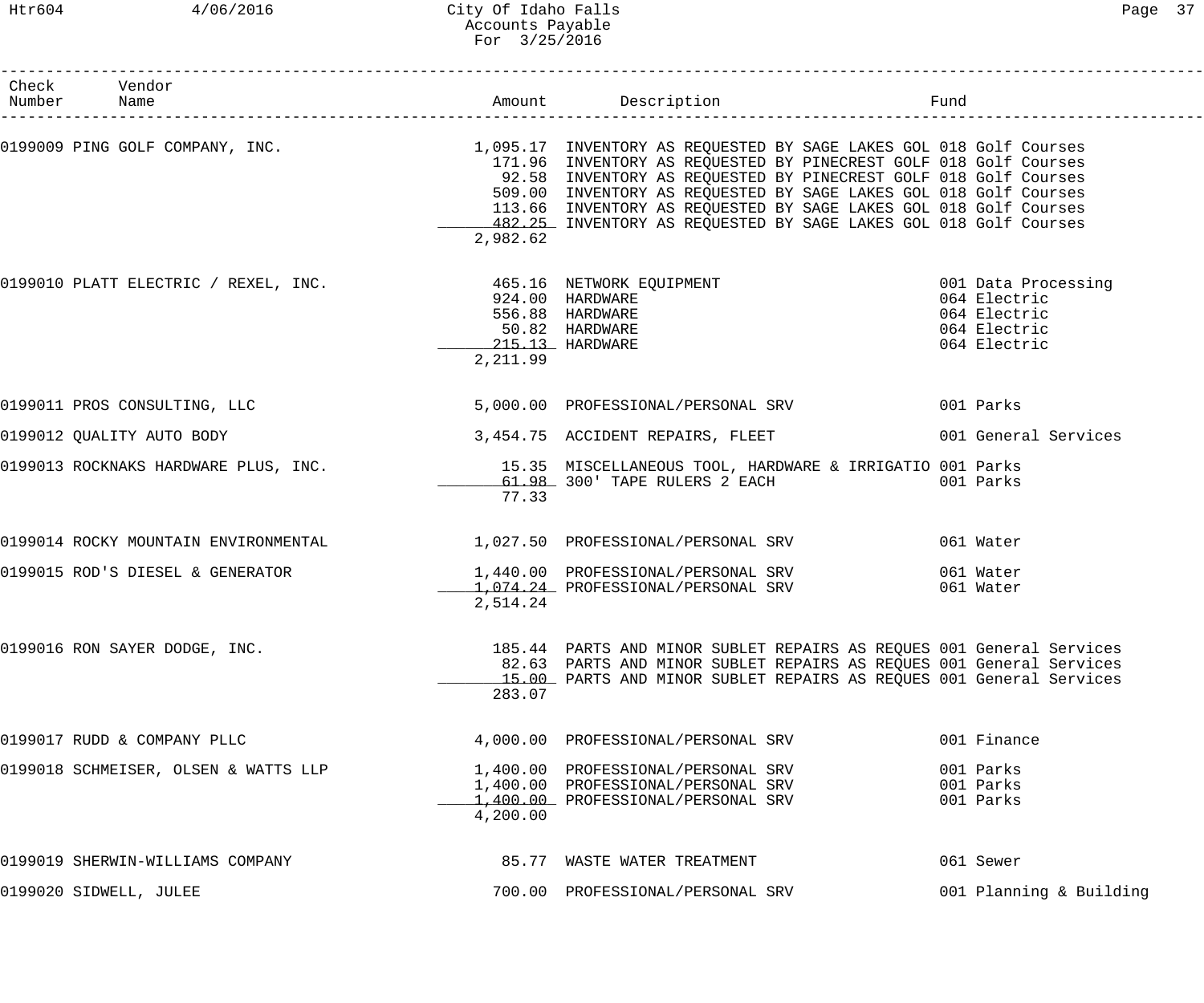Htr604 4/06/2016 City Of Idaho Falls Page 38 Accounts Payable For 3/25/2016

| Check Vendor<br>Number Name                                                                                 |          |                                                                                                                                                                                                                                                                                                                                                                                                                                                                                                                                                                                                                                                                                                             | Fund                    |
|-------------------------------------------------------------------------------------------------------------|----------|-------------------------------------------------------------------------------------------------------------------------------------------------------------------------------------------------------------------------------------------------------------------------------------------------------------------------------------------------------------------------------------------------------------------------------------------------------------------------------------------------------------------------------------------------------------------------------------------------------------------------------------------------------------------------------------------------------------|-------------------------|
| 0199021 SKM, INC.                                                                                           |          | 807.50 CONSTRUCTION JOB/CONTRACT 061 Water                                                                                                                                                                                                                                                                                                                                                                                                                                                                                                                                                                                                                                                                  |                         |
| 0199022 SMITH CHEVROLET/HONDA CO-366086 63.28 PARTS AS REQUESTED BY CITY OF IDAHO FALL 001 General Services | 233.18   | 60.90 PARTS AS REQUESTED BY CITY OF IDAHO FALL 001 General Services<br>109.00 PARTS AS REQUESTED BY CITY OF IDAHO FALL 001 General Services                                                                                                                                                                                                                                                                                                                                                                                                                                                                                                                                                                 |                         |
| 0199023 STAPLES STORE                                                                                       | 133.37   | 123.36 INK CARTRIDGES, (7) EPSON 001 Planning & Building<br>10.01 PADS, (4) STENO 6X9; (2) 001 Planning & Building                                                                                                                                                                                                                                                                                                                                                                                                                                                                                                                                                                                          |                         |
| 0199024 STEPHEN JOSEPH, INC. 408.04 RESALE ITEMS                                                            |          |                                                                                                                                                                                                                                                                                                                                                                                                                                                                                                                                                                                                                                                                                                             | 001 Parks               |
| 0199025 SUN MOUNTAIN SPORTS, INC. 2000 1990.55 INVENTORY AS REQUESTED BY SAND CREEK GOL 018 Golf Courses    | 5,956.15 | 532.00 INVENTORY AS REQUESTED BY SAND CREEK GOL 018 Golf Courses<br>2,187.60 INVENTORY AS REQUESTED BY SAGE LAKES GOL 018 Golf Courses                                                                                                                                                                                                                                                                                                                                                                                                                                                                                                                                                                      |                         |
|                                                                                                             |          |                                                                                                                                                                                                                                                                                                                                                                                                                                                                                                                                                                                                                                                                                                             |                         |
| 0199027 TAYLOR MADE GOLF COMPANY                                                                            | 6,652.19 | 160.14 INVENTORY AS REQUESTED BY PINECREST GOLF 018 Golf Courses<br>1,169.46 INVENTORY AS REQUESTED BY SAGE LAKES GOL 018 Golf Courses<br>2,338.06 INVENTORY AS REQUESTED BY SAGE LAKES GOL 018 Golf Courses<br>2,535.89 INVENTORY AS REQUESTED BY SAGE LAKES GOL 018 Golf Courses<br>459.79 INVENTORY AS REQUESTED BY SAGE LAKES GOL 018 Golf Courses<br>35.27- INVENTORY AS REQUESTED BY SAGE LAKES GOL 018 Golf Courses<br>197.10- INVENTORY AS REQUESTED BY PINECREST GOLF 018 Golf Courses<br>511.94 INVENTORY AS REQUESTED BY PINECREST GOLF 018 Golf Courses<br>375.00- INVENTORY AS REQUESTED BY SAGE LAKES GOL 018 Golf Courses<br>84.28 INVENTORY AS REQUESTED BY SAGE LAKES GOL 018 Golf Courses |                         |
| 0199028 TETON CLEANERS AND LAUNDRY                                                                          | 33.00    | 21.00 LAUNDRY SERVICE FOR CITY OF IDAHO FALLS 062 Sanitation<br>12.00 LAUNDRY SERVICE FOR CITY OF IDAHO FALLS 062 Sanitation                                                                                                                                                                                                                                                                                                                                                                                                                                                                                                                                                                                |                         |
| 0199029 TETON MICROBIOLOGY LAB                                                                              |          | 270.00 LABORATORY ANALYSIS FOR WATER SAMPLES                                                                                                                                                                                                                                                                                                                                                                                                                                                                                                                                                                                                                                                                | 061 Water               |
| 0199030 THOMPSON, REBECCA                                                                                   |          | 120.00 PROFESSIONAL/PERSONAL SRV                                                                                                                                                                                                                                                                                                                                                                                                                                                                                                                                                                                                                                                                            | 001 Planning & Building |
| 0199031 TOUR EDGE GOLF MFG., INC.                                                                           |          | 1,098.80 INVENTORY AS REQUESTED BY SAGE LAKES GOL 018 Golf Courses                                                                                                                                                                                                                                                                                                                                                                                                                                                                                                                                                                                                                                          |                         |
| 0199032 U-HAUL INTERNATIONAL INC.                                                                           |          | 28.90 PROPANE AS REQUESTED BY THE STREET DEPAR 010 Streets                                                                                                                                                                                                                                                                                                                                                                                                                                                                                                                                                                                                                                                  |                         |
| 0199033 UTILITY TRAILER SALES OF IDAHO                                                                      |          | 226.20 REFUND PAYMENT                                                                                                                                                                                                                                                                                                                                                                                                                                                                                                                                                                                                                                                                                       | 063                     |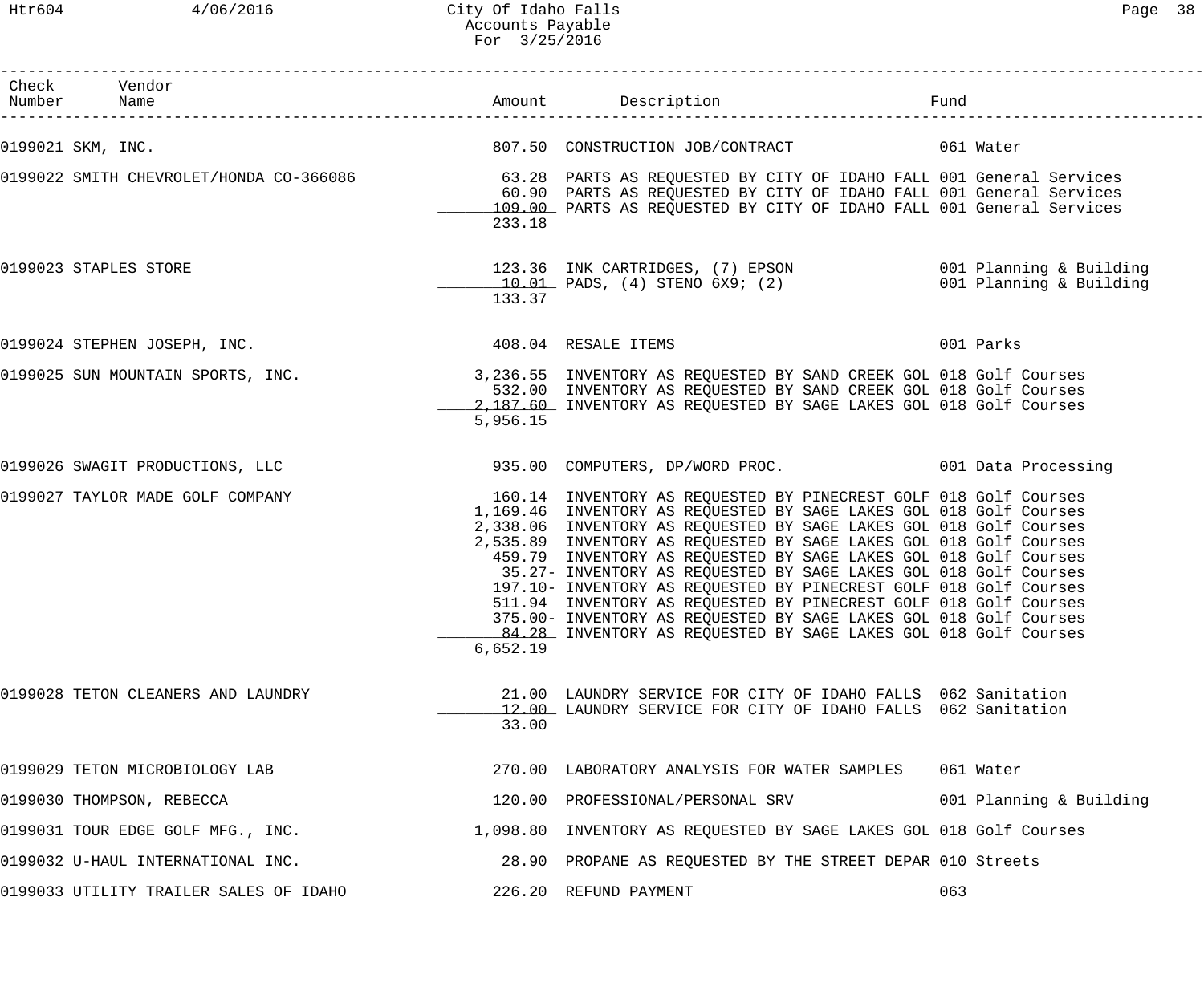# Htr604 4/06/2016 City Of Idaho Falls Page 39 Accounts Payable For 3/25/2016

| Check Vendor<br>Number Name                                                      |          |                                                                                                                                                                                                                                                                                                                                                                                                                                           |  |
|----------------------------------------------------------------------------------|----------|-------------------------------------------------------------------------------------------------------------------------------------------------------------------------------------------------------------------------------------------------------------------------------------------------------------------------------------------------------------------------------------------------------------------------------------------|--|
| 0199034 VALLEY OFFICE SYSTEMS                                                    | 1,147.14 | 150.00 MAINTENANCE CONTRACT-EQ 001 Non Departmental<br>85.81 MAINTENANCE CONTRACT-EQ<br>85.81 MAINTENANCE CONTRACT-EQ<br>250.70 MAINTENANCE CONTRACT-EQ<br>250.70 MAINTENANCE CONTRACT-EQ<br>250.70 MAINTENANCE CONTRACT-EQ<br>250.70 MAINTENANCE CONTRACT-EQ<br>250.70 MAINTENANCE CONTRACT-EQ<br>                                                                                                                                       |  |
| 0199035 VERNON STEEL, INC.                                                       |          | 18.45 PARTS AS REQUESTED BY CITY OF IDAHO FALL 001 General Services                                                                                                                                                                                                                                                                                                                                                                       |  |
| 0199036 WATER GEAR, INC.                                                         | 791.65   | 59.26 MISCELLANEOUS SUPPLIES FOR THE AQUATIC C 011 Recreation<br>732.39 MISCELLANEOUS SUPPLIES FOR THE AQUATIC C 011 Recreation                                                                                                                                                                                                                                                                                                           |  |
| 0199037 WAXIE SANITARY SUPPLY                                                    | 291.86   | 114.42 MULTIFOLD TOWELS 114.42 MULTIFOLD TOWELS<br>177.44 MOP BUCKET AND CANLINERS 6001 General Services                                                                                                                                                                                                                                                                                                                                  |  |
| 0199038 WESTERN RECORDS DESTRUCTION, INC. 35.00 SERVICES/MISCELLANEOUS 001 Parks |          |                                                                                                                                                                                                                                                                                                                                                                                                                                           |  |
| 0199039 WESTERN WHOLESALE INSTALLED                                              | 1,148.04 | 14.60 OVERHEAD DOOR PARTS AND LABOR AS REQUEST 001 General Services<br>733.28 OVERHEAD DOOR PARTS AND LABOR AS REQUEST 001 General Services<br>250.00 OVERHEAD DOOR PARTS AND LABOR AS REQUEST 001 General Services<br>20.16 OVERHEAD DOOR PARTS AND LABOR AS REQUEST 001 General Services<br>30.00 OVERHEAD DOOR PARTS AND LABOR AS REQUEST 001 General Services<br>100.00 OVERHEAD DOOR PARTS AND LABOR AS REQUEST 001 General Services |  |
| 0199040 WITTMAN ENTERPRISES, LLC                                                 |          | 9,542.21 MONTHLY CHARGES FOR AMBULANCE BILLING SE 063 Ambulance                                                                                                                                                                                                                                                                                                                                                                           |  |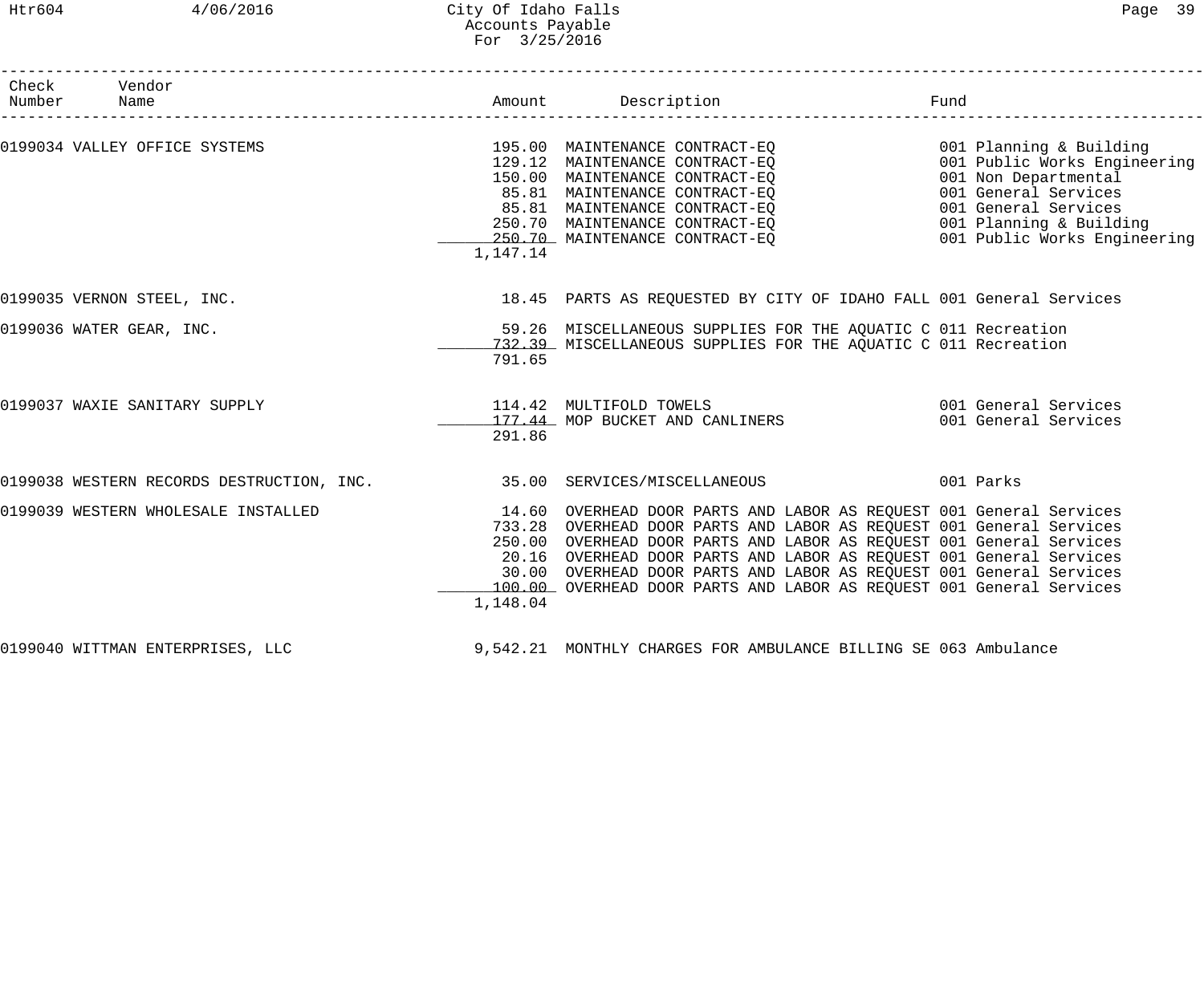#### City Of Idaho Falls Summary of Accounts Payable By Fund From 3/01/2016 To 3/31/2016 ------------------------------------------------------------------------------------------------------------------------------------

| 001 | General Fund            | 476, 218.78  |
|-----|-------------------------|--------------|
| 010 | Street Fund             | 64,584.56    |
| 011 | Recreation Fund         | 11, 474.72   |
| 012 | Library Fund            | 29,855.39    |
| 014 | MERF Fund               | 120,000.00   |
| 015 | EL Public Purpose Fund  | 54,141.60    |
| 018 | Golf Fund               | 87,066.21    |
| 019 | Self-Insurance Fund     | 4,800.00     |
| 042 | Street Capital Imp Fund | 19,170.38    |
| 044 | Water Capital Imp Fund  | 45,920.00    |
| 060 | Airport Fund            | 35,061.14    |
| 061 | Water & Sewer Fund      | 146,841.46   |
| 062 | Sanitation Fund         | 3,394.38     |
| 063 | Ambulance Fund          | 13,802.66    |
| 064 | Electric Light Fund     | 1,444,483.48 |
|     |                         | 2,556,814.76 |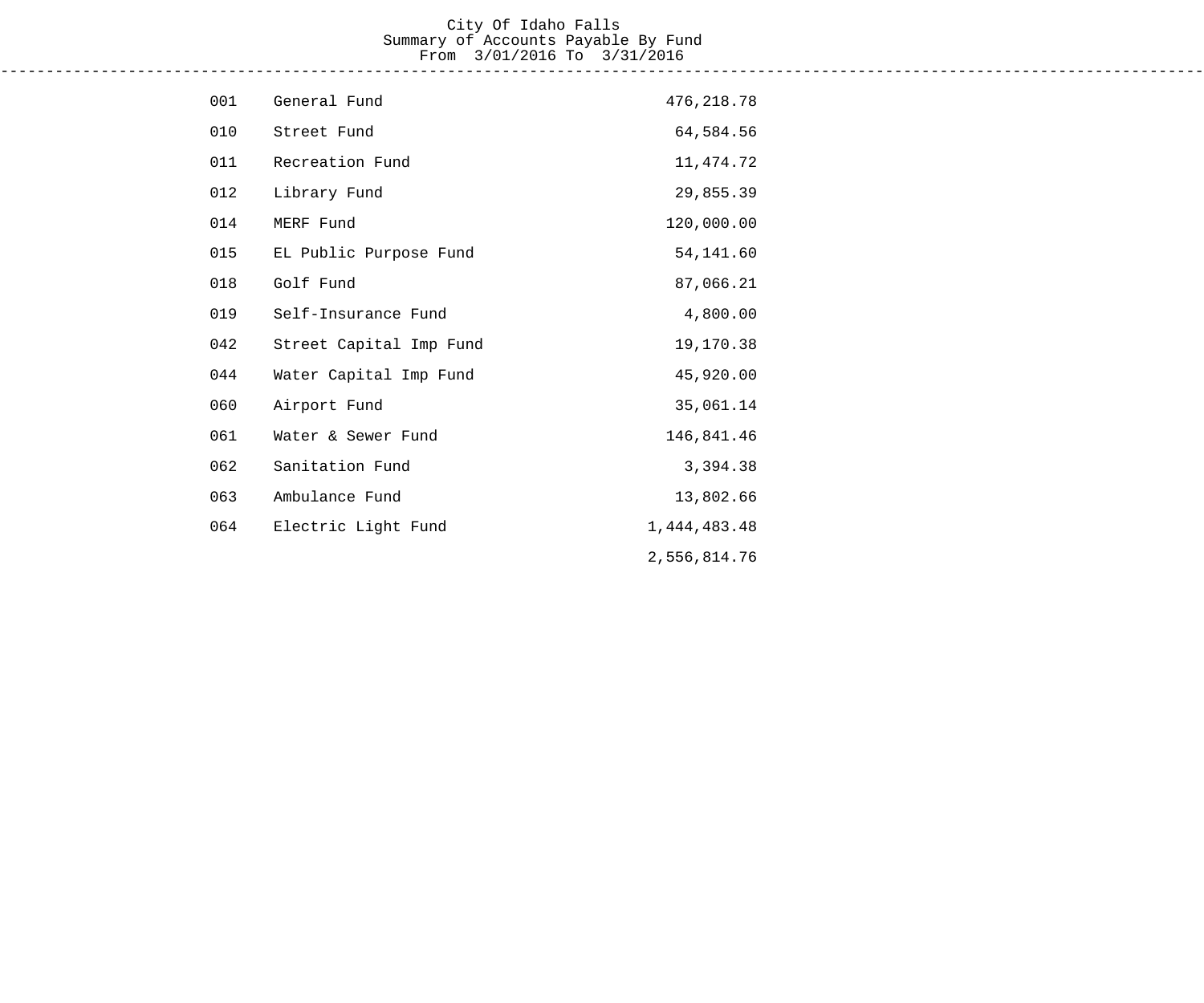Htr607 4/06/2016 City Of Idaho Falls Page 1 E-Payables For 3/04/2016

| Check Vendor<br>Number Name                                                                                                                                                                                                          |          |                                                                                                                                                                                                           | Fund |                                                                                              |
|--------------------------------------------------------------------------------------------------------------------------------------------------------------------------------------------------------------------------------------|----------|-----------------------------------------------------------------------------------------------------------------------------------------------------------------------------------------------------------|------|----------------------------------------------------------------------------------------------|
| 0000904 ACOM SOLUTIONS, INC. 256.25 PAPER                                                                                                                                                                                            |          |                                                                                                                                                                                                           |      | 001 Finance                                                                                  |
| 0000905 AMERICAN PLANNING ASSOCIATION 425.00 MEMBERSHIPS                                                                                                                                                                             |          |                                                                                                                                                                                                           |      | 001 Planning & Building                                                                      |
| 0000906 BATTERIES PLUS                                                                                                                                                                                                               | 1,299.25 | 102.35 PARTS AS REQUESTED BY CITY OF IDAHO FALL 001 General Services<br>1,196.90 EQ REPAIR AND MAINT                                                                                                      | 001  |                                                                                              |
| 0000907 BEARING & INDUSTRIAL SALES INC 36.94 PARTS AS REQUESTED BY CITY OF IDAHO FALL 001 General Services 3000<br>47.20 PARTS AS REQUESTED BY CITY OF IDAHO FALL 001 General Services                                               | 74.14    |                                                                                                                                                                                                           |      |                                                                                              |
| 0000908 BONNEVILLE INDUSTRIAL SUPPLY (1999) 963.70 PLIERS, GLOVES, GLASSES (1999) 963.70 PLIERS, GLOVES, GLASSES<br>32.53 72" SAN ANGELO DIGGING BA (1991) 901 Public Works Engineering<br>13.46 SAFETY SUNGLASSES (1991) 901 Public | 701.47   | 163.30 MISCELLANEOUS PURCHASES AS REQUIRED BY S 061 Sewer<br>128.48 PAINT BOOTS, JACKETS, OVE 6062 Sanitation                                                                                             |      |                                                                                              |
| 0000909 BSN SPORTS SUPPLY GROUP, INC. 2000 100 HARDWARE MISCELLANEOUS                                                                                                                                                                |          |                                                                                                                                                                                                           |      | 011 Recreation                                                                               |
| 0000910 CAL RANCH STORES                                                                                                                                                                                                             | 58.72    | 14.90 LOCK PIN 1/4"X2 1/2" SQUA 061 Water<br>14.90 LOCK PIN 5/16"X1 3/4" ROU 061 Water<br>4.98 PRESTO PIN 3/16" 061 Water<br>4.98 PRESTO PIN 3/16" 061 Water<br>23.94 RV ANTI FREEZE 1 GALLON - 061 Water |      |                                                                                              |
| 0000911 CLASSIC TRUCK COLLISION CENTER 742.50 PARTS AND MINOR SUBLET REPAIRS AS REQUES 001 General Services                                                                                                                          |          |                                                                                                                                                                                                           |      |                                                                                              |
| 0000912 CULLIGAN WATER CONDITIONING                                                                                                                                                                                                  |          | 17.00 WATER SOFTENER RENTAL AND SALT FOR THE Z 001 Parks                                                                                                                                                  |      |                                                                                              |
| 0000913 DYNA SYSTEMS                                                                                                                                                                                                                 |          | 573.79 GARAGE SHOP SUPPLIES                                                                                                                                                                               |      | 001 General Services                                                                         |
| 0000914 ELECTRIC MOTOR SERVICE COMPANY                                                                                                                                                                                               | 267.16   | 17.58 MOTORS / ENGINES<br>60.00 MOTORS / ENGINES<br>17.58 MOTORS / ENGINES<br>170.00 MOTORS / ENGINES<br>172.00 MOTORS / ENGINES                                                                          |      | 001 General Services<br>001 General Services<br>001 General Services<br>001 General Services |
| 0000915 EVCO HOUSE OF HOSE - IDAHO                                                                                                                                                                                                   | 59.61    | 15.45 PARTS AS REQUESTED BY CITY OF IDAHO FALL 001 General Services<br>44.16 PARTS AS REQUESTED BY CITY OF IDAHO FALL 001 General Services                                                                |      |                                                                                              |
| 0000916 FALLS PLUMBING SUPPLY, INC.                                                                                                                                                                                                  |          | 3.73 MISCELLANEOUS PLUMBING SUPPLIES FOR BLDG 001 General Services<br>194.44 MISCELLANEOUS PLUMBING SUPPLIES FOR BLDG 001 General Services                                                                |      |                                                                                              |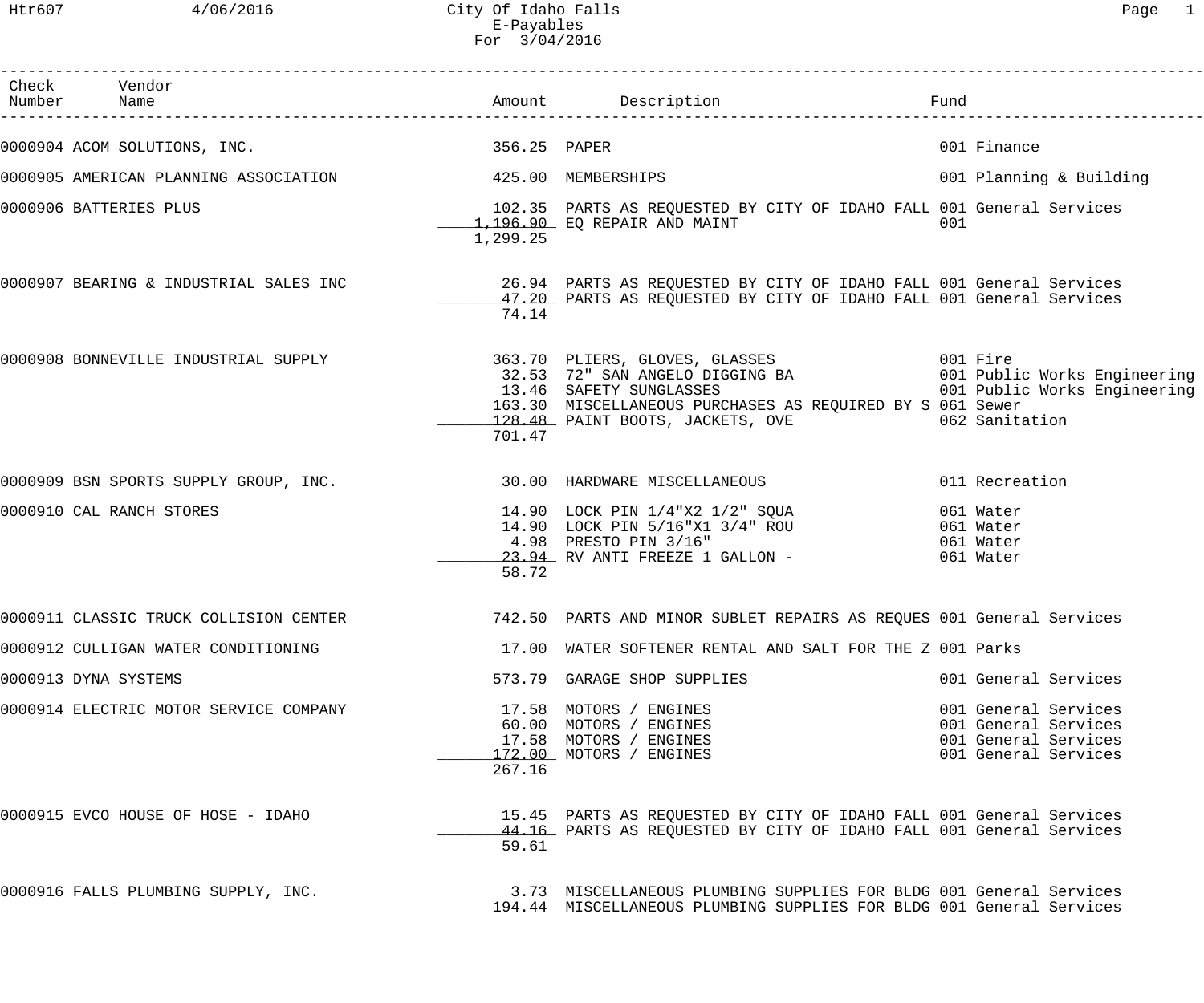# Htr607 4/06/2016 City Of Idaho Falls Page 2 E-Payables For 3/04/2016

| Number | Check Vendor<br>Name                   |                 | Amount Description                                                                                                                                                                                                                                                                                                                                                                                                                                                                                                                                                                                                                                                                                                                                                                                                                                | Fund                                                                                                                                         |
|--------|----------------------------------------|-----------------|---------------------------------------------------------------------------------------------------------------------------------------------------------------------------------------------------------------------------------------------------------------------------------------------------------------------------------------------------------------------------------------------------------------------------------------------------------------------------------------------------------------------------------------------------------------------------------------------------------------------------------------------------------------------------------------------------------------------------------------------------------------------------------------------------------------------------------------------------|----------------------------------------------------------------------------------------------------------------------------------------------|
|        | 0000916 FALLS PLUMBING SUPPLY, INC.    |                 | 47.98 MISCELLANEOUS PLUMBING SUPPLIES FOR BLDG 001 General Services<br>51.93- MISCELLANEOUS PLUMBING SUPPLIES FOR BLDG 001 General Services<br>106.16 MISCELLANEOUS PLUMBING SUPPLIES FOR BLDG 001 General Services<br>9.62- MISCELLANEOUS PLUMBING SUPPLIES FOR BLDG 001 General Services<br>12.60- MISCELLANEOUS PLUMBING SUPPLIES FOR BLDG 001 General Services<br>186.90 MISCELLANEOUS PLUMBING SUPPLIES FOR BLDG 001 General Services<br>45.40 MISCELLANEOUS PLUMBING SUPPLIES FOR BLDG 001 General Services<br>235.57 MISCELLANEOUS PLUMBING SUPPLIES FOR BLDG 001 General Services<br>214.18- MISCELLANEOUS PLUMBING SUPPLIES FOR BLDG 001 General Services<br>10.15 MISCELLANEOUS PLUMBING SUPPLIES FOR BLDG 001 General Services<br>4.30 MISCELLANEOUS PLUMBING SUPPLIES FOR BLDG 001 General Services<br>165.53 FITTINGS FOR WELL SITES | 061 Water                                                                                                                                    |
|        |                                        | 727.58          | 15.75 NIPPLES & PIPE DOPE                                                                                                                                                                                                                                                                                                                                                                                                                                                                                                                                                                                                                                                                                                                                                                                                                         | 064 Electric                                                                                                                                 |
|        |                                        | 228.06          | 50.03 REPAIR HOSE - PUMP                                                                                                                                                                                                                                                                                                                                                                                                                                                                                                                                                                                                                                                                                                                                                                                                                          | 061 Sewer<br>064 Electric                                                                                                                    |
|        |                                        | 72.00<br>736.68 | 0000918 JOHNSTONE SUPPLY, IDAHO FALLS DBA 64.00 AIR CONDITIONING/HEATING<br>304.32 AIR CONDITIONING/HEATING<br>93.24 AIR CONDITIONING/HEATING<br>67.92 AIR CONDITIONING/HEATING<br>AIR CONDITIONING/HEATING<br>115.20 AIR CONDITIONING/HEATING                                                                                                                                                                                                                                                                                                                                                                                                                                                                                                                                                                                                    | 001 General Services<br>001 General Services<br>001 General Services<br>001 General Services<br>001 General Services<br>001 General Services |
|        | 0000919 KENWORTH SALES COMPANY, INC.   |                 | 434.94 PARTS AS REQUESTED BY CITY OF IDAHO FALL 001 General Services                                                                                                                                                                                                                                                                                                                                                                                                                                                                                                                                                                                                                                                                                                                                                                              |                                                                                                                                              |
|        | 0000920 METROQUIP, INC.                | 7,089.84        | 2,417.47 EQ REPAIR AND MAINT<br>4,672.37 GARAGE SHOP SUPPLIES                                                                                                                                                                                                                                                                                                                                                                                                                                                                                                                                                                                                                                                                                                                                                                                     | 001<br>001 General Services                                                                                                                  |
|        | 0000921 MWI VETERINARY SUPPLY COMPANY  | 233.40          | 230.44 VETERINARY SUPPLIES FOR TAUTPHAUS PARK Z 001 Parks<br>2.96 VETERINARY SUPPLIES FOR TAUTPHAUS PARK Z 001 Parks                                                                                                                                                                                                                                                                                                                                                                                                                                                                                                                                                                                                                                                                                                                              |                                                                                                                                              |
|        | 0000922 NATIONAL FIRE PROTECTION ASSOC |                 | 175.00 MEMBERSHIPS                                                                                                                                                                                                                                                                                                                                                                                                                                                                                                                                                                                                                                                                                                                                                                                                                                | 001 Fire                                                                                                                                     |
|        | 0000923 PEST CONTROL SERVICES, INC.    |                 | 130.00 SERVICES/MISCELLANEOUS                                                                                                                                                                                                                                                                                                                                                                                                                                                                                                                                                                                                                                                                                                                                                                                                                     | 064 Electric                                                                                                                                 |
|        | 0000924 PHYSIO-CONTROL, INC.           | 2,562.19        | 4,552.15 AMBULANCE SUPPLIES<br>1,989.96- AMBULANCE SUPPLIES                                                                                                                                                                                                                                                                                                                                                                                                                                                                                                                                                                                                                                                                                                                                                                                       | 063 Ambulance<br>063 Ambulance                                                                                                               |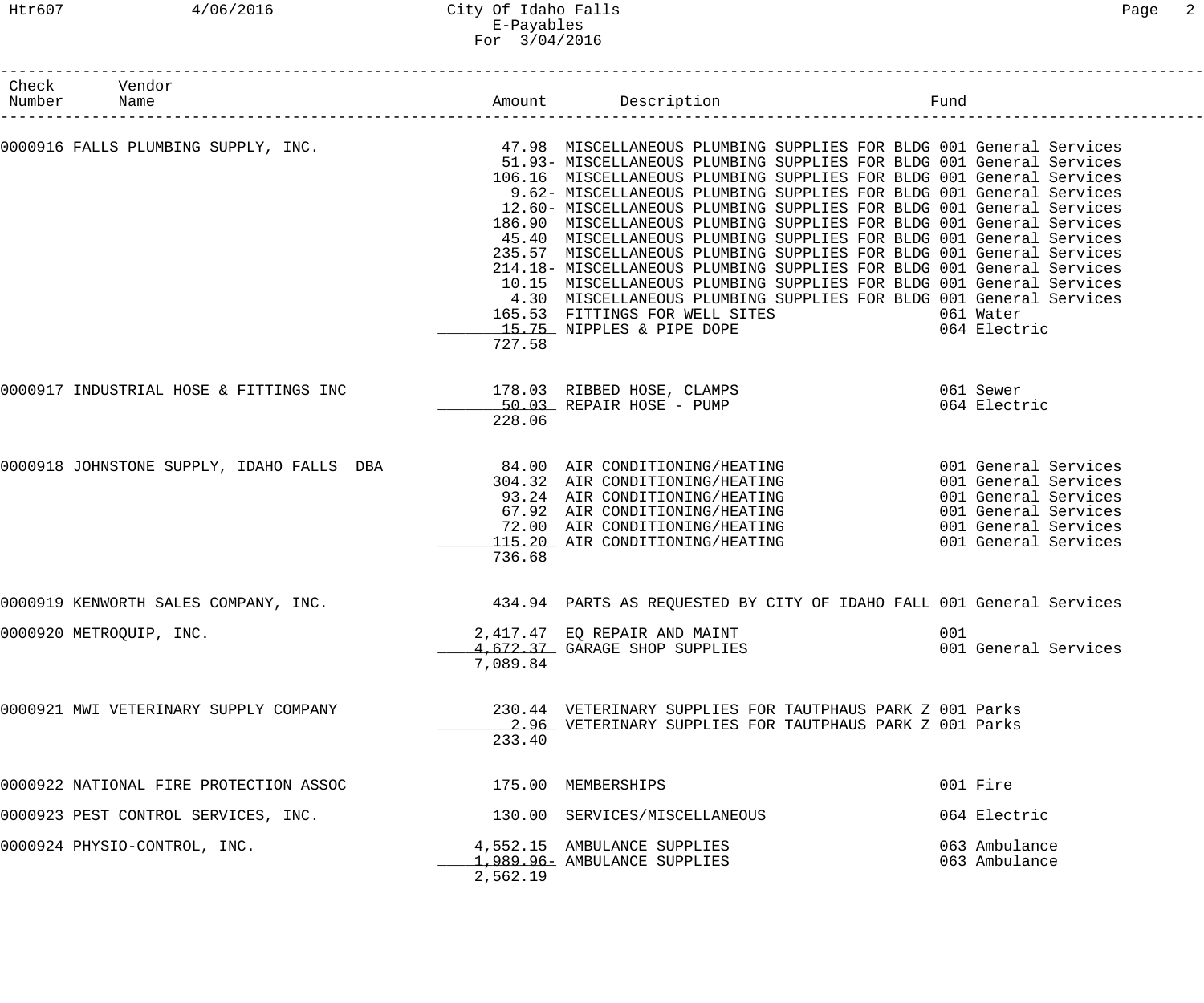| Check Vendor<br>Number Name                                                                                    |                           |                                                                                                                                                                                                                                                                                                                                                                                                                                                                                                                                                                                                                                                                                                                                                                                                                                                                                                                                                                                                                         | Fund |              |
|----------------------------------------------------------------------------------------------------------------|---------------------------|-------------------------------------------------------------------------------------------------------------------------------------------------------------------------------------------------------------------------------------------------------------------------------------------------------------------------------------------------------------------------------------------------------------------------------------------------------------------------------------------------------------------------------------------------------------------------------------------------------------------------------------------------------------------------------------------------------------------------------------------------------------------------------------------------------------------------------------------------------------------------------------------------------------------------------------------------------------------------------------------------------------------------|------|--------------|
| 0000925 PIONEER EQUIPMENT COMPANY     64.07 PARTS AND MINOR SUBLET REPAIRS AS REQUES 001 General Services      | 323.22                    | 152.70 PARTS AND MINOR SUBLET REPAIRS AS REQUES 001 General Services<br>61.60 PARTS AND MINOR SUBLET REPAIRS AS REQUES 001 General Services<br>44.85 PARTS AND MINOR SUBLET REPAIRS AS REQUES 001 General Services                                                                                                                                                                                                                                                                                                                                                                                                                                                                                                                                                                                                                                                                                                                                                                                                      |      |              |
| 0000926 PROTECTIVE EQUIPMENT TESTING 1,838.38 SAFETY EQUIPMENT                                                 |                           |                                                                                                                                                                                                                                                                                                                                                                                                                                                                                                                                                                                                                                                                                                                                                                                                                                                                                                                                                                                                                         |      | 064 Electric |
| 0000927 SHRED-IT USA LLC                                                                                       | 167.79                    | 59.75 SHREDDING SERVICES FOR THE IDAHO FALLS P 001 Police<br>108.04 SHREDDING SERVICES FOR THE CITY OF IDAHO 001 Non Departmental                                                                                                                                                                                                                                                                                                                                                                                                                                                                                                                                                                                                                                                                                                                                                                                                                                                                                       |      |              |
| 0000928 SOUTHWESTERN EQUIPMENT COMPANY 48.00 PARTS AS REQUESTED BY CITY OF IDAHO FALL 001 General Services     | 57.84                     | 9.84 PARTS AS REQUESTED BY CITY OF IDAHO FALL 001 General Services                                                                                                                                                                                                                                                                                                                                                                                                                                                                                                                                                                                                                                                                                                                                                                                                                                                                                                                                                      |      |              |
| 0000929 SPRAGUE PEST SOLUTIONS                                                                                 |                           | 165.00 PEST CONTROL SERVICES AS REQUESTED BY TH 001 Parks                                                                                                                                                                                                                                                                                                                                                                                                                                                                                                                                                                                                                                                                                                                                                                                                                                                                                                                                                               |      |              |
| 0000930 THOMSON REUTERS WEST                                                                                   | 705.90                    | 105.92 MONTHLY WESTLAW SUBSCRIPTION AND BOOKS F 001 City Attorney<br>599.98 MONTHLY WESTLAW SUBSCRIPTION AND BOOKS F 001 City Attorney                                                                                                                                                                                                                                                                                                                                                                                                                                                                                                                                                                                                                                                                                                                                                                                                                                                                                  |      |              |
| 0000931 TURF EQUIP & IRRIGATION, INC. 4 . [12.18 TURF DC PARTS AS REQUESTED BY CITY OF IF 001 General Services |                           |                                                                                                                                                                                                                                                                                                                                                                                                                                                                                                                                                                                                                                                                                                                                                                                                                                                                                                                                                                                                                         |      |              |
| 0000932 WESTERN STATES RENTAL STORE                                                                            | 56.59<br>136.70<br>883.77 | 15.80 PARTS AS REQUESTED BY CITY OF IDAHO FALL 001 General Services<br>62.15 PARTS AS REQUESTED BY CITY OF IDAHO FALL 001 General Services<br>40.58 PARTS AS REQUESTED BY CITY OF IDAHO FALL 001 General Services<br>188.36 PARTS AS REQUESTED BY CITY OF IDAHO FALL 001 General Services<br>250.60 PARTS AS REQUESTED BY CITY OF IDAHO FALL 001 General Services<br>53.64 PARTS AS REQUESTED BY CITY OF IDAHO FALL 001 General Services<br>PARTS AS REQUESTED BY CITY OF IDAHO FALL 001 General Services<br>15.80 PARTS AS REQUESTED BY CITY OF IDAHO FALL 001 General Services<br>153.28 PARTS AS REQUESTED BY CITY OF IDAHO FALL 001 General Services<br>212.57 PARTS AS REQUESTED BY CITY OF IDAHO FALL 001 General Services<br>3.84 PARTS AS REQUESTED BY CITY OF IDAHO FALL 001 General Services<br>51.89- PARTS AS REQUESTED BY CITY OF IDAHO FALL 001 General Services<br>PARTS AS REQUESTED BY CITY OF IDAHO FALL 001 General Services<br>254.25 PARTS AS REQUESTED BY CITY OF IDAHO FALL 001 General Services |      |              |

0000933 ZOLL DATA SYSTEMS, INC. 16,605.00 COMPUTERS, DP/WORD PROC. 063 Ambulance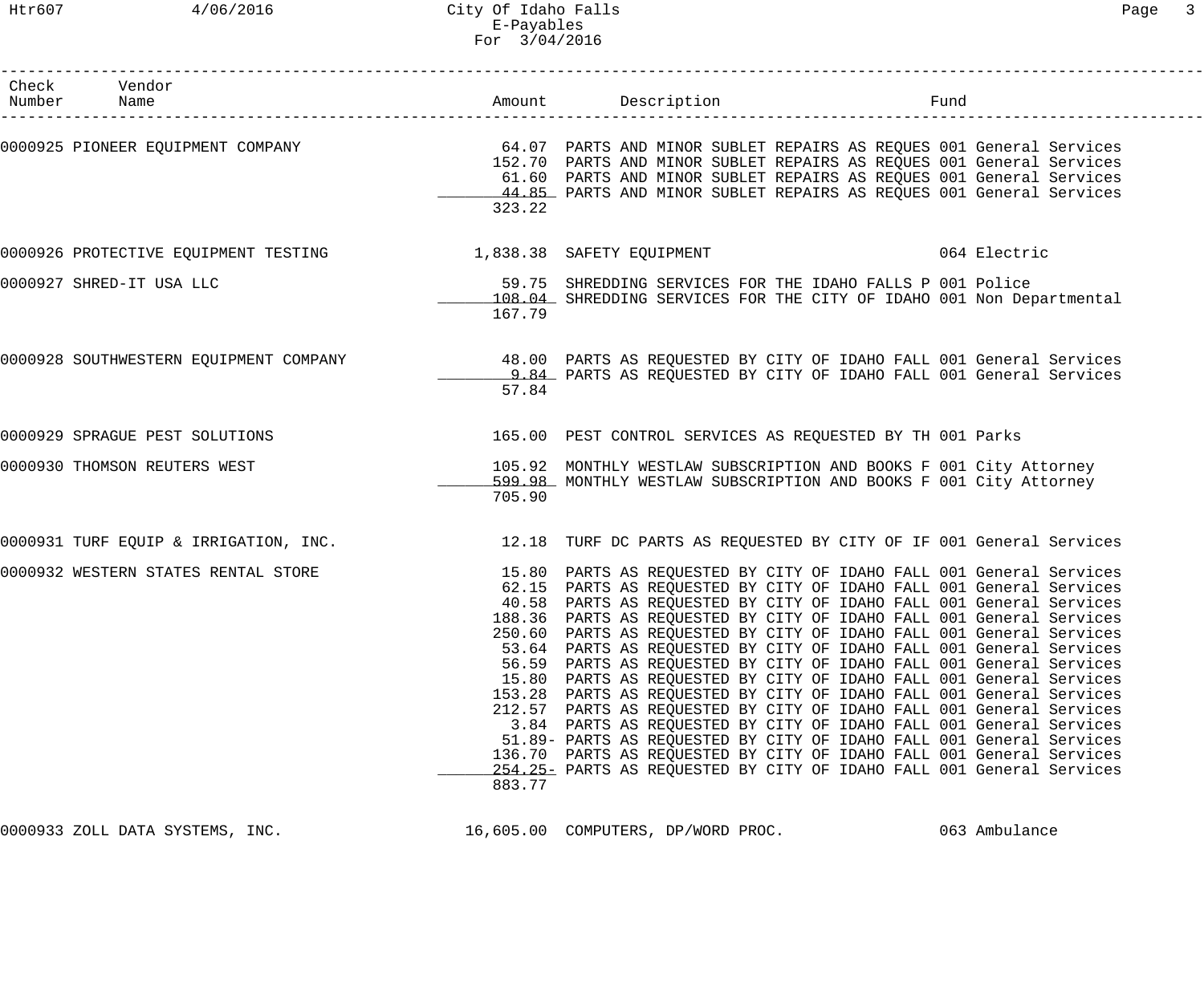Htr607 4/06/2016 City Of Idaho Falls Page 4 E-Payables For 3/11/2016

| Check Vendor<br>Number Name                                      |          |                                                                                                                                                                                                                                  | Fund                                         |
|------------------------------------------------------------------|----------|----------------------------------------------------------------------------------------------------------------------------------------------------------------------------------------------------------------------------------|----------------------------------------------|
| 0000934 A-1 RENTAL, INC.                                         |          | 80.00 SERVICES/MISCELLANEOUS<br>001 Fire                                                                                                                                                                                         |                                              |
|                                                                  | 461.22   | 84.50 PARTS AS REQUESTED BY CITY OF IDAHO FALL 001 General Services                                                                                                                                                              | 001<br>001                                   |
| 0000936 BMC WEST BUILDING MATERIALS                              | 1,420.30 | 47.75 NAILS - 3X.131 BRITE OFFS<br>778.80 FENCING<br>778.80 FENCING<br>29.00 FREIGHT<br>99.98 AIR HOSE POLY W/COUPLER 2<br>61.54 SCREWS 1/4 X 4 1/2 100 P<br>205.50 BOARDS 2X12-14 2&BETTER<br>001 Parks<br>197.73 TRUSS PACKAGE | 001 Parks<br>001 Parks<br>001 Parks          |
|                                                                  |          | 0000937 BONNEVILLE INDUSTRIAL SUPPLY 15.00 MISCELLANEOUS PURCHASES AS REQUIRED BY S 061 Sewer                                                                                                                                    |                                              |
| 0000938 CAL RANCH STORES                                         | 469.88   | 226.95 BUILDING SUP/REPR/MAINT.                                                                                                                                                                                                  | 001 Police                                   |
| 0000939 CHIEF SUPPLY CORPORATION                                 | 3,103.47 | 1,006.09 CLOTHING & APPAREL<br>161.40 CLOTHING & APPAREL<br>$1,935.98$ CLOTHING & APPAREL                                                                                                                                        | 001 Police<br>001 Police<br>001 Police       |
| 0000940 EDGE CONSTRUCTION SUPPLY, INC. 191.52 KRYLON GREEN PAINT | 335.16   | 143.64 KRYLON BLUE UPSIDE DOWN P                                                                                                                                                                                                 | 061 Sewer<br>061 Water                       |
| 0000941 EVCO HOUSE OF HOSE - IDAHO                               | 161.73   | 76.07 PARTS AS REQUESTED BY CITY OF IDAHO FALL 001 General Services<br>83.87 ALEM-B331107 SWIVEL 1/4X1<br><u>1.79</u> FA-C-FP-0404 SWIVEL ADAPT                                                                                  | 001 General Services<br>001 General Services |
| 0000942 FALLS PLUMBING SUPPLY, INC.                              |          | 31.00 NOW SHOVEL                                                                                                                                                                                                                 | 011 Recreation                               |
| 0000943 FIRST STREET WELDING, INC.                               |          | 406.96 PARTS AND MINOR SUBLET REPAIRS AS REQUES 001 General Services                                                                                                                                                             |                                              |
| 0000944 GEM STATE PAPER SUPPLY COMPANY                           |          | 50.00 VACUUM BAGS                                                                                                                                                                                                                | 011 Recreation                               |
| 0000945 IDAHO TRANSPORTATION DEPT-BOIS                           |          | 703.80 LICENSE PLATE RENEWALS, TRANSFERS AND NE 001 General Services<br>23.46 LICENSE PLATE RENEWALS, TRANSFERS AND NE 001 General Services                                                                                      |                                              |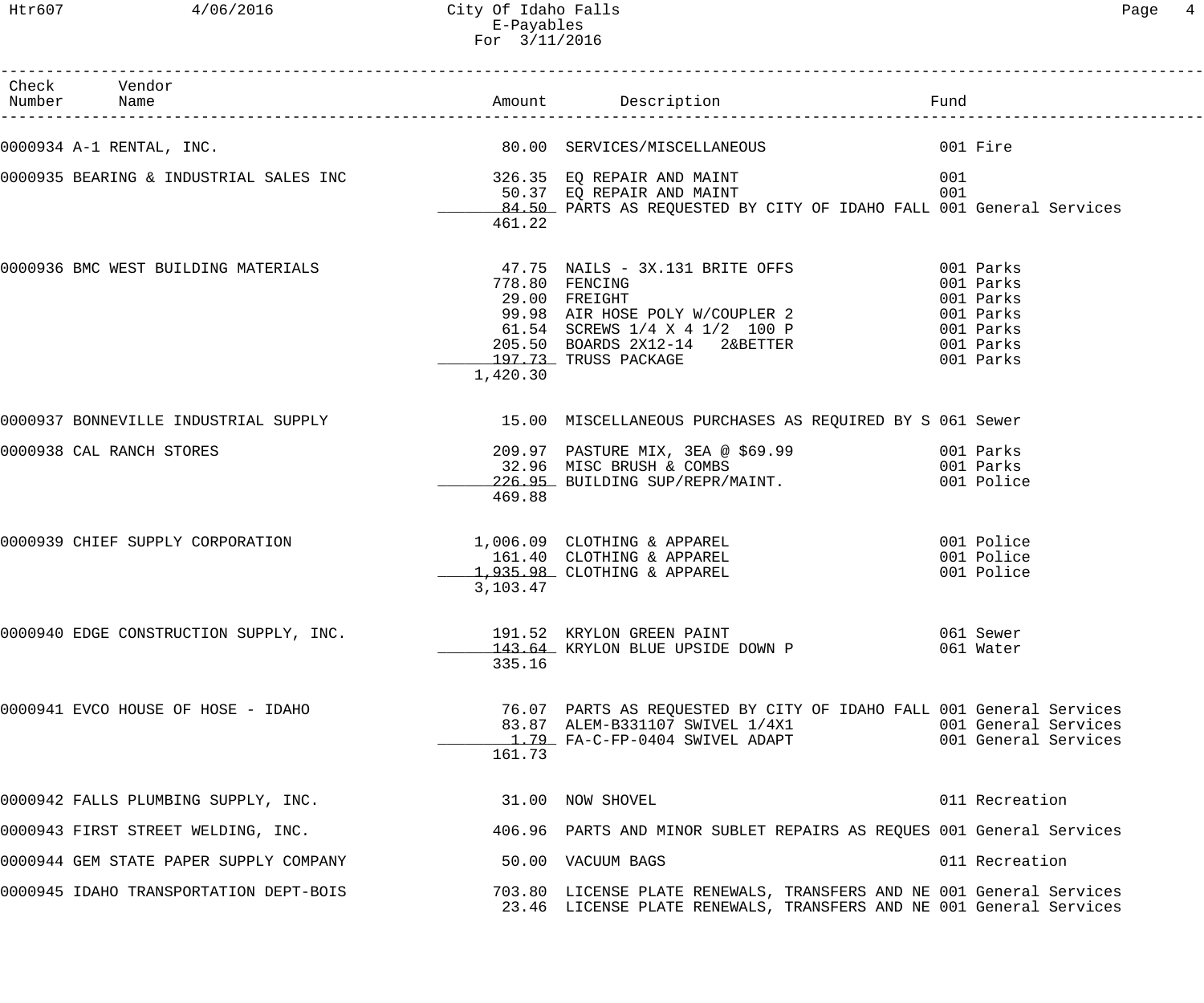Htr607 4/06/2016 City Of Idaho Falls Page 5 E-Payables For 3/11/2016

| Check Vendor<br>Number Name                                                                                 |          | Amount Description Description                                                                                                                        |                                                                      |
|-------------------------------------------------------------------------------------------------------------|----------|-------------------------------------------------------------------------------------------------------------------------------------------------------|----------------------------------------------------------------------|
|                                                                                                             | 727.26   |                                                                                                                                                       |                                                                      |
| 0000946 INDUSTRIAL HOSE & FITTINGS INC 195.12 PARTS AS REQUESTED BY CITY OF IDAHO FALL 001 General Services |          |                                                                                                                                                       |                                                                      |
| 0000947 JIM'S TROPHY ROOM                                                                                   |          | 25.50 MANUFACTURING OF RUBBER S                                                                                                                       | 001 Finance                                                          |
| 0000948 NAT'L RECREATION & PARK ASSOC.                                                                      |          | 304.00 TRAINING-PERSONNEL                                                                                                                             | 011 Recreation                                                       |
| 0000949 NATIONAL GOLF FOUNDATION                                                                            | 232.30   | 19.80 FREIGHT<br>93.33 PARKS & RECREATION MISC.<br>70.83 PARKS & RECREATION MISC. 018 Golf Courses<br>48.34 PARKS & RECREATION MISC. 018 Golf Courses | 018 Golf Courses                                                     |
| 0000950 OMNI SECURITY SYSTEMS, INC.                                                                         | 850.00   | 550.00 FIRE PROTECT EQ/SUP/MAINT 6001 General Services<br>$300.00$ FIRE PROTECT EQ/SUP/MAINT                                                          | 001 General Services                                                 |
|                                                                                                             |          |                                                                                                                                                       |                                                                      |
| 0000952 PIONEER EQUIPMENT COMPANY                                                                           | 1,541.97 | 51.97 FREIGHT<br>1,490.00 VEHICLE AND EQUIP. MAINT.                                                                                                   | 001 General Services<br>001 General Services                         |
| 0000953 PRESTIGE FLAG                                                                                       | 694.43   | 213.53 FLAGS, BANNERS, ACCESS. 018 Golf Courses<br>325.22 FLAGS, BANNERS, ACCESS.<br>155.68 FLAGS, BANNERS, ACCESS.                                   | 018 Golf Courses<br>018 Golf Courses                                 |
| 0000954 PROTECTIVE EQUIPMENT TESTING                                                                        |          | 551.42 SAFETY EQUIPMENT                                                                                                                               | 064 Electric                                                         |
| 0000955 RESPOND FIRST AID SYSTEMS                                                                           | 348.94   | 49.33 SAFETY EQUIPMENT<br>57.41 SAFETY EQUIPMENT<br>111.78 SAFETY EQUIPMENT<br>130.42 SAFETY EQUIPMENT                                                | 064 Electric<br>064 Electric<br>064 Electric<br>064 Electric         |
| 0000956 S.D. MYERS, INC.                                                                                    |          | 248.00 TRANSFORMERS                                                                                                                                   | 064 Electric                                                         |
| 0000957 SIGN PRO                                                                                            |          | 2,630.00 AIRPORT MAINTENANCE                                                                                                                          | 001 General Services                                                 |
| 0000958 STAPLES ADVANTAGE                                                                                   | 160.74   | 77.44 OFFICE SUPPLIES<br>23.96 OFFICE SUPPLIES<br>59.34 OFFICE SUPPLIES, GENERAL                                                                      | 001 Human Resources<br>001 Human Resources<br>001 Municipal Services |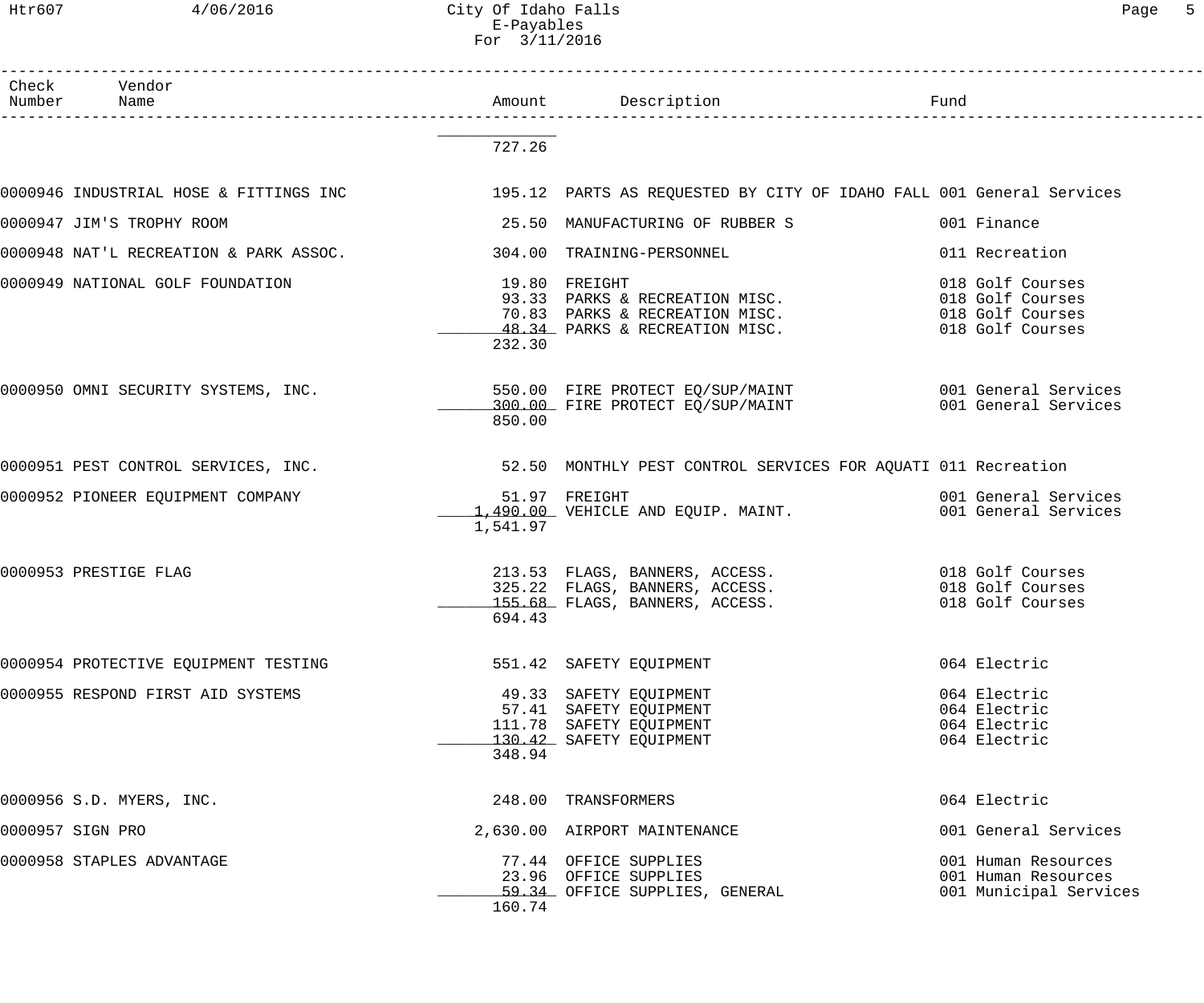# Htr607 4/06/2016 City Of Idaho Falls Page 6 E-Payables For 3/11/2016

| Check<br>Number   | Vendor<br>Name               | Amount | Description | Fund                                                                                                                          |  |
|-------------------|------------------------------|--------|-------------|-------------------------------------------------------------------------------------------------------------------------------|--|
|                   |                              |        |             |                                                                                                                               |  |
|                   | 0000959 WACKERLI AUTO CENTER |        |             | 17.90 PARTS AS REQUESTED BY CITY OF IDAHO FALL 001 General Services                                                           |  |
| 0000960 ZIP PRINT |                              | 26.09  |             | 2.70 PHOTOCOPIES AND POSTERS AS NEEDED BY AQU 011 Recreation<br>23.39 PHOTOCOPIES AND POSTERS AS NEEDED BY AQU 011 Recreation |  |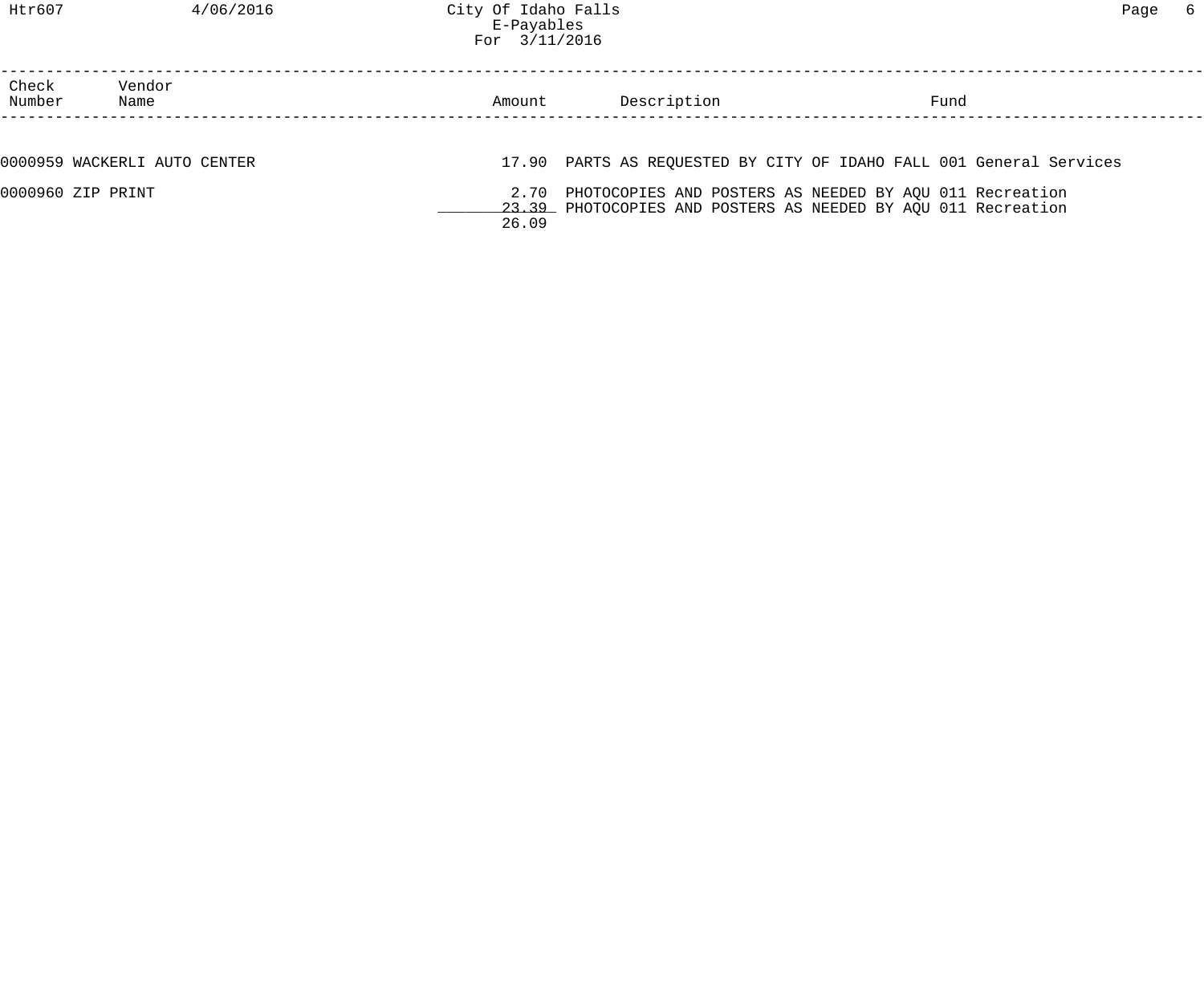## Htr607 4/06/2016 City Of Idaho Falls Page 7 E-Payables For 3/18/2016

| Check Vendor<br>Number Name                                      |              |                                                                                                                                                                                                                                              |                              |
|------------------------------------------------------------------|--------------|----------------------------------------------------------------------------------------------------------------------------------------------------------------------------------------------------------------------------------------------|------------------------------|
|                                                                  |              | 0000961 A-1 RENTAL, INC.<br>2,519.16 EQUIPMENT-LRG & TURF (1996) 001 Parks<br>120.29 TOOLS, HAND POWER/NONPOWER (1996) 064 Electric                                                                                                          |                              |
|                                                                  |              |                                                                                                                                                                                                                                              |                              |
|                                                                  |              | 65.00 RENTAL                                                                                                                                                                                                                                 | 064 Electric                 |
|                                                                  | 65.00 RENTAL |                                                                                                                                                                                                                                              | 064 Electric                 |
|                                                                  |              | 503.80 HARDWARE MISCELLANEOUS 664 Electric                                                                                                                                                                                                   |                              |
|                                                                  | 3, 273. 25   |                                                                                                                                                                                                                                              |                              |
|                                                                  |              | 0000962 ADVANCED INDUSTRIAL SUPPLY 102.09 COLLAR INSIGNIA RED FILL                                                                                                                                                                           | 001 Fire                     |
| 0000963 BENTLEY SYSTEMS, INC.                                    |              | 877.00 MAINTENANCE CONTRACT-EQ                                                                                                                                                                                                               | 001 Public Works Engineering |
|                                                                  |              | 0000964 BONNEVILLE INDUSTRIAL SUPPLY<br>116.32 CASTERS, WASHERS, NUTS<br>622.50 EQUIPMENT-LRG & TURF<br>43.68 HARDWARE MISCELLANEOUS<br>22.73 HARDWARE MISCELLANEOUS<br>22.73 HARDWARE MISCELLANEOUS<br>25.16 HARDWARE MISCELLANEOUS<br>25.1 |                              |
|                                                                  |              |                                                                                                                                                                                                                                              |                              |
|                                                                  |              |                                                                                                                                                                                                                                              |                              |
|                                                                  |              |                                                                                                                                                                                                                                              |                              |
|                                                                  |              |                                                                                                                                                                                                                                              |                              |
|                                                                  | 951.86       |                                                                                                                                                                                                                                              |                              |
|                                                                  |              |                                                                                                                                                                                                                                              |                              |
| 0000965 CAL RANCH STORES                                         |              | 19.98 MISCELLANEOUS SUPPLIES AS REQUESTED BY P 001 Parks<br>8.49 MISCELLANEOUS SUPPLIES AS REQUESTED BY P 001 Parks                                                                                                                          |                              |
|                                                                  |              |                                                                                                                                                                                                                                              |                              |
|                                                                  |              | 400.00 MENS BOOTS, MENS JEANS<br>73.14 REPAIR FENCE / DAMAGE BY T 062 Sanitation                                                                                                                                                             |                              |
|                                                                  |              | 34.99 WEED SPRAYER                                                                                                                                                                                                                           | 064 Electric                 |
|                                                                  | 536.60       |                                                                                                                                                                                                                                              |                              |
| 0000966 CROP PRODUCTION SERVICES                                 |              | 3,320.50 FERTILIZER/SOIL CONDITION 001 Parks                                                                                                                                                                                                 |                              |
|                                                                  |              | 1,125.00 FERTILIZER/SOIL CONDITION                                                                                                                                                                                                           | 001 Parks                    |
|                                                                  | 4,445.50     |                                                                                                                                                                                                                                              |                              |
| 0000967 CULLIGAN WATER CONDITIONING                              |              | 10.00 WATER SOFTENER RENTAL AT THE RECREATION 011 Recreation                                                                                                                                                                                 |                              |
|                                                                  |              | 20.00 WATER SOFTENER RENTAL FOR SAND CREEK GOL 018 Golf Courses                                                                                                                                                                              |                              |
|                                                                  | 30.00        |                                                                                                                                                                                                                                              |                              |
| 0000968 EDGE CONSTRUCTION SUPPLY, INC. 1,169.00 SAFETY EQUIPMENT |              |                                                                                                                                                                                                                                              | 001 General Services         |
| 0000969 ELECTRIC MOTOR SERVICE COMPANY                           |              | 50.00 PUMP REPAIRS AS REQUESTED BY THE SEWER D 061 Sewer                                                                                                                                                                                     |                              |
|                                                                  | 600.00       | 550.00 PUMP REPAIRS AS REQUESTED BY THE SEWER D 061 Sewer                                                                                                                                                                                    |                              |
| 0000970 EVCO HOUSE OF HOSE - IDAHO                               |              | 24.48 PARTS AS REQUESTED BY CITY OF IDAHO FALL 001 General Services                                                                                                                                                                          |                              |
|                                                                  |              | 11.33 PARTS AS REQUESTED BY CITY OF IDAHO FALL 001 General Services                                                                                                                                                                          |                              |
|                                                                  |              | 111.68 PARTS AS REQUESTED BY CITY OF IDAHO FALL 001 General Services                                                                                                                                                                         |                              |
|                                                                  |              | 42.60 PARTS AS REQUESTED BY CITY OF IDAHO FALL 001 General Services                                                                                                                                                                          |                              |
|                                                                  |              | 117.65 PARTS AS REQUESTED BY CITY OF IDAHO FALL 001 General Services                                                                                                                                                                         |                              |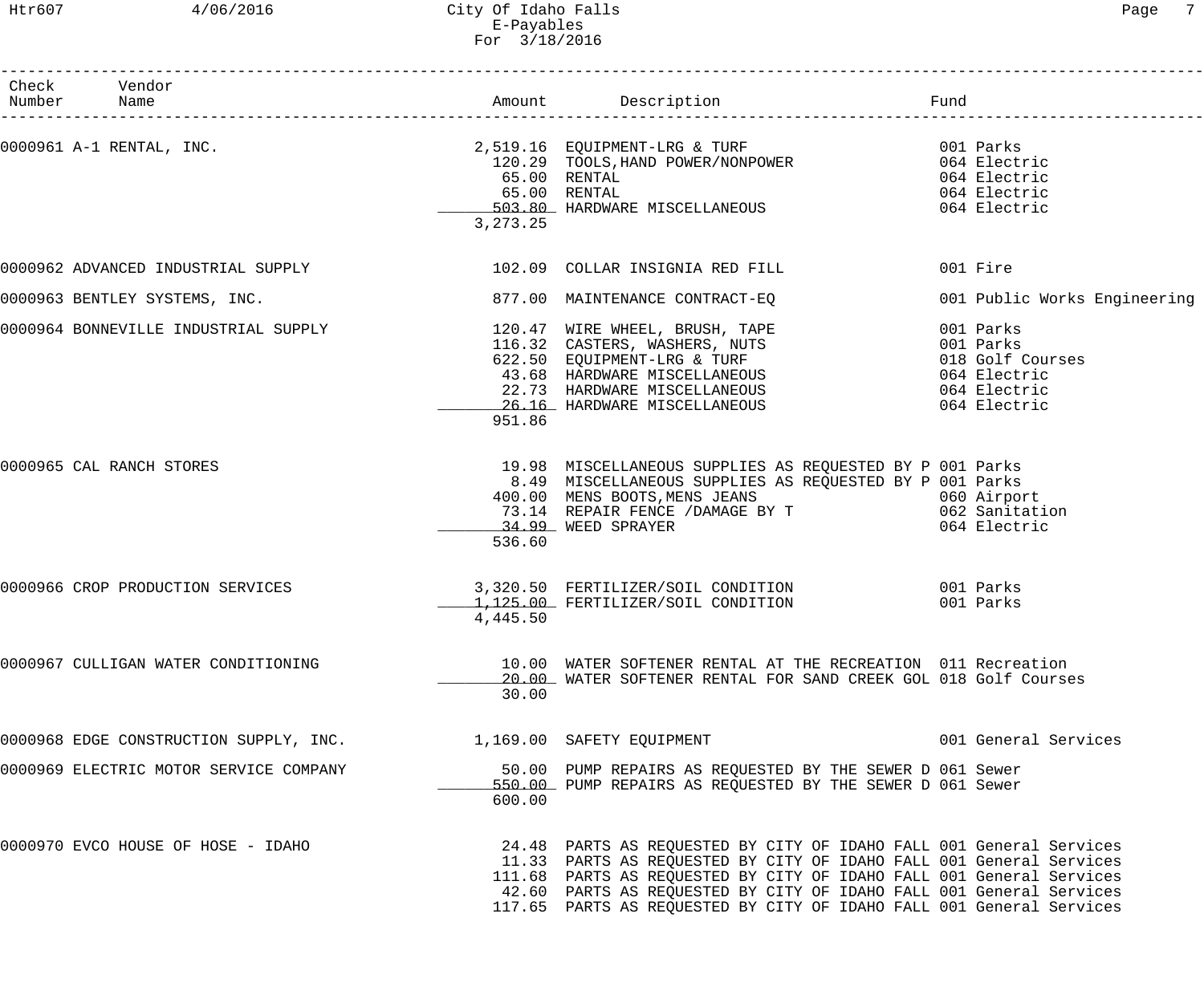Htr607 4/06/2016 City Of Idaho Falls Page 8 E-Payables For 3/18/2016

| Check Vendor<br>Number Name               |                      |                                                                                                                                                                                                                                                                                                                                                                                                                                                                                                        |                                   |
|-------------------------------------------|----------------------|--------------------------------------------------------------------------------------------------------------------------------------------------------------------------------------------------------------------------------------------------------------------------------------------------------------------------------------------------------------------------------------------------------------------------------------------------------------------------------------------------------|-----------------------------------|
|                                           | 553.82               |                                                                                                                                                                                                                                                                                                                                                                                                                                                                                                        |                                   |
|                                           | 452.84               | 0000971 FALLS PLUMBING SUPPLY, INC. 1 19.28 BALL VALVE, ADAPTER, PVC 61 Water<br>373.56 VACUUM BREAKER, ONE PC, 1 661 Water                                                                                                                                                                                                                                                                                                                                                                            |                                   |
| 0000972 HENRY SCHEIN, INC.                | 3,113.50             | 1,277.39 PURCHASE OF DRUGS AND SUPPLIES FOR CITY 063 Ambulance<br>18.80 PURCHASE OF DRUGS AND SUPPLIES FOR CITY 063 Ambulance<br>193.00 PURCHASE OF DRUGS AND SUPPLIES FOR CITY 063 Ambulance<br>1,656.75 PURCHASE OF DRUGS AND SUPPLIES FOR CITY 063 Ambulance<br>128.94- PURCHASE OF DRUGS AND SUPPLIES FOR CITY 063 Ambulance<br>96.50 PURCHASE OF DRUGS AND SUPPLIES FOR CITY 063 Ambulance                                                                                                        |                                   |
| 0000973 IDAHO BUSINESS SYSTEMS, INC.      | 991.51               | 36.00 MAINTENANCE CONTRACT-EQ 001 Police<br>294.83 MAINTENANCE CONTRACT-EQ 001 Non Dep<br>176.23 MAINTENANCE CONTRACT-EQ 001 Fire<br>311.34 MAINTENANCE CONTRACT-EQ 001 Parks<br>90.58 MAINTENANCE CONTRACT-EQ 061 Sewer<br>82.53 MAINTENANCE CONTRACT-EQ                                                                                                                                                                                                                                              | 001 Non Departmental<br>061 Water |
| 0000974 INDUSTRIAL HOSE & FITTINGS INC    | 25.38 BOLTS<br>29.56 | $4.18$ BAND CLAMP                                                                                                                                                                                                                                                                                                                                                                                                                                                                                      | 064 Electric<br>064 Electric      |
| 0000975 INKED WEAR LLC                    |                      | 4,002.00 T-SHIRTS FOR SWIM TEAMS FOR THE AQUATIC 011 Recreation                                                                                                                                                                                                                                                                                                                                                                                                                                        |                                   |
| 0000976 JIM'S TROPHY ROOM                 |                      | 39.50 REAL RUBBER SIGNATURE STA                                                                                                                                                                                                                                                                                                                                                                                                                                                                        | 001 Finance                       |
| 0000977 JOHNSTONE SUPPLY, IDAHO FALLS DBA | 325.91               | 31.05 MISCELLANEOUS REPAIR PARTS REQUESTED BY 001 General Services<br>9.00 MISCELLANEOUS REPAIR PARTS REQUESTED BY 001 General Services<br>14.73 MISCELLANEOUS REPAIR PARTS REQUESTED BY 001 General Services<br>100.00 MISCELLANEOUS REPAIR PARTS REQUESTED BY 001 General Services<br>12.60 MISCELLANEOUS REPAIR PARTS REQUESTED BY 001 General Services<br>150.75 MISCELLANEOUS REPAIR PARTS REQUESTED BY 001 General Services<br>7.78 MISCELLANEOUS REPAIR PARTS REQUESTED BY 001 General Services |                                   |
| 0000978 KENWORTH SALES COMPANY, INC.      | 108.30               | 68.51 PARTS AS REQUESTED BY CITY OF IDAHO FALL 001 General Services<br>28.04 PARTS AS REQUESTED BY CITY OF IDAHO FALL 001 General Services<br>11.75 PARTS AS REQUESTED BY CITY OF IDAHO FALL 001 General Services                                                                                                                                                                                                                                                                                      |                                   |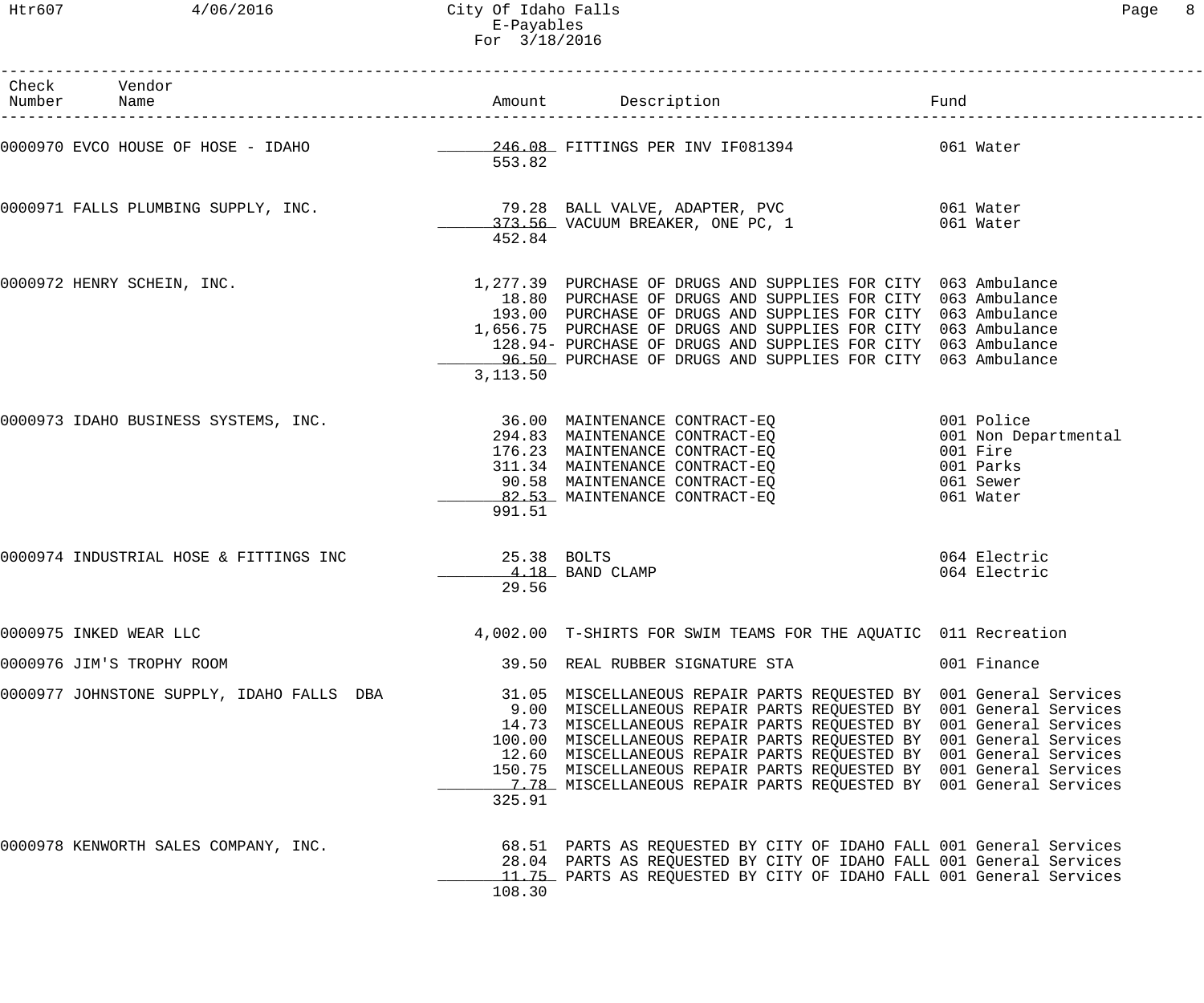# Htr607 4/06/2016 City Of Idaho Falls Page 9 E-Payables For 3/18/2016

| Check Vendor<br>Number Name            |                              | Amount Description                                                                                                                                                                                                                                                                                                                                                                                                                                                                                                                                                                                                                                                                                                     | Fund                                                                         |
|----------------------------------------|------------------------------|------------------------------------------------------------------------------------------------------------------------------------------------------------------------------------------------------------------------------------------------------------------------------------------------------------------------------------------------------------------------------------------------------------------------------------------------------------------------------------------------------------------------------------------------------------------------------------------------------------------------------------------------------------------------------------------------------------------------|------------------------------------------------------------------------------|
| 0000979 METROQUIP, INC.                |                              | 40.06 PARTS AS REQUESTED BY CITY OF IDAHO FALL 001 General Services                                                                                                                                                                                                                                                                                                                                                                                                                                                                                                                                                                                                                                                    |                                                                              |
|                                        | 48.02                        | 7.96 PARTS AS REQUESTED BY CITY OF IDAHO FALL 001 General Services                                                                                                                                                                                                                                                                                                                                                                                                                                                                                                                                                                                                                                                     |                                                                              |
| 0000980 NORTH AMERICAN COLLECTIONS     |                              | 2,015.68  COLLECTIONS/JAN-FEB  2016                                                                                                                                                                                                                                                                                                                                                                                                                                                                                                                                                                                                                                                                                    | 063 Ambulance                                                                |
| 0000981 PARAMOUNT SUPPLY COMPANY, INC. | 1,291.59                     | 10.80 HARDWARE MISCELLANEOUS<br>61.49 HARDWARE MISCELLANEOUS<br>1,033.00 ELEC/IF POWER<br>166.00 ELEC/IF POWER<br>20.30 HARDWARE MISCELLANEOUS                                                                                                                                                                                                                                                                                                                                                                                                                                                                                                                                                                         | 064 Electric<br>064 Electric<br>064 Electric<br>064 Electric<br>064 Electric |
| 0000982 PEST CONTROL SERVICES, INC.    | 143.00                       | 95.00 PEST CONTROL SERVICE AS REQUESTED BY BLD 001 General Services<br>48.00 INTERIOR RODENT CONTROL AT TAUTPHAUS PAR 011 Recreation                                                                                                                                                                                                                                                                                                                                                                                                                                                                                                                                                                                   |                                                                              |
| 0000983 PIONEER MANUFACTURING COMPANY  | 42.00 FREIGHT<br>2,226.00    | 2,184.00 PARKS & RECREATION MISC.                                                                                                                                                                                                                                                                                                                                                                                                                                                                                                                                                                                                                                                                                      | 001 Parks<br>001 Parks                                                       |
| 0000984 PRESTIGE FLAG                  | 2,037.70                     | 657.00 FLAGS, BANNERS, ACCESS. 018 Golf Courses<br>68.80 FREIGHT<br>1,311.90 FLAGS, BANNERS, ACCESS.                                                                                                                                                                                                                                                                                                                                                                                                                                                                                                                                                                                                                   | 018 Golf Courses<br>018 Golf Courses                                         |
| 0000985 SOUTHEAST ID OPERATOR SECTION  | 180.00 MEMBERSHIPS<br>525.00 | 345.00 MEMBERSHIPS                                                                                                                                                                                                                                                                                                                                                                                                                                                                                                                                                                                                                                                                                                     | 061 Sewer<br>061 Sewer                                                       |
| 0000986 SOUTHWESTERN EQUIPMENT COMPANY |                              | 624.00 EQ REPAIR AND MAINT                                                                                                                                                                                                                                                                                                                                                                                                                                                                                                                                                                                                                                                                                             | 001                                                                          |
| 0000987 STAN'S PAINT CLINIC, INC.      |                              | 38.42 MISCELLANEOUS PAINT SUPPLIES FOR BLDG MA 001 General Services<br>26.21 MISCELLANEOUS PAINT SUPPLIES FOR BLDG MA 001 General Services<br>35.95 MISCELLANEOUS PAINT SUPPLIES FOR BLDG MA 001 General Services<br>20.02 MISCELLANEOUS PAINT SUPPLIES FOR BLDG MA 001 General Services<br>8.80 MISCELLANEOUS PAINT SUPPLIES FOR BLDG MA 001 General Services<br>64.50 MISCELLANEOUS PAINT SUPPLIES FOR BLDG MA 001 General Services<br>144.48 MISCELLANEOUS PAINT SUPPLIES FOR BLDG MA 001 General Services<br>11.67 MISCELLANEOUS PAINT SUPPLIES FOR BLDG MA 001 General Services<br>57.36 PAINT SUPPLIES<br>458.08 PAINTING-EQUIP & PRODUCTS<br>62.41 PAINTING-EQUIP & PRODUCTS<br>57.68 PAINTING-EQUIP & PRODUCTS | 011 Recreation<br>064 Electric<br>064 Electric<br>064 Electric               |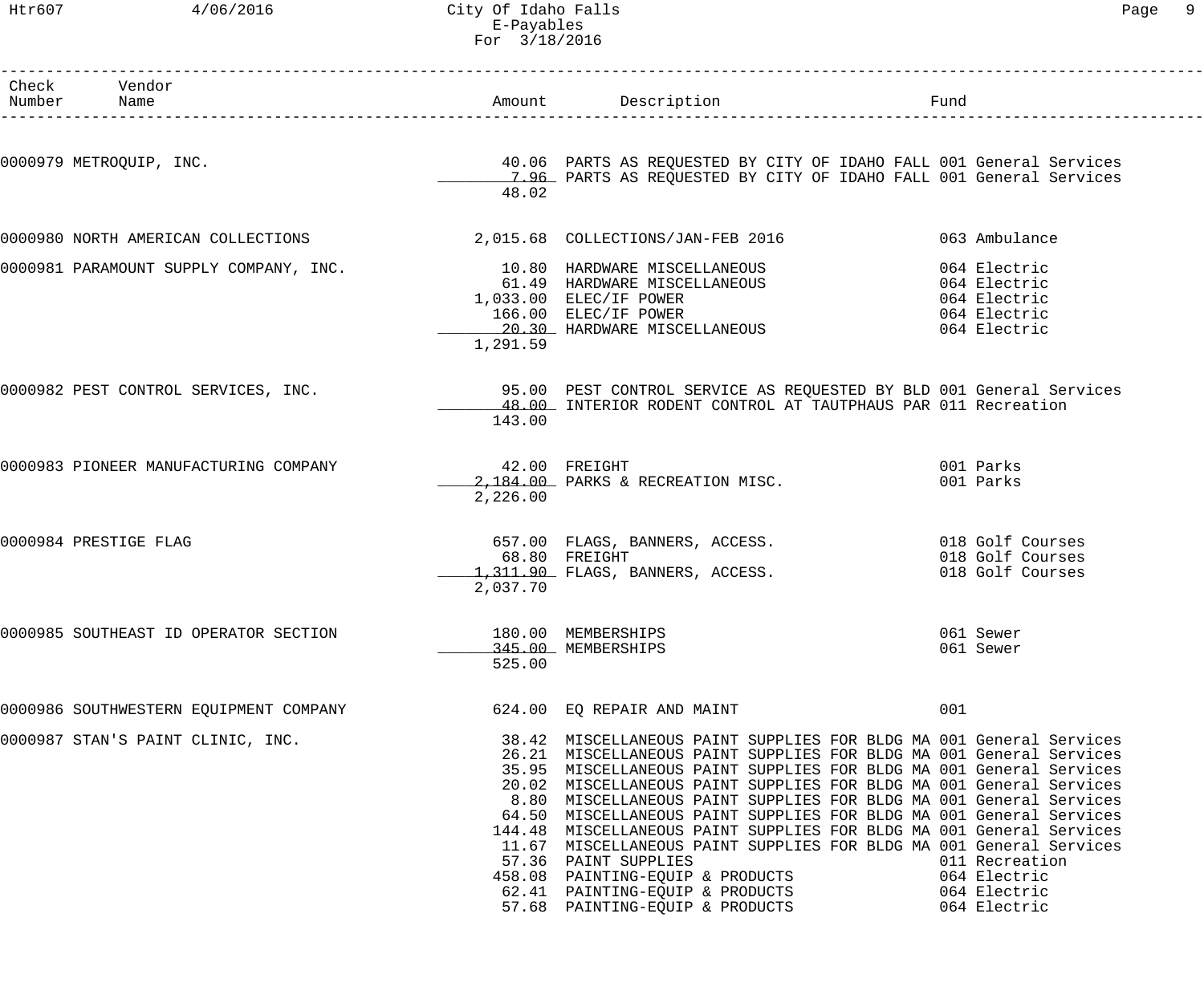## Htr607 4/06/2016 City Of Idaho Falls Page 10 E-Payables For 3/18/2016

| Check Vendor<br>Number Name                                                                                                                                                                                                               |                  |                                                                                                                                                                                                             | Fund                                                                                         |  |
|-------------------------------------------------------------------------------------------------------------------------------------------------------------------------------------------------------------------------------------------|------------------|-------------------------------------------------------------------------------------------------------------------------------------------------------------------------------------------------------------|----------------------------------------------------------------------------------------------|--|
| 0000987 STAN'S PAINT CLINIC, INC.<br>0000987 STAN'S PAINT CLINIC, INC.<br>93.24 PAINTING-EQUIP & PRODUCTS<br>93.24 PAINTING-EQUIP & PRODUCTS<br>148.36 PAINTING-EQUIP & PRODUCTS<br>178.89 PAINTING-EQUIP & PRODUCTS<br>161.81 PAINTING-E | 1,789.31         | 54.27 PAINTING-EQUIP & PRODUCTS 064 Electric                                                                                                                                                                | 064 Electric<br>064 Electric<br>064 Electric<br>064 Electric<br>064 Electric<br>064 Electric |  |
| 0000988 STRATA INCORPORATED                                                                                                                                                                                                               |                  | 724.00 PROFESSIONAL/PERSONAL SRV 061 Water                                                                                                                                                                  |                                                                                              |  |
| 0000989 TURF EQUIP & IRRIGATION, INC. 4 124.86 TURF DC PARTS AS REQUESTED BY CITY OF IF 001 General Services                                                                                                                              | 110.28<br>269.02 | 21.83 TURF DC PARTS AS REQUESTED BY CITY OF IF 001 General Services<br>TURF DC PARTS AS REQUESTED BY CITY OF IF 001 General Services<br>12.05 TURF DC PARTS AS REQUESTED BY CITY OF IF 001 General Services |                                                                                              |  |
| 0000990 WATERTECH, INC.                                                                                                                                                                                                                   |                  | 7,038.00 WASTE WATER TREATMENT                                                                                                                                                                              | 061 Sewer                                                                                    |  |
| 0000991 WESTERN STATES RENTAL STORE                                                                                                                                                                                                       |                  | 750.00 EQ REPAIR AND MAINT                                                                                                                                                                                  | 001                                                                                          |  |
| 0000992 ZIP PRINT                                                                                                                                                                                                                         |                  | 23.00 PHOTOCOPIES AND POSTERS AS NEEDED BY AQU 011 Recreation                                                                                                                                               |                                                                                              |  |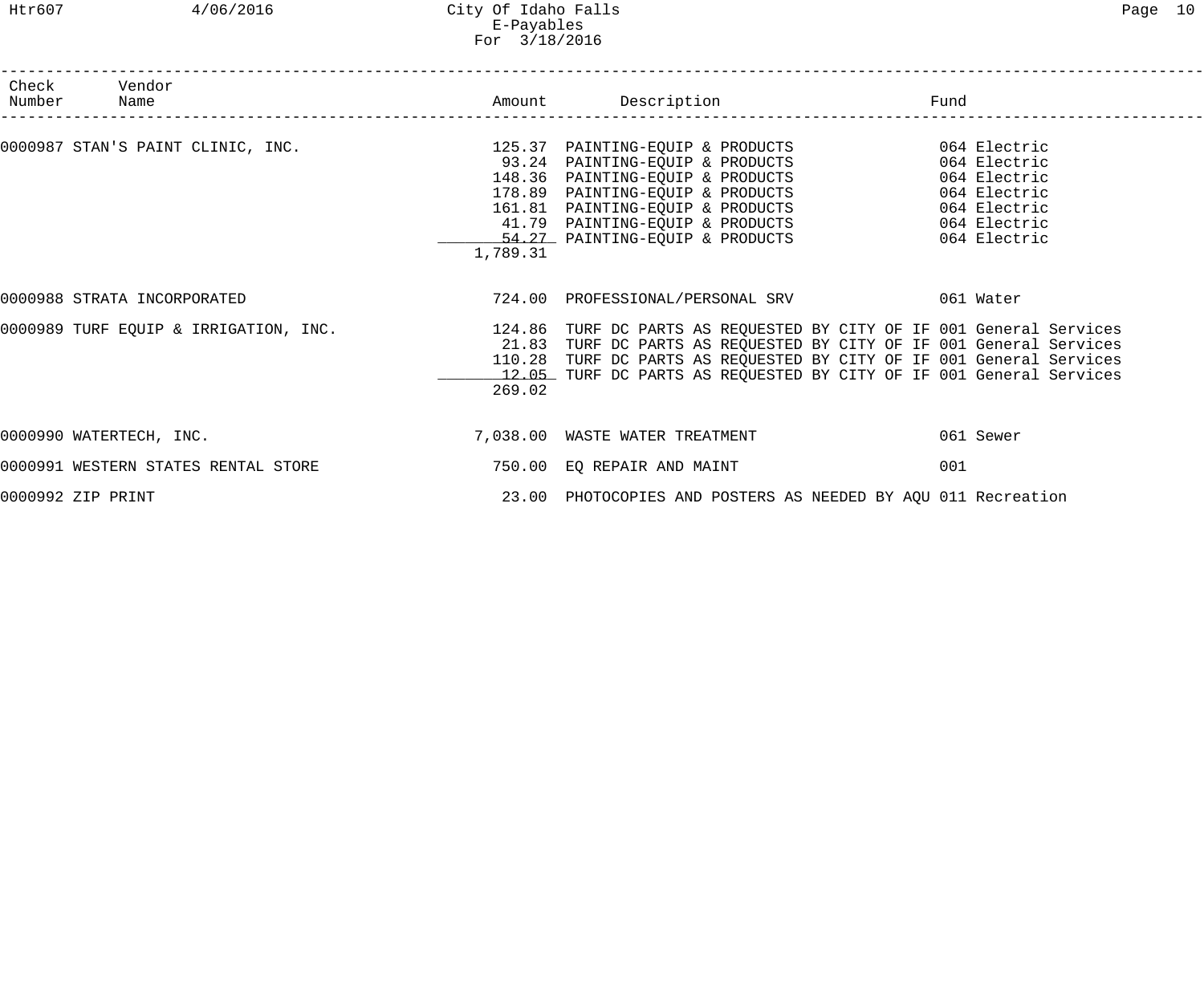| Check Vendor<br>Number Name                        |          |                                                                                                                                                                                                                                                    |                                 |
|----------------------------------------------------|----------|----------------------------------------------------------------------------------------------------------------------------------------------------------------------------------------------------------------------------------------------------|---------------------------------|
| 0000993 A-1 RENTAL, INC.                           |          | 65.00 PORT-A-POTTY SERVICE FOR SAND CREEK GOLF 018 Golf Courses                                                                                                                                                                                    |                                 |
| 0000994 ADVANCED INDUSTRIAL SUPPLY 197.71 HARDWARE |          |                                                                                                                                                                                                                                                    | 001 Police                      |
| 0000995 ALL AMERICAN SPORTS                        |          |                                                                                                                                                                                                                                                    |                                 |
| 0000996 AMERICAN DIVERSITY BUSINESS                | 5,396.00 | 4,560.00 MISCELLANEOUS PRODUCTS                                                                                                                                                                                                                    | 018 Golf Courses<br>012 Library |
| 0000997 BATTERIES PLUS                             | 113.38   | 53.99 BATTERY BACK UP HOLDEN<br><u>59.39</u> 9V, 1.5V-AAA, 1.5V-AA, 1.                                                                                                                                                                             | 001 Police<br>061 Sewer         |
|                                                    |          | 0000998 BEARING & INDUSTRIAL SALES INC 34.96 PARTS AS REQUESTED BY CITY OF IDAHO FALL 001 General Services                                                                                                                                         |                                 |
| 0000999 BONNEVILLE INDUSTRIAL SUPPLY               |          | 37.52 BLUE P/F GLOVES XLG                                                                                                                                                                                                                          | 001 Parks                       |
| 0001000 CAL RANCH STORES                           | 384.78   | 84.97 SPRAY PAINT, THINNER<br>149.96 NETS - 2 BOAT, 1 STEELHEA<br>15.96 MISCELLANEOUS SUPPLIES AS REQUESTED BY P 001 Parks<br>97.92 MISCELLANEOUS SUPPLIES AS REQUESTED BY P 001 Parks<br>35.97 MISCELLANEOUS SUPPLIES AS REQUESTED BY P 001 Parks | 001 Parks<br>001 Parks          |
| 0001001 CULLIGAN WATER CONDITIONING                |          | 17.00 WATER SOFTENER RENTAL AND SALT FOR THE Z 001 Parks                                                                                                                                                                                           |                                 |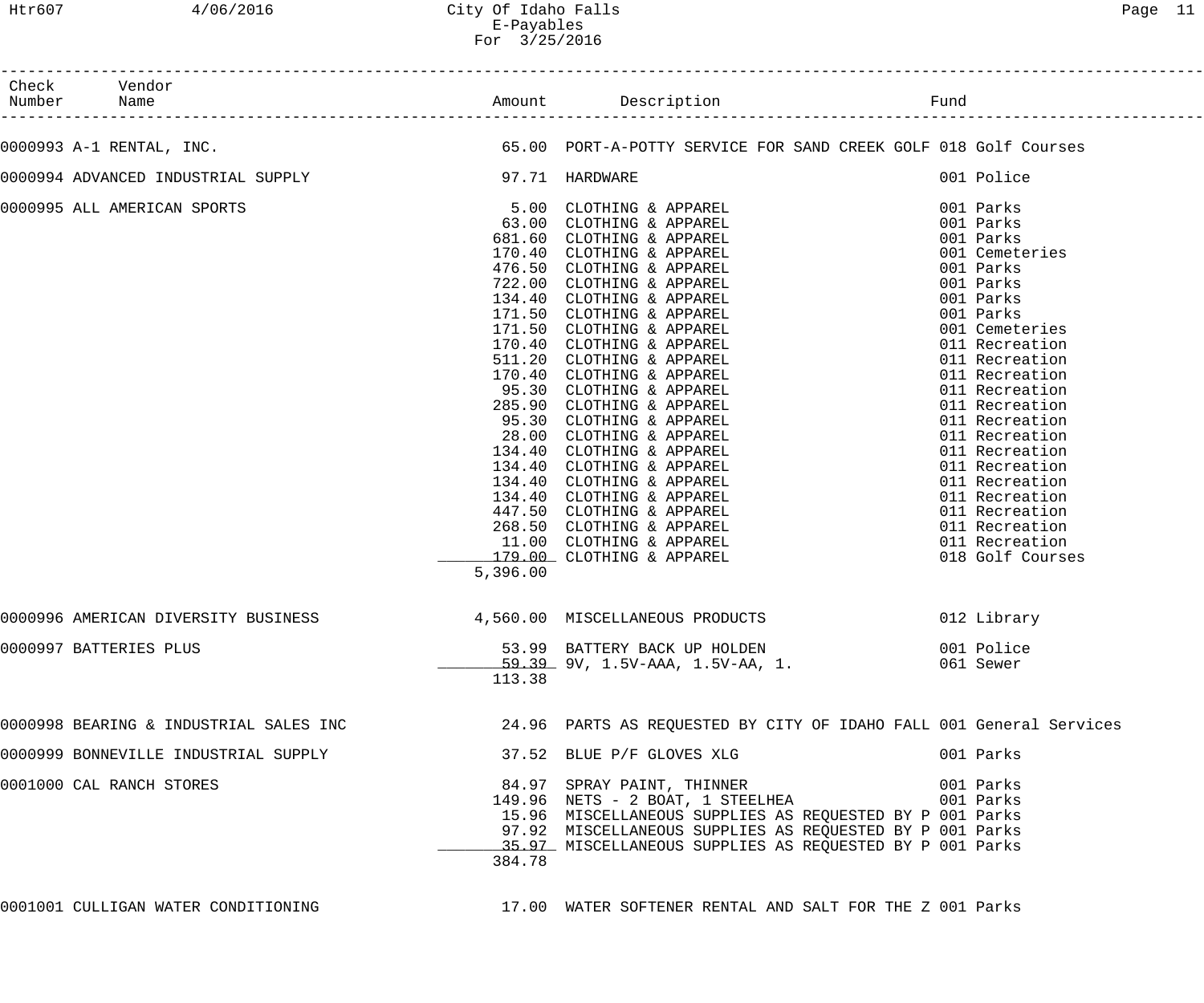| Check Vendor<br>Number  | Name                                                                                                   |          |                                                                                                                                                                                                                                          | Fund      |                                  |
|-------------------------|--------------------------------------------------------------------------------------------------------|----------|------------------------------------------------------------------------------------------------------------------------------------------------------------------------------------------------------------------------------------------|-----------|----------------------------------|
|                         |                                                                                                        |          |                                                                                                                                                                                                                                          |           |                                  |
| 0001002 DYNA SYSTEMS    |                                                                                                        |          | 242.10 HARDWARE MISCELLANEOUS 064 Electric<br>14.34 HARDWARE MISCELLANEOUS 064 Electric<br>201.93 HARDWARE MISCELLANEOUS 064 Electric<br>5.93 HARDWARE MISCELLANEOUS 064 Electric<br>164.24 HARDWARE MISCELLANEOUS 064 Electric<br>363.1 |           |                                  |
|                         |                                                                                                        |          |                                                                                                                                                                                                                                          |           |                                  |
|                         |                                                                                                        |          |                                                                                                                                                                                                                                          |           |                                  |
|                         |                                                                                                        |          |                                                                                                                                                                                                                                          |           |                                  |
|                         |                                                                                                        |          |                                                                                                                                                                                                                                          |           |                                  |
|                         |                                                                                                        |          |                                                                                                                                                                                                                                          |           |                                  |
|                         |                                                                                                        | 1,131.76 |                                                                                                                                                                                                                                          |           |                                  |
|                         | 0001003 EVCO HOUSE OF HOSE - IDAHO 19.36 PARTS AS REQUESTED BY CITY OF IDAHO FALL 001 General Services |          |                                                                                                                                                                                                                                          |           |                                  |
|                         |                                                                                                        |          |                                                                                                                                                                                                                                          |           |                                  |
|                         | 0001004 FALLS PLUMBING SUPPLY, INC.                                                                    |          | 22.00 MISCELLANEOUS PLUMBING SUPPLIES FOR BLDG 001 General Services                                                                                                                                                                      |           |                                  |
|                         |                                                                                                        |          | 8.29 MISCELLANEOUS PLUMBING SUPPLIES FOR BLDG 001 General Services<br>17.29 MISCELLANEOUS PLUMBING SUPPLIES FOR BLDG 001 General Services                                                                                                |           |                                  |
|                         |                                                                                                        |          | 367.52 MISCELLANEOUS PLUMBING SUPPLIES FOR BLDG 001 General Services                                                                                                                                                                     |           |                                  |
|                         |                                                                                                        |          | 24.67 MISCELLANEOUS PLUMBING SUPPLIES FOR BLDG 001 General Services                                                                                                                                                                      |           |                                  |
|                         |                                                                                                        |          | 34.97 MISCELLANEOUS PLUMBING SUPPLIES FOR BLDG 001 General Services                                                                                                                                                                      |           |                                  |
|                         |                                                                                                        |          | 56.62- MISCELLANEOUS PLUMBING SUPPLIES FOR BLDG 001 General Services                                                                                                                                                                     |           |                                  |
|                         |                                                                                                        |          | 259.74 MISCELLANEOUS PLUMBING SUPPLIES FOR BLDG 001 General Services                                                                                                                                                                     |           |                                  |
|                         |                                                                                                        |          | 44.00 MISCELLANEOUS PLUMBING SUPPLIES FOR BLDG 001 General Services                                                                                                                                                                      |           |                                  |
|                         |                                                                                                        |          | 350.11 MISCELLANEOUS PLUMBING SUPPLIES FOR BLDG 001 General Services                                                                                                                                                                     |           |                                  |
|                         |                                                                                                        |          | 522.34 REPAIRS AND SUPPLIES AS REQUESTED BY PAR 001 Parks                                                                                                                                                                                |           |                                  |
|                         |                                                                                                        |          | 427.91 MISCELLANEOUS PLUMBING SUPPLIES FOR BLDG 001 General Services                                                                                                                                                                     |           |                                  |
|                         |                                                                                                        |          | 29.58 MISCELLANEOUS PLUMBING SUPPLIES FOR BLDG 001 General Services                                                                                                                                                                      |           |                                  |
|                         |                                                                                                        |          | 23.92 MISCELLANEOUS PLUMBING SUPPLIES FOR BLDG 001 General Services                                                                                                                                                                      |           |                                  |
|                         |                                                                                                        |          | 105.50 MISCELLANEOUS PLUMBING SUPPLIES FOR BLDG 001 General Services                                                                                                                                                                     |           |                                  |
|                         |                                                                                                        |          | 2.69 MISCELLANEOUS PLUMBING SUPPLIES FOR BLDG 001 General Services                                                                                                                                                                       |           |                                  |
|                         |                                                                                                        |          | 15.66 MISCELLANEOUS PLUMBING SUPPLIES FOR BLDG 001 General Services                                                                                                                                                                      |           |                                  |
|                         |                                                                                                        |          | 81.57 MISCELLANEOUS PLUMBING SUPPLIES FOR BLDG 001 General Services<br>17.47 MISCELLANEOUS PLUMBING SUPPLIES FOR BLDG 001 General Services                                                                                               |           |                                  |
|                         |                                                                                                        |          | 11.19 MISCELLANEOUS PLUMBING SUPPLIES FOR BLDG 001 General Services                                                                                                                                                                      |           |                                  |
|                         |                                                                                                        |          | 53.92 MISCELLANEOUS PLUMBING SUPPLIES FOR BLDG 001 General Services                                                                                                                                                                      |           |                                  |
|                         |                                                                                                        | 2,363.72 |                                                                                                                                                                                                                                          |           |                                  |
|                         |                                                                                                        |          |                                                                                                                                                                                                                                          |           |                                  |
|                         | 0001005 GEM STATE PAPER SUPPLY COMPANY                                                                 |          | 13.83 OPTICAL EQUIP & SUPPLIES<br>226.16 CUSTODIAL SUPPLIES/EQUIP                                                                                                                                                                        |           | 011 Recreation<br>011 Recreation |
|                         |                                                                                                        |          | 11.73 SAFETY EQUIPMENT                                                                                                                                                                                                                   |           | 011 Recreation                   |
|                         |                                                                                                        | 251.72   |                                                                                                                                                                                                                                          |           |                                  |
|                         |                                                                                                        |          |                                                                                                                                                                                                                                          |           |                                  |
|                         | 0001006 HD FOWLER COMPANY                                                                              |          | 5,860.84 METER-WATER                                                                                                                                                                                                                     | 061 Water |                                  |
|                         | 0001007 IDAHO TRANSPORTATION DEPT-BOIS                                                                 |          | 23.46 LICENSE PLATE RENEWALS, TRANSFERS AND NE 001 General Services                                                                                                                                                                      |           |                                  |
|                         | 0001008 INDUSTRIAL HOSE & FITTINGS INC                                                                 |          | 4.58 REPAIRS AND SUPPLIES AS REQUESTED BY FOR 001 Parks                                                                                                                                                                                  |           |                                  |
| 0001009 METROQUIP, INC. |                                                                                                        |          | 299.96 PARTS AS REQUESTED BY CITY OF IDAHO FALL 001 General Services                                                                                                                                                                     |           |                                  |
|                         |                                                                                                        |          | 194.88 PARTS AS REQUESTED BY CITY OF IDAHO FALL 001 General Services                                                                                                                                                                     |           |                                  |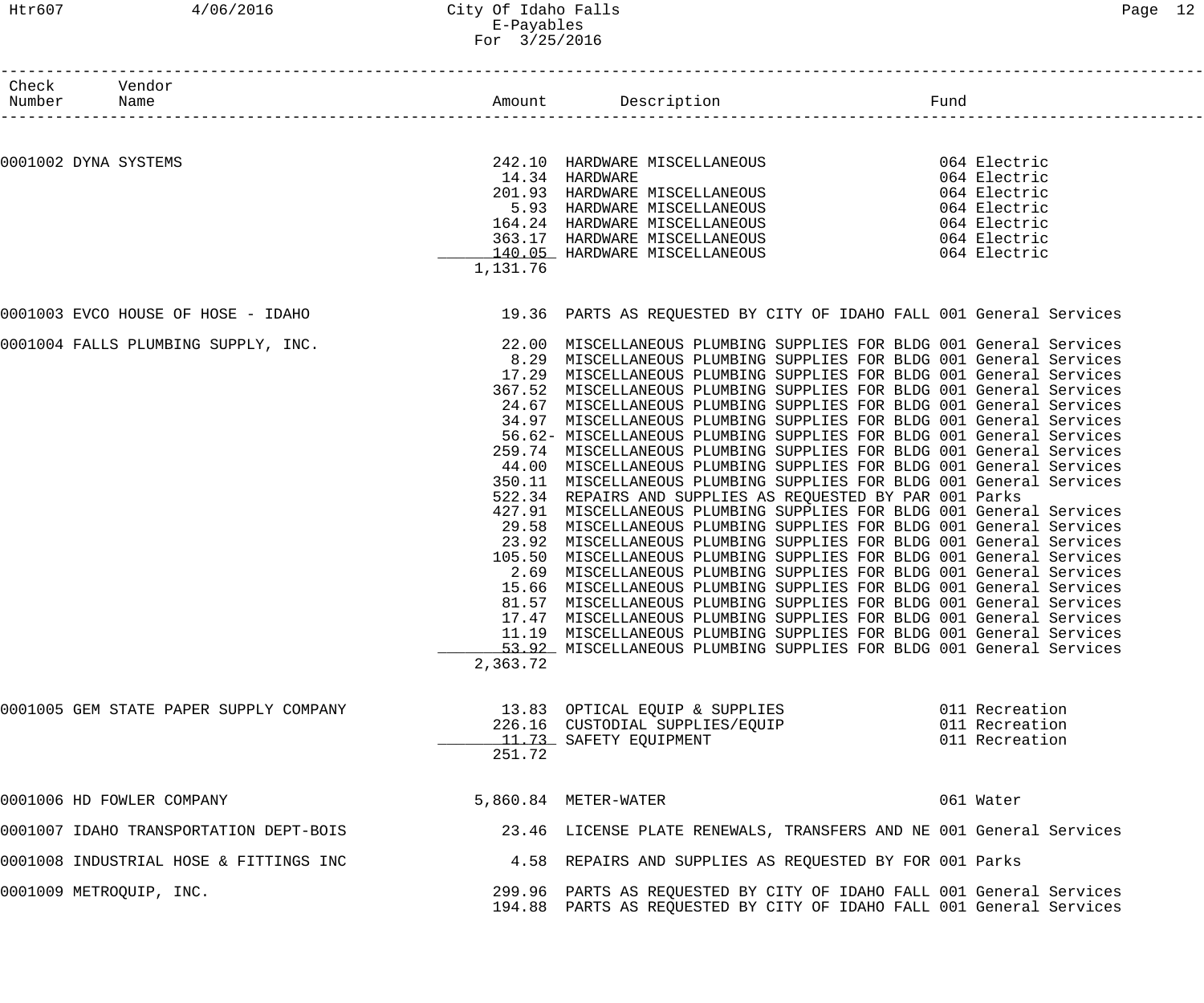Htr607 4/06/2016 City Of Idaho Falls Page 13 E-Payables For 3/25/2016

| Check Vendor<br>Number Name<br>.____________________         |           |                                                                                                                                                                                                                                                                                                                                                                                  |                                                                                  |
|--------------------------------------------------------------|-----------|----------------------------------------------------------------------------------------------------------------------------------------------------------------------------------------------------------------------------------------------------------------------------------------------------------------------------------------------------------------------------------|----------------------------------------------------------------------------------|
|                                                              | 1,502.74  | 0001009 METROQUIP, INC. THE SERVICES SERVICES AND RESPONSIVED BY CITY OF IDAHO FALL 001 General Services<br>8.99 PARTS AS REQUESTED BY CITY OF IDAHO FALL 001 General Services<br>584.50 EQ REPAIR AND MAINT 6001 General Services<br>58.30 PARTS AS REQUESTED BY CITY OF IDAHO FALL 001 General Services<br>11.07 PARTS AS REQUESTED BY CITY OF IDAHO FALL 001 General Services |                                                                                  |
| 0001010 MWI VETERINARY SUPPLY COMPANY                        | 596.49    | 73.38 VETERINARY SUPPLIES FOR TAUTPHAUS PARK Z 001 Parks<br>341.95 VETERINARY SUPPLIES FOR TAUTPHAUS PARK Z 001 Parks<br>178.20 VETERINARY SUPPLIES FOR TAUTPHAUS PARK Z 001 Parks<br>2.96 VETERINARY SUPPLIES FOR TAUTPHAUS PARK Z 001 Parks                                                                                                                                    |                                                                                  |
| 0001011 O'REILLY AUTO PARTS                                  | 117.54    | 105.20 PARTS AS REQUESTED BY CITY OF IDAHO FALL 001 General Services<br>12.34 PARTS AS REQUESTED BY CITY OF IDAHO FALL 001 General Services                                                                                                                                                                                                                                      |                                                                                  |
| 0001012 PHYSIO-CONTROL, INC.                                 |           | 957.87 AMBULANCE SUPPLIES                                                                                                                                                                                                                                                                                                                                                        | 063 Ambulance                                                                    |
| 0001013 PROTECTIVE EQUIPMENT TESTING 684.36 SAFETY EQUIPMENT |           |                                                                                                                                                                                                                                                                                                                                                                                  | 064 Electric                                                                     |
|                                                              | 3, 474.25 | 0001014 ROCKY MOUNTAIN BOILER, INC. 2,646.00 AIR CONDITIONING/HEATING<br>18.25 FREIGHT<br>810.00 AIR CONDITIONING/HEATING                                                                                                                                                                                                                                                        | 001 General Services<br>001 General Services<br>001 General Services             |
| 0001015 STAN'S PAINT CLINIC, INC.                            | 542.89    | 45.63 SPRAY ENAMEL BLACK GLOSS 6001 Parks<br>31.92 ESPRAY BLUE/GRAY 8 CANS<br>47.88 GLOSS ORANGE 12 CANS<br>417.46 DEEP RUSTIC BASE WHITE 2                                                                                                                                                                                                                                      | 001 Parks<br>001 Parks<br>001 Parks                                              |
| 0001016 STAPLES ADVANTAGE                                    | 345.68    | 153.26 OFFICE SUPPLIES, GENERAL<br>58.56 OFFICE SUPPLIES, GENERAL<br>73.60 OFFICE SUPPLIES<br>60.26 OFFICE SUPPLIES                                                                                                                                                                                                                                                              | 001 Police<br>001 Non Departmental<br>001 Human Resources<br>001 Human Resources |
| 0001017 THOMSON REUTERS WEST                                 | 705.90    | 105.92 MONTHLY WESTLAW SUBSCRIPTION AND BOOKS F 001 City Prosecuting Attorney<br>599.98 MONTHLY WESTLAW SUBSCRIPTION AND BOOKS F 001 City Prosecuting Attorney                                                                                                                                                                                                                   |                                                                                  |
| 0001018 TURF EQUIP & IRRIGATION, INC.                        |           | 199.53 EQ REPAIR AND MAINT                                                                                                                                                                                                                                                                                                                                                       | 001                                                                              |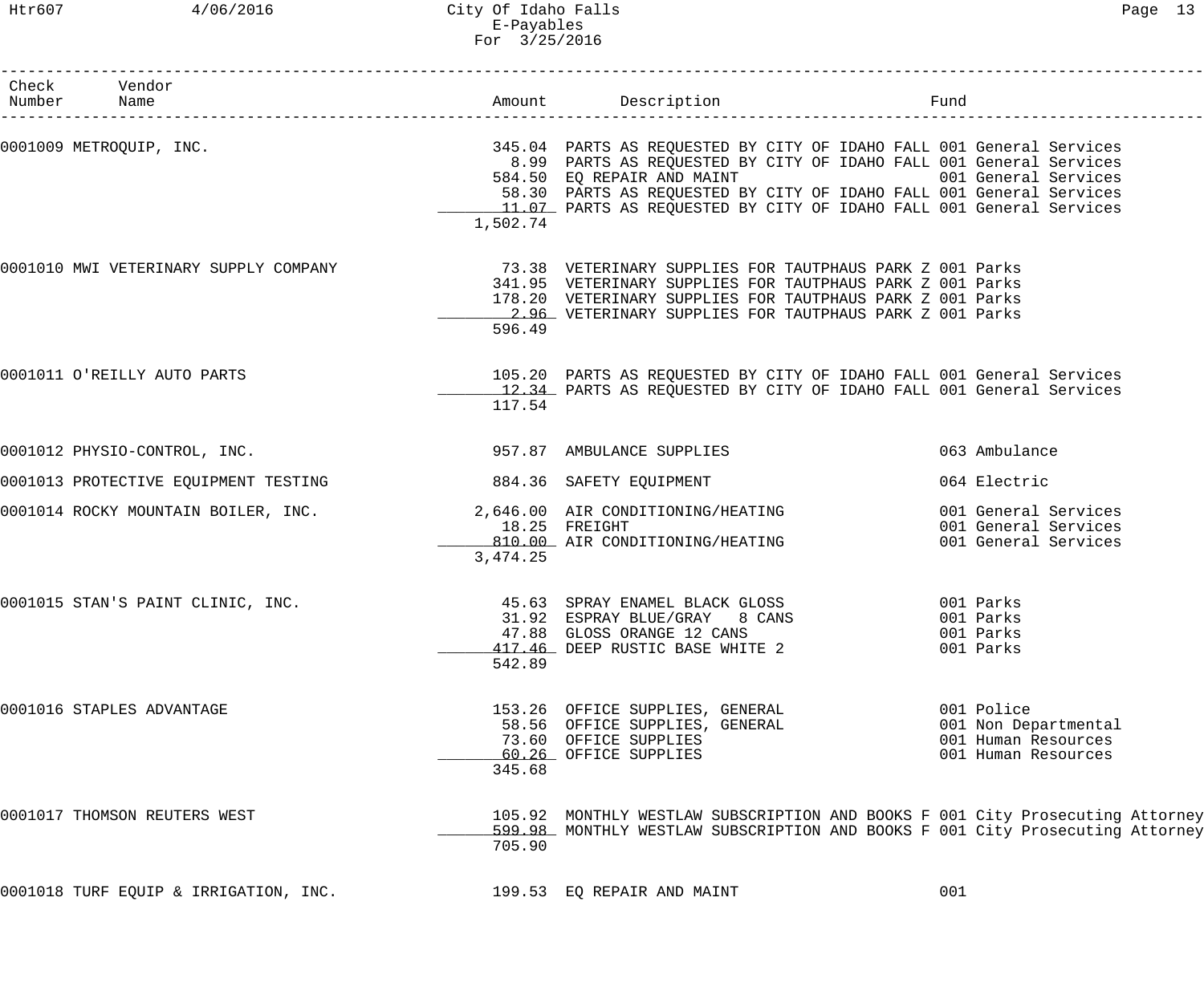| Check<br>Number | Vendor<br>Name                      | Amount         | Description                                               | Fund                                                                                                                                       |  |
|-----------------|-------------------------------------|----------------|-----------------------------------------------------------|--------------------------------------------------------------------------------------------------------------------------------------------|--|
|                 | 0001019 WACKERLI AUTO CENTER        | 21.25<br>35.08 |                                                           | PARTS AS REQUESTED BY CITY OF IDAHO FALL 001 General Services<br>13.83 PARTS AS REQUESTED BY CITY OF IDAHO FALL 001 General Services       |  |
|                 | 0001020 WESTERN STATES RENTAL STORE | 23.54          |                                                           | 39.34 PARTS AS REQUESTED BY CITY OF IDAHO FALL 001 General Services<br>15.80 PARTS AS REQUESTED BY CITY OF IDAHO FALL 001 General Services |  |
|                 | 0001021 2M COMPANY, INC.            |                | 313.50 REPAIRS AND SUPPLIES AS REQUESTED BY PAR 001 Parks |                                                                                                                                            |  |